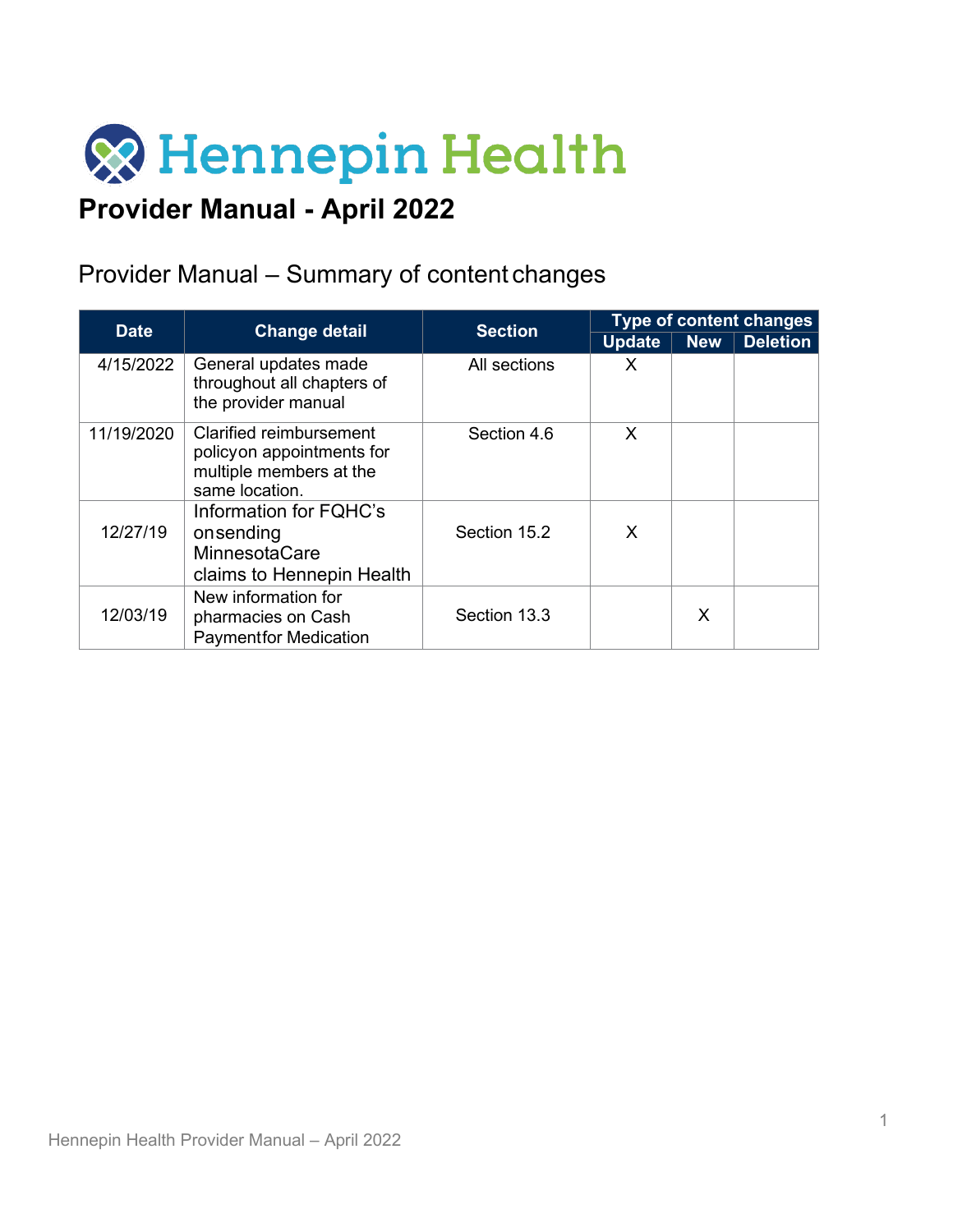# **Table of Contents**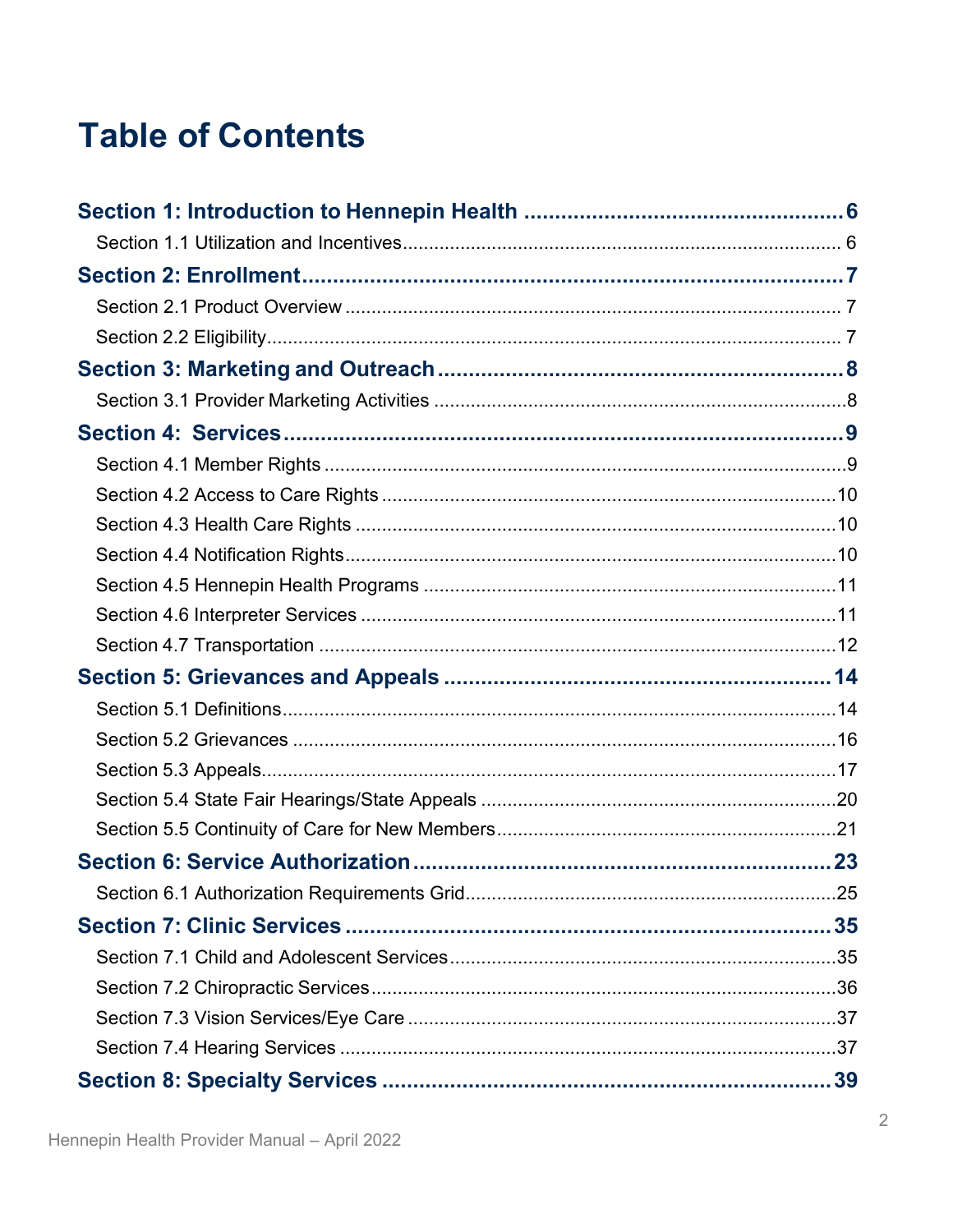| Section 15.10 Claims Payment and Electronic Remittance Advice (ERA) 72             |  |
|------------------------------------------------------------------------------------|--|
| Section 15.11 Adult Mental Health Targeted Case Management Billing Requirements 73 |  |
|                                                                                    |  |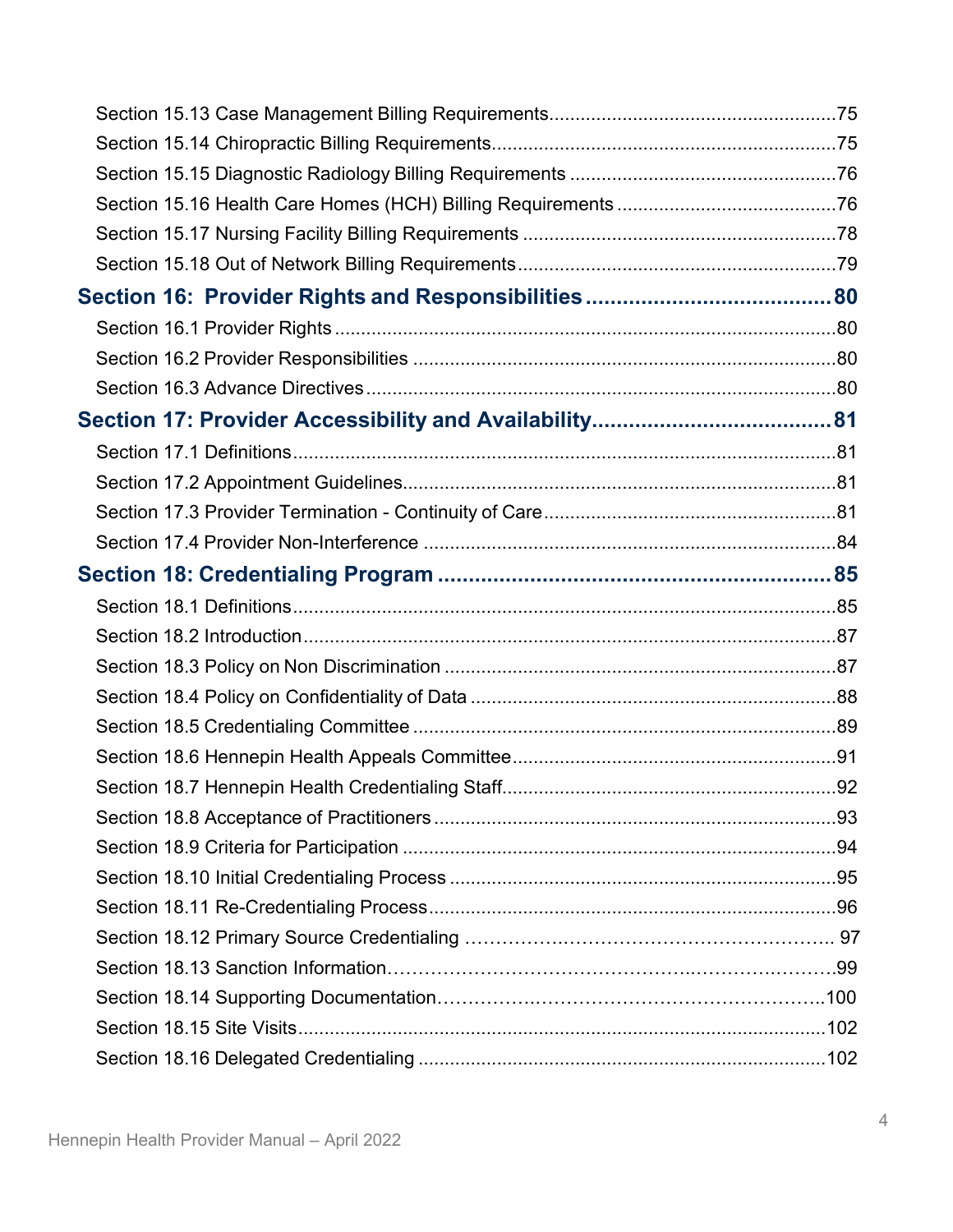| Section 21: Sub-contractual Relationship and Delegated Entity 117 |  |
|-------------------------------------------------------------------|--|
|                                                                   |  |
|                                                                   |  |
|                                                                   |  |
|                                                                   |  |
|                                                                   |  |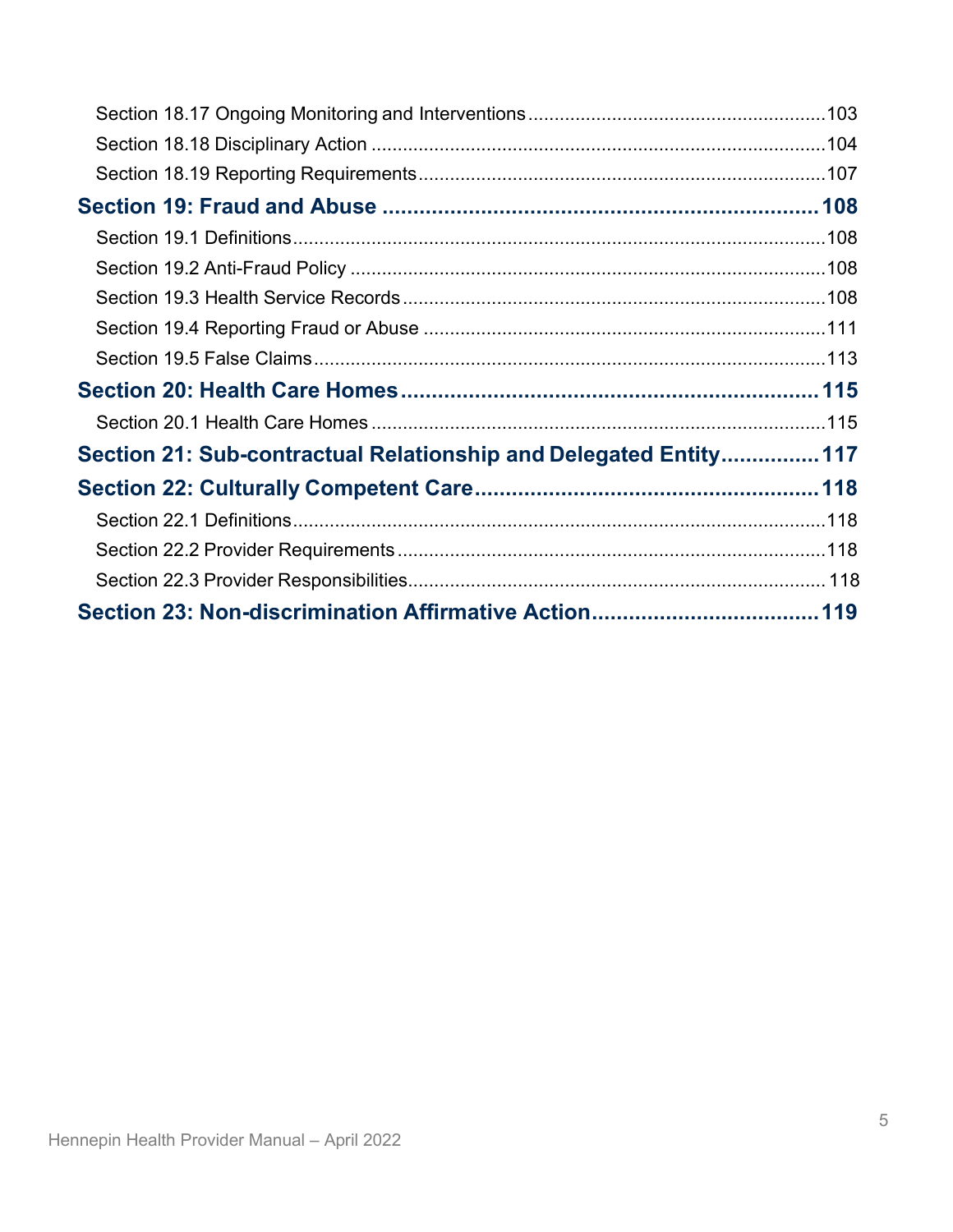# <span id="page-5-0"></span>**Section 1: Introduction to Hennepin Health**

Hennepin Health provides health care coverage to Hennepin County residents who are enrolled in a Minnesota health care program. Hennepin Health is a nonprofit, state-certified health maintenance organization that contracts with the Minnesota Department of Human Services.

## <span id="page-5-1"></span>**Section 1.1 Utilization and Incentives**

Hennepin Health does not specifically reward practitioners and other individuals for issuing denials of coverage. Financial incentives for physicians or any utilization management decision makers do not encourage decisions that result in underutilization. Utilization management decision making is based only on appropriateness of care and service and the existence of coverage.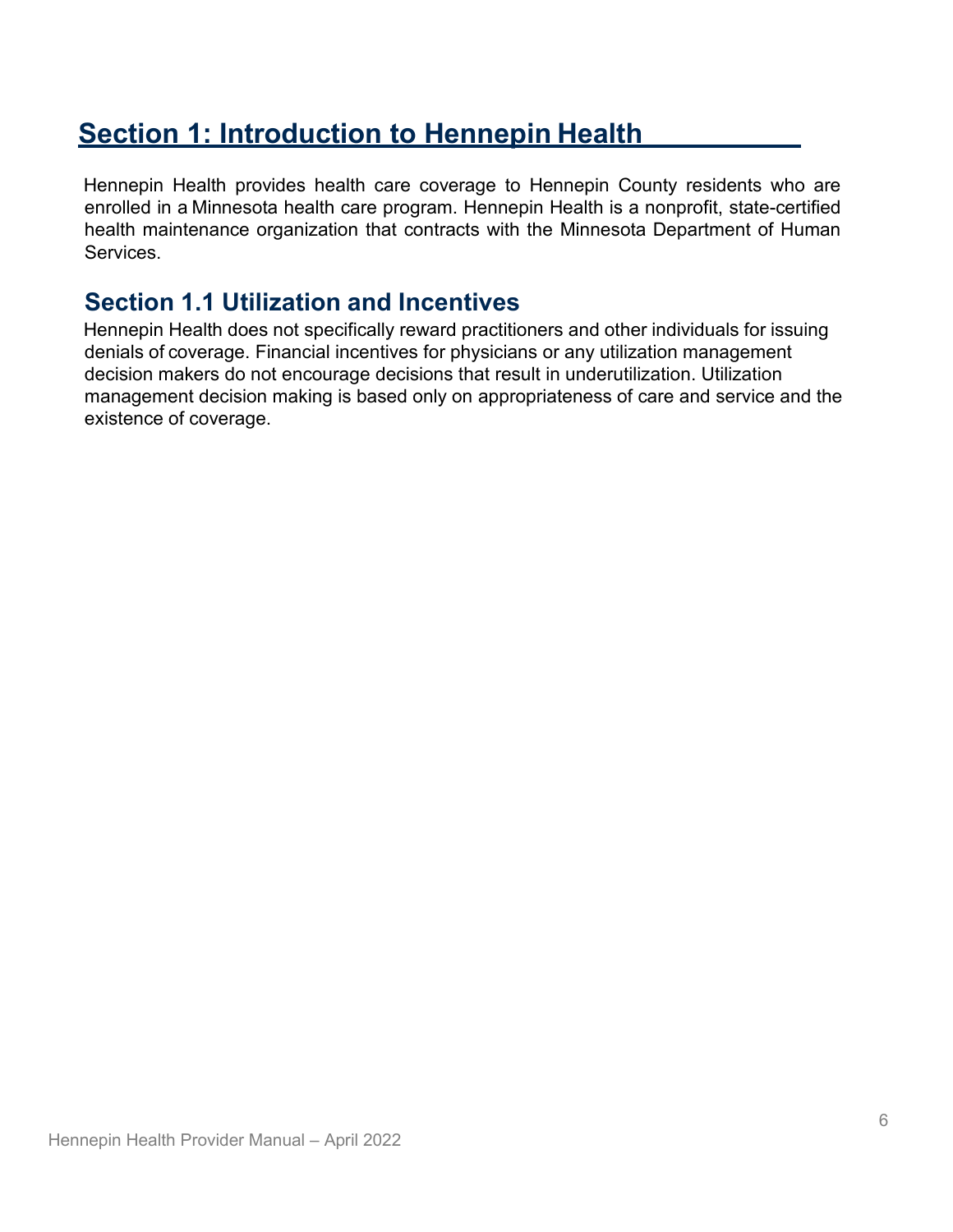# <span id="page-6-0"></span>**Section 2: Enrollment**

Members may go to any clinic within the Hennepin Health network for covered services without a referral. Members will receive an identification (ID) card that must be presented to receive services.

ID cards will state the care type: Hennepin Health-PMAP, Hennepin Health-MinnesotaCare orHennepin Health-SNBC.

# <span id="page-6-1"></span>**Section 2.1 Product Overview**

Hennepin Health offers three products for residents of Hennepin County.

## **Hennepin Health – PMAP**

Hennepin Health-PMAP is a managed care plan that offers medical, behavioral, health and social services to Hennepin County residents. To be eligible for Hennepin Health, members must live in Hennepin County, be between the ages of 0 and 64, and be eligible for Medical Assistance (Medicaid).

## **Hennepin Health – MinnesotaCare**

Hennepin Health-MinnesotaCare is a managed care program that offers medical, behavioral health, dental, and care coordination for Hennepin County Residents who exceed the income requirements for PMAP and who do not have access to other affordable health care coverage. Some members maybe required to pay a premium to the State. To be eligible for Hennepin Health-MinnesotaCare, you must live in Hennepin County and be eligible for MinnesotaCare.

### **Hennepin Health-SNBC**

Hennepin Health-SNBC is a Special Needs Basic Care (SNBC) plan for Hennepin County residents living with disabilities. To be eligible for Hennepin Health-SNBC, you must live in Hennepin County, be between the ages of 18 and 64, be eligible for Medicaid and be certified disabled (by a State Medical Review Team or through Social Security Disability Insurance).

Every Hennepin Health-SNBC member is assigned a Care Guide who assesses the member's needs, provides care coordination services, and serves as a point of contact for the health plan.

# <span id="page-6-2"></span>**Section 2.2 Eligibility**

Providers may access information via **MN-ITS**. If you need to speak directly with someone regarding eligibility, call Provider Services at 612-596-1036.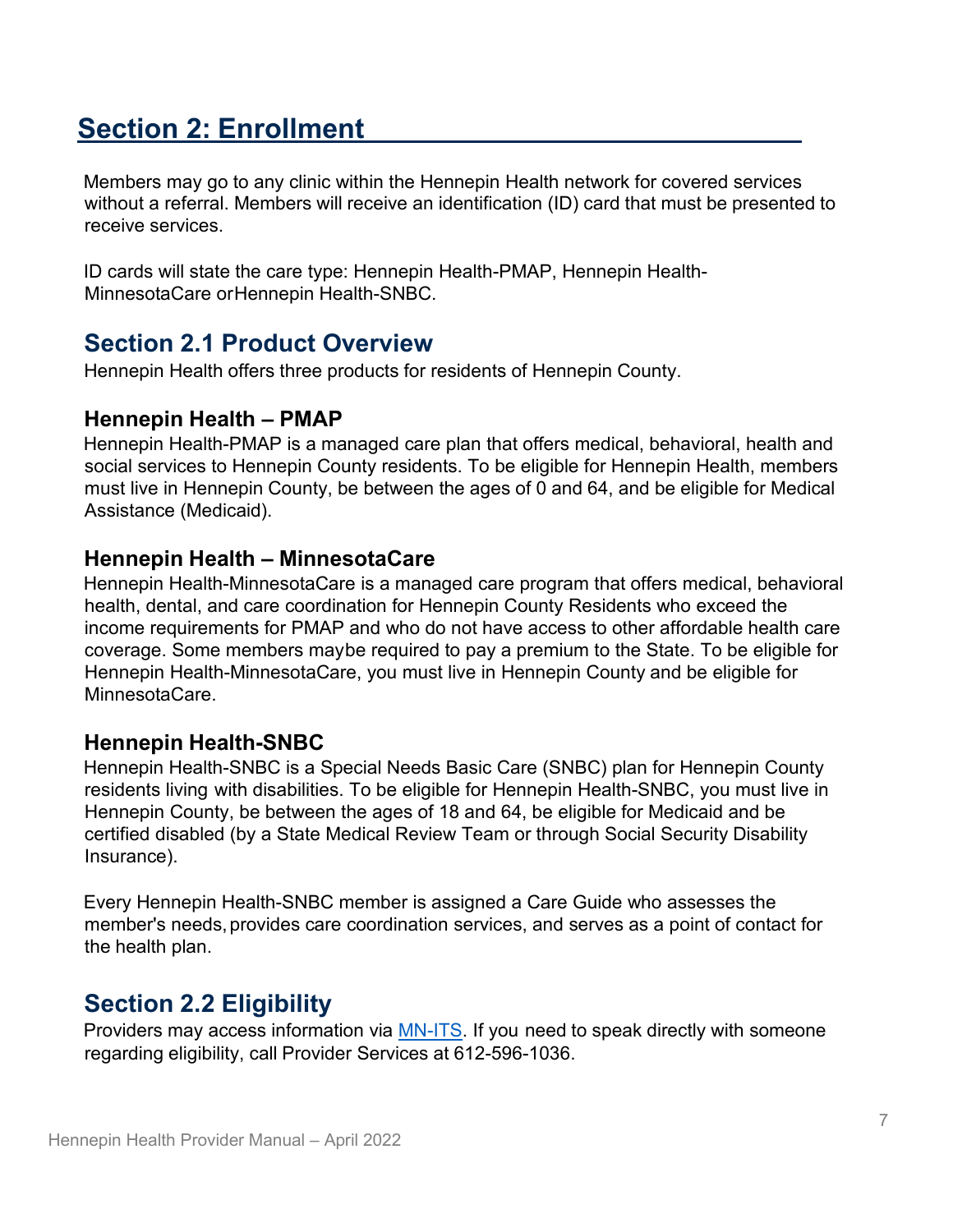# <span id="page-7-0"></span>**Section 3: Marketing and Outreach**

Providers must contact Hennepin Health prior to the distribution of marketing materials that reference Hennepin Health products, as outlined in your contract with Hennepin Health. In addition, materials must meet state and federal requirements. Any marketing materials you would like to distribute must be submitted to Hennepin Health for approval by the Minnesota Department of Human Services (DHS). Approval can take up to 45 days.

# <span id="page-7-1"></span>**Section 3.1 Provider Marketing Activities**

Permitted provider marketing activities include:

- Co-sponsoring events such as an open house or a health fair with Hennepin Health
- Explaining the operations of an HMO
- Distributing approved brochures and display posters at doctors' offices and clinics to inform patients that the provider is a part of the Hennepin Health network provided that all plans contracted with the provider have an equal opportunity to be represented (collateral materials must be approved by Hennepin Health, per above)
- Distributing health education materials in provider offices

Prohibited provider marketing activities include:

- Quoting or comparing benefits to patients
- Providing any false or misleading information, including asserting that a patient must enroll in a specific product in order to obtain or maintain covered benefits
- Stating that a particular product is endorsed by the State
- Inducing a patient to enroll in a particular product with the use of rewards, favor orcompensation
- Steering patients toward a limited number of health plans/products
- Providing printed information to patients that compares the benefits of health plans/products with which they contract without prior approval (such materials must have the concurrence of all health plans involved and be approved by DHS)
- Mailing product information to patients without the express consent of Hennepin Health
- Discriminating when providing any permitted marketing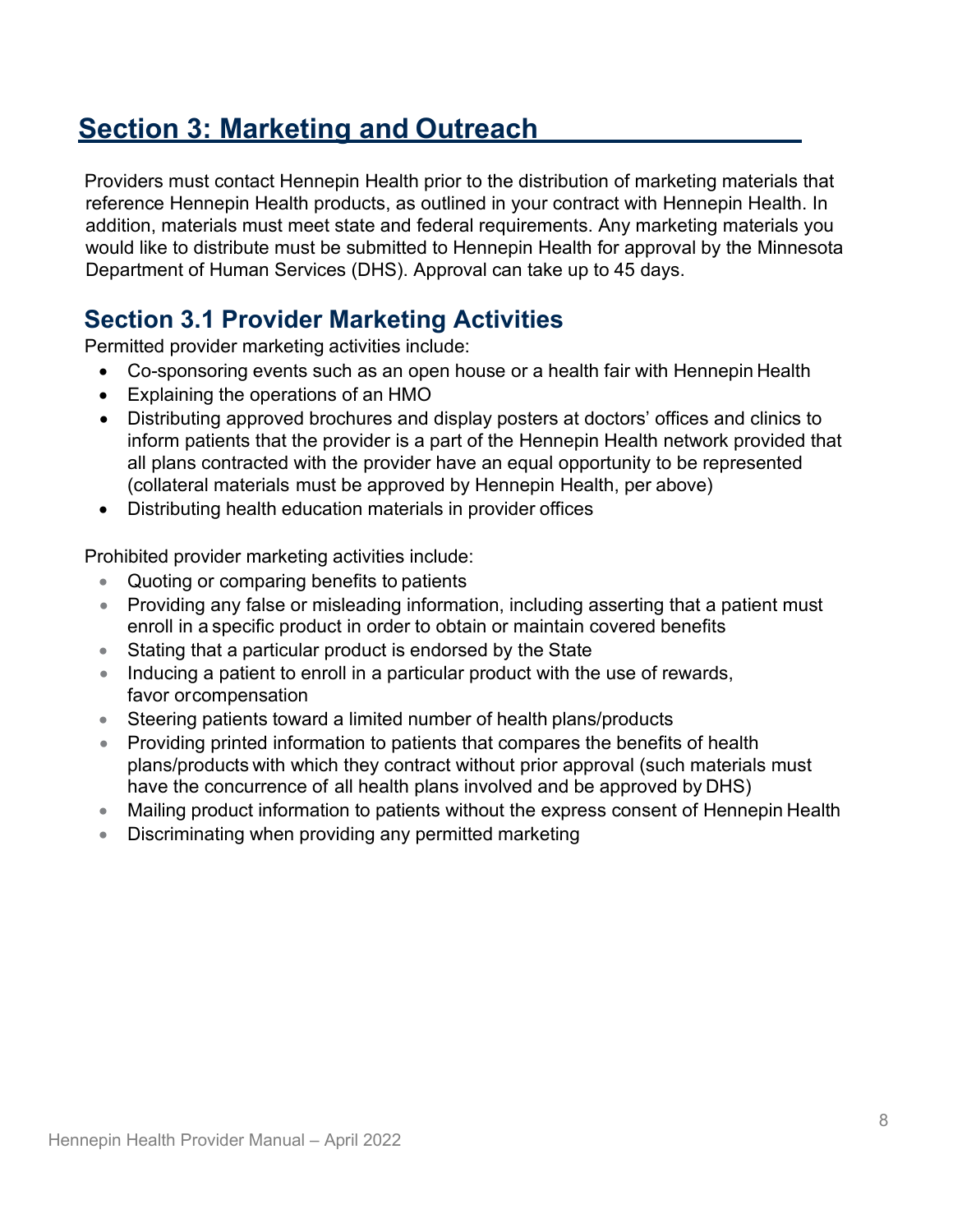# <span id="page-8-0"></span>**Section 4: Services**

# <span id="page-8-1"></span>**Section 4.1 Member Rights**

- Members will be treated with respect, dignity and consideration for privacy
- Members shall not be discriminated against based on race, gender, age, religion, sexualpreference, national origin, genetic information or health status
- Members may receive information provided in a format that works for them (translated, Braille,large print or other alternate formats)
- Members' medical information will be kept private according to law
- Members may choose where to get family planning services; infertility diagnoses; sexuallytransmitted disease testing and treatment services; and AIDS and HIV testing services Members may know their treatment and treatment options, and participate in decisions regarding their health care
- Members may request advance directives such as a living will or power of attorney for healthcare and get written instructions on health care directives
- Members may register a formal appeal or grievance with Hennepin Health if they haveconcerns or problems related to their health care coverage or file with the Minnesota Department of Health (MDH)
- Members may request information about Hennepin Health, Hennepin Health products,providers, physician incentives, drug coverage and health care costs
- Members may request information about how Hennepin Health pays providers
- Members may request survey results if one is required because of Hennepin Health's physician incentive plan, as well as any external quality review study results via the **State**
- Members may refuse treatment and receive information about what could happen if theyrefuse treatment. Members may refuse care from specific providers
- Members may request and receive a copy of their medical records. They also may ask to haverecords corrected in the event an error occurs
- Members will receive a notice if Hennepin Health denies, reduces or stops a service or paymentfor a service
- Hennepin Health members/authorized representatives and medical practitioners appealing UMdecisions must first file an appeal with Hennepin Health
- Members may file a grievance at any time. Previously any grievances needed to be filed withHennepin Health within 90 days of the occurrence
- Members may request a copy of their Handbook (formerly known as the Evidence of Coverage)at least once a year
- Members may make recommendations about Hennepin Health's rights and responsibilities policies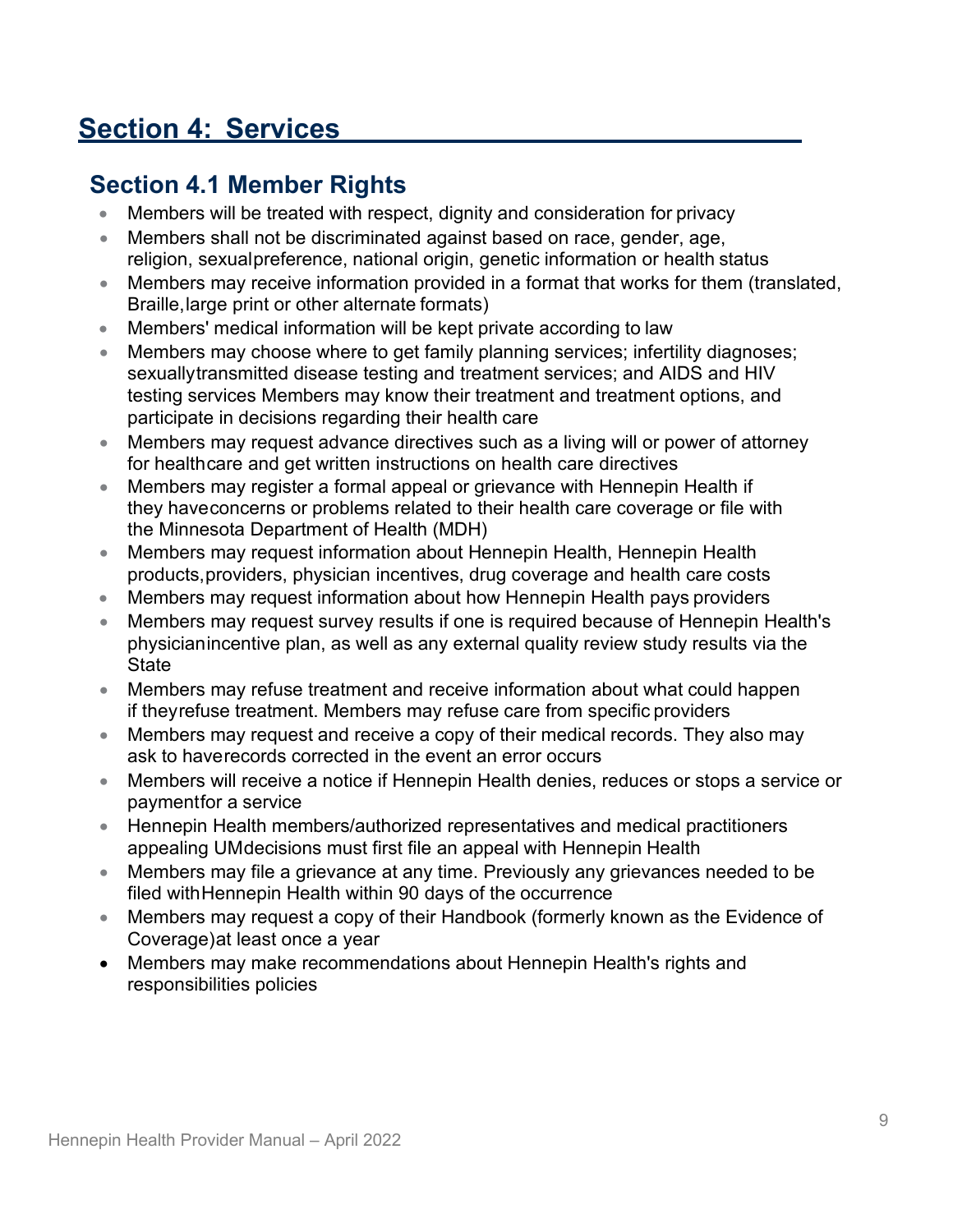# <span id="page-9-0"></span>**Section 4.2 Access to Care Rights**

- Members have the right to receive emergency and urgent care without authorization fromHennepin Health.
- Members have the right to access primary care within 30 minutes or 30 miles of their residenceand hospital services within 60 minutes or 60 miles of their residence. If network providers are not available within this distance, a service authorization will be approved for receiving care outside of the service area upon notifying Hennepin Health.
- Members have the right to continuity of care, which includes ongoing primary, specialty andmaintenance care. Maintenance care includes renal dialysis services provided to members temporarily outside of the Hennepin Health service area.
- Members have the right to receive health care 24 hours a day, seven days a week.
- Members have the right to direct access to mammography screening and influenza vaccinationsfrom an in-network provider.
- Female members have the right to direct access to a network of women's health specialists forroutine and preventive services.
- Members have the right to receive a clear explanation of covered nursing home and home careservices.
- Member have the right to information about Hennepin Health, Hennepin Health's providernetwork and covered services.
- Members have the right to choose where they will receive family planning services.
- Members have the right to get a second opinion for medical, mental health and substance usedisorder services.

# <span id="page-9-1"></span>**Section 4.3 Health Care Rights**

- Members do not need a referral from a primary care provider to receive services from aspecialist within the Hennepin Health service area.
- Members have the right to age-specific vaccinations without a copay.
- Members have the right to receive a health assessment.
- Members have the right to receive health care that is delivered in a culturally competent manner.
- Members have the right to be informed of health conditions that require follow up and trainingin self-care, as appropriate.
- Members have the right to be free of restraints or seclusion used as a means of coercion,discipline, convenience or retaliation.
- Members have the right to make decisions about their health care.

# <span id="page-9-2"></span>**Section 4.4 Notification Rights**

Members must be notified by Hennepin Health within 30 days of termination of a contracted provider. Federal Code requires that a health plan notify members when their primary care provider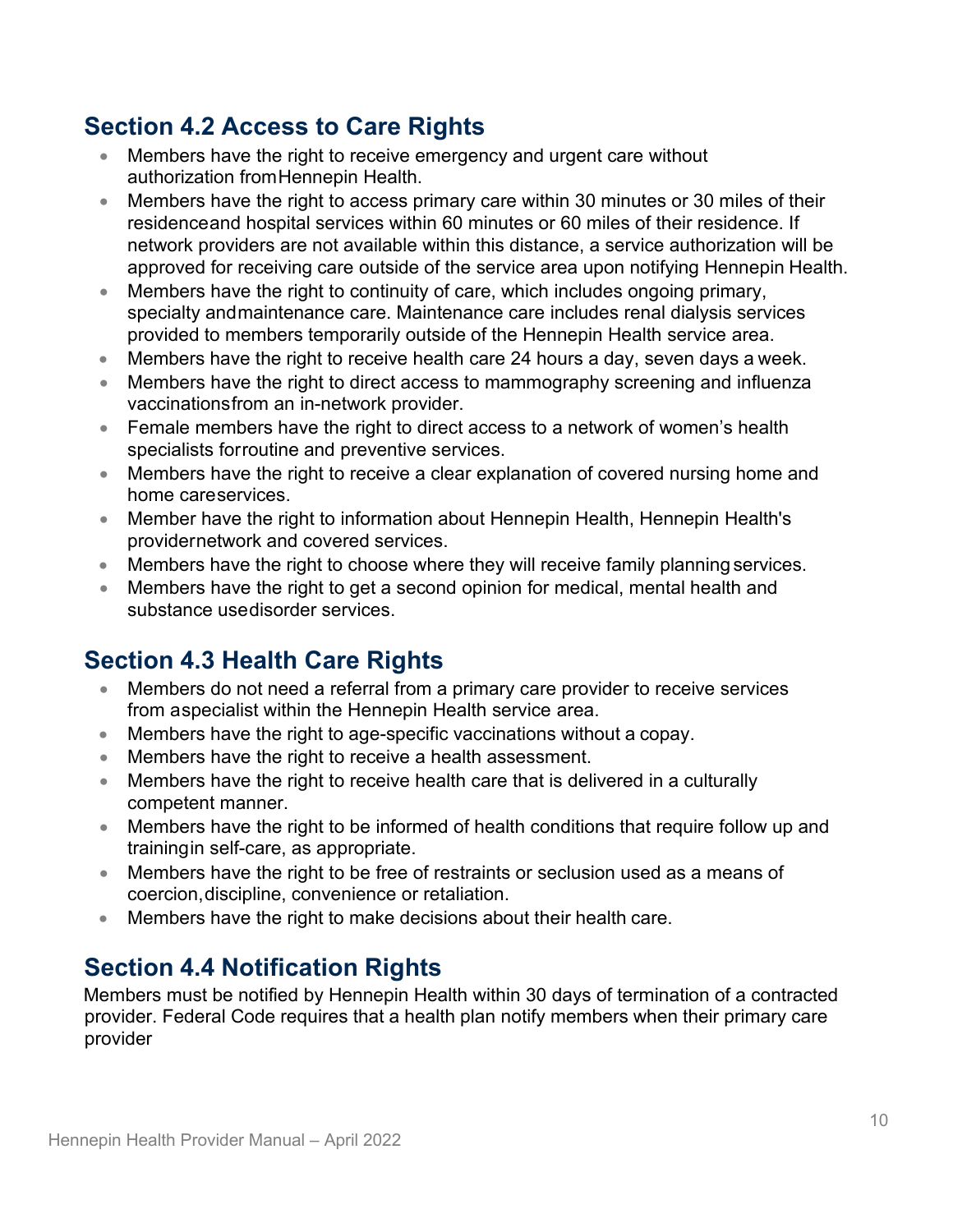is terminated for any reason. Members should receive notification 30 calendar days before the datetermination becomes effective.

## <span id="page-10-0"></span>**Section 4.5 Hennepin Health Programs**

Hennepin Health offers programs geared toward supporting the overall health and wellbeing of itsmembers.

#### **YMCA of the North Membership**

Hennepin Health-SNBC members have the option of using any YMCA within the Twin Cities metroarea where they can benefit from access to group classes and a variety of exercise equipment.

Members also receive one personal training consultation. To get started, Hennepin Health-SNBC members need to present their Hennepin Health-SNBC ID card at any metro YMCA during regularbusiness hours.

Hennepin Health offers a health club membership credit to MinnesotaCare members who belong to the YMCA of the North. Members who visit the YMCA six times in the month receive a \$30.00 credit to their account. With the credit, MinnesotaCare members can save up to 40% off the monthly membership fee.

## <span id="page-10-1"></span>**Section 4.6 Interpreter Services**

Language access services are necessary for Hennepin Health members to communicate with healthcare providers, and to receive safe and timely care. Interpreter services are a covered benefit for Hennepin Health members.

Types of interpreter services include:

- Face to face
- Telephonic interpreting
- Sign language

Interpreter services will be reimbursed only by Hennepin Health for covered services provided in thesettings listed below:

- Medical Clinic
- Urgent Care
- Dental Clinic
- Pharmacy
- Outpatient Hospital
- Emergency Department
- Ambulatory Surgical Center
- Home Care
- Dialysis Facility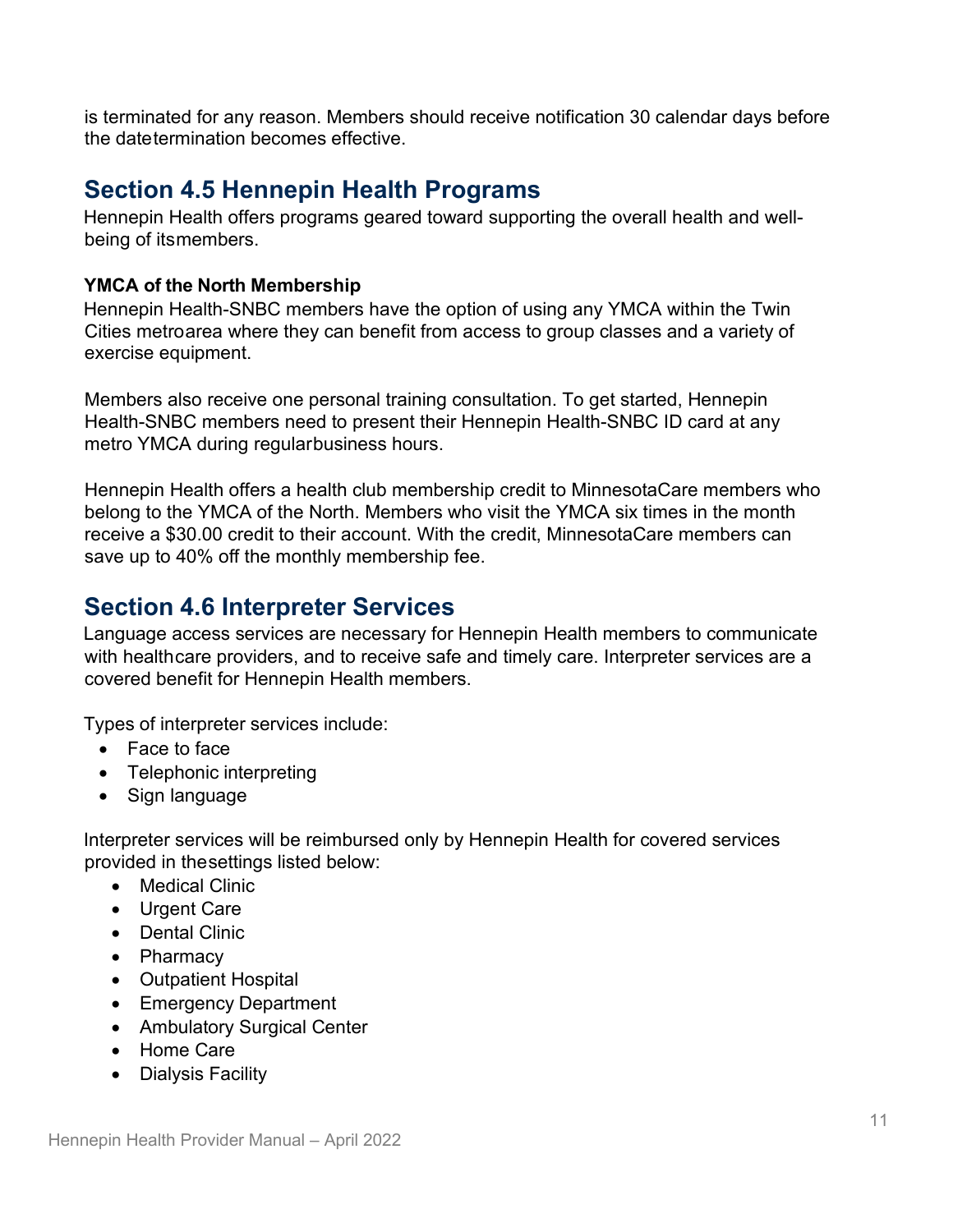Service authorizations are not required for interpreter services. Providers should contact a HennepinHealth-contracted interpreter service agency to arrange for an interpreter, and the interpreter service agency in turn will bill Hennepin Health for rendered services.

Hennepin Health contracted interpreter agencies:

- All in One Translation (952) 435-0799
- Arch Language Network, Inc. (651) 789-7897
- A-Z Friendly Languages (763) 566-4312
- Global Language Connections- (612) 249-6100
- Kim Tong Translation Services (651) 252-3200
- Language Line Services, Inc. (888) 259-5761
- Middle English Interpreting (612) 747-2813
- Surad Interpreting & Translation (612) 872-8059
- University Language Center (952) 224-5600

Hennepin Health reimburses face-to-face interpreting for the actual time services were provided with a 4 unit minimum for each appointment. This time should include the beginning to the end ofcommunication with the member, provider, and interpreter.

The following is Hennepin Health's reimbursement guidelines for interpreter services billing:

- 1 unit equals 15 minutes. To be reimbursed for 1 unit, the interpreter must provide 8 or more minutes' worth of interpreter services.
- If interpreter services do not total up to 8 minutes, no units should be billed.
- Interpreters that have multiple members at the same location on the same date of service aswell as a single member that has multiple appointments on the same date of service are not allowed with a 4 unit minimum for each appointment. When such scheduling occurs, the interpreter will be reimbursed as follows:
	- $\circ$  The initial member appointment for that date of service will be reimbursed at one- hour/4 units minimum, or the actual time interpreter services were provided, whichever is greater.
	- $\circ$  The subsequent appointments scheduled after the initial appointment on the same date of service must be at least 1.5 hours between the end of the last appointment and the initial start time of the following appointment to be reimbursed at the one- hour minimum or the actual time the interpreter services were provided, whichever is greater. The time in between appointment(s) that occur less than 1.5 hours shall bereimbursed for the actual time the interpreter services were provided.

# <span id="page-11-0"></span>**Section 4.7 Transportation**

Transportation services include transport to and from health services that are covered due to a medical and/or psychological condition or disability. Members and providers must call Hennepin Health Member Services three days prior to an appointment to schedule a common carrier (taxi) orspecial transportation unless it is an urgent same-day appointment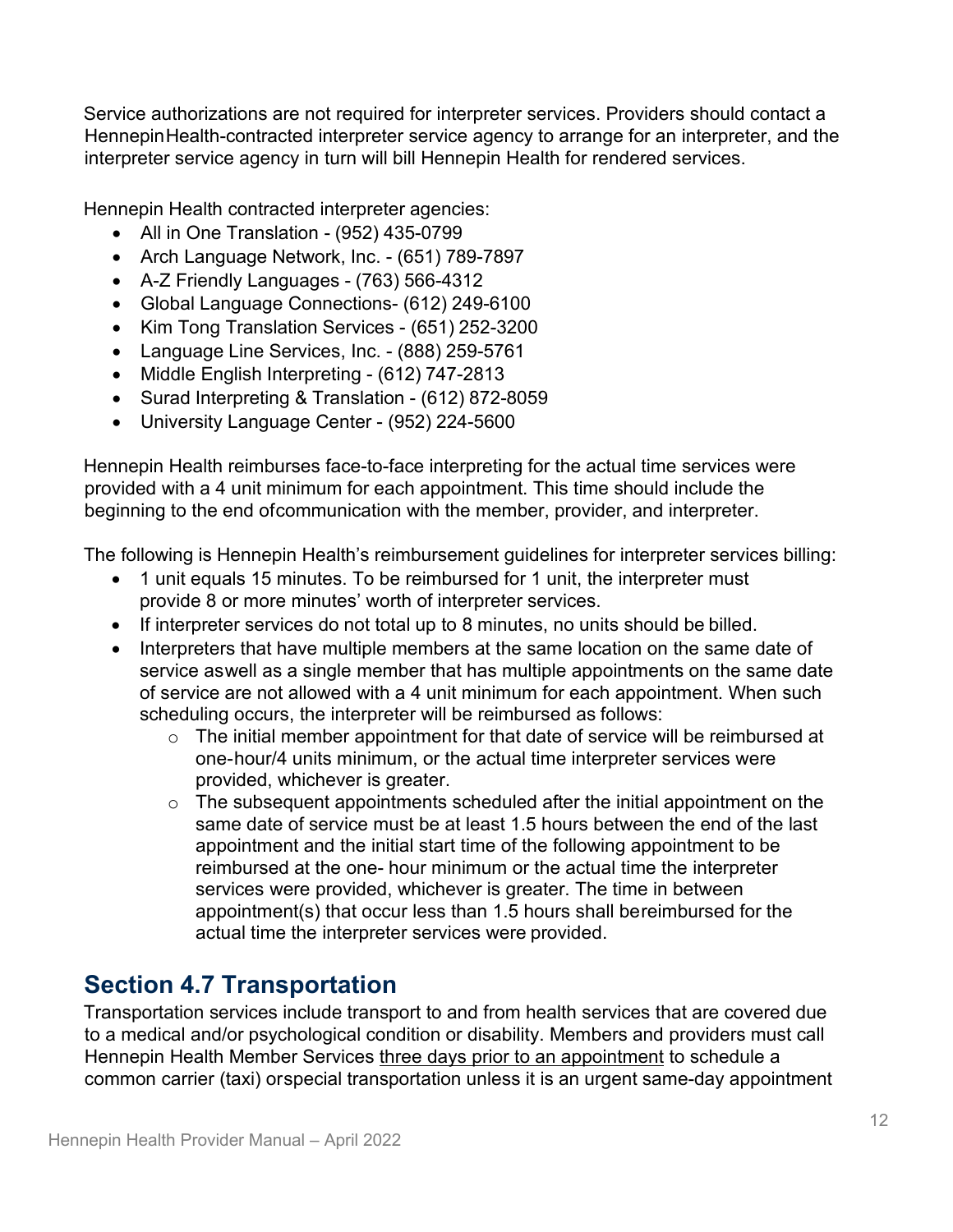or emergency situation.

#### **For bus and metro transit:**

- Members may be issued a 31-day bus pass if they have four or more medical/dental appointments within a 31-day period. If the member has less than four medical/dentalappointments, they will be issued single bus passes.
- All appointments must be verified prior to authorizing bus passes (bus passes are issued inadvance of appointments).
- If a provider has a patient who may be in need for transportation services other than publictransportation, please contact Member Services at 612-596-1036.
- Taxi rides will not be given to a member with a 31-day pass unless the member has to undergo sedation or an emergency situation arises.

#### **For taxis**:

- All taxi services require a service authorization.
- All medical appointments must be verified prior to authorizing taxi transportation.
- Members and providers must call Hennepin Health Member Services three days prior to anappointment to schedule a ride unless it is an urgent same-day appointment for immediate care that is non-life threatening, or to the nearest emergency room, please call 911 for life threatening situations.

#### **For special transportation:**

- All special transportation services require a service authorization.
- All medical appointments must be verified prior to authorizing taxi transportation.
- At the request of a provider, Hennepin Health will authorize monthly rides (as an exception) for members receiving ongoing treatment such as dialysis.
- Members and providers must call Hennepin Health Member Services three days prior to an appointment to schedule a ride unless it is an urgent same-day appointment for immediate care that is non-life threatening, or to the nearest emergency room, please call 911 for life-threatening situations.

#### **For basic life support (BLS):**

- Non-emergency BLS transportation services require a service authorization.
- No authorization is required for an emergency ambulance.

#### **For advanced life support (ALS):**

- Emergency ALS transportation services do not require an authorization (this includes ambulatory services and air transportation).
- Non-emergency ALS services require a service authorization.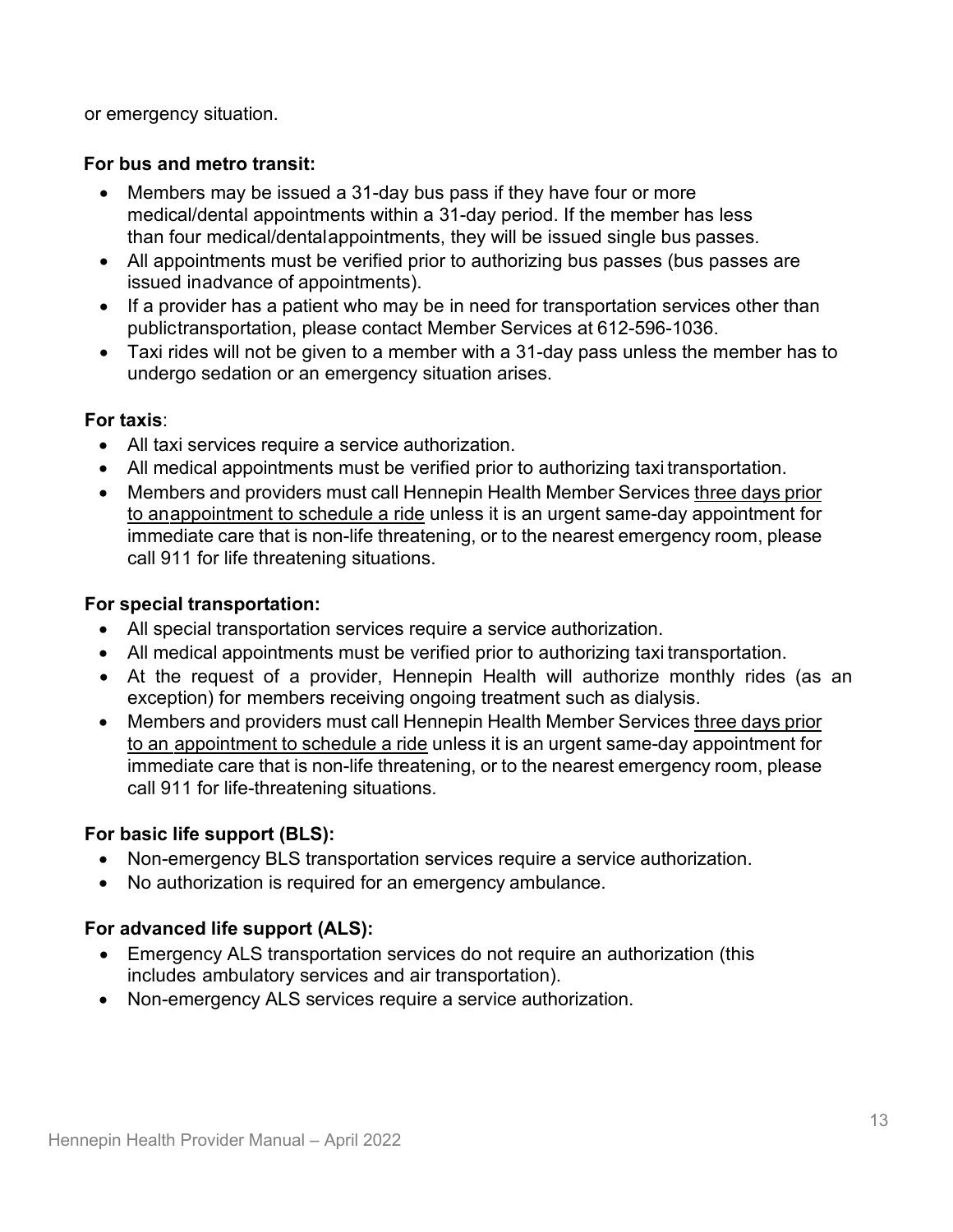# <span id="page-13-0"></span>**Section 5: Grievances and Appeals**

Grievances and appeals are highly regulated by federal and state agencies. Hennepin Health has a Grievance System in place that includes a grievance/complaint process, an appeals process and access to the State Fair Hearing (a.k.a.StateAppeal) system. The Grievance System also includes the handling and processing of any member Quality of Care (QOC) and Quality of Service (QOS) Grievance.

Hennepin Health's contract with DHS requires that a provider be informed of Hennepin Health's Grievance System within 60 days after the execution of a contract with Hennepin Health.

## <span id="page-13-1"></span>**Section 5.1 Definitions**

**Action:** 1) The denial or limited authorization of a requested service, including the type or level of service; 2) the reduction, suspension, or termination of a previously authorized service; 3) the denial,in whole or in part of payment for a service; 4) the failure to provide services in a timely manner; 5) the failure of the health plan to act within the timeframes defined in DHS contracts; or, 6) for a resident of a rural area with only one health plan, the denial of an member's request to exercise hisor her right to obtain services outside the network.

**Appeal:** An oral or written request from the member, or the provider acting on behalf of the memberwith the member's written consent, to Hennepin Health for review of an Action**.** An Attending Health Care Professional may Appeal a utilization management decision without the member's written consent.

**Attending Health Care Professional:** the health care professional providing care within the scope ofthe professional's practice and with primary responsibility for the care provided to a member. Attending Health Care Professionals include physicians; chiropractors; dentists; mental health professionals as defined in section [245.462, subdivision 18,](https://www.revisor.mn.gov/statutes/cite/245.462#stat.245.462.18)or [245.4871,](https://www.revisor.mn.gov/statutes/cite/245.4871#stat.245.4871.27)  [subdivision 27;](https://www.revisor.mn.gov/statutes/cite/245.4871#stat.245.4871.27) podiatrists; and advanced practice nurses.

**Expedited Appeal:** A request from an attending health care professional, a member or their authorized representative, that a health plan reconsider its decision to wholly or partially deny authorization for services as soon as possible but no later than 72 hours after receiving the request because the member's life, health, or ability to regain maximum function could be jeopardized by waiting 30 calendar days for a decision. The request is made prior to or during an ongoing service. An Attending Health Care Professional's request to have an Appeal reviewed as an Expedited Appeal is always granted by Hennepin Health.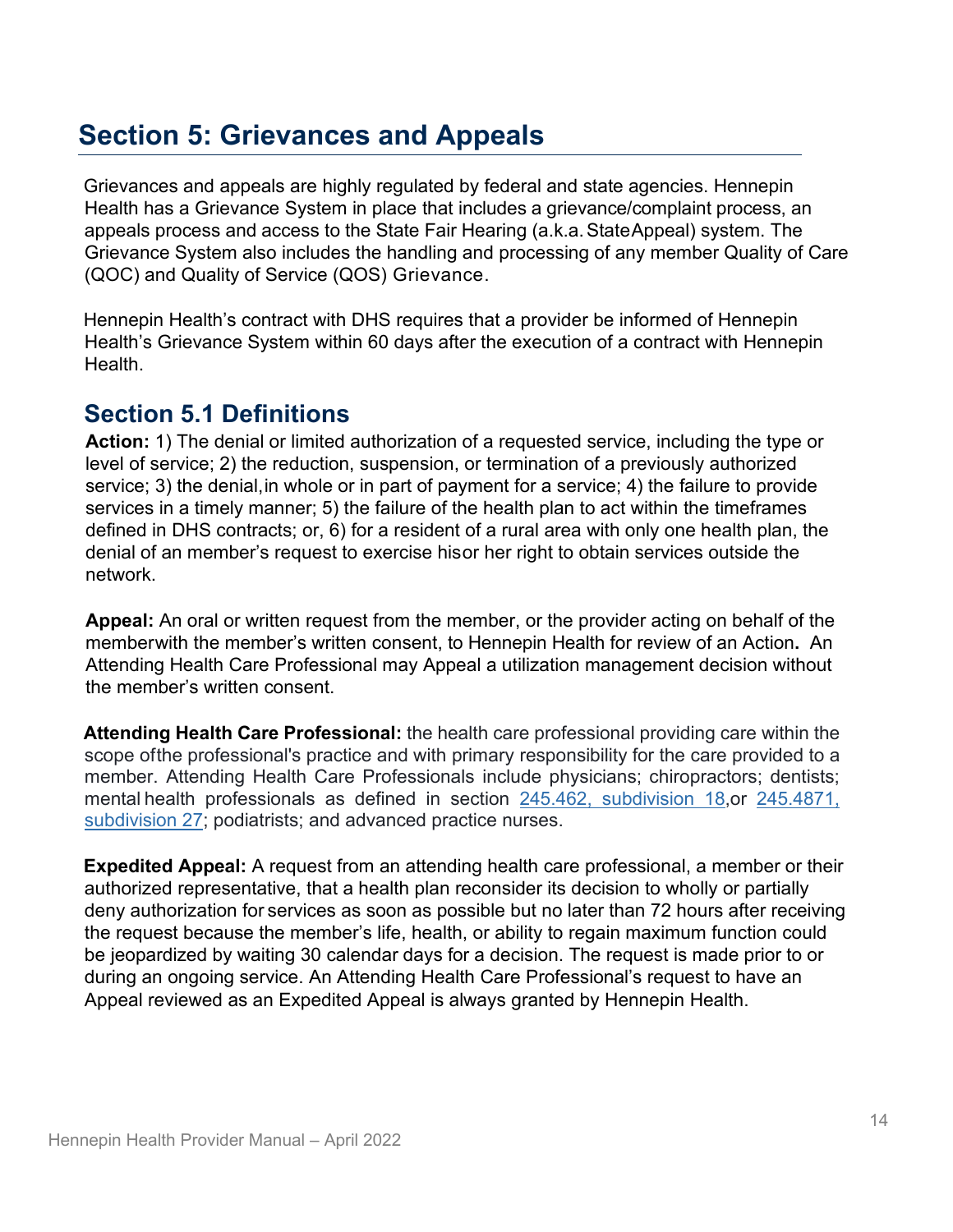**Grievance (also known as a complaint):** An expression of dissatisfaction about any matter other than an Action, including but not limited to the quality of care or services provided or failure to respect the member's rights.

**Grievance System:** The overall system that includes grievances/complaints and appeals handled by Hennepin Health and access to the State appeal process.

**Medical Necessity:** A health service, pursuant to Minnesota Rules, [Part 9505.0175,](https://www.revisor.mn.gov/rules/9505.0175/) subpart 25, that is: 1) consistent with the member's diagnosis or condition; 2) recognized as the prevailing standard or current practice by the provider's peer group; and 3) is rendered:

- in response to a life-threatening condition or pain
- to treat an injury, illness or infection
- to treat a condition that could result in physical or mental disability for a mother and child through the maternity period
- to achieve a level of physical or mental function consistent with prevailing communitystandards or diagnosis or condition
- as a preventive health service defined under Minnesota Rules, Part 9505.0355

**Notice of Action:** Notice of Action includes a denial, termination, or reduction (DTR) of service notice or other Action as defined in 42 [CFR 438.400\(b\).](https://www.gpo.gov/fdsys/granule/CFR-2011-title42-vol4/CFR-2011-title42-vol4-sec438-400)

**Quality of care (QOC)/ Quality of Service (QOS) Grievance:** An expressed dissatisfaction regarding health care services resulting in potential or actual harm to a member. QOC grievance/ complaint may include the following, to the extent that they affect clinical quality of health care services rendered: access, provider and staff competence; clinical appropriateness of care, communications, behavior; facility and environmental considerations; and other factors that could impact the quality of health care services. QOS grievance examples are inappropriate behavior or rudeness. A QOC/QOS Grievance may include only a QOC or QOS issue or it may include both a QOC and QOS issue.

**State Appeal:** a hearing filed according to a member's written request with the State pursuant to Minnesota Statutes §256.045, related to: 1) the delivery of health services or participation in Hennepin Health; 2) denial (full or partial) of a claim or service by Hennepin Health; 3) failure to make an initial determination in thirty (30) calendar days; or 4) any other action.

A member, their authorized representative or a provider wishing to act on behalf of the member, with the member's written consent may file a Grievance or an Appeal with Hennepin Health, orally or in writing. When needed, a member may provide written consent by completing a release of information form. Hennepin Health must include as parties to an Appeal the member, their authorized representative or the legal representative of a deceased member's estate. The member's Attending Health Care Professional may appeal a utilization review decision without the written signed consent of the member. Practitioners/providers can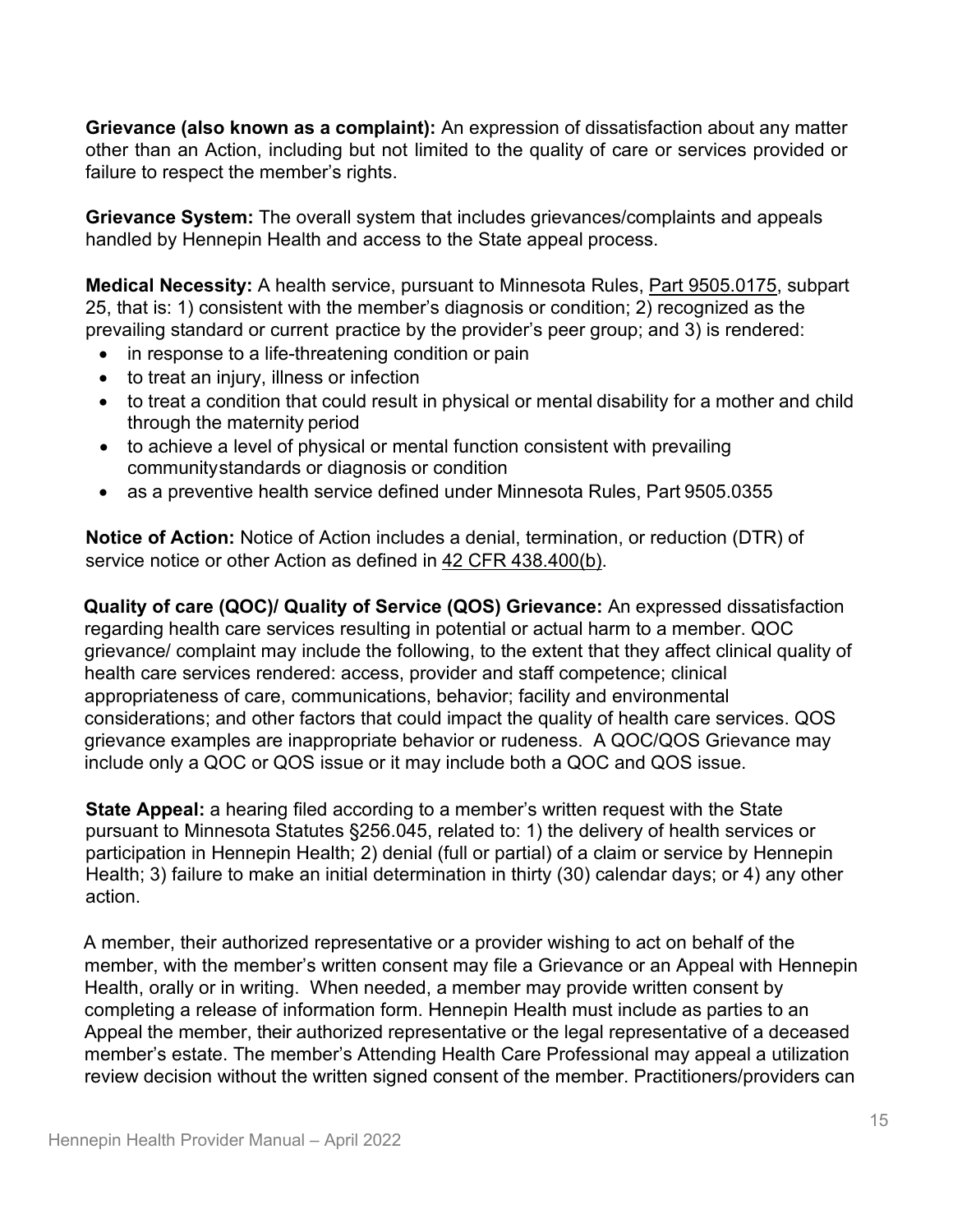appeal a claim denial; however, practitioners/providers are not allowedto bill members in accordance with MN Rule [9505.0225.](https://www.revisor.mn.gov/rules/9505.0225/)

Grievances may be filed at any time. An Appeal to review a Notice of Action must be filed with 60 days of the DTR notice or other Action taken by Hennepin Health. More time may be allowed if the member has a good reason for missing the deadline. Hennepin Health gives members any reasonable assistance in completing forms and taking other procedural steps, including but not limited to, providing interpreter services and toll- free numbers that have adequate TTY/TDD and interpreter capability during the Grievance and Appeal processes.

Members who wish to file a Grievance or an Appeal directly with Hennepin Health may call the Member Services phone number listed on the back of the Hennepin Health ID card for further assistance.

Note: Information pertaining to sexually transmitted diseases, family planning and mental health/substance use disorder services may be limited to Health Insurance Portability & Accountability Act (HIPAA) laws*.* 

## <span id="page-15-0"></span>**Section 5.2 Grievances**

Grievances may be filed orally or in writing. All Grievances are investigated by the Appeal and Grievance (A&G) Coordinator with a decision on a grievance being made by an individual not involved in any previous level of review or decision-making. If a Grievance is regarding the denial of an expedited resolution of an Appeal or one that involves clinical issues, the individual making the decision must bea health care professional with appropriate clinical expertise in treating the member's condition or disease. The Grievance determination will be made in accordance with the Expedited Appeal timeframe.

Hennepin Health sends an acknowledgement letter to the member and/or the practitioner/provider acting on the member's behalf within 10 days of receiving a written Grievance. This may also include the Grievance outcome if a decision has been made within 10 days. Except for QOC Grievances, the findings or outcome and actions related to the Grievance are communicated to the member. The oral grievance outcome is communicated verbally or in writing within 10 calendar days from the receipt of the Grievance. If the disposition, as determined by the member, is partially or wholly adverse to the member, or the oral Grievance is not resolved to the member's satisfaction, Hennepin Health must offer to the member that the Grievance may be submitted in writing. Hennepin Health must also offer to provide the member with any assistance needed to submit a written Grievance, including an offer to complete the Grievance form, and promptly mail the completed form to the member for his/her signature. Hennepin Health must notify the member in writing of the disposition for all Grievances filed in writing.

The Grievance disposition provided to the member, either orally or in writing, will include the results of the investigation, Hennepin Health's actions related to the Grievances and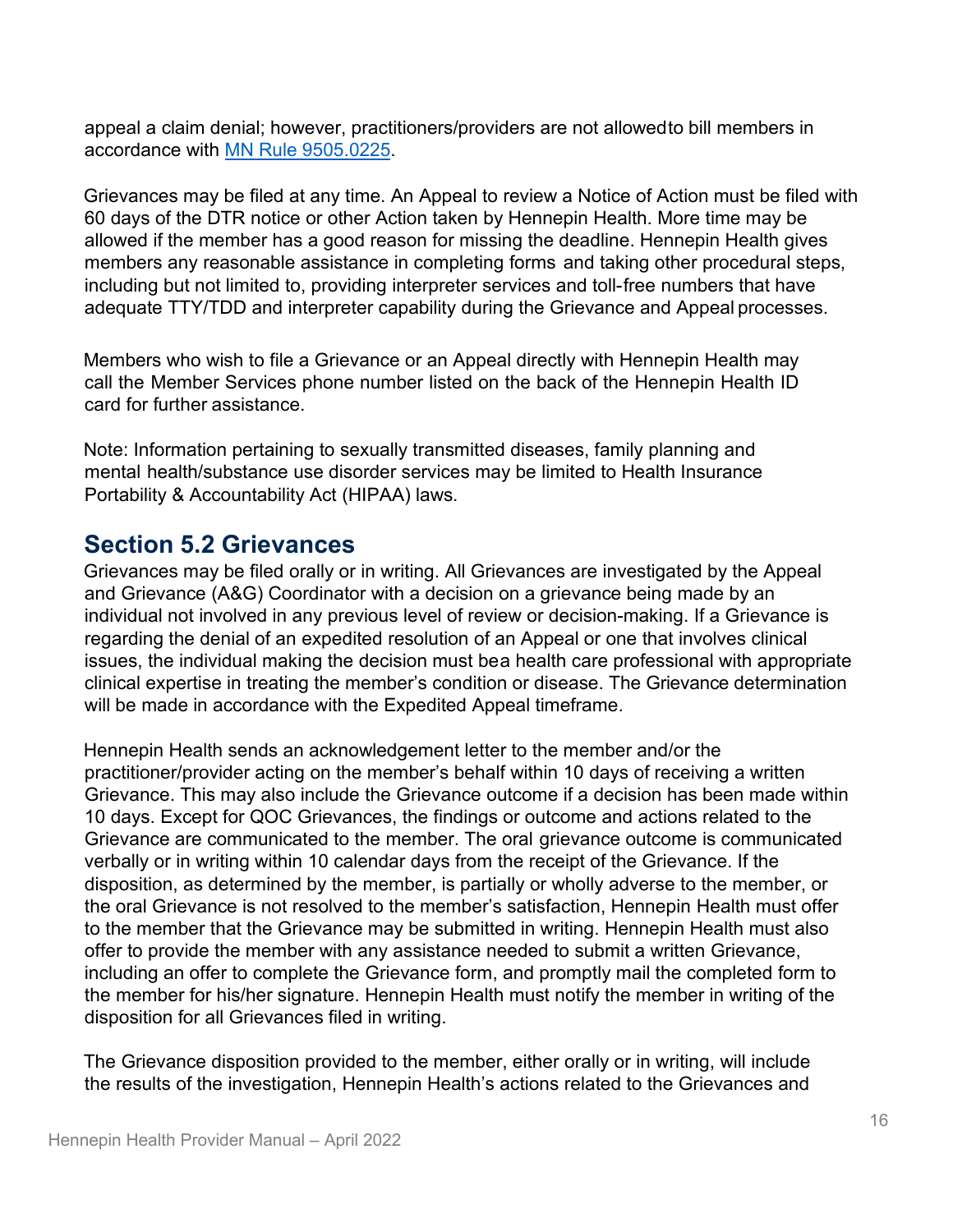member's options for further review and assistance through the DHS [Managed Care](https://mn.gov/dhs/people-we-serve/adults/health-care/health-care-programs/programs-and-services/ombudsman-for-managed-care.jsp) [Ombudsman](https://mn.gov/dhs/people-we-serve/adults/health-care/health-care-programs/programs-and-services/ombudsman-for-managed-care.jsp) and/or review by the Minnesota Department of Health (MDH).

Hennepin Health may extend the timeframe for resolution of a Grievance by an additional 14 days if the member or the practitioner/provider requests the extension or if Hennepin Health justifies that an extension is in the member's best interest. Hennepin Health provides written notice to the member of the reason for the decision to extend the timeframe if Hennepin Health determines that an extension is necessary. Hennepin Health issues a notice of disposition no later than the date theextension expires.

#### **Quality of Care Grievance**

Grievances are handled by the Quality Management (QM) department. QOC and QOS issues are investigated based on their unique merits and may include medical record review, site visits, interviews or other investigation techniques as appropriate. When warranted following an investigation, corrective actions are taken in accordance with Hennepin Health's Quality Program.

All peer reviews conducted during the review of QOC concerns are consideredconfidential information of a review organization in accordance with Minnesota Statutes Sections 145.61 - 145.67, and the Health Care Quality Improvement Act of 1986. Upon receipt of a QOC Grievance the Complainant is sent an acknowledgement letter that the issue will be reviewed by the QM department, but that as a result of confidential, peer review issues the results of the investigation cannot be shared. Upon receipt of a QOS Grievance the complainant receives an acknowledgement letter and, in most cases, will receive the results of the investigation.

Substantiated QOC/QOS issues are communicated to the Credentialing department on a quarterly basis. The Credentialing department records the information within the provider's credentialing fileand follows the Credentialing department's internal process for review and determination.

## <span id="page-16-0"></span>**Section 5.3 Appeals**

Hennepin Health provides only one level of Appeal for members. Multiple reviews by different personnel within Hennepin Health are not construed as multiple levels of Appeals. Hennepin Health members/authorized representatives and Attending Health Care Professionals appealing utilization management (UM) decisions must first file an appeal with Hennepin Health. The Hennepin Health Appeal policy offers a mechanism for Attending Health Care Professionals to request an Appeal for certain health plan decisions. This policy ensures that Appeals are properly processed and responded to in a timely manner. All Attending Health Care Professionals shall follow the established Appeal procedures when filing an Appeal.

A medical necessity Appeal is an Appeal to review Hennepin Health's initial decision not to certify a health care service. For a medical necessity Appeal request, Hennepin Health may request that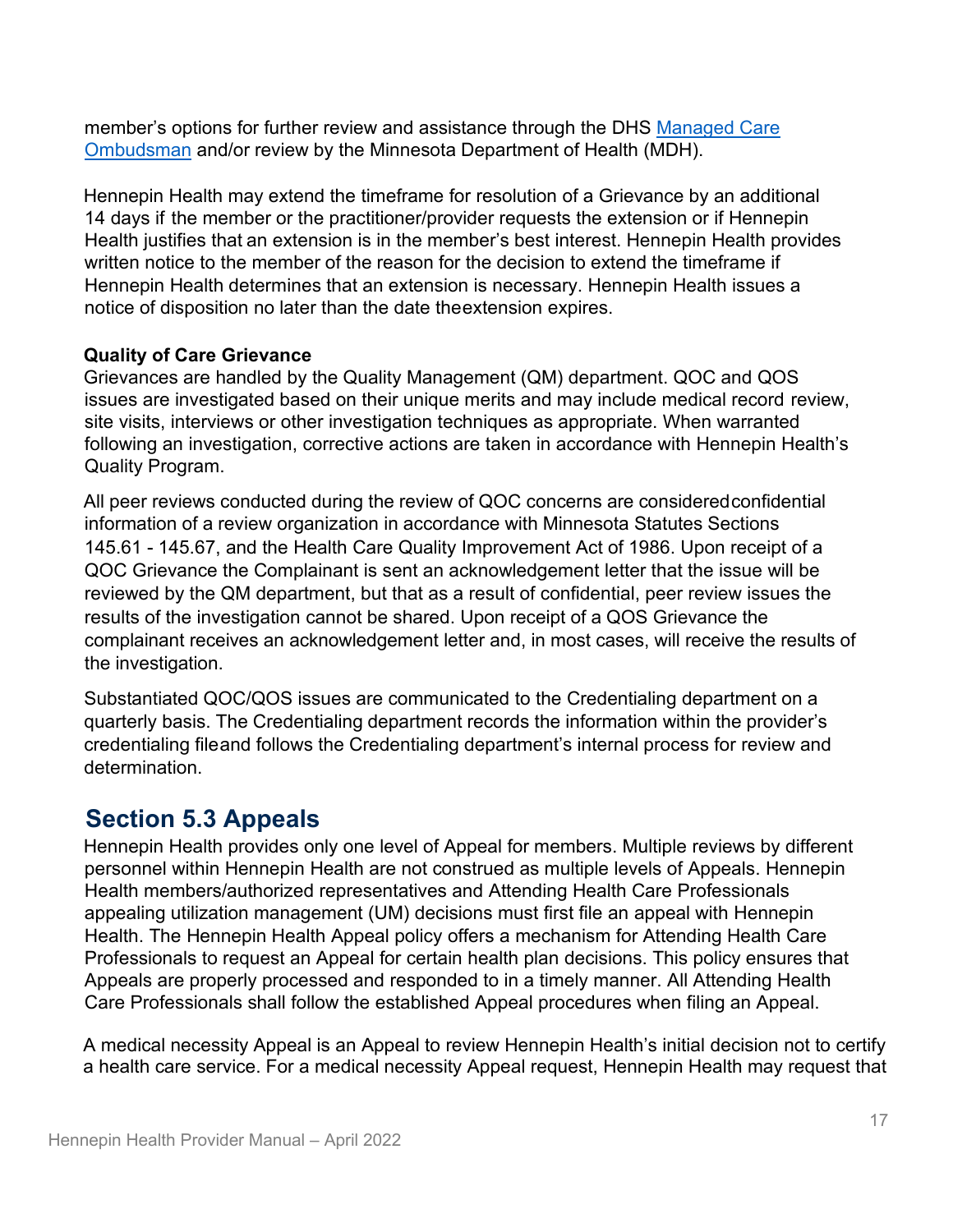copies of part, or all, of the medical record and a written statement from the Attending Health Care Professional be submitted with the Appeal. Hennepin Health will never take punitive action against an Attending Health Care Professional who supports a member's appeal.

An Appeal can be filed orally or in writing. If a member wishes to file an Appeal in writing, Hennepin Health will assist the member, or the provider filing on behalf of the member, in completing a written Appeal.

If a member files an Appeal with Hennepin Health and requests continuation of benefits within the time allowed, Hennepin Health will not reduce or terminate the service until 10 days after a written decision is issued to that Appeal unless the member withdraws the Appeal. Providers may not request continuation of benefits. "Within the time allowed" means the request is made on or before the date that is 10 days after Hennepin Health sends the DTR, or the effective date of reduction or denial of services on the DTR, whichever is later. The time period of the original authorization must not have expired. In the case of a reduction or termination of ongoing services, services must be continued pending the outcome of the Appeal if there is an order for services by an authorized provider.

The member may provide additional information regarding the Appeal in person, by telephone or in writing. For expedited Appeal resolutions the member is informed of the limited time available to present evidence in support of the Appeal. The member is provided an opportunity, before and during the appeals process, to examine the member's case file including medical records and any other documents and records considered during the Appeal process. The member may request and receive copies of all documents relevant to the appeal free of charge, upon request.

Hennepin Health ensures that any individual(s) making the Appeal decision was not involved in any previous level of review or decision-making and is not a subordinate of the person making the previous decision. Standard Appeals are resolved as expeditiously as the member's health condition warrants, not to exceed 30 calendar days after the receipt of the Appeal. The member is informed in writing of the Appeal decision. For Appeals involving a UM decision, the Attending Health Care Professional is informed of the Appeal decision. If the Appeal resolution is adverse to the member, the member is informed of their right to request a State Appeal.

Hennepin Health may take an extension of up to fourteen additional days for a standard Appeal to make the decision if the member requests the extension or if Hennepin Health justifies that an extension is in the member's best interest. Hennepin Health will make reasonable efforts to provide prompt oral notice and provide written notice within two (2) calendar days to the member of the reason for the decision to extend the timeframe if Hennepin Health determines that an extension is necessary. For an Appeal involving a UM decision, the Attending Health Care Professional is informed of the extension in writing for a standard Appeal. Hennepin Health will resolve and communicate the Appeal decision no later than the date the extension expires.

If Hennepin Health is deciding an Appeal regarding a denial of a service based on: 1) lack of Medical Necessity; 2) a Grievance regarding denial of an expedited resolution of an Appeal; or 3) a Grievance or appeal that involves clinical issues, Hennepin Health will ensure that the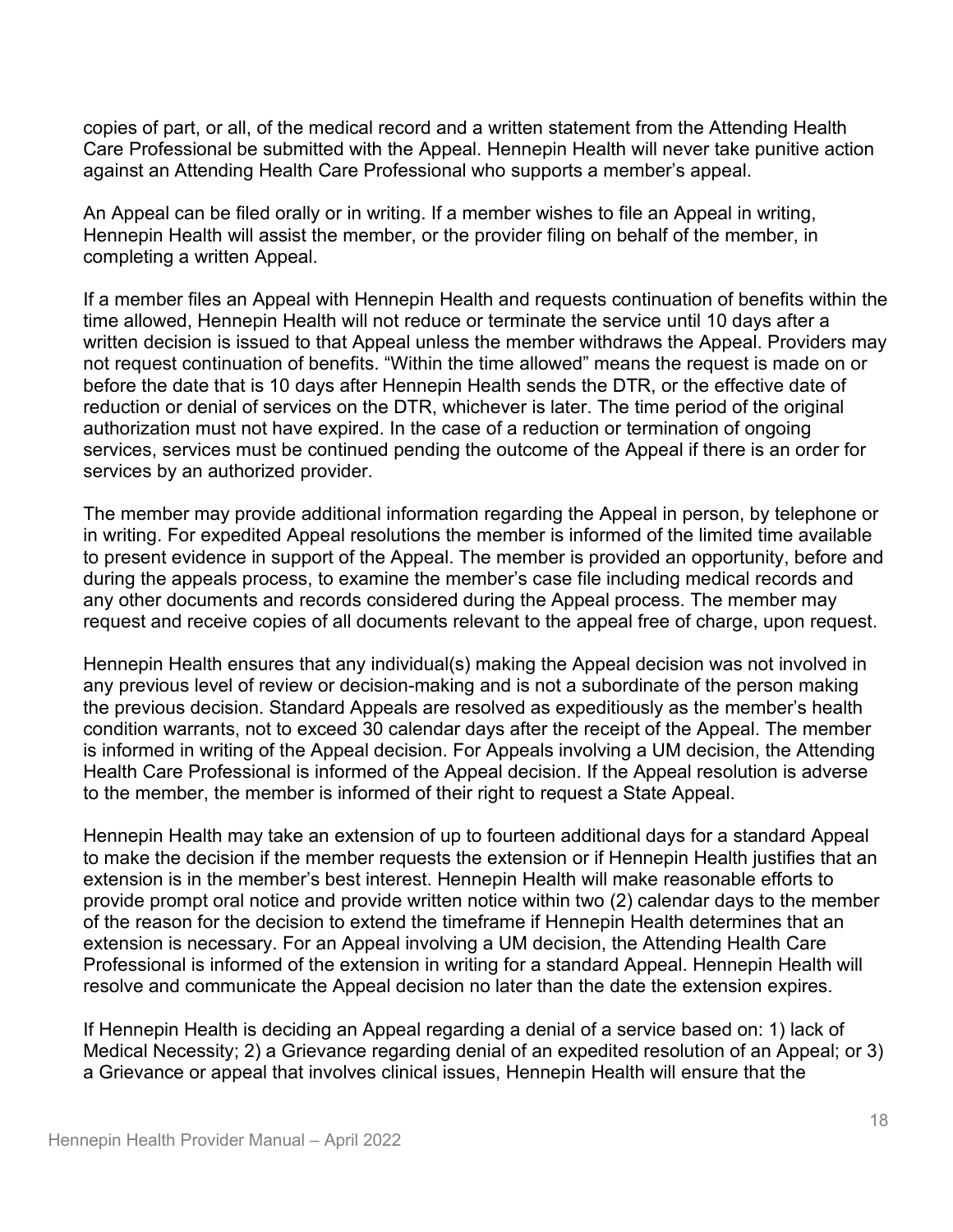individual making the decision is a board-certified physician of the same or a similar specialty as typically manages the medical condition, procedure, or treatment under discussion, who is reasonably available to review the case, and who did not make the initial determination not to certify. Hennepin Health will take into account all comments, documents, records and other information submitted by the member without regard to whether the information was submitted or considered in the initial action.

Hennepin Health will provide the following information to the member and Attending Health Care Professional when the decision is to not certify the requested services:

- A complete summary of the review findings
- Qualifications of the reviewers, including any license, certification or specialty designation
- The relationship between the member's diagnosis and the review criteria used as the basis for the decision, including the specific rationale for the reviewer's decision

Hennepin Health will provide a written letter of resolution for Appeals which will include:

- The results of the resolution process and date it was completed;
- The member's right to request a State Appeal if the resolution was adverse to the member, and how to do so; and,
- The member's right to continuation of benefits and potential liability for the cost of continued benefits if the State Appeal decision upholds Hennepin Health's decision. Hennepin Health will include with the letter a copy of the State's notice "Your Appeal Rights".

In the event Hennepin Health fails to adhere to the notice and timing requirements of an appeal, the member is deemed to have exhausted the Appeals process and may proceed to a State Appeal.

### **Expedited Appeals**

An Appeal is processed as an Expedited Appeal when the member's life, health, or ability to regain maximum function could be jeopardized by waiting 30 calendar days for a standard Appeal decision. An Expedited Appeal is always granted when the member's Attending Health Care Professional determines the standard Appeal timeframe could seriously jeopardize the member's life, health or ability to attain, maintain or regain maximum function. An expedited Appeal request may be accepted when an initial DTR determination is made prior to or during an on-going service. Hennepin Health will not take any punitive action against an attending health care provider who requests an expedited appeal resolution.

When an initial determination not to certify a health care service is made prior to or during an ongoing service requiring review and the Attending Health Care Professional believes that the determination warrants an Expedited Appeal, Hennepin Health offers the member and the Attending Health Care Professional an opportunity to Appeal the determination over the telephone on an expedited basis. In such an appeal, Hennepin Health ensures reasonable access to its consulting physician or health care provider.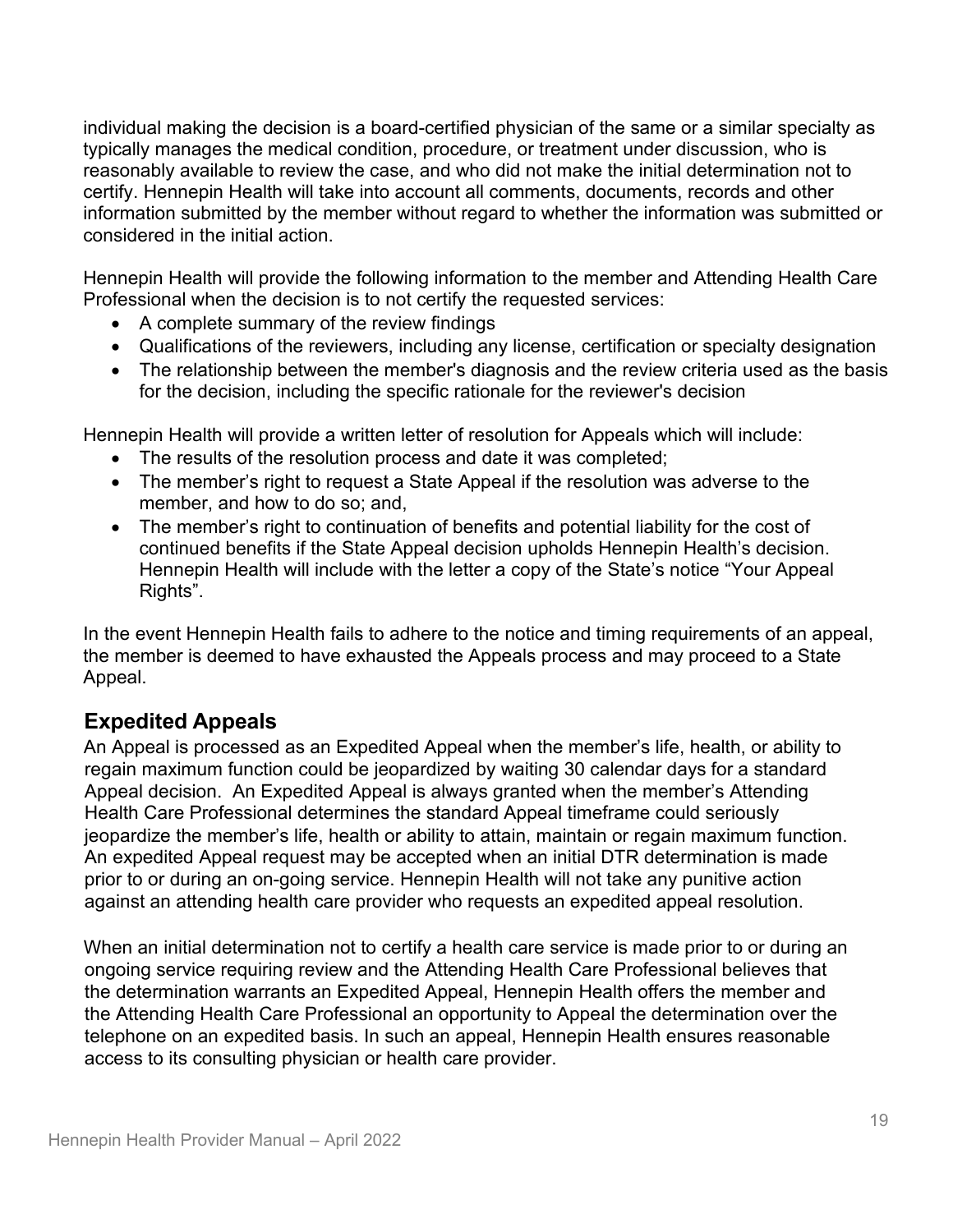A member's request for an Expedited Appeal, without physician support, will be reviewed to determine if it meets the expedited criteria. If Hennepin Health denies a request for an Expedited Appeal, Hennepin Health will transfer the denied request to the standard Appeal process, preserving the first filing date of the Expedited Appeal request. Hennepin Health will notify the member of that decision orally within twenty-four (24) hours of the request and follow up with a written notice within two (2) days.

Hennepin Health may take an extension of up to 14 additional days for an Expedited Appeal to make the decision if the member requests the extension or if Hennepin Health justifies that an extension is in the member's best interest. If Hennepin Health determines that an extension is necessary, Hennepin Health will make reasonable efforts to provide prompt oral notice and provide written notice to the member and the Attending Health Care Professional, as applicable, within two calendar days stating the reason for the decision to extend the timeframe. Hennepin Health will resolve and communicate the decision no later than the date the extension expires.

Hennepin Health will follow the procedures and notify the member and Attending Health Care Professional by telephone of its determination on the Expedited Appeal as expeditiously as the member's medical condition requires, but no later than 72 hours after receiving the request. Hennepin Health also sends a written notification of the resolution to the member and the Attending Health Care Professional.

If the determination not to certify is not reversed through the Expedited Appeal, Hennepin Health will include in its oral and written notification the member's right to request a State Appeal. A written copy of the State's notice "Your Appeal Rights" is provided to the member and the Attending Health Care Professional, if the appeal involved utilization management decisions, with the written determination as soon as practical.

### <span id="page-19-0"></span>**Section 5.4 State Appeals**

State Human Services Judges may review any Action by Hennepin Health. The parties to the State Appeals include Hennepin Health, the member, his/her authorized representative, or the legal representative of a deceased member's estate.

The member or a provider acting on behalf of the member, with the member's written consent, may request a State Appeal after exhaustion of Hennepin Health's Appeals process, but the request must be made within 120 days of the Hennepin Health Appeal decision.

If a member makes a written request for a State Appeal, and requests continuationof benefits within the time allowed, Hennepin Health may not reduce or terminate the service until the State issues a written decision in the State Appeal, or the member withdraws the request for the State Appeal. "Within the time allowed" means the request is made on or before the date that is 10 days after Hennepin Health sends its notice of resolution of the Appeal. In the case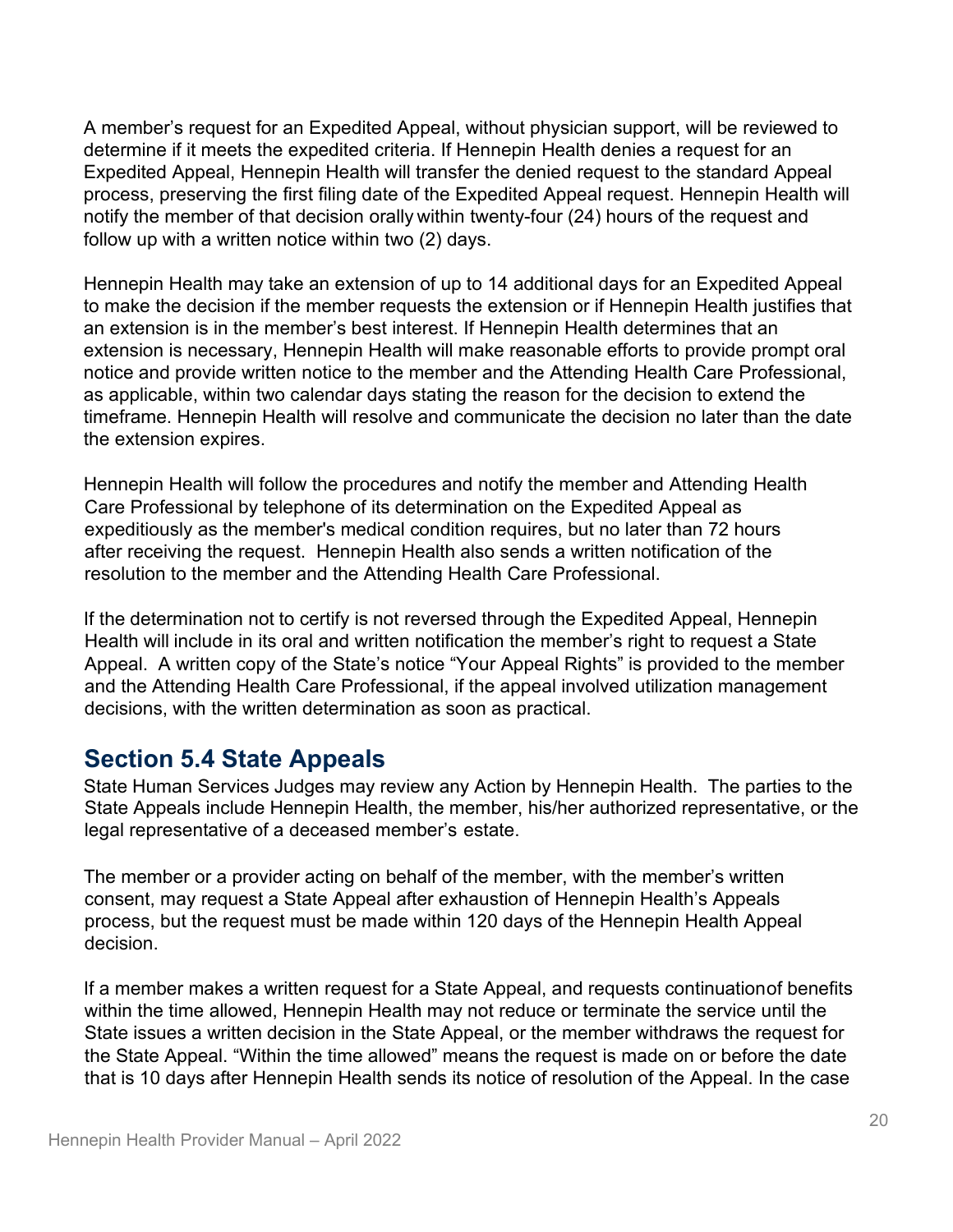of a reduction or termination of ongoing services, services must be continued pending outcome of all Appeal or State Appeal if there is an order for services by an authorized provider.

Once the State Appeal's final administration action is received, Hennepin Health complies with the decision in the State Appeal promptly and as expeditiously as the member's health condition requires.

If the member disagrees with the State Appeal decision, the member may consider seeking legal counsel to identify further legal recourse. The member can choose the following options:

(a) The member can request that the State Appeals Office reconsider the decision. The member's request must state the reasons why the decision should be reconsidered. The request may include legal arguments and may include proposed additional evidence supporting the request; however, if submitting additional evidence, it must be explained why it was not provided at the time of the hearing. The request must be submitted in writing within 30 days of the date of the decision and include the document number. Requests must be sent to: Appeals Office Minnesota Department of Human Service. P.O. Box 64941, St. Paul, MN 55164-0941. Requests may also be faxed to: 651-431-7523.Copies must also be submitted to Hennepin Health.

(b) The member can start an appeal in district court. This is a separate legal proceeding that must occur within 30 days of the date of the decision. The process is started by serving a written copy of the notice of appeal upon the Commissioner and any other adverse party of record and filing the original notice and proof of service with the court administrator of the county district court. The law that describes this process is in Minnesota Statute §256.045, subdivision 7.

## <span id="page-20-0"></span>**Section 5.5 Continuity of Care for New Members**

To ensure members continuity of care is not compromised, Hennepin Health allows new members tocontinue receiving medical services from their current provider for a predetermined time frame.

Hennepin Health will review a request for continued care from an out-of-network provider and maygrant the request to receive services through the current provider when the member meets following criteria:

- The member is engaged in a current course of treatment for
	- o An acute condition
	- o A life-threatening mental or physical illness
	- o A pregnancy beyond the first trimester
	- $\circ$  A physical or mental disability defined as an inability to engage in one or more major lifeactivities
	- $\circ$  A disabling or chronic condition that is in an acute phase
	- o culturally appropriate services and Hennepin Health does not have an in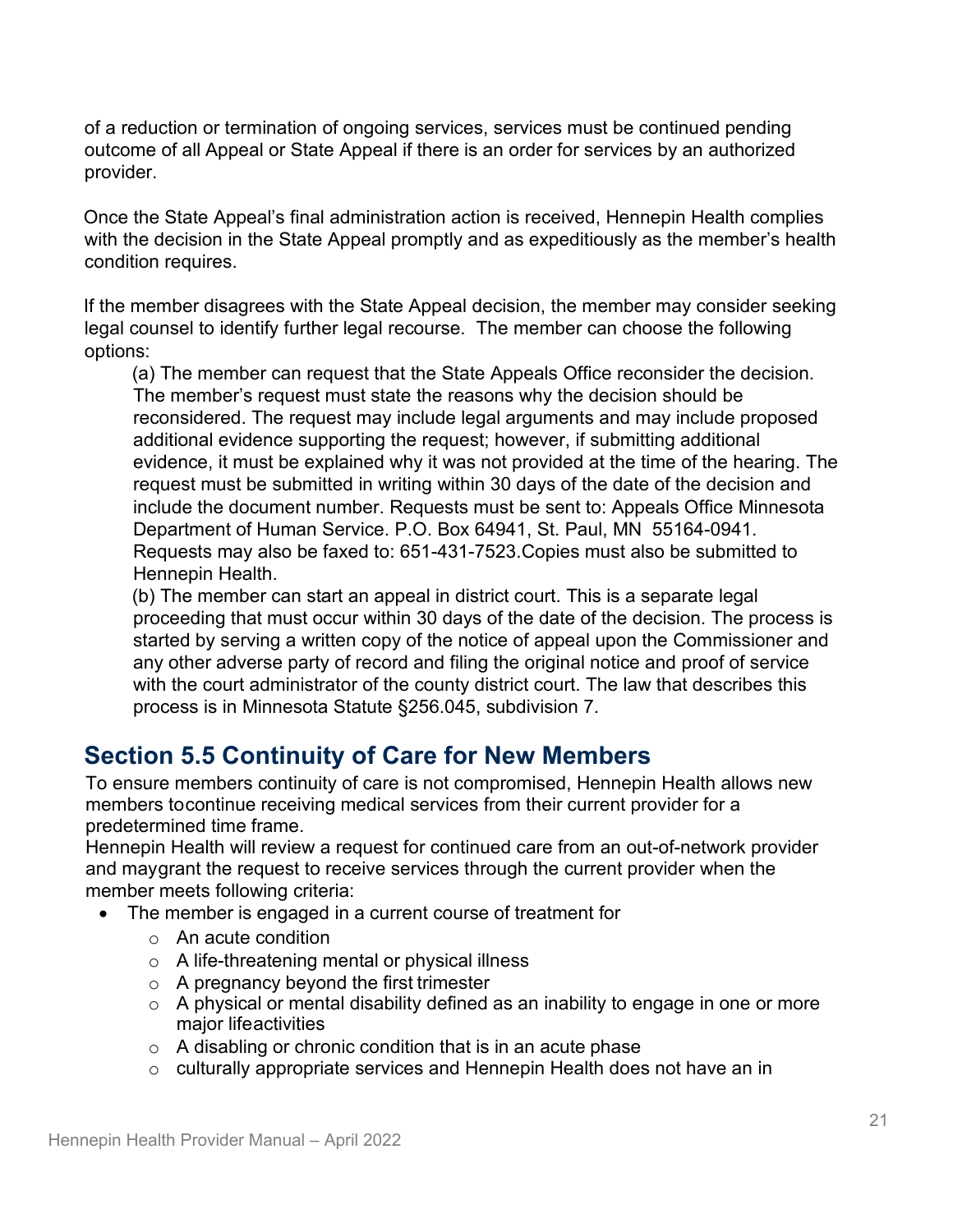network provider with expertise in the applicable culture of that member

• The member does not speak English and Hennepin Health does not have an in-network provider who can communicate with the member

Hennepin Health will allow members to continue seeing their provider for the established timeframes:

- 120 days if the member is engaged in a current course of treatment
- The rest of the member's life if a physician certifies that he/she has an expected lifetime of 180days or less

Hennepin Health will provide transitional services:

- If the member has a service authorization from another Managed Care Organization or theState (at the time of enrollment)
- If a transfer of care is clinically appropriate
- In the event of an in-network contract termination

In all instances, Hennepin Health will review the request and make a determination. The providerwill be notified by phone and both the member and provider are notified in writing of the determination.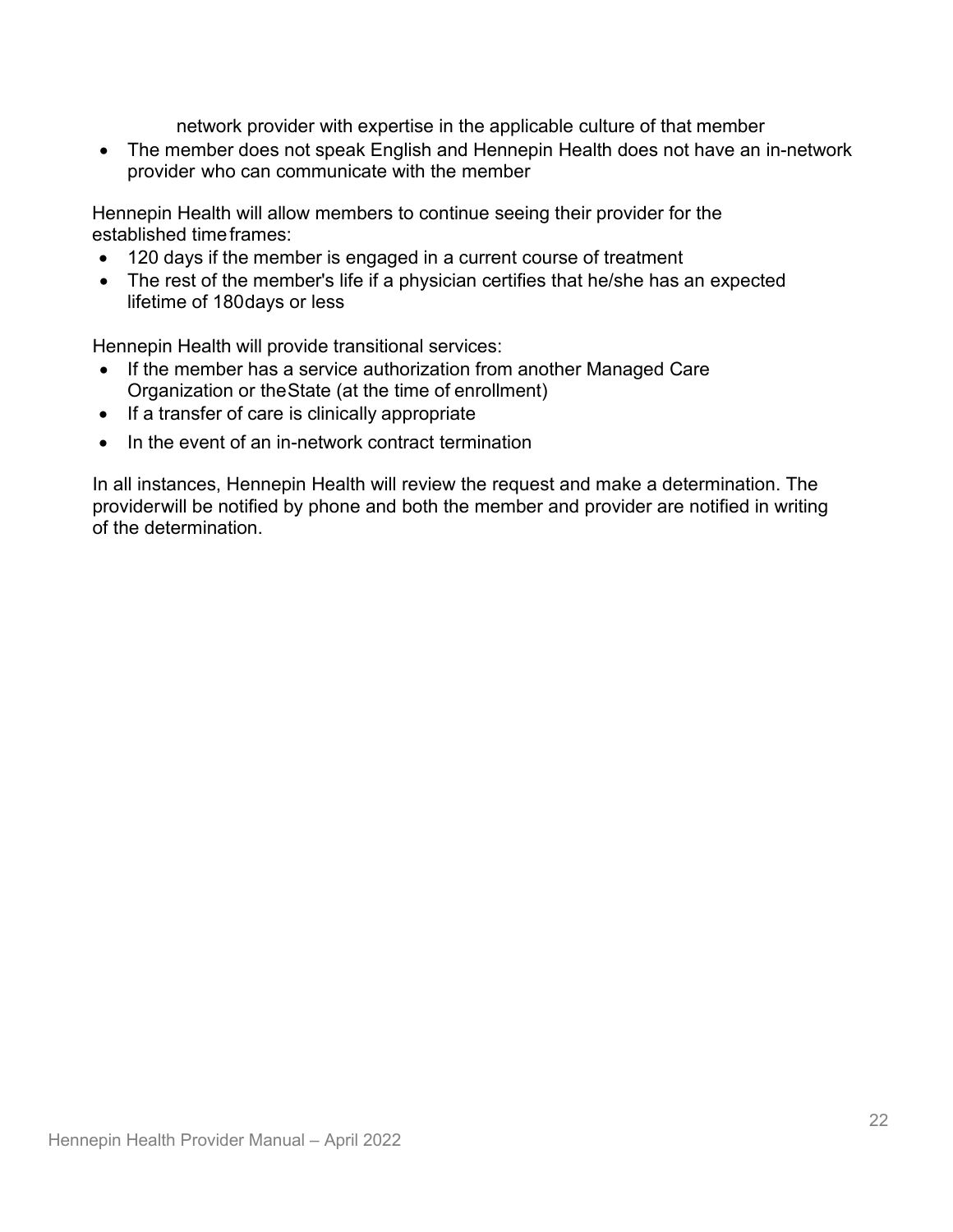# **Section 6: Service Authorization**

Hennepin Health will collaborate with providers to coordinate clinical care and services to ensurequality, cost-effective, appropriate health care. Service authorization requirements are subject tochange based on, but not limited to, state, or federal changes (by directive or legislation). Serviceauthorizations apply to:

- Hennepin Health-SNBC
- Hennepin Health-PMAP
- Hennepin Health-MinnesotaCare

### **Service Authorization Process**

The process for obtaining approval for selected covered medical or behavioral health services. For services requiring authorization, medical review is done to assure medical necessity prior to the delivery of care or payment of service. An authorization number will be issued upon approval.

#### **Standard Authorization Determination**

Hennepin Health will process completed requests for service within 10 business days of receipt. Hennepin Health will request further information, if necessary, to assist with the determination. IfHennepin Health is unable to obtain all necessary information to make a determination within 10 business days, the provider request may be denied for lack of information.

#### **Expedited Service Authorization Determination**

To be considered for an expedited service authorization determination, fax required information to 612-677-6222 and mark the request as "urgent".

Physicians must state in writing that the standard time to make a determination could jeopardize a member's life, health or ability to regain maximumfunction.

Hennepin Health will respond to expedited service authorization requests as follows:

- If a physician believes that waiting for a decision under the standard timeframe could jeopardize a member's life, health, or ability to regain maximum function, Hennepin Health will proceed with an expedited review.
- Hennepin Health will resolve each request as promptly as the member's health requires, but nolater than 72 hours after receipt.
- If a service has already been provided, the request will not be processed as expedited.
- If an adverse determination is made for an expedited service authorization request: Members and providers will be notified by phone of the decision to deny a request for anexpedited determination.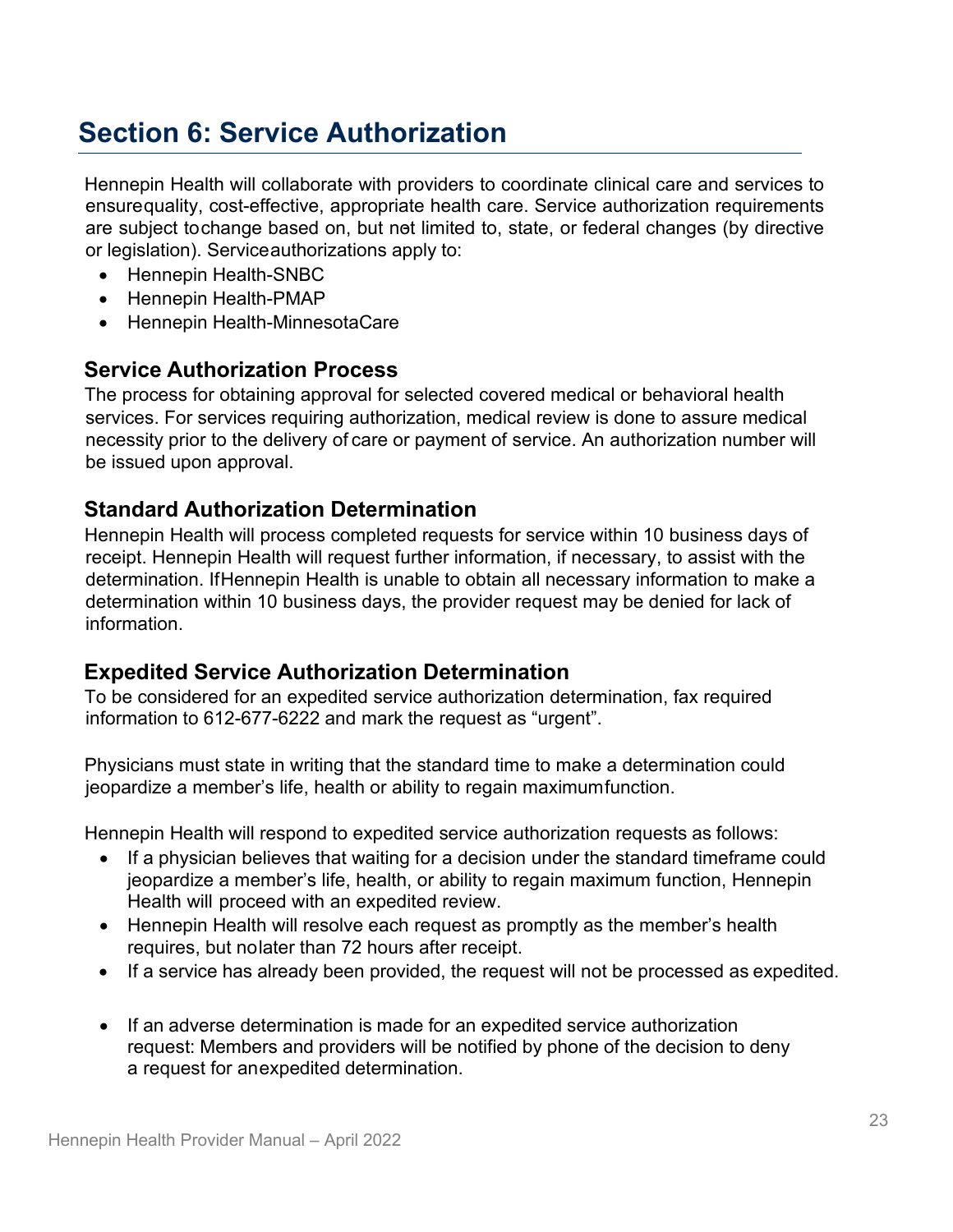- A written notification will be mailed to members and providers within 72 hours of receipt of the expedited request.
- The notice will inform members of the right to appeal including the process to submit an expedited appeal request.

### **Retrospective Service Authorization Determination**

When services have been provided prior to requesting authorization, Hennepin Health will review services on a retrospective basis. Providers should fax a retrospective authorization request to 612-677-6222. Hennepin Health will review post-service requests within 30 calendar days from receipt.

When services requiring an authorization have been provided and a claim submitted to Hennepin Health without authorization, the provider may receive a claim denial. In that case, the provider should submit a claim reconsideration form to the Hennepin Health Provider Services department at 612-321-3786. The claim reconsideration will be reviewed by Hennepin Health within 45 days from receipt.

### **Disclosure of Review Criteria/Reviewer Credentials**

Upon request, Hennepin Health will provide members, physicians and/or providers criteria used to determine the medical necessity, appropriateness, and efficacy of a procedure or service. HennepinHealth will identify the data and professional treatment guidelines or other basis for the decision.

The qualifications of the reviewers, including any license, certification, or specialty designation, willbe made available upon request.

### **Continuity of Care/Transition of Care**

Hennepin Health provides, upon request, authorization to receive covered health care services from a non-contracted provider for up to 120 days from the member's eligibility with Hennepin Health if the member is engaged in a current course of treatment for one or more of the following conditions:

- An acute condition
- A life-threatening mental or physical illness
- Pregnancy beyond the first trimester
- A physical or mental disability defined as an inability to engage in one or more major life activities provided that the disability has lasted or can be expected to last for at least one year,or can be expected to result in death
- A disabling or chronic condition that is in an acute phase

Hennepin Health also provides transitional services for members new to the health plan. If a member becomes eligible with Hennepin Health and the prior managed care organization or the State authorized services, Hennepin Health will honor the previous MCO's authorization.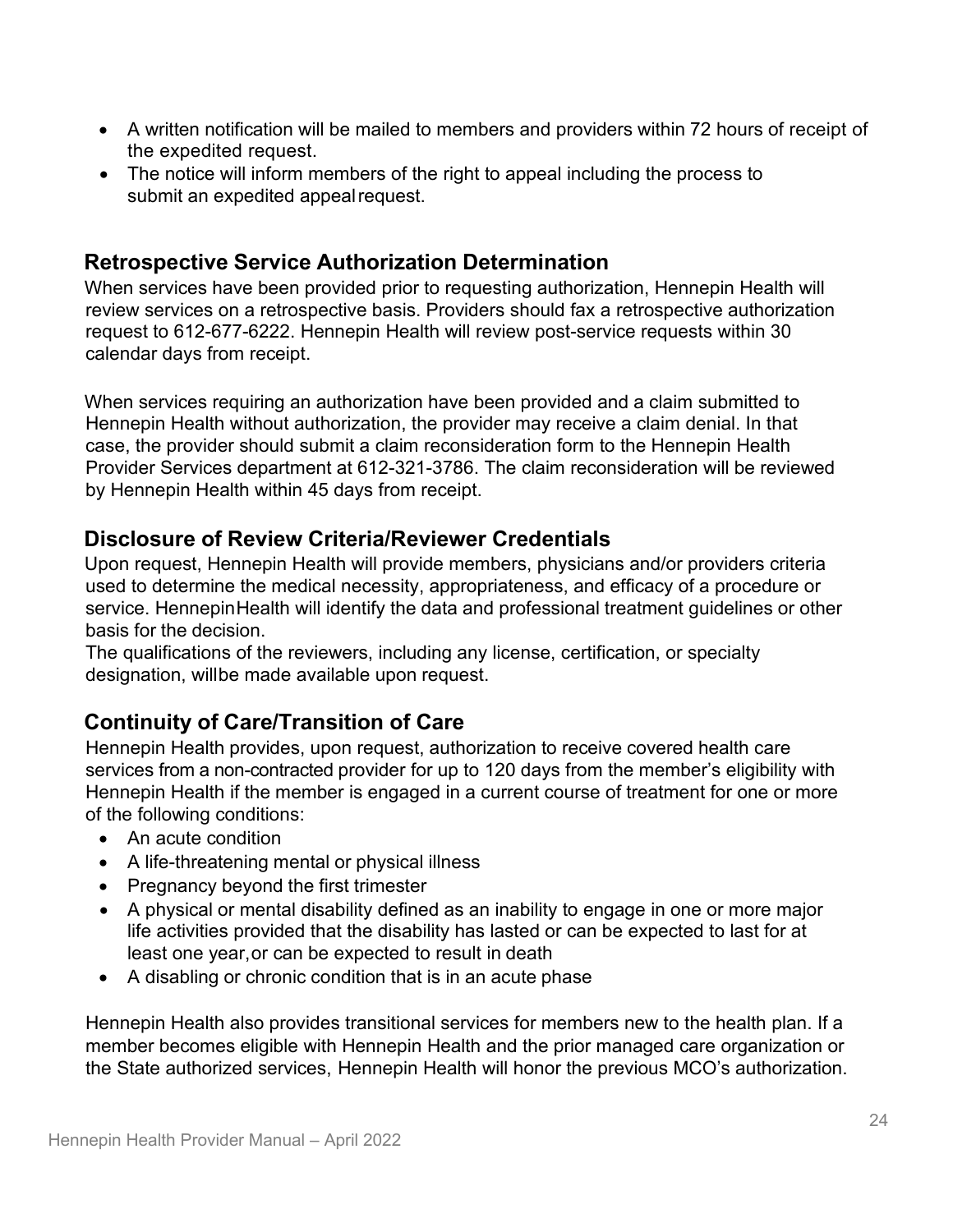If previously approved services are being provided by a non-contracted practitioner, Hennepin Health may require the member to transition services to a Hennepin Health contracted provider at the end of the authorization period.

If Hennepin Health determines the member should continue to receive theircare from a non-contracted provider, authorization is provided for a timeframe determined appropriate to prevent unnecessary gaps in treatment.

### **Service Authorization Forms/instructions**

Service authorization forms can be found on the Hennepin Health website on the Provider [Forms](https://hennepinhealth.org/providers/forms) page. Providers may also call customer service at 1-800-647-0550 or 612-596-1036 for assistance. Hennepin Health has multiple authorization request forms tailored to specific types of requests. Authorization forms include:

- Service Authorization form: providers should submit this form when requesting authorization for services identified on Hennepin Health's prior authorization list
- Continuity of Care form: non-contracted providers should submit this form when requesting authorization for continued out-of-network services for members who are newly eligible with Hennepin Health
- Partner Provider Out-of-Network Referral form: Hennepin Healthcare providers should submit this request form when referring members to non-contracted providers

Fax completed service authorization forms with relevant medical documentation to support the medical need of the request to 612-677-6222.

#### **Billing instructions**

When billing for covered services which require a service authorization, include the service authorization number on all claims.

For more billing information, see Section 15.

# **Section 6.1 Authorization Requirements Grid**

The services listed in the grid below require authorization from, or notification to, Hennepin Health.

Please note the following important information regarding Authorization requests:

- All out of network services require authorization, EXCEPT emergency/urgently needed care,post-stabilization care and family planning services.
- All services are subject to member eligibility and benefit coverage.
- Hennepin Health review timelines for non-urgent pre-service or concurrent authorization requests is 10 business days.
- If Medicare is the primary coverage, please submit claims to Medicare first for all Medicare- eligible or covered services or equipment. Medicare coverage can be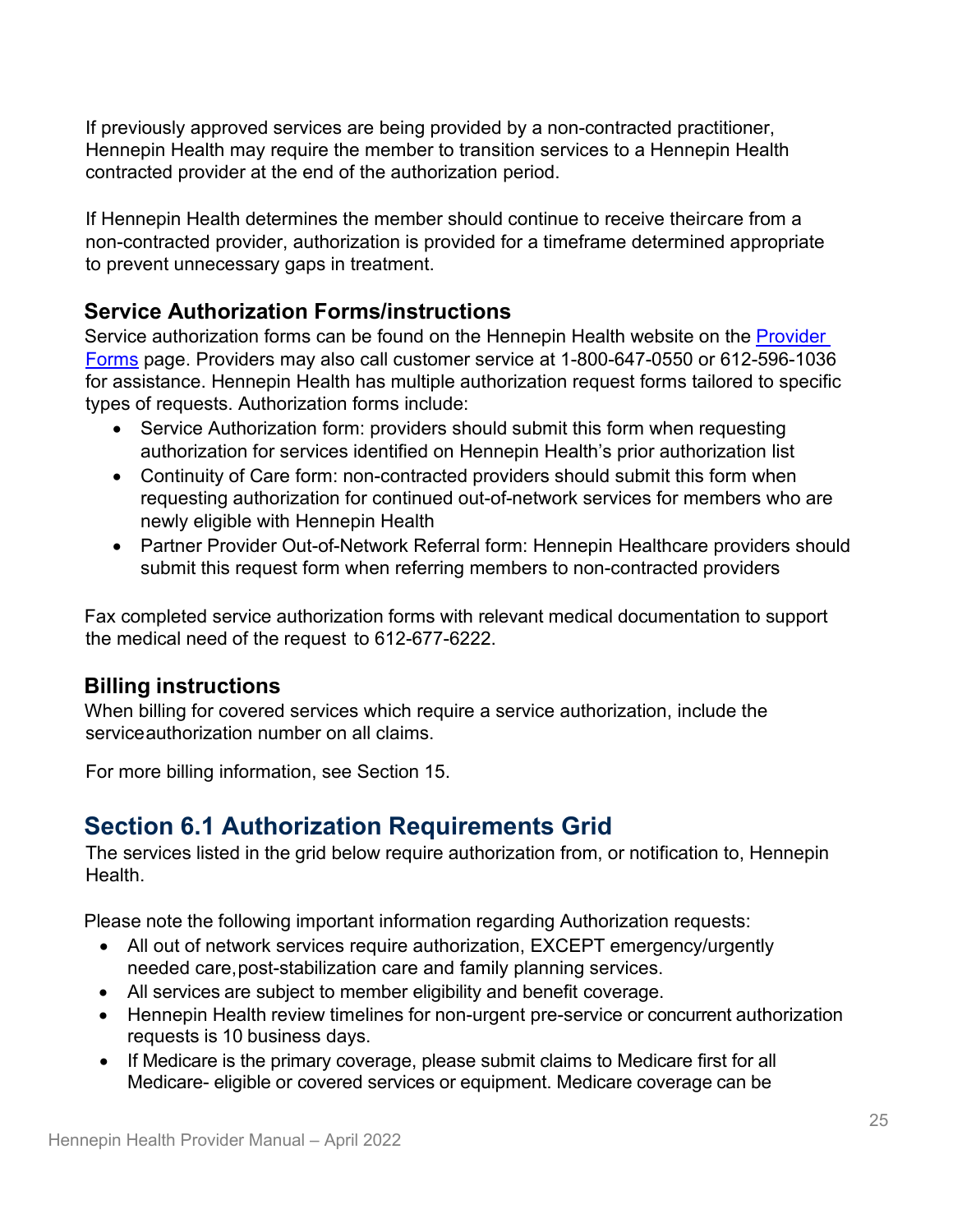confirmed by checking theMinnesota DHS MN-ITS site.

- Hennepin Health reserves the right to review and verify medical necessity for all services.
- For services that require authorization, failing to obtain the authorization in advance may resultin a denied claim.
- If you have a denied claim, please reach out to Hennepin Health's Provider Service team forquestions or information at 612-596-1036.

|                            |                                                                              | <b>Requirements</b>                                                                     |                                                |                                                                                                                                                                                                                                                                                                                                      |  |
|----------------------------|------------------------------------------------------------------------------|-----------------------------------------------------------------------------------------|------------------------------------------------|--------------------------------------------------------------------------------------------------------------------------------------------------------------------------------------------------------------------------------------------------------------------------------------------------------------------------------------|--|
| Category/Type<br>ofService | <b>Service/Procedure</b>                                                     | <b>Notification</b>                                                                     | <b>Prior</b><br><b>Authorizati</b><br>on       | <b>Addition</b><br>a<br><b>Commen</b><br>ts                                                                                                                                                                                                                                                                                          |  |
| <b>Admissions</b>          | Acute Medical/Surgical<br>$\bullet$<br><b>Acute Psychiatric</b><br>$\bullet$ | <b>Notify</b><br>Hennepin<br>Health within<br>business day<br>of<br>member<br>admission |                                                | NOTE:<br>Detoxificationin an<br>inpatient hospital<br>setting is covered<br>when conditions<br>resulting from<br>withdrawal or<br>occurring in addition<br>to withdrawal<br>requireconstant<br>availability of a<br>physician,<br>registered nurse<br>and medical<br>equipment found<br>only in an inpatient<br>hospital<br>setting. |  |
|                            | <b>Acute Inpatient Rehab</b>                                                 |                                                                                         | Prior<br>Authorizatio<br>n                     | Submit an Inpatient<br><b>Services</b><br>Authorization<br>Request form via fax                                                                                                                                                                                                                                                      |  |
|                            | <b>Intensive Residential</b><br><b>Treatment Services (IRTS)</b>             | <b>Notify</b><br>Hennepin<br>Health within<br>business day<br>of<br>member<br>admission | Authorization is<br>required after<br>90 days* | *All days beyond<br>the initial 90 days<br>will require<br>authorization                                                                                                                                                                                                                                                             |  |
|                            | Long Term Acute<br>Care(LTAC)                                                |                                                                                         | Prior<br>Authorizatio<br>n                     | Submit an Inpatient<br>Admissions<br>Notification form via<br>fax                                                                                                                                                                                                                                                                    |  |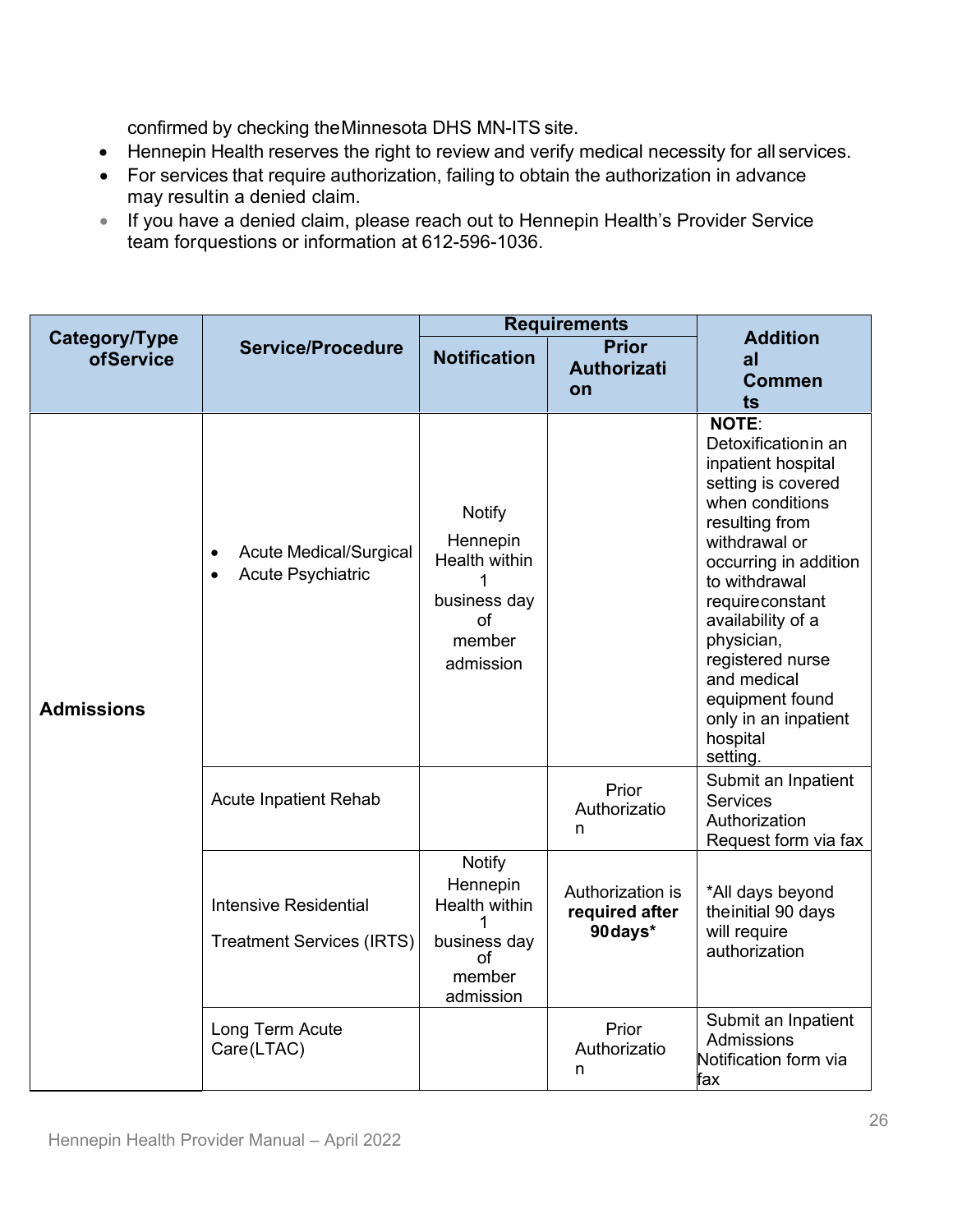|                                                               | <b>Psychiatric Residential</b><br><b>Treatment Facility (PRTF)</b> |                                                                               | Prior<br>Authorization                                                                                                                | Submit an Inpatient<br>Admissions<br>Notification form via<br>fax                                                                                                                                                                                                         |
|---------------------------------------------------------------|--------------------------------------------------------------------|-------------------------------------------------------------------------------|---------------------------------------------------------------------------------------------------------------------------------------|---------------------------------------------------------------------------------------------------------------------------------------------------------------------------------------------------------------------------------------------------------------------------|
|                                                               | Acupuncture                                                        |                                                                               | Authorization is<br>required for<br>more<br>than 40 units<br>percalendar<br>year                                                      | 1 unit = $15$ minutes<br>ofservice.                                                                                                                                                                                                                                       |
| <b>Ancillary Services</b>                                     | <b>Chiropractic Care</b>                                           |                                                                               | Authorization is<br>required for<br>more<br>than 24 visits<br>percalendar<br>year                                                     | All covered<br>chiropractic services<br>provided on the<br>samedate $=$ 1 visit.                                                                                                                                                                                          |
|                                                               | Doula Services                                                     |                                                                               | Authorization is<br>required for<br>morethan 6<br>pre-delivery<br>sessions and 1<br>labor &<br>delivery<br>session<br>per birth event |                                                                                                                                                                                                                                                                           |
| <b>Automatic External</b> Automatic External<br>Defibrillator | Defibrillator (e.g., Life Vest)                                    |                                                                               | Prior<br>Authorization                                                                                                                |                                                                                                                                                                                                                                                                           |
| <b>Behavioral Health</b>                                      | Partial<br>Hospitalization                                         | Notify Hennepin<br>Health within 1<br>business day of<br>member<br>ladmission | Authorization is<br>required after<br>day 21                                                                                          | Members may receive<br>up to 21 days of<br>partial hospitalization<br>without an<br>authorization.<br>Providers must follow<br>Medicare guidelines<br>for partial<br>hospitalization<br>program content,<br>physician certification<br>requirements and<br>documentation. |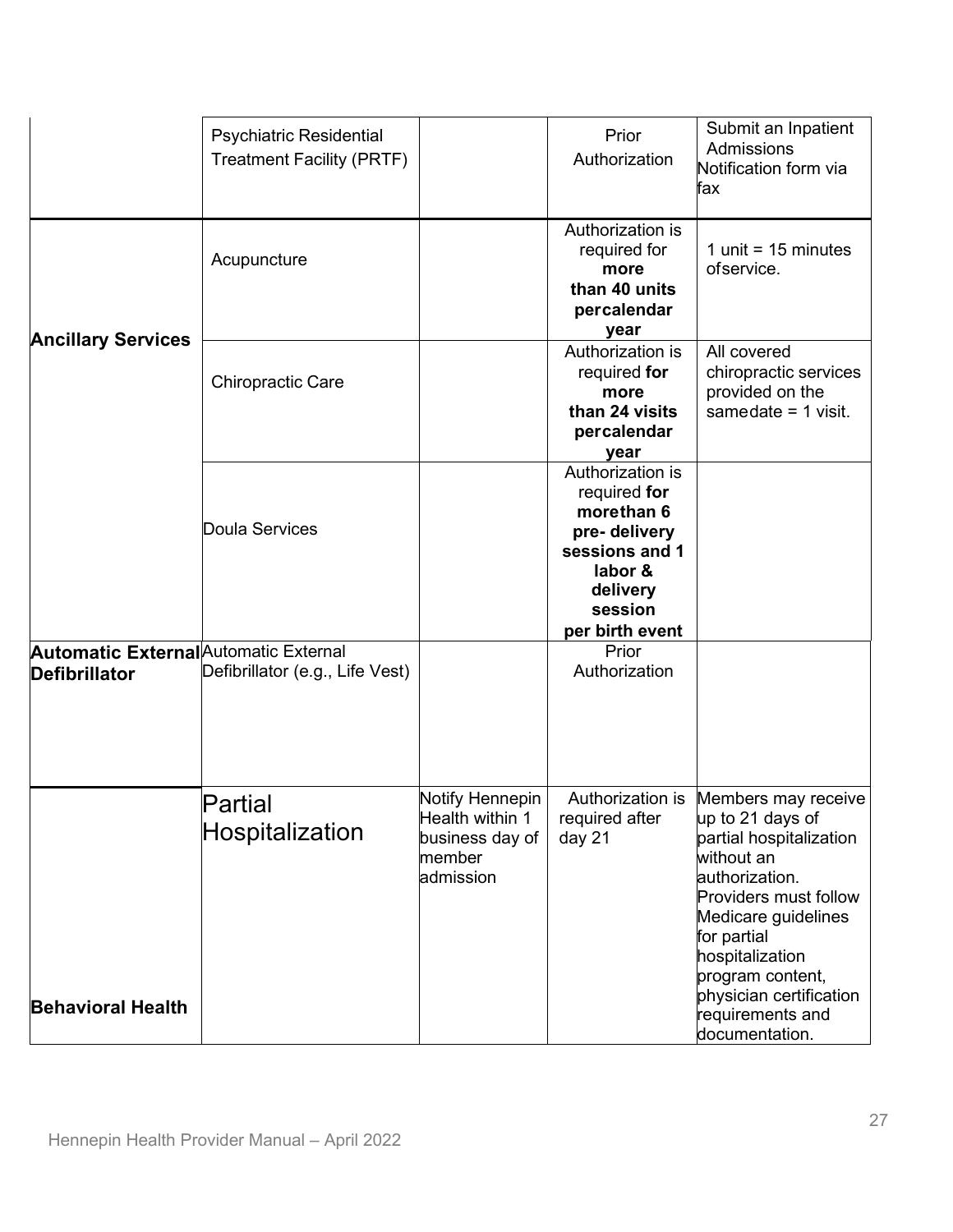|                                                                                                             | <b>Adult Day Treatment</b>                                                                                                                                                                                         | Authorization is<br>required after<br>115<br>hours of<br>servicesper<br>calendar year                                                                                                        |                                                                                                                                          |
|-------------------------------------------------------------------------------------------------------------|--------------------------------------------------------------------------------------------------------------------------------------------------------------------------------------------------------------------|----------------------------------------------------------------------------------------------------------------------------------------------------------------------------------------------|------------------------------------------------------------------------------------------------------------------------------------------|
|                                                                                                             | <b>Diagnostic Assessments</b>                                                                                                                                                                                      | Authorization is<br>required for<br>morethan 2<br>diagnostic<br>assessments in<br>acalendar year                                                                                             |                                                                                                                                          |
|                                                                                                             | <b>Children's Day Treatment</b>                                                                                                                                                                                    | Authorization is<br>required after<br>150<br>hours of<br>servicesper<br>calendar year                                                                                                        |                                                                                                                                          |
|                                                                                                             | <b>Children's Therapeutic</b><br>Services & Supports<br>(CTSS)                                                                                                                                                     | Authorization is<br>required after<br>200<br>hours of<br>services per<br>calendar year                                                                                                       |                                                                                                                                          |
|                                                                                                             | Neuropsychological testing                                                                                                                                                                                         | Authorization is<br>required for<br>more than 15<br>cumulative<br>hours in a<br>calendar year<br>and 5 sessions<br>of<br>neuropsychologi<br>cal test<br>administration in<br>a calendar year |                                                                                                                                          |
| <b>Bone</b><br>Growth<br><b>Stimulators</b>                                                                 | Bone growth stimulators                                                                                                                                                                                            | Prior<br>Authorizatio<br>n                                                                                                                                                                   |                                                                                                                                          |
| <b>Durable</b><br><b>Medical</b><br>Equipment,<br>Prosthetics,<br><b>Orthotics &amp;</b><br><b>Supplies</b> | <b>Durable Medical</b><br>Equipment*, prosthetics<br>and orthotics, including<br>wheelchairs, greater than<br>\$5,000 (*Automatic<br>external defibrillators,<br>bone growth stimulators,<br>and negative pressure | Prior<br>authorization                                                                                                                                                                       | Total purchase<br>price or when total<br>cost of rental<br>months or rentto<br>purchase amount<br>equals or exceeds<br>\$5,000 per item. |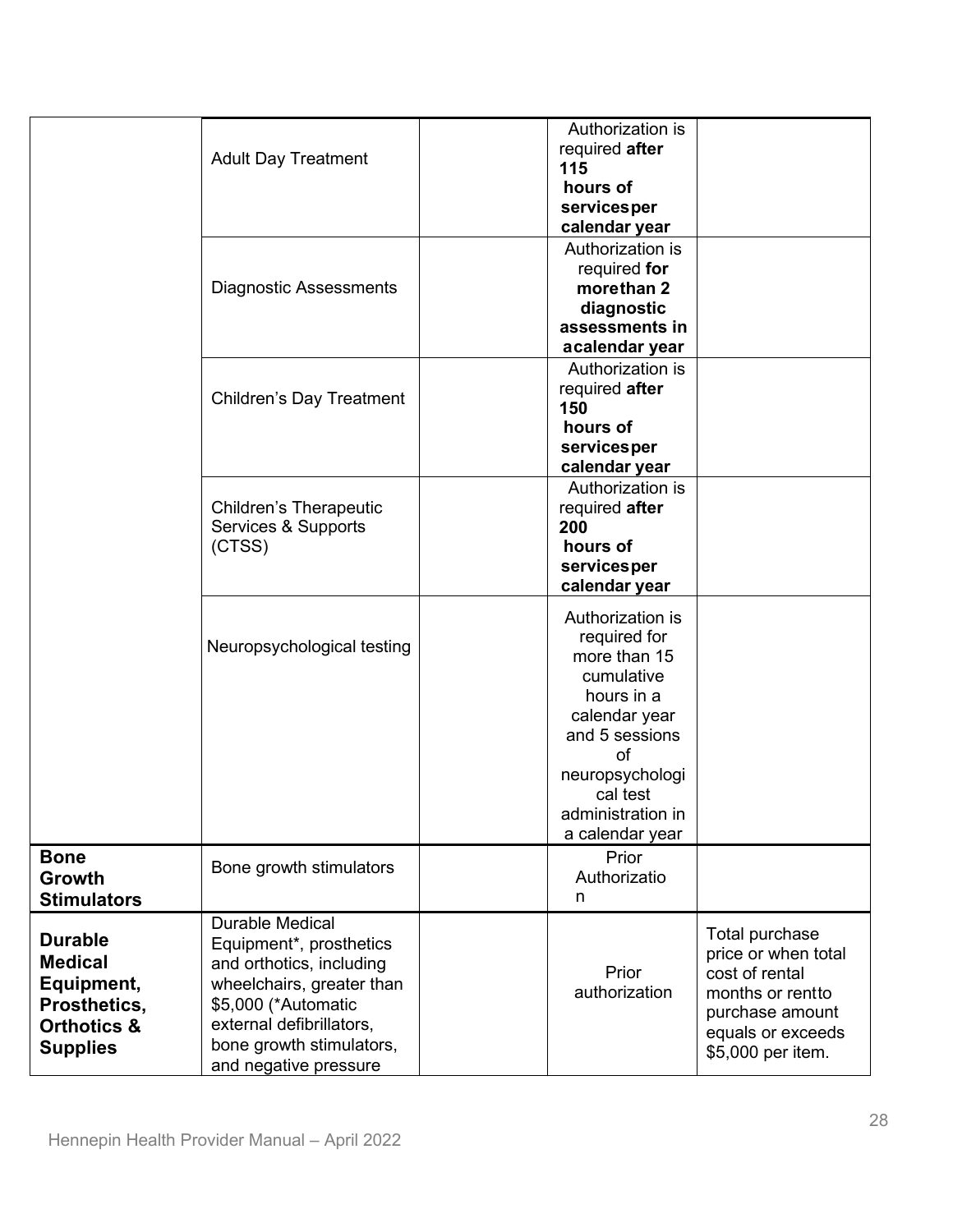| wound therapy<br>authorization<br>requirements are noted in<br>separate categories) |  |  |
|-------------------------------------------------------------------------------------|--|--|
|-------------------------------------------------------------------------------------|--|--|

|                                   |                                                                        | <b>Requirements</b> |                                                                                      | <b>Addition</b>                                                                                                                                                                                       |
|-----------------------------------|------------------------------------------------------------------------|---------------------|--------------------------------------------------------------------------------------|-------------------------------------------------------------------------------------------------------------------------------------------------------------------------------------------------------|
| Category/Type<br><b>ofService</b> | <b>Service/Procedure</b>                                               | <b>Notification</b> | <b>Prior</b><br><b>Authorization</b>                                                 | al<br><b>Commen</b><br>ts                                                                                                                                                                             |
|                                   | <b>DME</b> Temporary<br>Replacement<br>equipment<br>(wheelchairs only) |                     |                                                                                      | Prior authorization Short term rental only                                                                                                                                                            |
|                                   | DME repairs greater than<br>\$1000 (including<br>wheelchairrepairs)    |                     | Prior<br>authorization                                                               | Replacement parts<br>and/or labor if the<br>total cost is equal to<br>or greater than<br>\$1000per repair.                                                                                            |
|                                   | <b>Medical Supplies greater</b><br>than \$3,000                        |                     | Prior<br>authorization                                                               | Total billed amount<br>isequal to or<br>greater than \$3,000<br>Examples include:<br>Enteral nutrition &<br>supplies                                                                                  |
|                                   | <b>Therapeutic Shoes for</b><br><b>Persons with Diabetes</b>           |                     | Authorization is<br>required as<br>follows: See<br>Additional<br>Comments<br>section | • For more than 2<br>pair of<br>therapeutic<br>shoes in a<br>calendar year<br>• For more than 2<br>pair of inserts<br>in acalendar<br>year<br>• For more than 2<br>modifications in<br>acalendar year |
|                                   | Unlisted DME codes greater<br>than \$250                               |                     | Prior<br>authorization                                                               | Includes<br><b>HCPCS codes</b><br>E1399 and<br>K0108                                                                                                                                                  |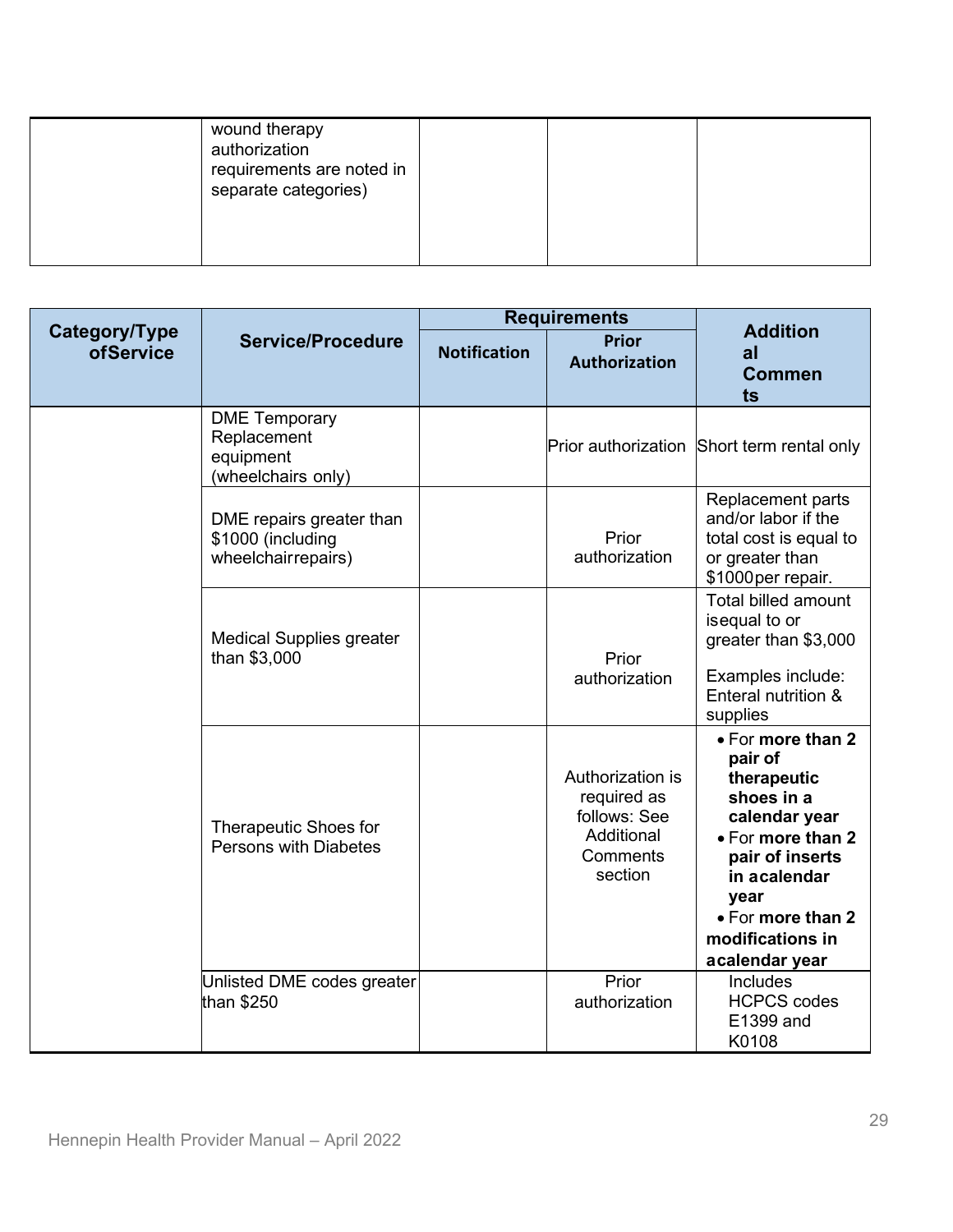| <b>Genetic Testing</b> | Genetic Tests & Gene<br>Panels | Prior<br>authorizatio<br>n                                                                                                                                                                                                                  | Examples include,<br>but not limited to: •<br>BRCA1/BRCA2 .<br>mRNA (prostate<br>cancer, ovarian<br>cancer, breast<br>cancer, colon cancer,<br>etc.) • Genomic<br>sequence analysis<br>panels (colon cancer,<br>breast cancer,<br>ovarian cancer, etc.)<br>• Genomic sequence<br>analysis panels for<br>aortic dysfunction,<br>cardiac ion<br>channelopathies,<br>neuroendocrine<br>tumor disorders,<br>hereditary<br>cardiomyopathy |
|------------------------|--------------------------------|---------------------------------------------------------------------------------------------------------------------------------------------------------------------------------------------------------------------------------------------|--------------------------------------------------------------------------------------------------------------------------------------------------------------------------------------------------------------------------------------------------------------------------------------------------------------------------------------------------------------------------------------------------------------------------------------|
|                        | Home Infusion Therapy          | Prior<br>Authorizatio<br>n                                                                                                                                                                                                                  | Includes medication,<br>supplies and<br>skillednursing<br>visits                                                                                                                                                                                                                                                                                                                                                                     |
| <b>Home Health</b>     | Home Health Aide               | Prior<br>Authorizatio<br>n                                                                                                                                                                                                                  | For SNBC members<br>with a Waiver: Home<br>care agencies should<br>contact the Waiver<br>CM before submitting<br>an authorization<br>request to Hennepin<br><b>Health</b>                                                                                                                                                                                                                                                            |
|                        | <b>Skilled Nursing Visits</b>  | <b>PMAP/MNCare</b><br>: authorization is<br>required for<br>more than 9<br>visits in a<br>calendar year<br>SNBC:<br>authorization is<br>required for<br>more than 54<br>visits in a<br>calendar year<br>(*except for<br><b>SNBC</b> members |                                                                                                                                                                                                                                                                                                                                                                                                                                      |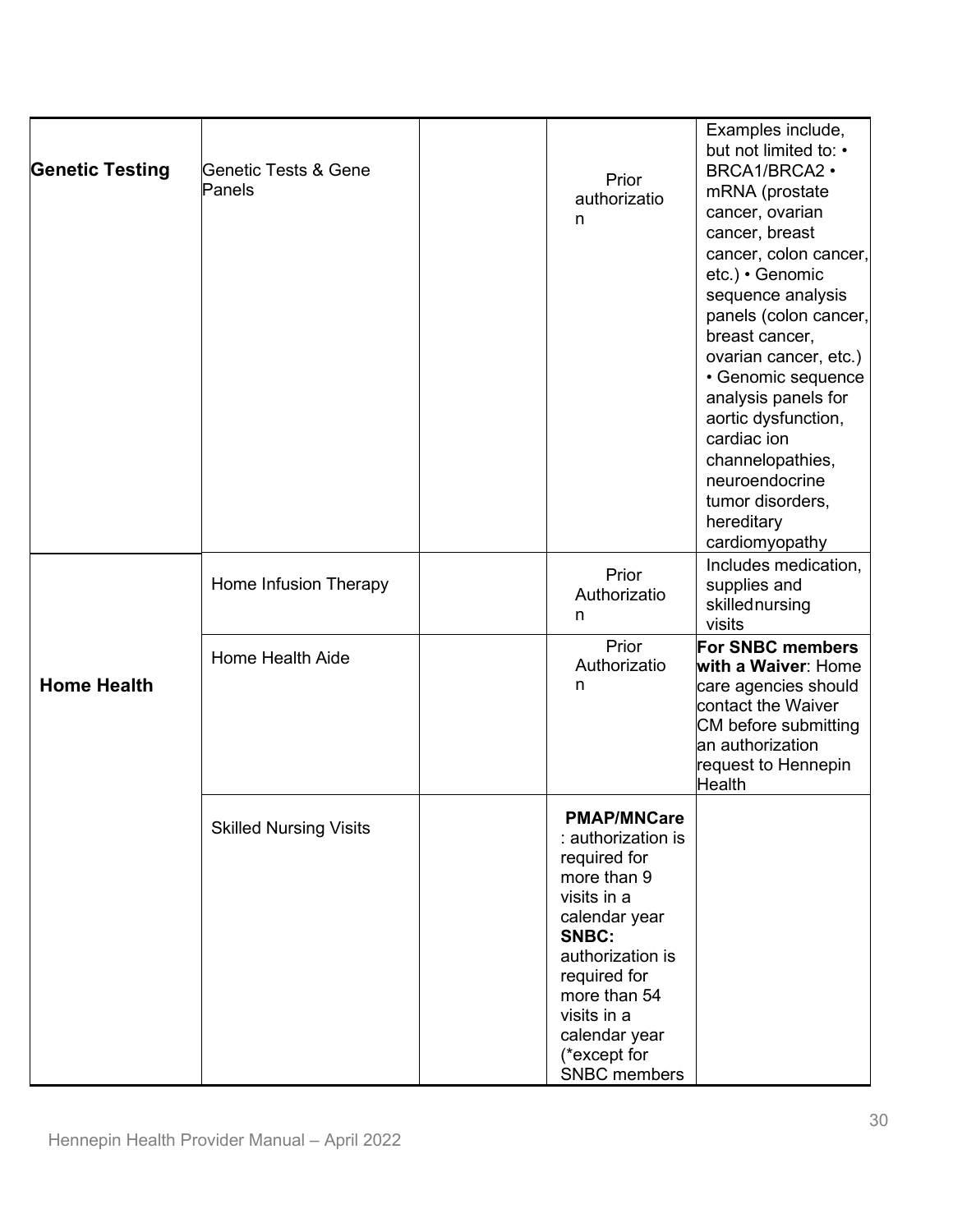|  | with a Waiver:<br>see Additional<br>Comments |  |
|--|----------------------------------------------|--|
|  | section)                                     |  |

|                                                                                   | <b>Service/Procedure</b>                                         | <b>Requirements</b> |                                                                                                                                                                    |                                                                                                                                                                                                                                                                                                                                                                                                                                                            |
|-----------------------------------------------------------------------------------|------------------------------------------------------------------|---------------------|--------------------------------------------------------------------------------------------------------------------------------------------------------------------|------------------------------------------------------------------------------------------------------------------------------------------------------------------------------------------------------------------------------------------------------------------------------------------------------------------------------------------------------------------------------------------------------------------------------------------------------------|
| Category/Type<br>ofService                                                        |                                                                  | <b>Notification</b> | <b>Prior</b><br><b>Authorizati</b><br>on                                                                                                                           | <b>Addition</b><br>al<br><b>Commen</b><br>ts                                                                                                                                                                                                                                                                                                                                                                                                               |
| <b>Injections/Drugs</b><br><b>Administered in</b><br>a Physician<br><b>Office</b> | Drugs/Injections<br>Administered in a<br><b>Physician Office</b> |                     | Prior<br>authorizatio<br>n (Specific<br>drugs<br>requiring<br>prior<br>authorizatio<br>n are listed<br>in the<br>Additional<br>Comments<br>column to<br>the right) | Orencia J0129<br>Benlysta J0490<br>Botox J0585<br>Dysport J0586<br>Myobloc J0587<br>Xeomin J0588<br>Remicade J1745,<br>Q5103, Q5104,<br>Q5109, Q5121 Nucala<br>J2182<br>Tysarbi J2323<br>Ocrevus J2350<br>Xolair J2357<br>Krystexxa J2507<br>Stelara SQ J3357<br>Stelara IV J3358<br>Entyvio J3380<br>Avastin J9035,<br>Q5107, Q5118<br>Imfinzi J9173<br>Keytruda J9271<br>Opdivo J9299<br>Alimta J9305<br>Rituxan J9312, J9311,<br>Q5115, Q5119,<br>Q5123 |
|                                                                                   | Unclassified Drugs greater<br>than \$500                         |                     | <b>Prior Authorization</b>                                                                                                                                         | <b>HCPC</b> codes:<br>J3490, J9999 and<br>C9399                                                                                                                                                                                                                                                                                                                                                                                                            |
| <b>Negative</b><br><b>Pressure</b><br><b>Wound Therapy</b>                        | <b>Negative Pressure</b><br>WoundTherapy                         |                     | Prior<br>Authorizatio<br>n                                                                                                                                         |                                                                                                                                                                                                                                                                                                                                                                                                                                                            |
| <b>Optical</b><br><b>Services</b>                                                 | <b>Contact lenses</b>                                            |                     | Prior<br>Authorizatio<br>$n^*$                                                                                                                                     | Prior authorization is<br>NOT required for the<br>following diagnoses:<br>aphakia, aniseikonia,                                                                                                                                                                                                                                                                                                                                                            |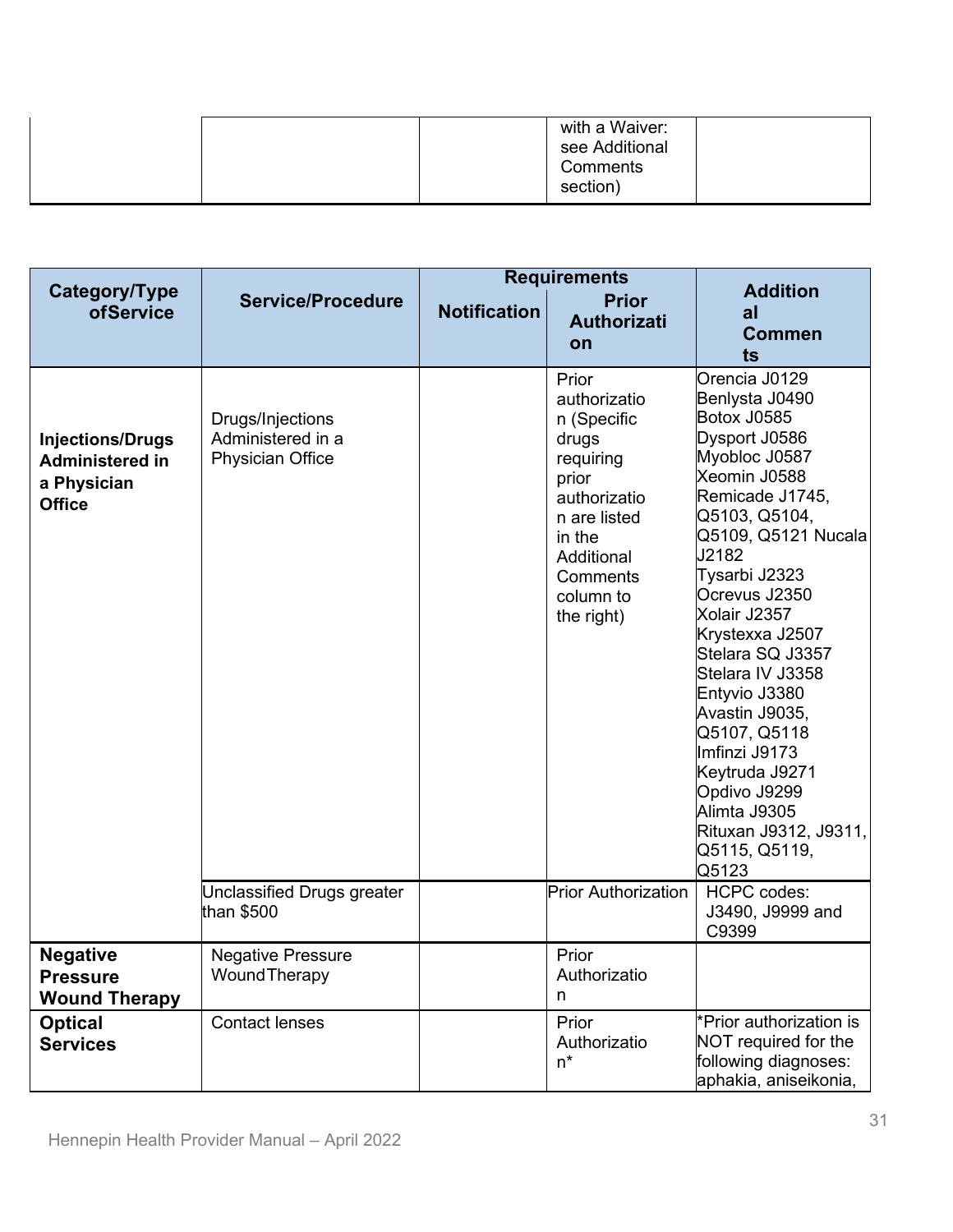|  |  | eratoconus, or.<br>Nenses.<br>œ<br>. . |
|--|--|----------------------------------------|

|                                    | <b>Requirements</b>                         |                     |                                                                                                                                                                                                                                                                  |                                                                                                                                                                                                                                                                                                                                                                                                                                        |
|------------------------------------|---------------------------------------------|---------------------|------------------------------------------------------------------------------------------------------------------------------------------------------------------------------------------------------------------------------------------------------------------|----------------------------------------------------------------------------------------------------------------------------------------------------------------------------------------------------------------------------------------------------------------------------------------------------------------------------------------------------------------------------------------------------------------------------------------|
| Category/Type<br><b>ofService</b>  | <b>Service/Procedure</b>                    | <b>Notification</b> | <b>Prior</b><br><b>Authorizati</b><br>on                                                                                                                                                                                                                         | <b>Addition</b><br>a<br><b>Commen</b><br>ts                                                                                                                                                                                                                                                                                                                                                                                            |
| <b>Skilled Nursing</b><br>Facility | <b>Skilled Nursing Facility</b><br>(SNF/NF) |                     | Make all PAS<br>referrals online at<br>www.mnaging.or<br>$\mathbf{g}$<br>Senior LinkAge<br>Line retrieves the<br>referral<br>information and<br>forwards it to<br>Hennepin Health<br>for determination<br>of need for Level<br>of Care and<br><b>OBRALevel 1</b> | <b>SNBC/PMAP:</b><br>Make all PAS<br>referrals online<br>at<br>www.mnaging.<br>org.<br><b>SNBC with</b><br><b>Medicare:</b><br>Medicare may<br>be primary<br>payer. If so, a<br>portion of the<br>SNF stay may<br>be reimbursed<br>by Medicare<br>before<br>Hennepin<br>Health<br>assumes<br>coverage and<br>payment.<br><b>See PAS</b><br><b>Bulletin #17-</b><br>25-06<br><b>MinnesotaCare</b><br>(MNCare): not a<br>covered benefit |
|                                    | Circumcision                                |                     | Prior<br>Authorization                                                                                                                                                                                                                                           |                                                                                                                                                                                                                                                                                                                                                                                                                                        |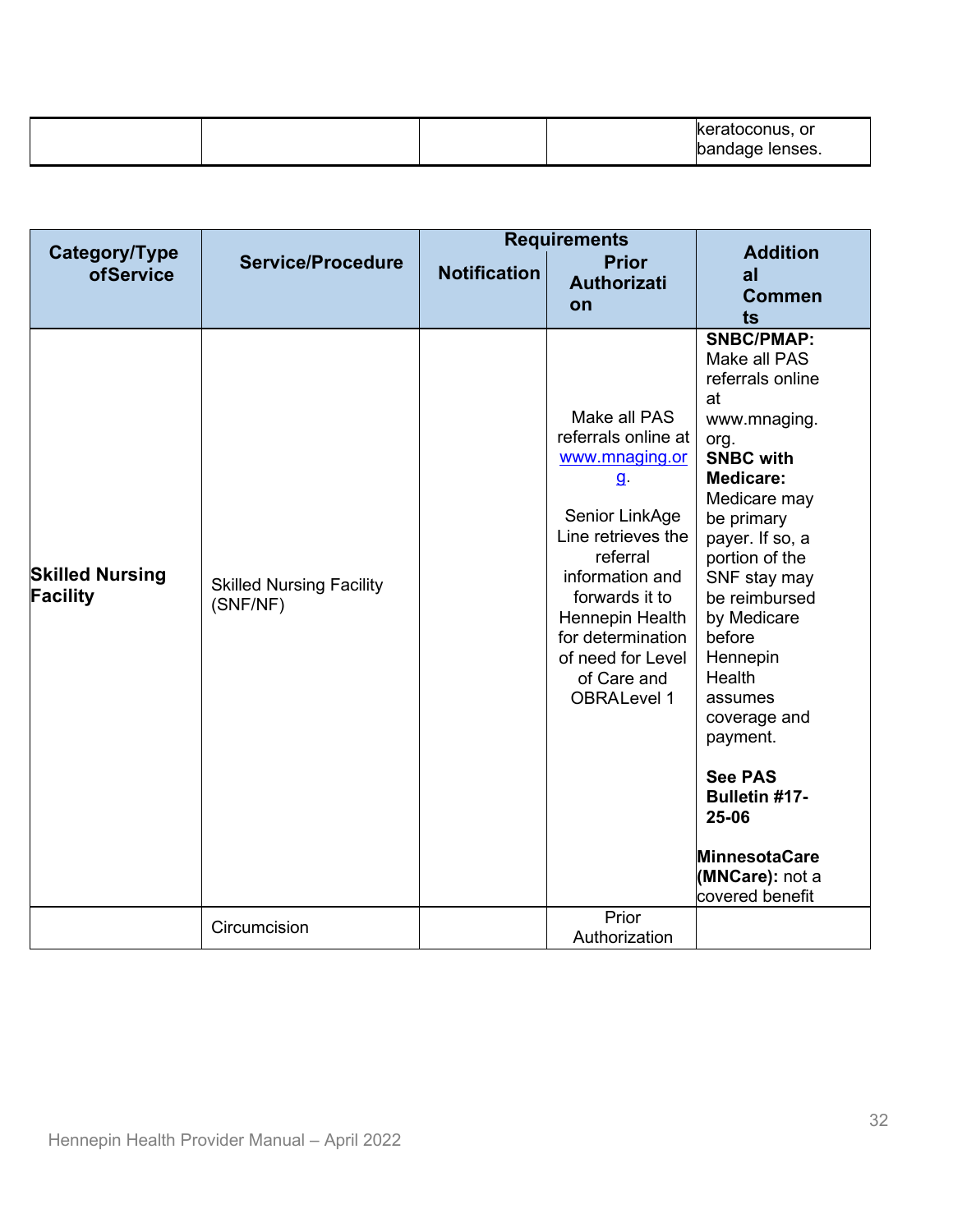| <b>Surgery/Procedur</b><br>es | Cosmetic/Reconstructi<br>veSurgery                                             |  | Prior<br>authorization                                            | Includes, but<br>notlimited to:<br>• Blepharoplasty<br>• Chemical Peel<br>• Cryotherapy<br>• Facelift<br>• Lipectomy<br>• Otoplasty<br>• Rhinoplasty<br>• Scar Revision<br>• Sclerotherapy<br>(seeVein<br>Procedures<br>below)<br>• Subcutaneo<br>usinjection<br>of collagen |
|-------------------------------|--------------------------------------------------------------------------------|--|-------------------------------------------------------------------|------------------------------------------------------------------------------------------------------------------------------------------------------------------------------------------------------------------------------------------------------------------------------|
|                               |                                                                                |  | (e.g.,<br>Radiesse)<br>• Tattooing<br>• TMD/TMJ<br>procedure<br>s |                                                                                                                                                                                                                                                                              |
|                               | Experimental/Investigation<br>alProcedures/Treatments                          |  | Prior<br>authorization                                            |                                                                                                                                                                                                                                                                              |
|                               | <b>Gastric Bypass</b><br>Procedures, including<br>revisions or<br>replacements |  | Prior<br>authorization                                            | Including:<br>· Biliopancreatic<br>diversion with<br>duodenal<br>switch<br>• Laparoscopic<br>adjustable<br>gastricbinding<br>• Rou-en-Y<br>GastricBypass<br>• Sleeve<br>Gastrectom<br>v                                                                                      |
|                               | Gender<br>Confirmation<br>Surgery                                              |  | Prior<br>authorization                                            |                                                                                                                                                                                                                                                                              |
|                               | Insertion of<br>penileprosthesis                                               |  | Prior<br>authorization                                            |                                                                                                                                                                                                                                                                              |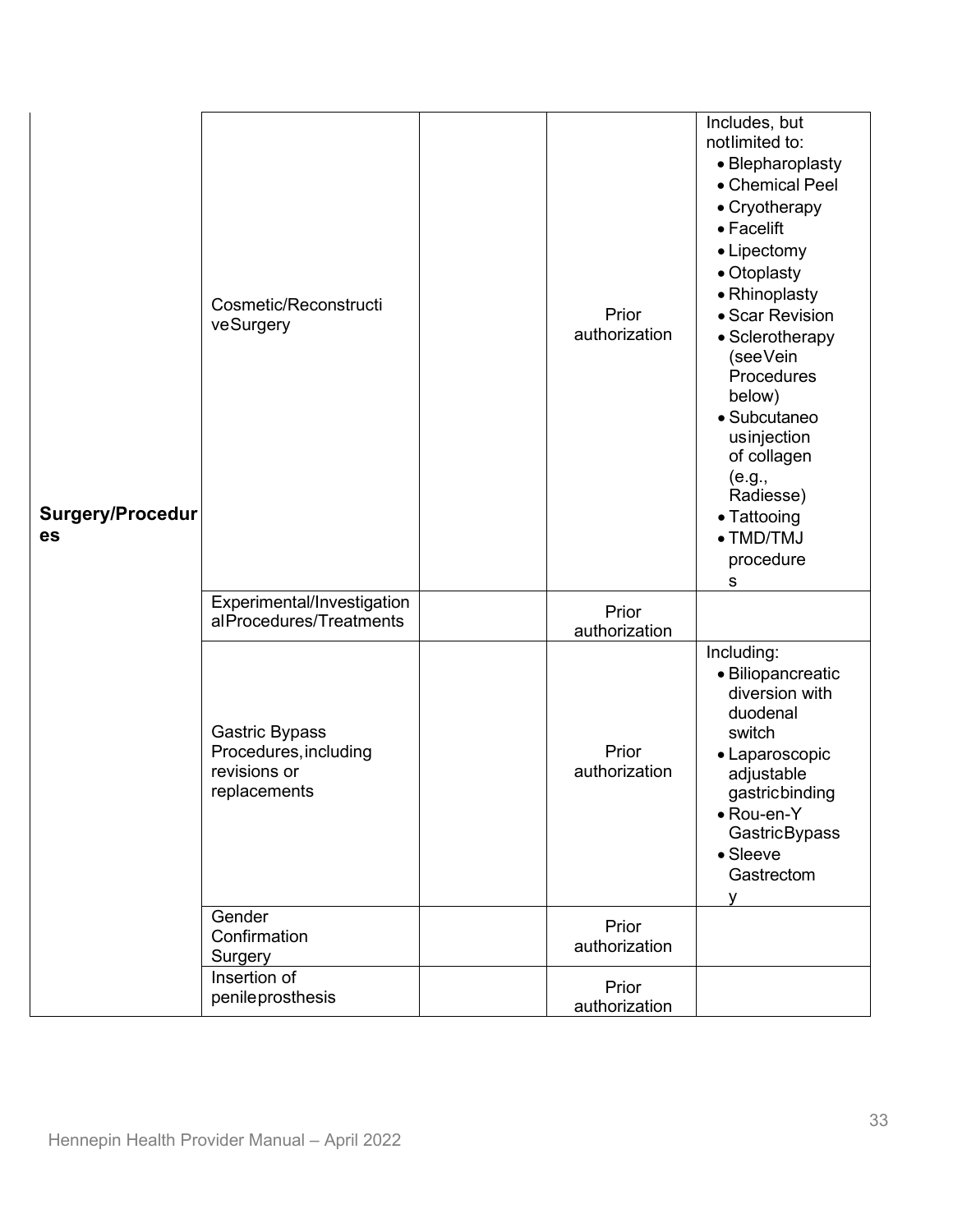|                                   |                                                                                                                                                                                       | <b>Requirements</b> |                                                  |                                                                                                                                                                                                                                    |
|-----------------------------------|---------------------------------------------------------------------------------------------------------------------------------------------------------------------------------------|---------------------|--------------------------------------------------|------------------------------------------------------------------------------------------------------------------------------------------------------------------------------------------------------------------------------------|
| Category/Type<br><b>ofService</b> | <b>Service/Procedure</b>                                                                                                                                                              | <b>Notification</b> | <b>Prior</b><br><b>Authorizati</b><br>on         | <b>Addition</b><br>al<br><b>Commen</b><br>ts                                                                                                                                                                                       |
| Surgery/<br>Procedures, cont.     | <b>Neurostimulat</b><br>or<br>Implantation:<br><b>Cranial Nerve</b><br>$\bullet$<br>Stimulator<br><b>Peripheral Nerve</b><br>$\bullet$<br>Stimulator<br><b>Spinal Cord Stimulator</b> |                     | Prior authorization                              |                                                                                                                                                                                                                                    |
|                                   | Hyperbaric Oxygen<br>Therapy<br>Radiofrequency Ablation                                                                                                                               |                     | Prior<br>authorization<br>Prior<br>authorization |                                                                                                                                                                                                                                    |
|                                   | Transplant surgery,<br>exceptkidney and<br>corneal transplants                                                                                                                        |                     | Prior<br>authorization                           | Includes, but<br>notlimited to:<br>$\bullet$ Bone<br>Marrow/Stem<br>Celltransplant<br>• Heart transplant<br>• Lung transplant<br>• Heart/Lun<br>g<br>transplant<br>• Intestinal<br>transplan<br>• Pancreati<br>c<br>transplan<br>t |
|                                   | Vein Procedures:<br>Endovascular<br>ablation<br>Sclerotherapy                                                                                                                         |                     | Prior<br>authorization                           |                                                                                                                                                                                                                                    |
| Telemonitoring<br>Services        | Telemonitoring<br>services, including<br>set up, supplies &<br>monitoring                                                                                                             |                     |                                                  | Prior Authorization Telemonitoring codes<br>requiring authorization<br>include:<br>$\cdot$ 99453<br>$\cdot$ 99454<br>•99457<br>$\cdot$ 99458<br>•99091                                                                             |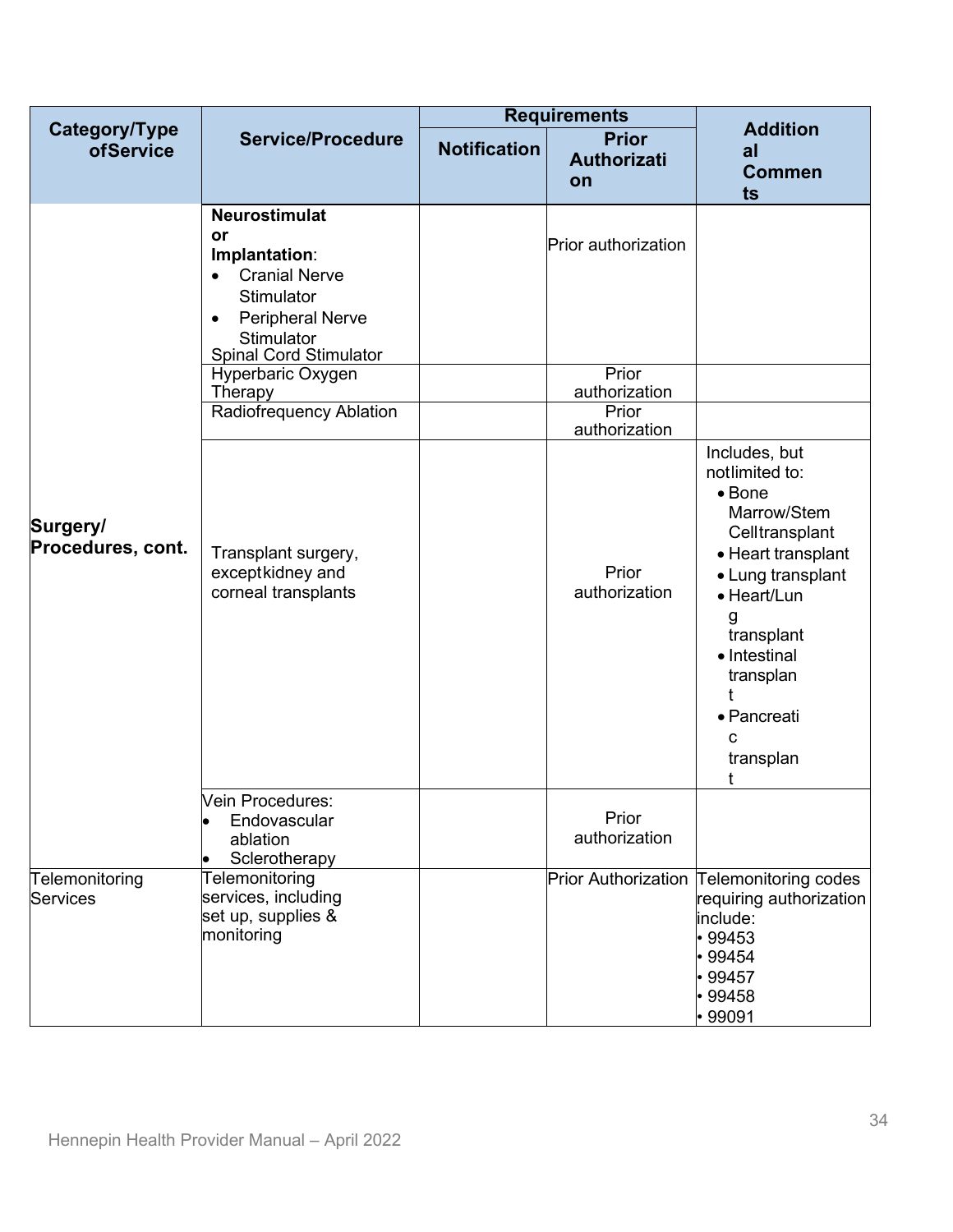# <span id="page-34-0"></span>**Section 7: Clinic Services**

Clinic services that are provided in a clinic setting by a licensed, qualified health care professionalinclude:

- Physician services
- Preventive health services
- Family planning services
- Early periodic screening, diagnosis and treatment services, also known as Child and Teen Checkups
- Dental services
- Prenatal care services

Members must receive preventive and prenatal services within the Hennepin Health network unlessthey are given a service authorization for out-of-network care.

# <span id="page-34-1"></span>**Section 7.1 Child and Adolescent Services**

Child and Teen [Checkups](http://www.health.state.mn.us/divs/cfh/program/ctc/) (C&TC) is the name for Minnesota's Early and Periodic Screening, Diagnosis and Treatment (EPSDT) Program, a required service under [Title XIX](https://www.ssa.gov/OP_Home/ssact/title19/1900.htm) of the Social Security Act. C&TC is a comprehensive child health program offered to children and teens (newborn throughthe age of 20) enrolled in Medical Assistance (MA) or MinnesotaCare. The purpose of the program isto reduce the impact of childhood health problems by identifying, diagnosing, and treating health problems early.

C&TC medical services includes:

- Anticipatory quidance (health education)
- Physical growth and measurement
- Health history (includes mental health, nutrition and substance use)
- Developmental health
- Mental health
- Physical examination
- Immunizations and review
- Newborn metabolic screening
- Laboratory tests
- Other tests as indicated
- Vision screening
- Hearing screening
- Dental checkups (verbal referral)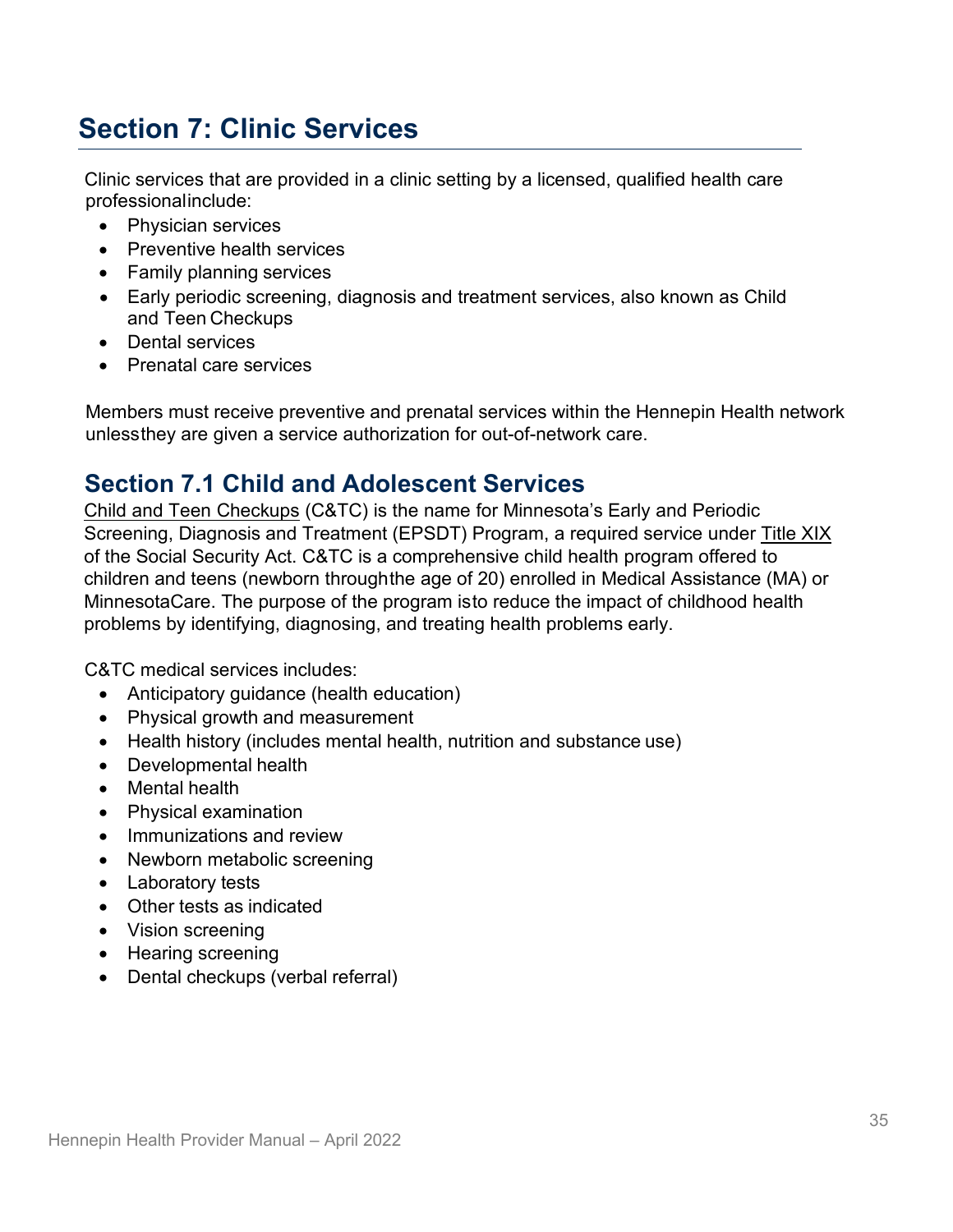## **Periodicity Schedule**

The Minnesota Department of Human Services established and maintains a schedule of agerelatedscreening standards (C&TC Screening Periodicity). Refer to the [C&TC screening](http://www.health.state.mn.us/divs/cfh/program/ctc/)  [periodicity schedulef](http://www.health.state.mn.us/divs/cfh/program/ctc/)or more detailed information.

## **C&TC Referral Coding Information**

A referral for C&TC reporting purposes indicates that the child needs to be seen again for furtherassessment, diagnosis or treatment of a problem or concern that was identified during the C&TCscreening. The referral can be made to the screening provider or another provider.

To be recognized as a C&TC claim and paid with the MHCP C&TC payment methodology, all C&TCclaim lines must list the most appropriate HIPAA compliant referral code. Be sure to use only oneC&TC referral code per claim and the same referral code on all lines of the claim.

# <span id="page-35-0"></span>**Section 7.2 Chiropractic Services**

Chiropractic services are medically necessary therapies provided by a licensed chiropractor thatemploy manipulation and specific adjustment of body structures such as the spinal column.

### **Covered Services**

- Medically necessary manual manipulations of the spine for the treatment of incomplete orpartial dislocations and X-rays
- Initial exam to diagnose subluxation of the spine
- 24 routine treatments per calendar year. Additional treatments require an authorization from Hennepin Health.
- Spinal X-rays when needed to diagnose subluxation

### **Exclusions and Limitations**

- Adjustments other than manipulations for subluxation and therapy (e.g., vitamins, medicalsupplies, equipment and lab).
- Any Evaluation & Management (E&M) exams after the initial exam
- Maintenance therapy
- Any X-rays exceeding the initial X-ray to diagnose subluxation

### **Service Authorization Requirements**

- A service authorization is required for more than 24 spinal manipulations per year.
- The chiropractor is required to provide updated progress notes along with the request for additional treatments to Hennepin Health's Medical Administration Department.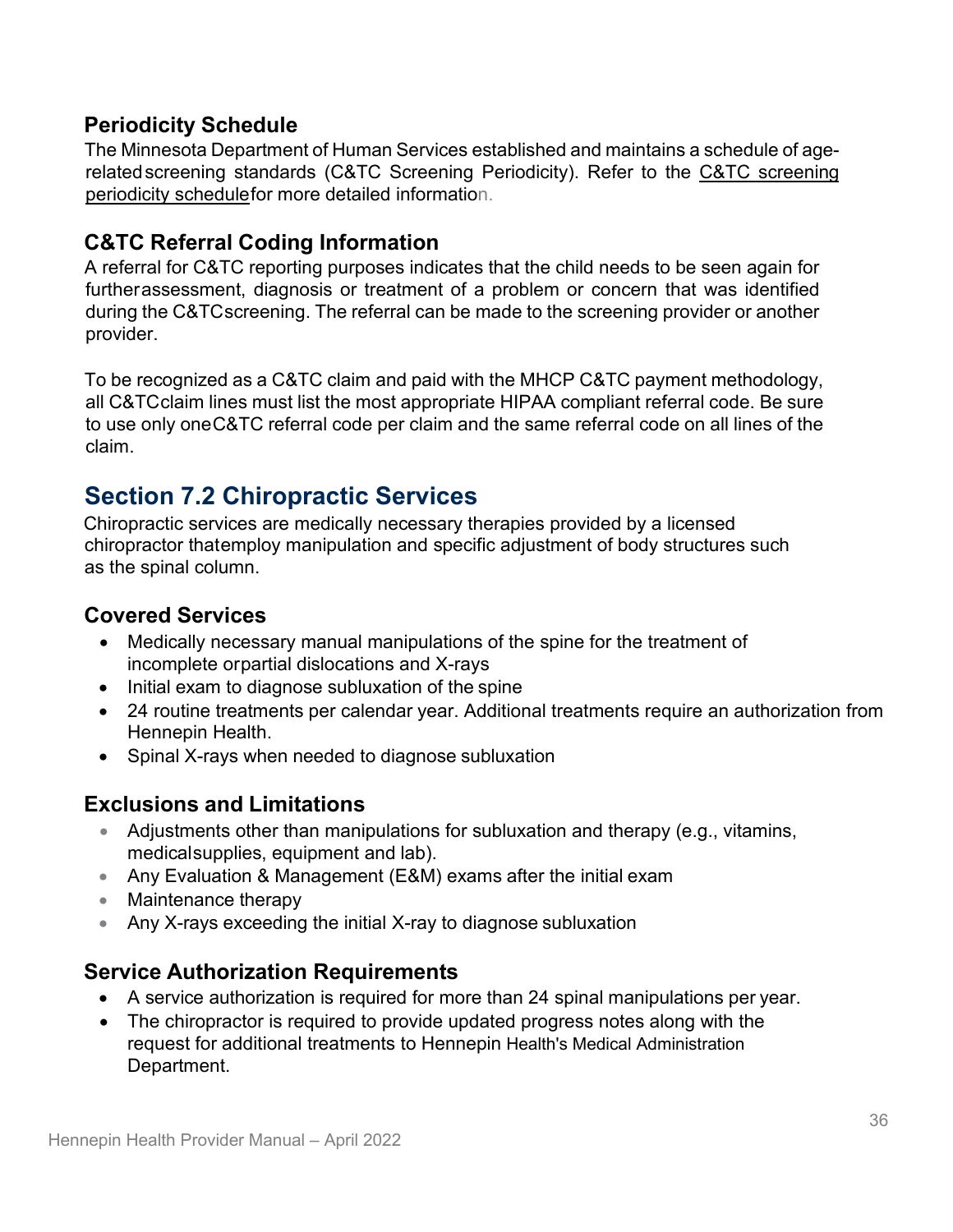# **Section 7.3 Vision Services/Eye Care**

An eye exam entails an evaluation of vision and vision problems, as well as prescriptions for eyeglasses. Eyewear is defined as vision aids prescribed by an optometrist or ophthalmologist.

### **Service Authorization Requirements**

Prior authorization is required for contact lenses when members do not have a Medicaid covered diagnosis (listed below under the Covered Services section).

### **Covered Services**

- Glasses: One pair every two years (Medicaid-covered frames and lenses only)
- Lenses: One pair every two years (Medicaid-covered lenses only); replacement of lost, stolen ordamaged lenses covered
- Frames: One pair every two years (Medicaid-covered frames only); replacement of lost, stolenor damaged frames covered
- Contacts: Covered only for members who have a diagnosis of aphakia, keratoconus, aniseikoniaor bandage lenses. Only Medicaid covered lenses are allowed

### **Provider Network**

- Routine eye exam and eye wear (through Hennepin Health-contracted providers)
- Specialty vision services (through any licensed providers who are practicing within the State ofMinnesota and who accept Medicaid members)

## **Section 7.4 Hearing Services**

Hearing services include hearing devices used to treat hearing loss that affects a member's dailyactivities or requires special assistance or intervention.

### **Covered Services**

- Batteries
- Ear impressions
- Ear molds, including open-dome style ear molds (not disposable) replaced approximately everythree months
- Hearing aids (Medicaid covered hearing aids at Medicaid rates; includes maintenance andrepairs)
- FM Systems
- Parts and accessories
- Programming/reprogramming
- Re-casing, remakes and shell modifications
- Replacing battery doors and microphone protectors
- Conformity evaluations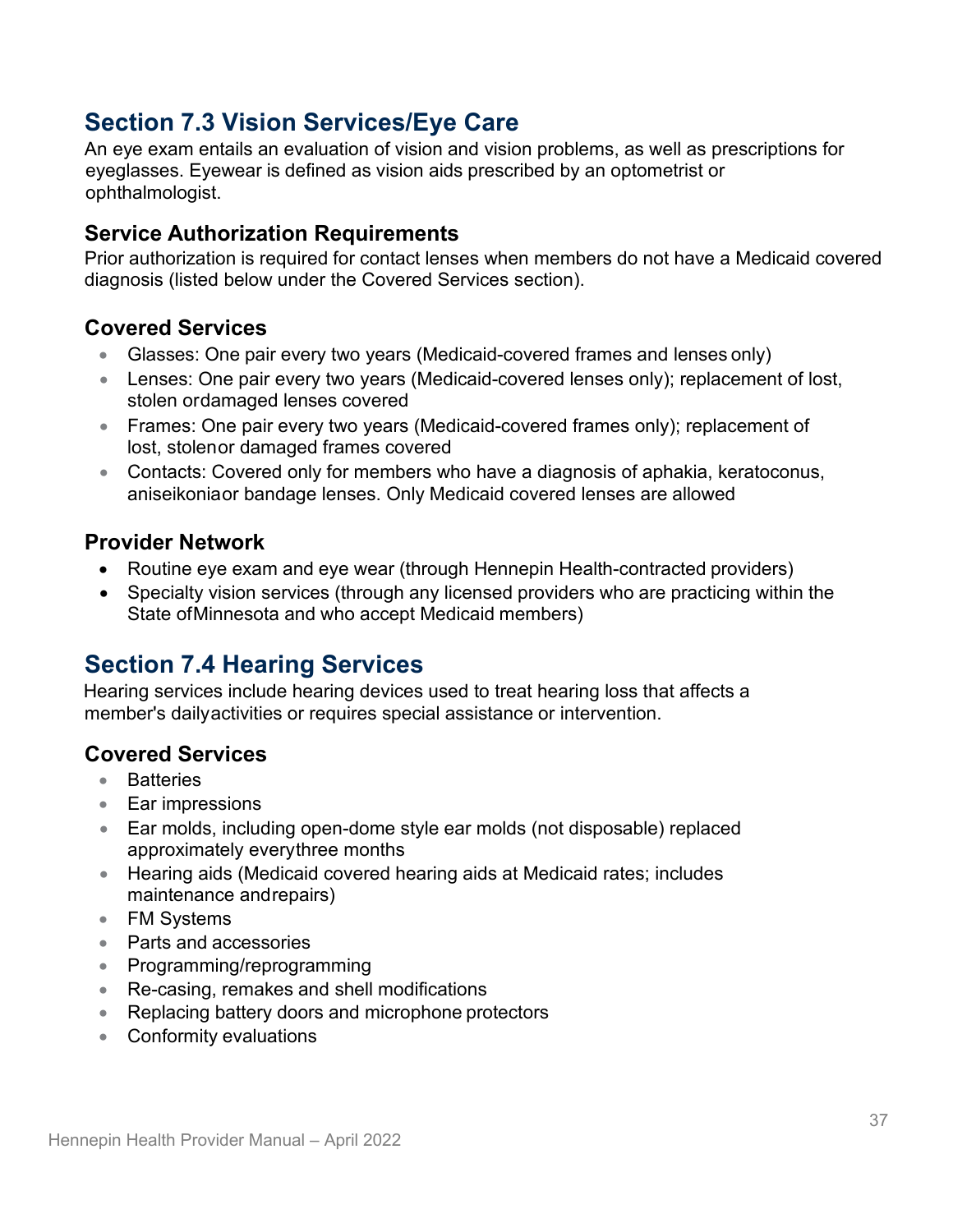## **Service Authorization Requirements**

• For repairs greater than \$1,000, providers must use manufacturer's warranty until expired. Repairs are reimbursed up to the value of replacement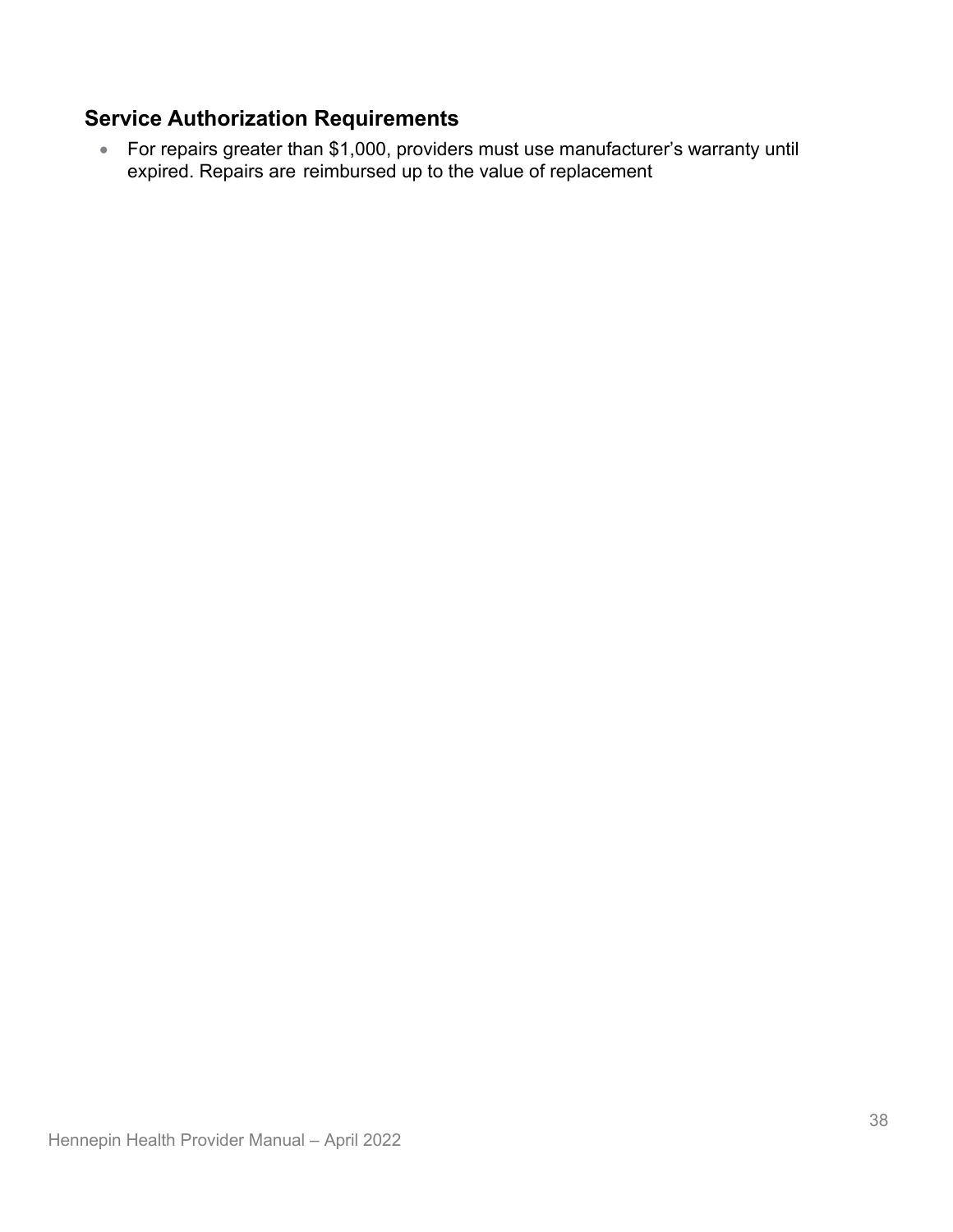# **Section 8: Specialty Services**

## **Section 8.1 Surgery Services**

Surgery services are surgical procedures performed by a surgeon, physician, or dentist to treat adisease or condition.

#### **Service Locations**

- Office clinics
- Inpatient/outpatient hospital
- Ambulatory surgical center

#### **Service Authorization Requirements**

- Gastric bypass surgery (includes revisions or replacements):
	- o Biliopancreatic diversion with duodenal switch
		- o Laparoscopic adjustable gastric binding
		- o Rou-en-Y gastric bypass
		- o Sleeve gastrectomy
- Any surgery, procedures or treatment that could be considered reconstructive, cosmetic, experimental, or investigational:
	- o Blepharoplasty
	- o CardioMEMS heart failure system
	- o Chemical peel
	- o Cryotherapy
	- o Facelift
	- o Lipectomy
	- o Otoplasty
	- o Rhinoplasty
	- o Scar revision
	- o Subcutaneous injection of collagen
	- o Tattooing
	- o TMD/TMJ procedures
	- o Uvulopalatopharyngoplasty (UPPP) and laser assisted uvulopalatoplasty (LAUP) throatsurgeries
- Transplants, except kidney and corneal
- Circumcision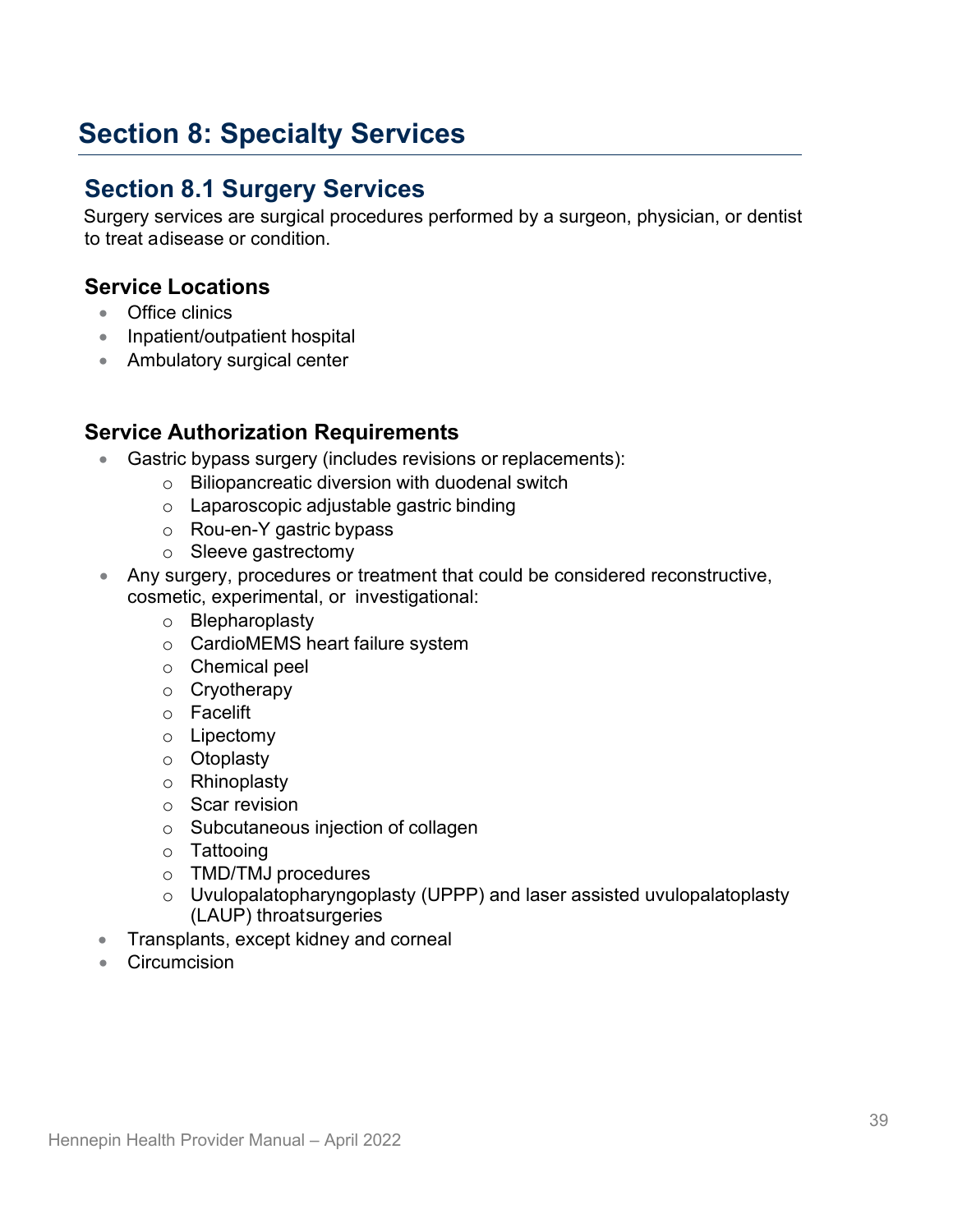- Gender Confirmation Surgery
- Insertion of penile prosthesis
- Neurostimulator implantation:
	- o Cranial nerve stimulator
	- o Peripheral nerve stimulator
	- o Spinal cord stimulator
- Radiofrequency Ablation
- Vein procedures:
	- o Endovascular ablation
	- o Sclerotherapy

Note: This is not an all-inclusive list.

### **Exclusions and Limitations**

- Cosmetic surgery is not covered unless it is related to a congenital defect, previous procedures,or trauma.
- Reconstructive surgery is a covered benefit when such service is incidental to or follows surgeryresulting from injury, sickness or other diseases of the involved part.
- Reconstructive breast surgery is provided if the mastectomy is medically necessary asdetermined by the attending physician.

### **Service Authorization Contact Information**

For questions related to service authorization requirements, contact Hennepin Health's Provider Services Department via phone at 612-596-11036, option 2. To submit a service authorization request to Hennepin Health's Utilization Management team, fax the appropriate Hennepin Health request form along with relevant medical records to 612-677- 6222.

# **Section 8.2 Home Health Care Services**

### **Definitions**

**Home:** A place of residence, including assisted-living facilities, group homes, and personal care homes. An adult daycare facility is not considered a patient's home unless the service provided requires medical equipment that is too cumbersome to bring into a patient's home.

**Home Care:** A range of medical care and support services provided in a patient's home. Services range from assistance with daily activities to more complex services involving nursing assessment and intervention.

### **Covered Services**

- Skilled nursing visits
- Home health aide visits
- Rehabilitation services (physical, occupational, speech and respiratory therapy)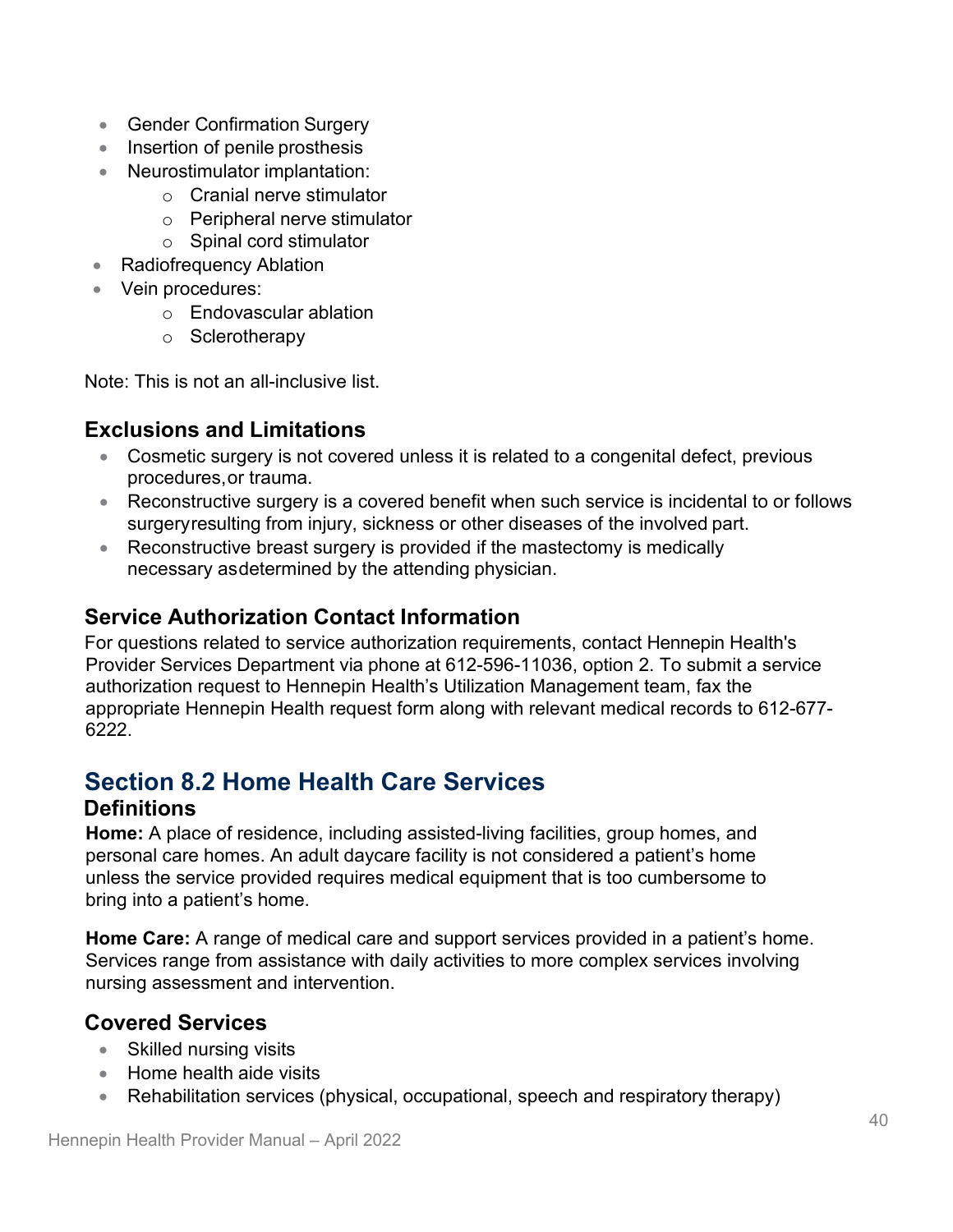### **Service Authorization Requirements**

- Home health aide visits
- Skilled nursing visits exceeding 54 per year for Hennepin Health-SNBC members
- Visits exceeding nine (9) per year for Hennepin Health-PMAP and Hennepin Health-MNCare members
- Home infusion therapy (includes medication, supplies, and skilled nursing visits)

### **Provider Responsibilities**

- Verifying insurance monthly
- Obtaining authorization when required
- Submit a completed home health certification and plan of care signed by the prescribing physician, physician's assistant, or nurse practitioner
- Submit a signed physician order (if the home health certification and plan of care is not signed by the prescribing physician, physician's assistant, or nurse practitioner)
- Sending a discharge summary at the completion of home care services

### **Exclusions and Limitations**

- Services must be provided by a Hennepin Health-contracted provider.
- Personal care attendant services for all Hennepin Health members are now covered by theMinnesota Department of Human Services (DHS). Claims are submitted to DHS.

# **Section 8.3 Durable Medical Equipment and Medical Supplies**

#### **Definitions**

**Durable Medical Equipment (DME)** is equipment that:

- Is generally only useful to a person with a medical condition
- Is appropriate for use in the home
- Can withstand repeated use
- Must be ordered and/or prescribed by a physician, physician's assistant, or nurse practitioner

#### **Prosthetics** are devices that:

- Replace all or part of a limb
- Replace all or part of the function of a permanently inoperative or malfunctioning limb
- Must be ordered and/or prescribed by a physician, physician's assistant, or nurse practitioner

**Orthotics** are devices designed and fitted to support or correct musculoskeletal deformities and/orabnormalities of the human body. These services must also be ordered and/or prescribed by a physician, physician's assistant, or nurse practitioner.

**Non-durable Medical Supplies** includes supplies that: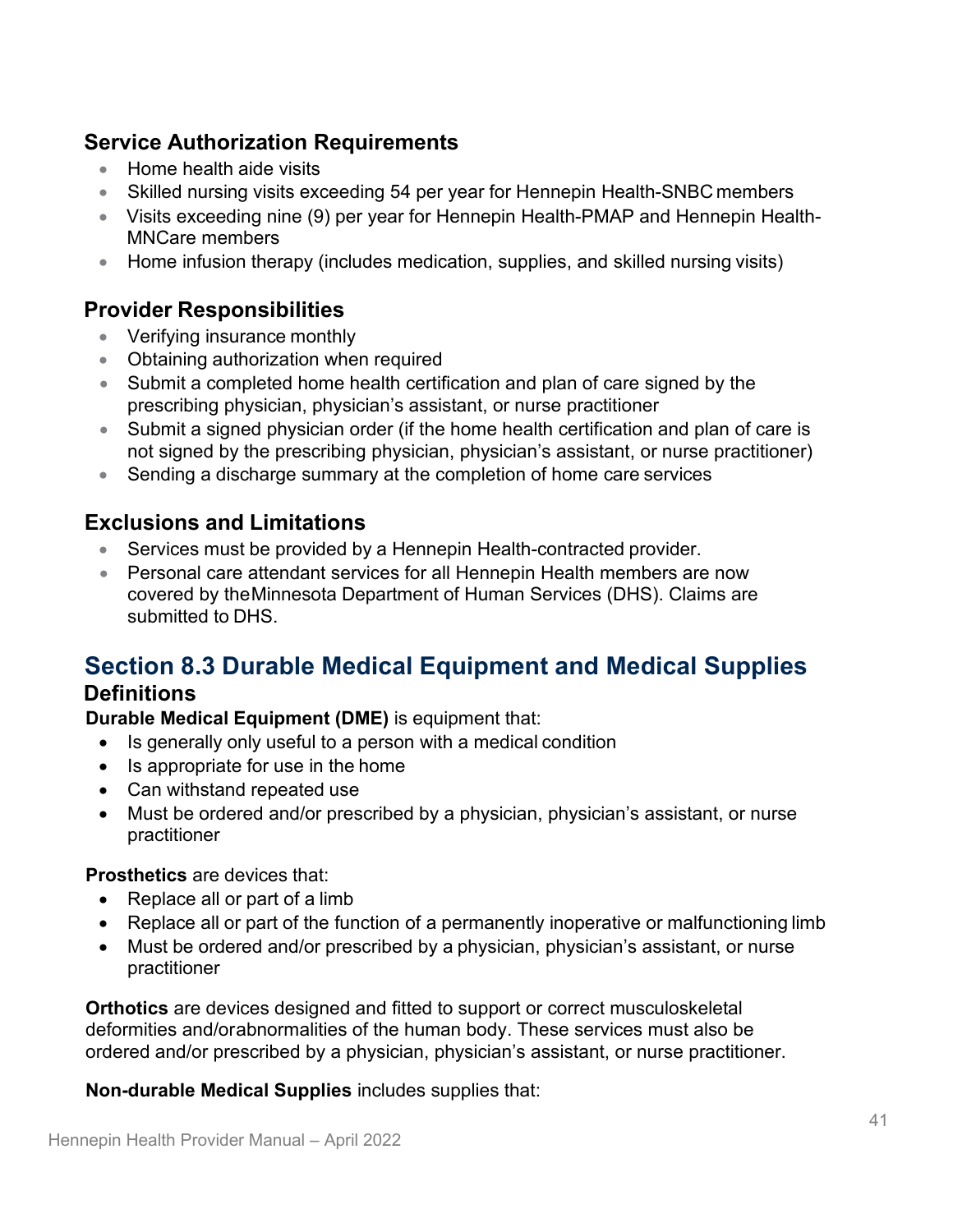- Are disposable in nature
- Cannot withstand repeated use by more than one individual
- Are primarily and customarily used to service a medical purpose

### **Covered Services**

Prosthetics and orthotics

- DME (including, but not limited to wheelchairs, hospital beds, walker, crutches, and breast pumps)
- Oxygen and oxygen equipment, C-PAP and Bi-PAP
- Supplies necessary to treat a medical condition (including, but not limited to bandages, dressings, gauze and equipment batteries)
- Medical equipment repairs (including hearing aids)
- Medically necessary footwear
- Adult diapers and incontinence products
	- $\circ$  Note: This is not an all-inclusive listing

Service Authorization Requirements for Equipment

- Bone growth stimulators
- Unlisted DME codes exceeding \$250
- Repairs of DME exceeding \$1,000
- DME greater than \$5,000 billed amount
- Prosthetics greater than \$5,000 billed amount
- Orthotics greater than \$5,000 billed amount
- Medical supplies greater than \$3,000 billed amount
- Wheelchairs greater than \$5,000 billed amount
	- $\circ$  Note: This is not an all-inclusive listing

Hennepin Health covers medical supplies and equipment subject to thresholds, authorization, and other requirements. Additional restrictions apply to supply and equipment coverage for Hennepin Health members residing in long-term care facilities.

### **Service Authorization Requirements for Rentals and Repairs**

Equipment authorized for rental will cap at 13 months, at which time the equipment will be considered purchased and will be considered the member's property.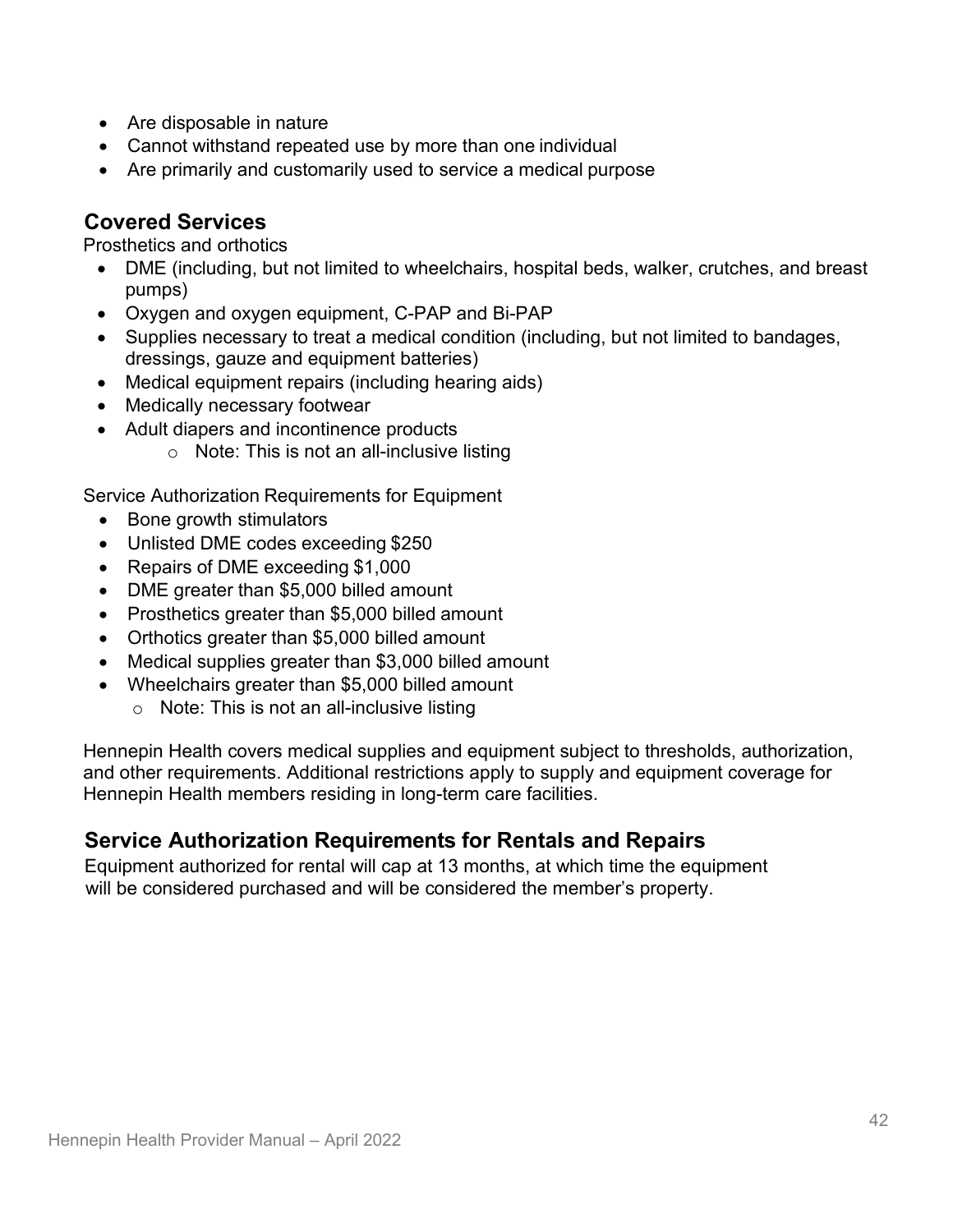Providers requesting authorization for repairs of member-owned equipment will needto provide the following documentation:

- Information regarding length of time the member will need the equipment
- Warranty information to document the repairs are not covered under the manufacturer's warranty or that the warranty has expired
- Information confirming repair charges do not exceed the cost of purchasing new equipment

### **Exclusions and Limitations**

- DME, medical supplies, orthotics and prosthetics must be provided by a Hennepin Healthcontracted provider
- Breast pumps can be purchased once every three (3) years
- Wigs are covered for the diagnosis of alopecia areata only
- Bed-wetting alarms are not a covered item

Rent for most durable medical equipment is covered up to 13 months, or to the purchase price of theequipment. After 13 months of rental or when the purchase price is reached, the item is the member's property.

All purchased equipment must be new upon delivery to the member. Equipment that is intended to rent until converted to purchase must be new equipment. Used equipment may be used for short term rental, but if eventually converted to purchase, must be replaced with new equipment.

## **Section 8.4 Nursing Facility Care**

#### **Covered Services**

For Hennepin Health members, Hennepin Health covers ancillary charges for nursing home care;room and board charges are covered by the State of Minnesota.

For Hennepin Health-SNBC members, Hennepin Health covers 100 days of nursing home charges, including stays at both skilled-nursing and nursing facilities. A service authorization is required for allHennepin Health-SNBC members' admission. Nursing home staff will submit a [Nursing Facility \(NF\)](https://edocs.dhs.state.mn.us/lfserver/Public/DHS-4461-ENG) [Communication Form](https://edocs.dhs.state.mn.us/lfserver/Public/DHS-4461-ENG) to Hennepin Health when a Hennepin Health-SNBC member is admitted to thenursing home, the RUG rate/class changes or the member is discharged from the nursing home.

NOTE: MinnesotaCare does not provide coverage for nursing home benefits.

### **Service Authorization Requirements**

- service authorization is required for both skilled-nursing and nursing facility charges
- providers are required to notify Hennepin Health within one (1) business day of the admission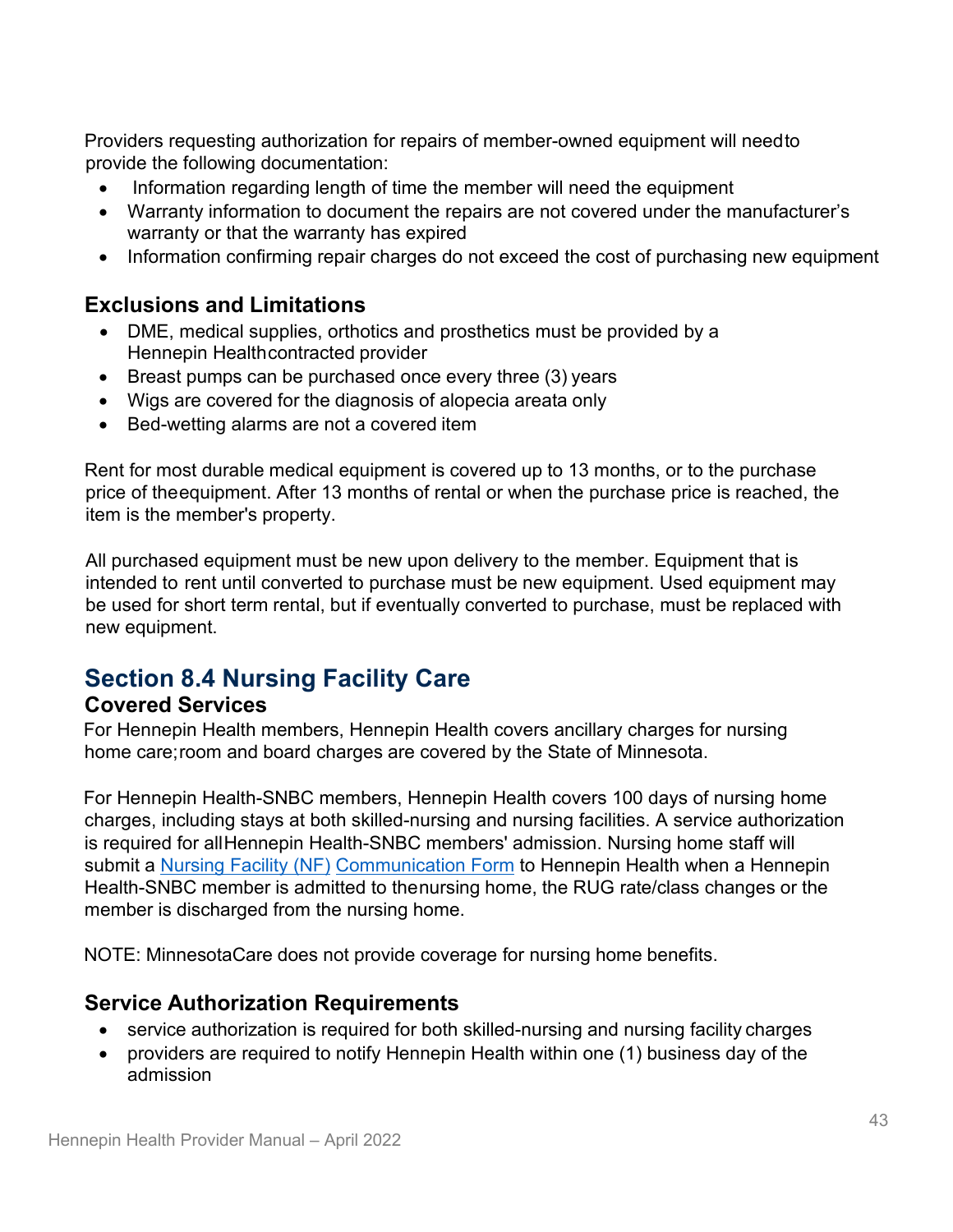• an initial PAS form (completed by the **[Senior Linkage Line\)](http://seniorlinkageline.com/)** needs to be submitted to HennepinHealth for long-term care admission

# **Section 8.5 Rehabilitation Therapies**

Therapy services and education to enable sick or disabled individuals to participate in daily activities.Rehabilitative and therapeutic services include the following: restorative, specialized maintenance, and rehabilitative nursing services.

### **Covered Services**

Rehabilitative therapies covered services are defined as, but not limited to the following:

- Occupational therapy
- Physical therapy
- Speech-language pathology services
- Respiratory therapy services

### **Service Authorization Requirements**

No service authorization is required for contracted providers.

## **Section 8.6 Obstetrics, Gynecology, and Reproductive Services**

Obstetric, gynecologic, and reproductive services are services and procedures that are performed bya provider to promote health and prevent disease in women.

### **Service Locations**

- Office clinics
- Inpatient/outpatient hospital
- Ambulatory surgical center

### **Covered Services**

- Annual preventative health exam
- Prenatal, delivery, and postpartum care
- Childbirth classes
- Hospital services for newborns
- HIV counseling and testing for pregnant women **open access service**
- Treatment for HIV-positive pregnant women
- Treatment for newborns of HIV-positive mothers
- Testing and treatment of sexually transmitted diseases (STDs) **open access service**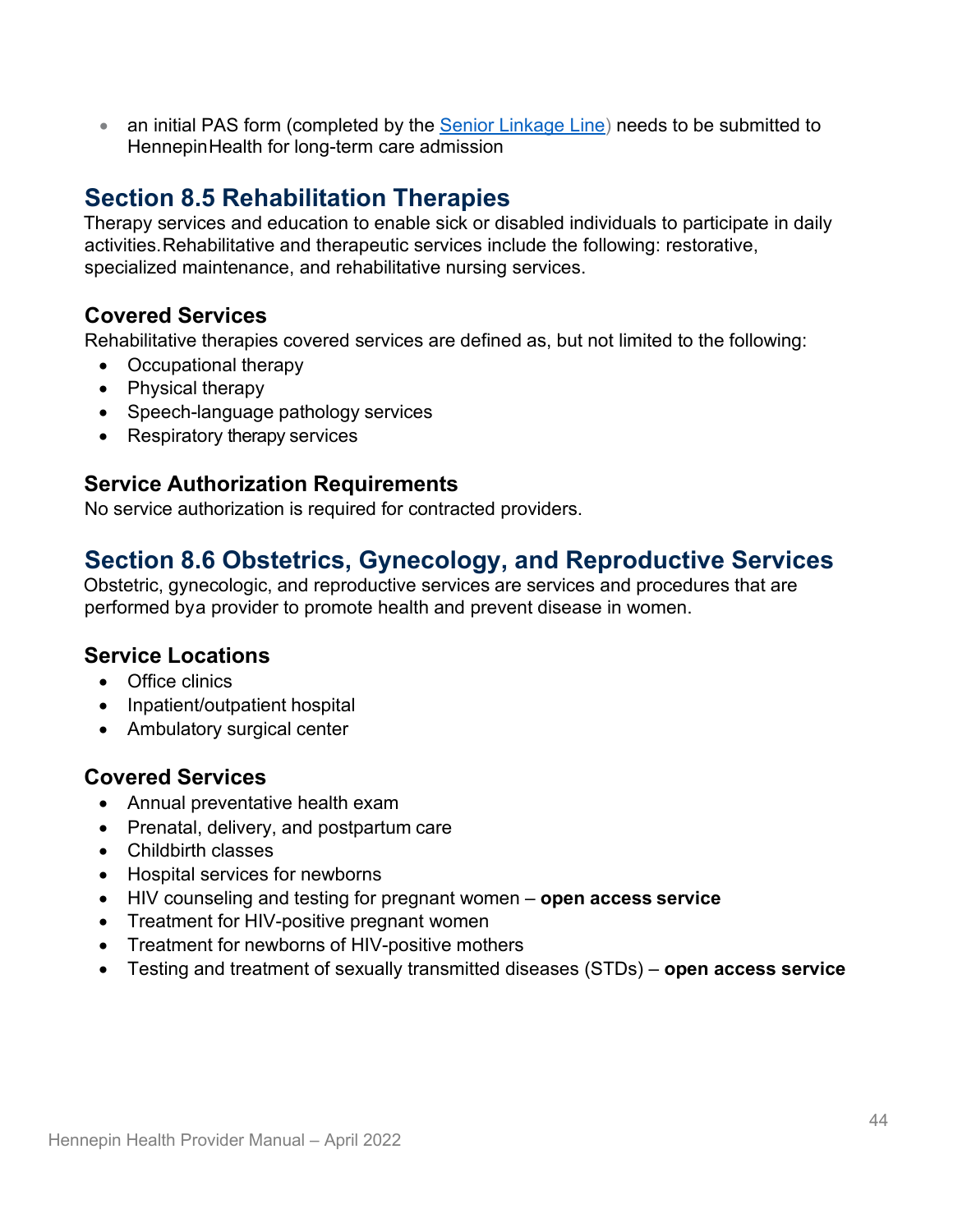- Pregnancy-related services received in connection with an abortion *(does not include abortion-related services)*
- Doula services by a certified doula registered with the Minnesota Department of Health (MDH)
- Services provided by a licensed health professional at licensed birth centers including servicesof certified nurse midwives and licensed traditional midwives.

Note: Members have "direct access" to OB-GYN providers for the following services: annual preventive health exam, including follow-up exams that a qualified health care provider determines are necessary; maternity care; evaluation and treatment for gynecologic conditions or emergencies. To get direct access services, a member must go to a provider in the Plan network. For services labeled as **open access**, a member can go to any qualified health care provider, clinic, hospital, pharmacy or family planning agency licensed in Minnesota and registered with the Department of Human Services (DHS).

### **Service Authorization Requirements**

It is the provider's responsibility to obtain a prior service authorization before delivering health careservices to Hennepin Health members.

Doula services require an authorization for greater than seven (7) sessions.

### **Exclusions and Limitations**

- Elective Abortion: This service is not covered under the Plan. It may be covered by the state. Call the Minnesota Health Care Programs Helpdesk at 651-431-2670 or 1-800- 657-3739 (toll free) for coverage information.
- Artificial ways to become pregnant (artificial insemination, including in- vitro fertilization and related services; fertility drugs and related services).
- Reversal of voluntary sterilization
- Planned home births

# **Section 8.7 Medications Administered in an Office Setting**

Services include injectable medications administered in the setting of a provider office. These medications are described using J-codes and are payable by Hennepin Health under the medical benefit. These services are not payable under the pharmacy benefit. See the Hennepin Health prior authorization list for specific medications requiring authorization.

### **Provider Network**

Hennepin Health members enrolled in either a PMAP or MNCare group plan are required to access these services from a Hennepin Health contracted provider. Members enrolled in an SNBC group plan may access these services from any provider registered with the Minnesota Department of Human Services.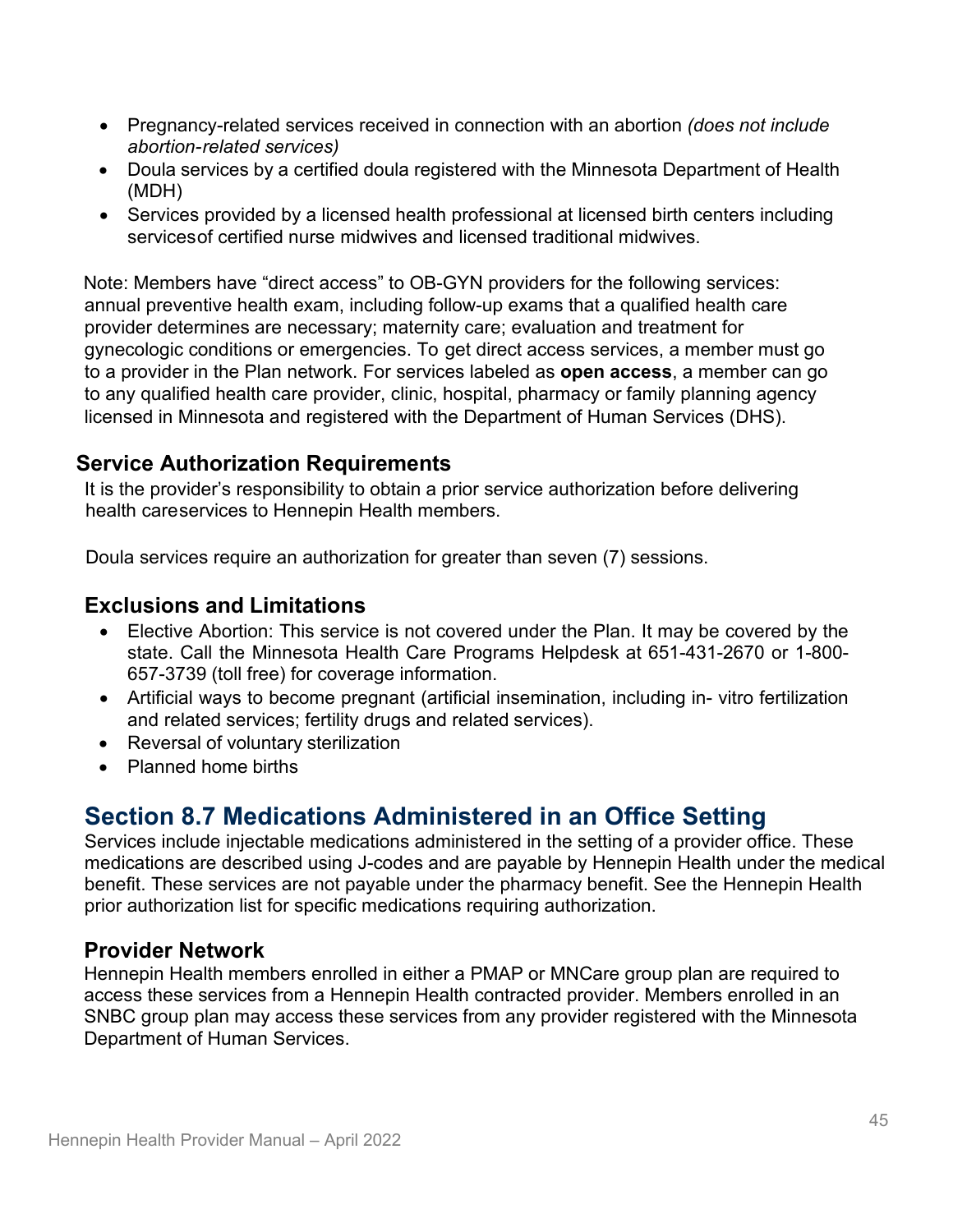# **Section 8.8 Hospice Care Services**

Members must be certified by a physician as terminally ill (life expectancy of six months or less) and elect the hospice program. Terminally ill is used to describe [a disease t](http://en.wikipedia.org/wiki/Disease)hat cannot be cured or adequately treated and that is reasonably expected to result in the [death o](http://en.wikipedia.org/wiki/Death)f the patient within a shortperiod of time.

### **Covered Services**

- Doctor, nurse and professional services
- Medical social service
- Medical equipment and supplies
- Physical, occupational and speech therapies
- Short-term inpatient care including respite care
- Counseling including dietary counseling
- Home health aide and homemaker services
- Outpatient drugs for symptom management and pain relief

### **Service Authorization Requirements**

Hospice services do not require authorization.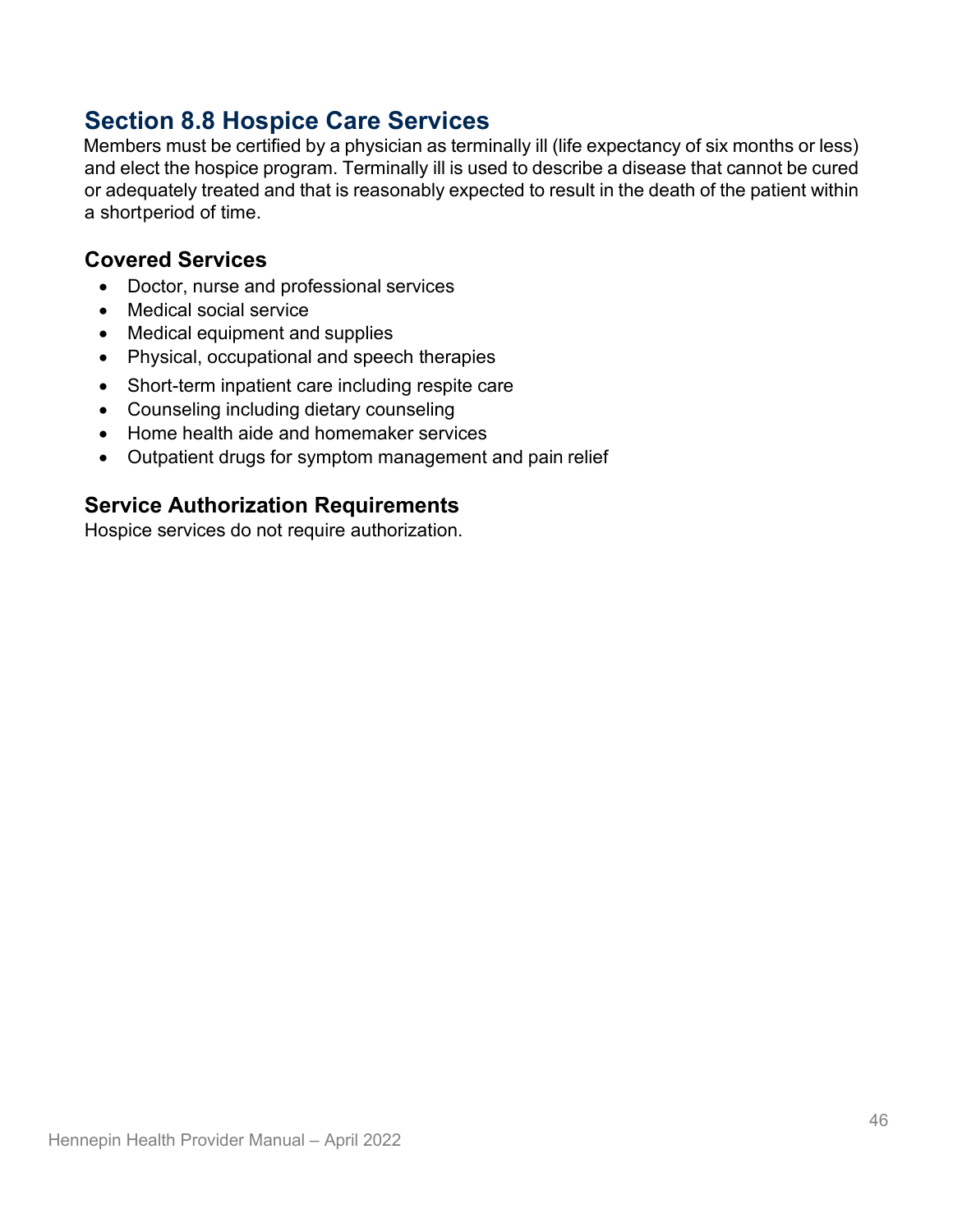# **Section 9: Behavioral Health Services**

# **Section 9.1 Mental Health**

Mental illnesses are medical conditions that disrupt a person's thinking, mood, and feelings. Mental illnesses are medical conditions that often result in a diminished capacity for coping with the ordinarydemands of life. Serious mental illnesses include major depression, schizophrenia, bipolar disorder, obsessive compulsive disorder, post-traumatic stress disorder and borderline personality disorder.

Mental illnesses can affect persons of any age, race, religion, or income.

### **Covered Services**

- Consultation about care between primary care doctor and psychiatrist
- The diagnosis and treatment of mental disorders
- Medication management
- Diagnostic assessment
- Psychological and neuropsychological assessment and testing
- Cognitive remediation training
- Emergency room crisis services
- Explanation of findings
- Inpatient hospital stay
- Partial hospitalization
- Day treatment
- Intensive Residential Treatment Services (IRTS)
- Assertive Community Treatment Services (ACT)
- Mental Health Targeted Case Management (MH-TCM)
- Mental health services provided over interactive television
- Individual, group and family therapy, including biofeedback

Certified Peer Specialist level I or level II who are employed in agencies that provide mental health rehabilitation services. The agency must be approved to provide certified peer specialist services. These mental health rehabilitation services include ACT, IRTS, ARMHS, and crisis stabilization services.

Physician mental health services include:

- Health and behavior assessment/intervention
- Inpatient visits
- Psychiatric consultations to primary care providers
- Physician consultation, evaluation and management

### **Adult Specific Covered Services**

- Adult Mental Health Rehabilitative Services (ARMHS)
- Adult mental health crisis services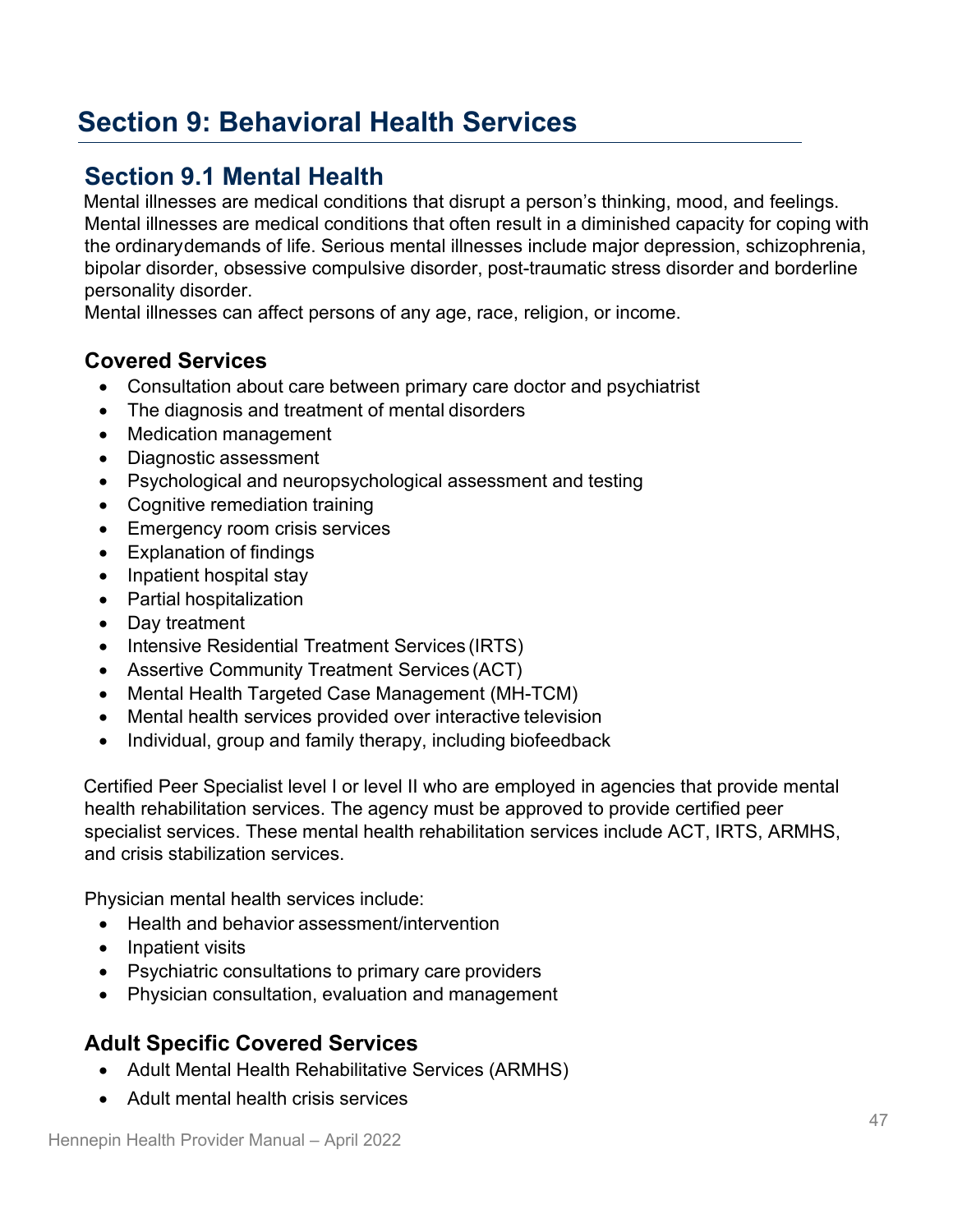• DBT (Dialectical Behavioral Treatment)

## **Child Specific Covered Services**

- Children's mental health screening, children's therapeutic services and supports (CTSS must becertified by DHS to provide CTSS) and children's mental health crises response services
- Mental health treatment services for emotionally disturbed children in licensed treatmentfoster care
- Therapeutic support of foster care for children up to age 21 with Serious Emotional Disturbance(SED)
- Family community support services for children up to age 21 with SED
- Home-based mental health services for children up to age 21 with SED
- Rule 5 children's residential treatment services
- Services to children residing in a psychiatric residential treatment facility (PRTF)
- Early intensive developmental and behavioral intervention (EIDBI)

### **Authorization Requirements**

- Inpatient admits of more than 10 days require medical review
- Psychological and neuropsychological testing greater than eight (8) units per calendar year
- Diagnostic assessment and interactive diagnostic assessment exceeding two (2) sessions in acalendar year
- Children's residential treatment (Rule 5)
- Adult day treatment after 115 hours of services per calendar year
- Children's day treatment after 150 hours of services per calendar year
- Children's Therapeutic Services and Supports (CTSS) after 200 hours of services per calendaryear
- Psychiatric Residential Treatment Facility (PRTF)
- Intensive Residential Treatment Services (IRTS) after 90 days

### **Notification Requirements**

Notification of admission to the above treatment programs facilitates the health plan care coordination staff to provide optimal transitional care support for members who are receiving theseintensive services. Timely notification of admission and discharge is contract requirement and an expectation for all providers of these mental health services.

The following services require notification to Hennepin Health:

- IRTS (Intensive Residential Treatment Services)
- Mental Health Targeted Case Management (MH-TCM)
- ACT services (Assertive Community Treatment)
- Inpatient hospitalization greater than 24 hours and less than 10 days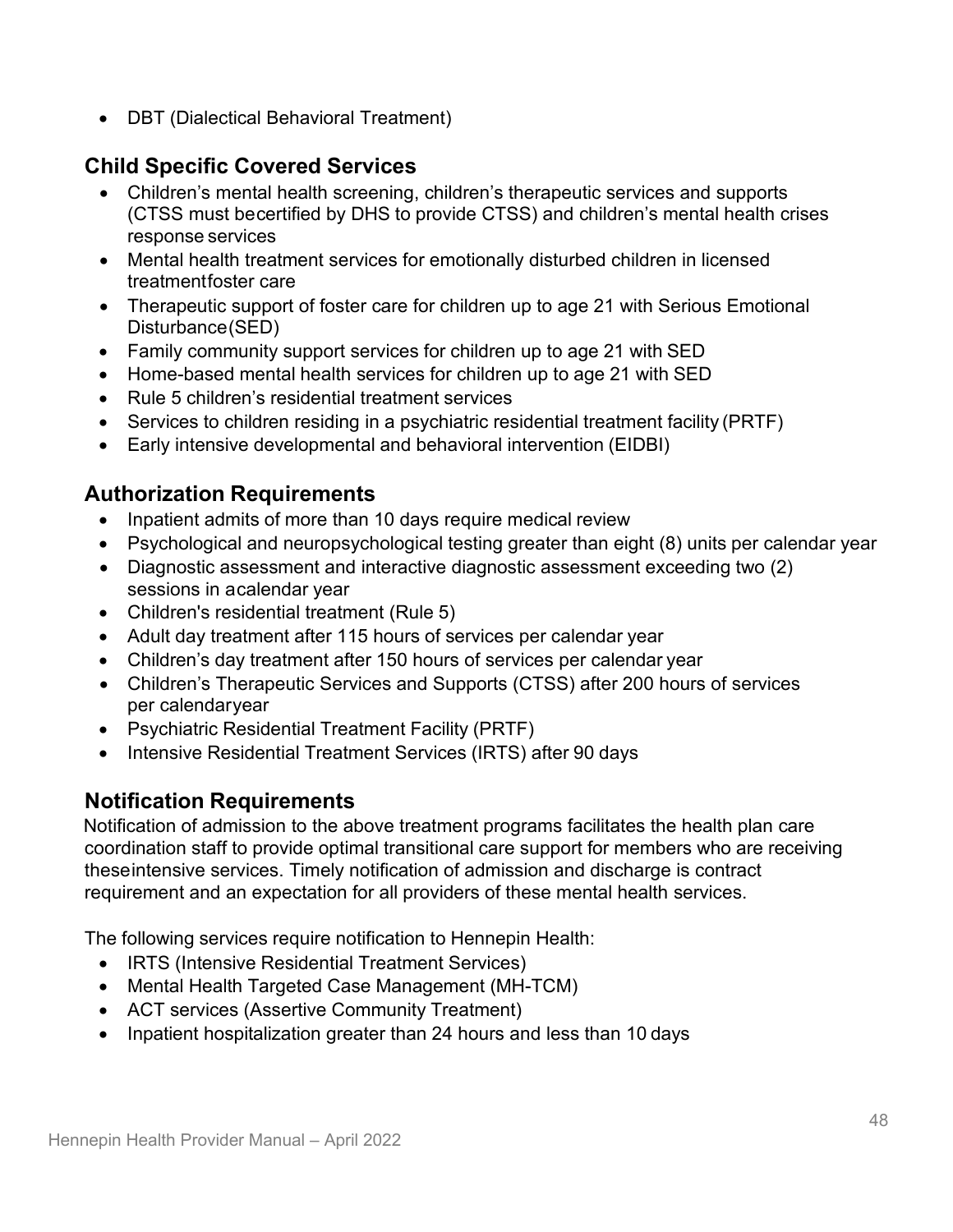- Substance use disorder treatment
- Acute Psychiatric admission

#### **Exclusions and Limitations**

If Hennepin Health decides mental health services are not needed, a member may request a second opinion. For the second opinion, Hennepin Health will allow a member to go to any qualified licensedmental health professional. Hennepin Health must consider the second opinion, but Hennepin Healthhas the right to disagree and not provide services. The member has the right to appeal Hennepin Health's decision.

Hennepin Health will not do a separate medical necessity review of court-ordered mental health services. The behavioral care evaluation must be performed by a licensed psychiatrist or a doctoral level licensed psychologist and include a diagnosis and individual treatment plan for care in the mostappropriate, least restrictive environment. Hennepin Health must be given a copy of the court order and the behavioral care evaluation, refer to Minnesota Statutes, [62Q.535.](https://www.revisor.mn.gov/statutes/cite/62Q.535) The member needs to use Hennepin Health providers for his or her courtordered mental health assessment.

Room and board for IRTS and Rule 5 Children's Residential Treatment is not covered by Hennepin Health. Room and board is available through the member's county of residence and Hennepin Healthcoordinates this service with the county.

## <span id="page-48-0"></span>**Section 9.2 Substance Use Disorder**

Substance Use Disorder (also known as Chemical Dependency) is dependence on alcohol, an illegal drug or a medication. A Substance Use Disorder (SUD) occurs when the recurrent use of alcohol and/or other drugs causes clinically and functionally significant impairment, such as health problems,disability, and failure to meet major responsibilities at work, school, or home. Addiction to drugs or alcohol is chronic and progressive and is a treatable illness.

The Minnesota Department of Human Services (DHS) has been working with individuals, providers, counties and stakeholders to update the substance use disorder (SUD) treatment system. During the2017 Minnesota legislative session, significant components of the proposed SUD Reform plan were passed. The SUD reform plan supports the transformation of Minnesota's SUD treatment systems from acute episodic care to a longitudinal chronic disease model. Through these changes, management of treatment and care for individuals with a SUD diagnosis is similar to how treatment and care are managed for individuals with other chronic health conditions.

### **Definitions**

**Comprehensive Assessment:** A Comprehensive Assessment will replace the Rule 25 Chemical Health Assessment to authorize a level of treatment placement. A Comprehensive Assessment of a substance use disorder must be administered face-to-face by an alcohol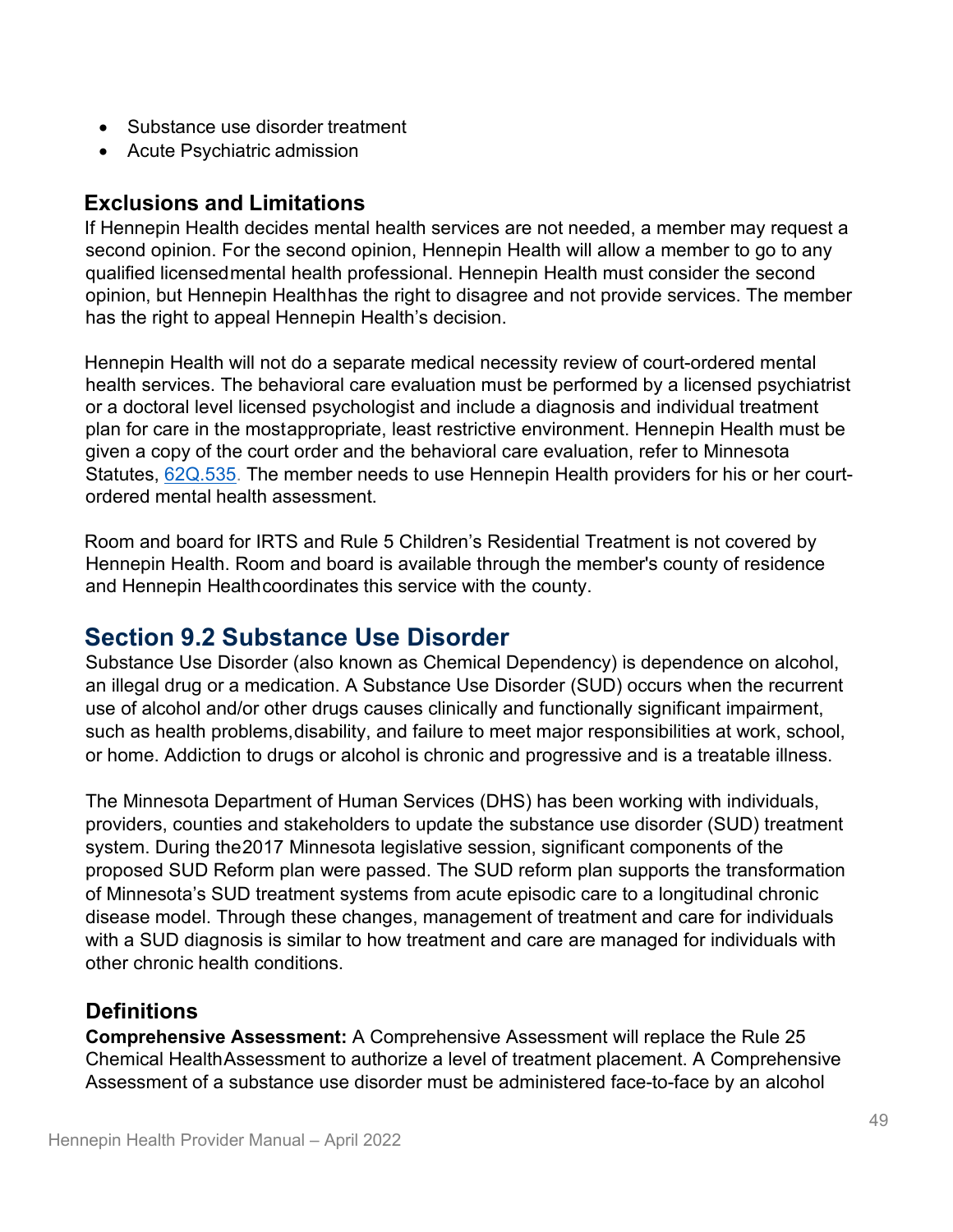and drug counselor as follows: a) within three (3) calendar days after service initiation for a residential program; or b) during the initial session for all other programs. The assessment must include a wide range of information about the client's needs that relate to substance use and personal strengths that supportrecovery. Assessments are comprehensive and include demographics, prior attempts at treatment and substance abuse history. If an opioid use disorder is identified, there are additional requirementsthat need to be followed. For a complete list of required elements see 2018 Minnesota Statutes [245G.05](https://www.revisor.mn.gov/statutes/cite/245G.05) Sub. 1 and 2. Comprehensive assessments will be the only way to receive services after July 1, 2022 as the Rule 25 Assessments will be discontinued.

**Direct Access:** Allows an individual to go directly to a provider for a Comprehensive Assessment to authorize a level of treatment placement. Individuals are able to select the service provider of theirchoice with the level of care approved.

**Peer Recovery Support Services:** Peers are individuals with lived experience of a SUD willing to sharetheir personal recovery experience and engage with individuals to offer reassurance, reduce fears, answer questions, support motivation and convey hope. Peers must complete training, certification and continuing education identified by DHS. Peer recovery services can be provided before, during and after SUD treatment to help individuals connect with resources that support recovery. For more information on Peers and their scope of practice, educational and training requirements visit the Substance Use Disorder Reform page on the DHS [website.](https://mn.gov/dhs/partners-and-providers/news-initiatives-reports-workgroups/alcohol-drug-other-addictions/sudreform/)

**Rule 25 Assessment:** The chemical health assessment named for the original Minnesota Rule 25. A Rule 25 Assessment must be performed by a qualified Rule 25 Assessor. The Rule 25 Assessor gathersinformation about the individual using a Rule 25 Assessment form which determines whether the individual needs treatment and if so, what type will be the most beneficial. Under the Rule 25 system, the county or tribe is the placing authority and Managed Care Organizations are the payer. Rule 25 Assessments will be discontinued after July 1, 2022.

**Treatment Coordination:** Treatment Coordination is a service involving the deliberate, collaborative planning of SUD services with the client and other professionals involved in the client's care. The staffcredentials required for providing treatment coordination are aligned with current requirements for Rule 25 Assessments. Legislation identifies SUD programs, withdrawal management programs and counties as eligible vendors of this benefit. For more information on Treatment Coordination including billing, scope of practice, educational and training requirements visit the Substance Use Disorder Reform page on the DHS [website.](https://mn.gov/dhs/partners-and-providers/news-initiatives-reports-workgroups/alcohol-drug-other-addictions/sudreform/)

## **Covered Services**

- Assessment and diagnosis
- Inpatient, outpatient and residential treatment (includes room and board) for SUD treatment
- Methadone treatment
- Detoxification is covered by Hennepin Health when deemed medically necessary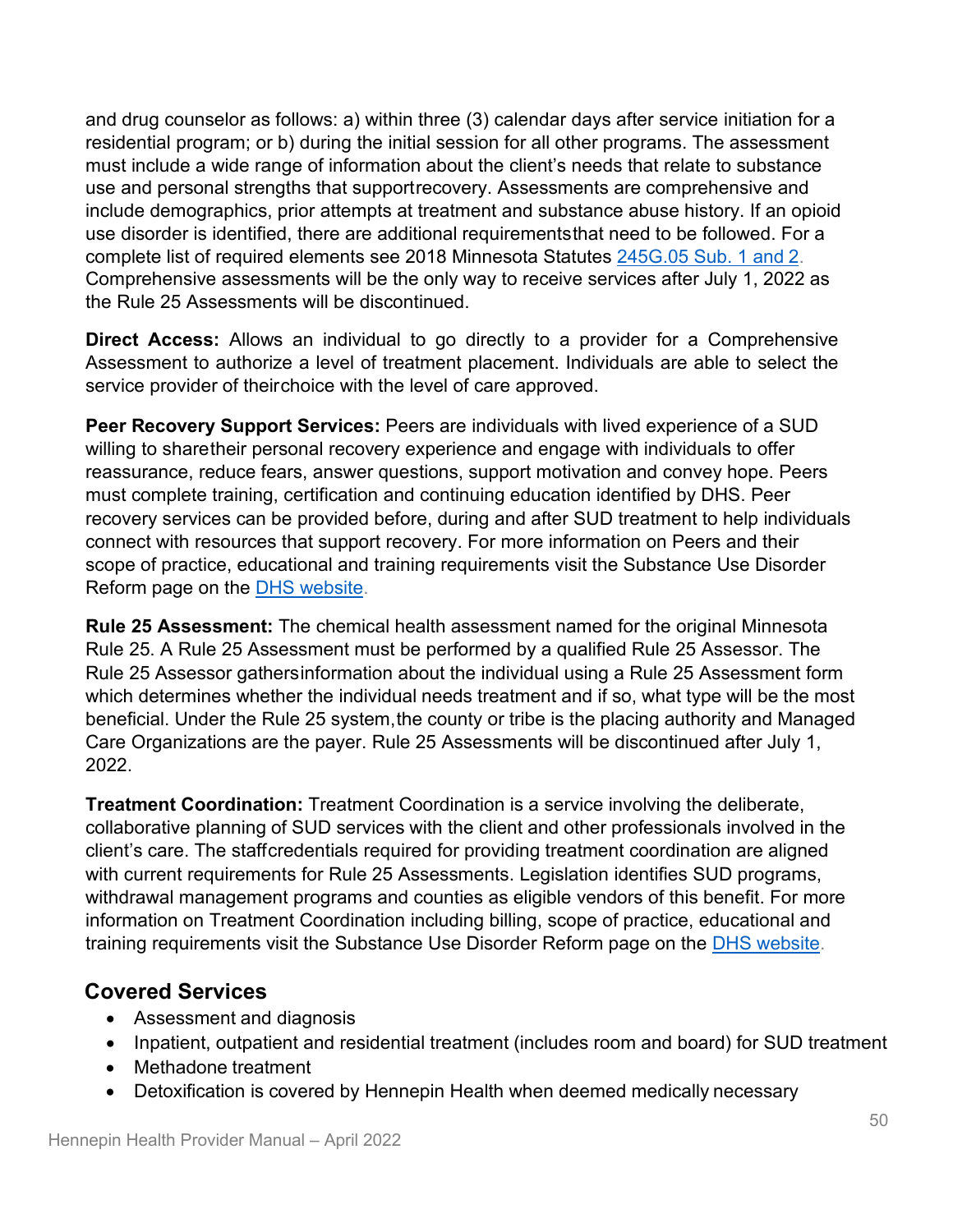### **New SUD Reform Covered Services**

- Comprehensive Assessment: Comprehensive Assessment and Rule 25 Assessments are used toauthorize a level of treatment placement. Hennepin Health members can access treatment through either a Comprehensive Assessment or Rule 25 until July 2020 when Rule 25 will sunset.
- The Comprehensive Assessment must be administered face-to-face by an alcohol and drug counselor as follows: a) within three (3) calendar days after service initiation for a residential treatment program; or b) during the initial session for all other programs. The contents of theassessment must follow Minnesota Statute 245G.05 Sub. 1 and 2.
- Treatment Coordination
- Peer Recovery Support Services

### **Service Authorization**

The [Addiction and Recovery Services Unit](https://www.hennepin.us/residents/human-services/treatment-substance-use-disorders) of Hennepin County Behavioral Health approves all Rule 25placement requests with the exception of the three agencies contracted with Hennepin County Behavioral Health to perform the Rule 25 Assessments. These agencies are:

- CLUES
- Crysalis
- Create Workhouse in Plymouth

The CPA form is required for Hennepin Health to authorize payment of SUD treatment services forthose using the Rule 25 Assessment to access care. The CPA must be completed accurately and belegible. If an extension for substance use disorder treatment is necessary, the provider needs to communicate with the original Rule 25 Assessor as indicated on the CPA.

### **Notification**

Hennepin Health does not require prior authorization for SUD treatment. Hennepin Health doesrequire notification when treatment has started and upon discharge.

The provider must fax notification to Hennepin Health Medical Administration at 612-677- 6222 uponadmission of the Hennepin Health member and upon discharge from treatment.

Fax the Client Placement Authorization (CPA) Form, and Assessment and Placement Summary Form via secure fax to Hennepin Health at 612-321-3781. Fax medical information to the secure fax at  $612-677-6222$ .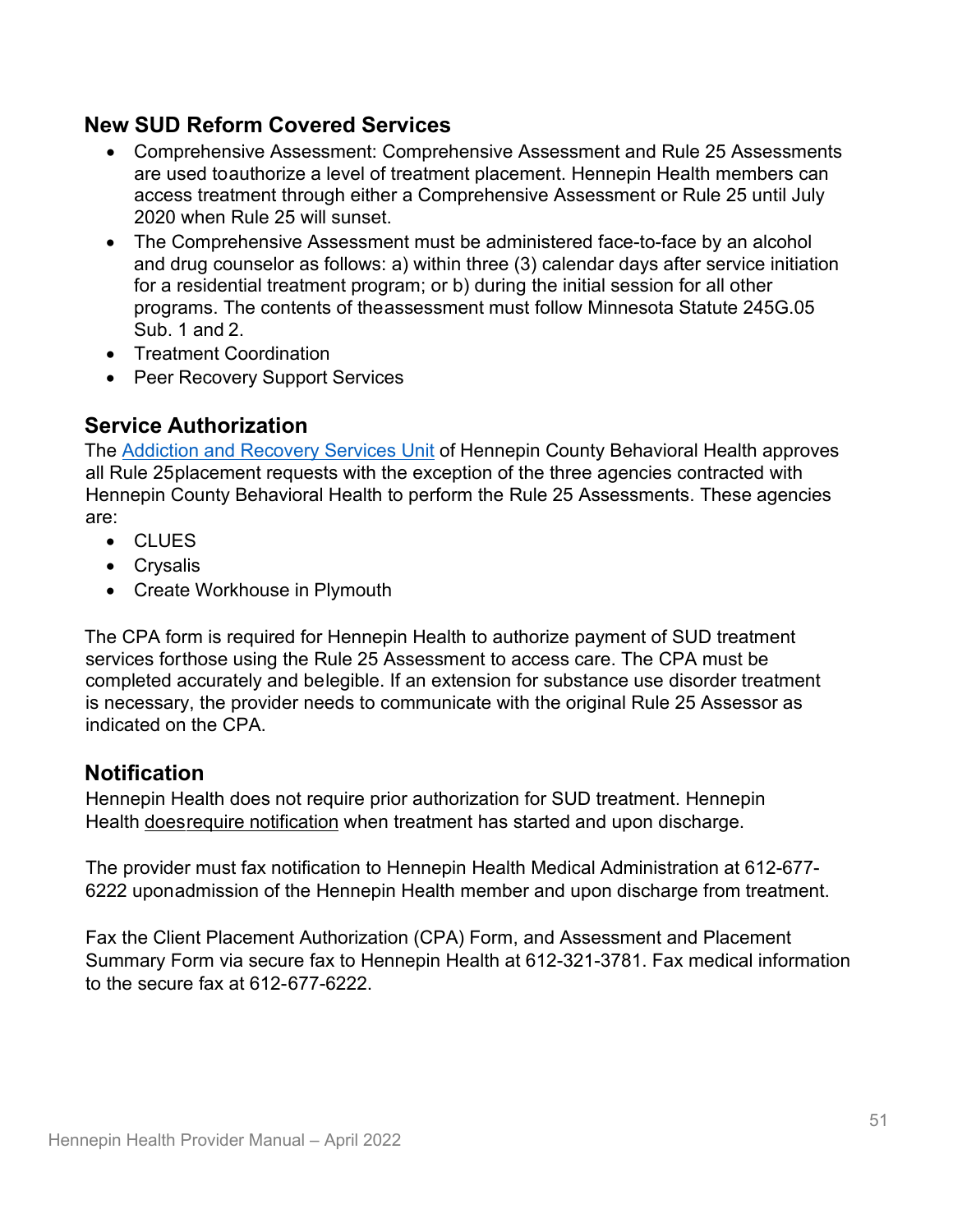# **Section 10: Inpatient Hospital Services**

Inpatient service is defined as a stay in a hospital or treatment center in which the Hennepin Healthmember receives room, board, and professional services.

### **Covered Services**

- Room and board
- Diagnostic procedures
- Surgery
- Drugs
- Medical supplies
- Therapy services
- Professional services

## **Service Authorization Requirements for Planned Acute Inpatient Admissions**

It is the responsibility of the treating provider to obtain an authorization from Hennepin Health priorto admitting a member to an inpatient hospital for the following services:

- Bariatric procedures
- Any procedure that may be considered cosmetic or reconstructive including, but not limited to:
	- o Panniculectomy
	- o Scar excisions/revisions
	- o Suction lipectomy
	- o Septoplasty
	- o Rhinoseptoplasty
- Maxillofacial surgery or uvulopalatopharyngoplasty
- Oral surgery
- Transplants
- Experimental or investigative, including new technology

### **Notification Requirements for Medical and Psychiatric Inpatient Admissions**

Hennepin Health requires inpatient facilities notify us within 24 hours of a member admission for hospital inpatient services. Hennepin Health may be notified by means of the hospital's face sheet, or daily admission/discharge reports. The notification requirements are as follows:

- Hennepin Health member name and number, date of birth (DOB), social security number,hospital medical record number
- Admission date and time
- Hospital service type (medical or psychiatric)
- Level of care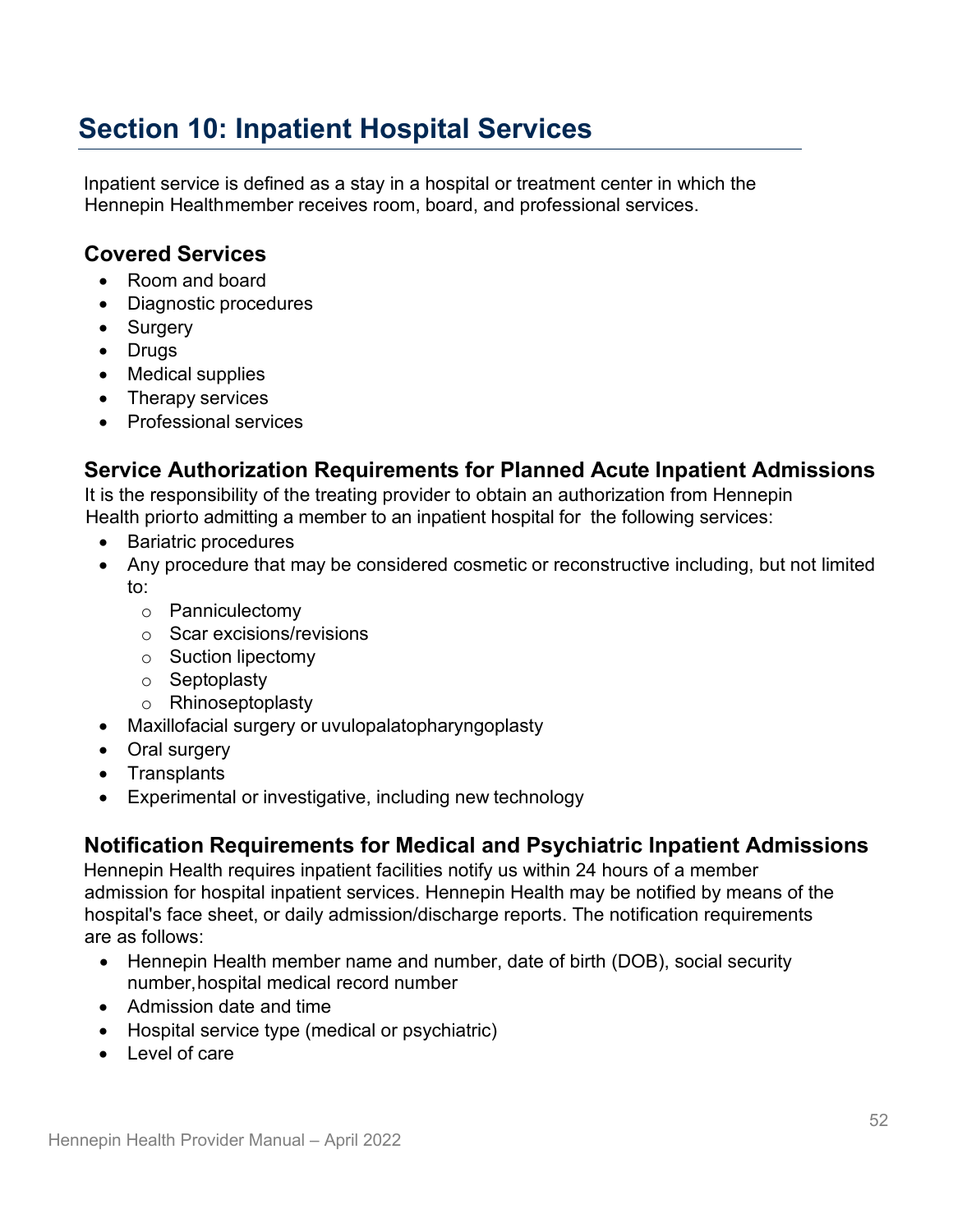- Admission source
- Diagnosis
- Attending physician with physician NPI  $#$
- Discharge status (at member discharge)
- Discharge disposition (at member discharge)

The Hennepin Health Inpatient Notification form must be faxed to the Utilization Management Department at 612-288-2878..

### **Exclusions and Limitations**

- Coverage excludes a private room, unless ordered by a physician for a medical reason
- In-room phones and amenities, such as a television, are not covered
- Covered drugs and biologicals must be consistent with United States Pharmacopeias or the American Dental Association Guide to Dental Therapeutics and approved by the FDA as safe and effective. Drugs and biologicals that have not received final FDA approval are not covered. Off-label use may be permitted.
- Cosmetic surgery, non-covered organ implants (e.g., bladder stimulator), reversal of intestinal bypass, and treatment of a surgical site infection of a non- covered procedure.

### **Provider Responsibilities**

- For scheduled inpatient admissions to a non-contracted facility, a service authorization is required prior to the admission date
- Request an extension (concurrent review) of the initial length of stay authorization prior to the last day authorized. Include information regarding discharge planning.
- Notify Hennepin Health of members who have complex discharge needs
- Notify Hennepin Health of the need for care coordination

### **Inpatient Admission for Substance Use Disorder Treatment Services**

• See [Section](#page-48-0) 8.2 for details on Substance Use Disorder inpatient requirements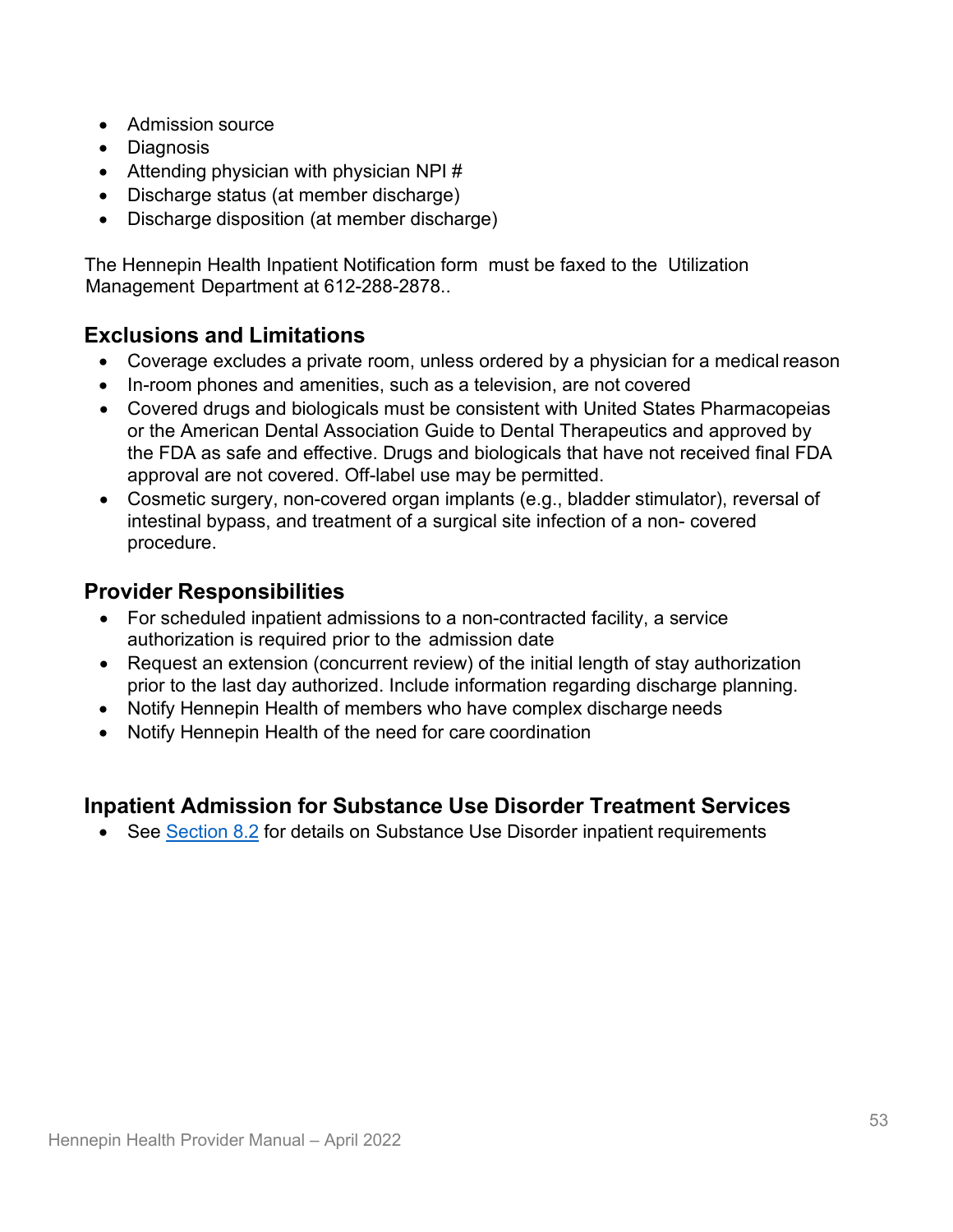# **Section 11: Outpatient Services**

Outpatient services are those services provided at a hospital or outpatient facility that are not at aninpatient level of care. These services may also be available at a member's clinic or health care facility.

### **Covered Services**

- Urgent care
- Surgery
- Diagnostic tests and X-rays
- Dialysis
- Emergency room services for a medical emergency
- Post-stabilization care

### **Service Authorization Requirements**

A service authorization may be required for specific outpatient services (e.g., specific surgicalprocedures, out-of-network services). Please refer to Hennepin Health's prior authorization list for services requiring authorization in an outpatient setting.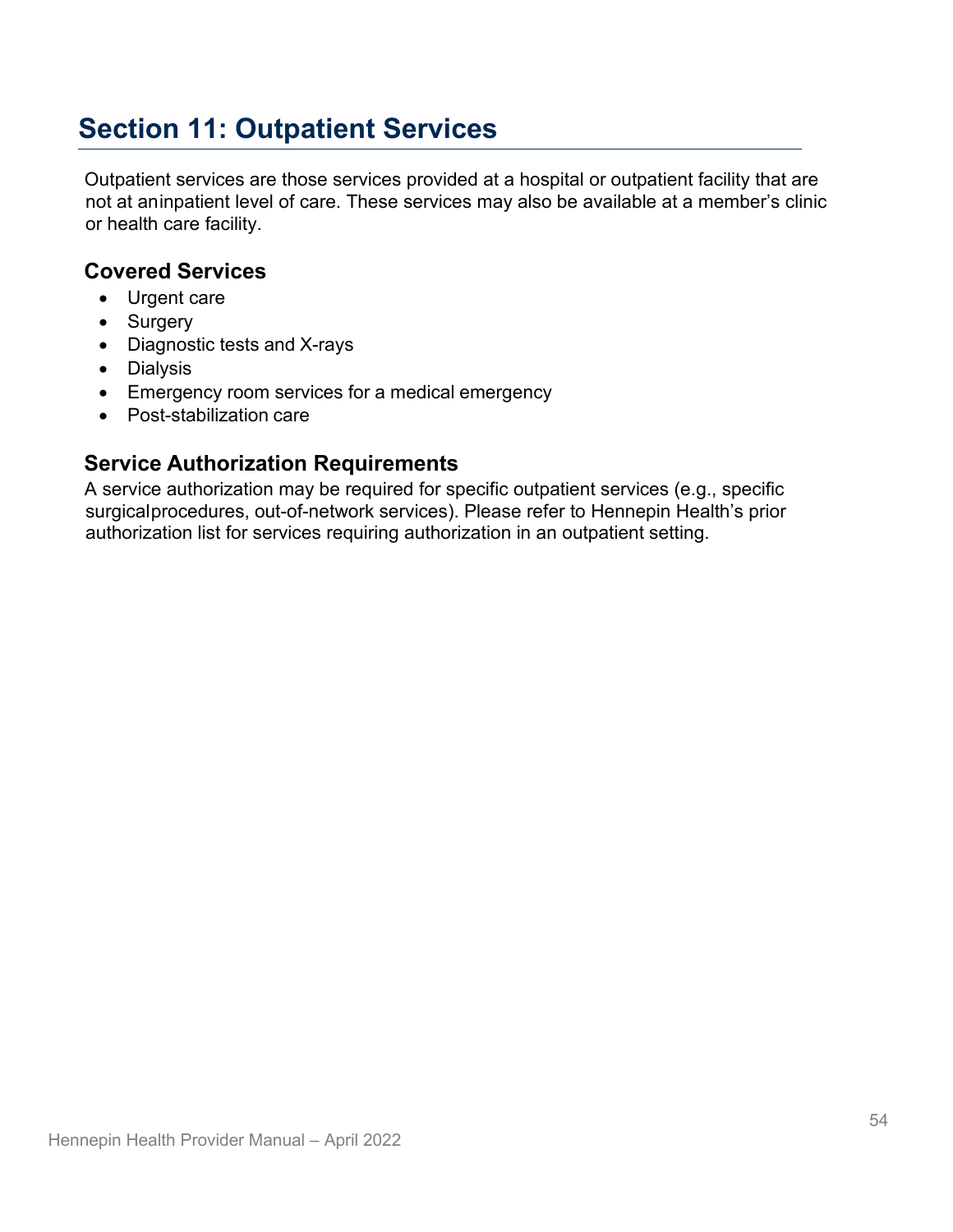# **Section 12: Restricted Recipient Program**

## **Section 12.1 Program Details**

The Minnesota [Restricted Recipient Program](https://mn.gov/dhs/general-public/office-of-inspector-general/minnesota-restricted-recipient-program/) (MRRP) is a program, operated under the direction of the Minnesota Department of Human Services (DHS) that identifies Minnesota Health Care Program (MHCP) recipients who may be abusing or misusing health care services. Hennepin Health follows thestandards for this program as set forth in Minnesota Rules.

When a MHCP recipient is identified and determined to qualify for the MRRP, they are considered a 'Restricted Recipient' and must receive health services from one (1) designated primary care provider, one (1) pharmacy, one (1) hospital, or other designated health services provider. RestrictedRecipients are limited to receiving services only from these designated health care providers for at least 24 months during their eligibility for Minnesota Health Care Programs (MHCP). If specialty care is needed the Restricted Recipient must obtain a referral from the designated primary care provider.The referral must be faxed to the Restricted Recipient Program at Hennepin Health in order for the claim to be paid. Restricted Recipients may not pay out-of-pocket to obtain services from a nondesignated provider who is the same provider type as one of their designated providers.

Universal rules established among all Managed Health Care Programs ensures the restriction follows individuals regardless of which health plan is managing care. Restricted Recipients who change healthplans or change to Minnesota Health Care Programs (MHCP) fee-for-service will remain under restriction with the new MHCP plan. The restriction remains in place until the Restricted Recipient has satisfied the time period of the restriction. Restricted Recipients do not loose eligibility for MHCP due to placement in the MRRP.

## **Eligible Providers**

Hennepin Health Network Providers:

- Primary Care Physician
- Primary Care Clinic
- Hospital
- Pharmacy

Restricted Recipients can be seen without a referral at any of their designated providers includingtheir primary care provider and clinic, hospital and pharmacy.

The MRRP applies to all MHCP recipients including Prepaid Medical Assistance Program (PMAP),MinnesotaCare (MNCare) and Special Needs Basic Care (SNBC) members.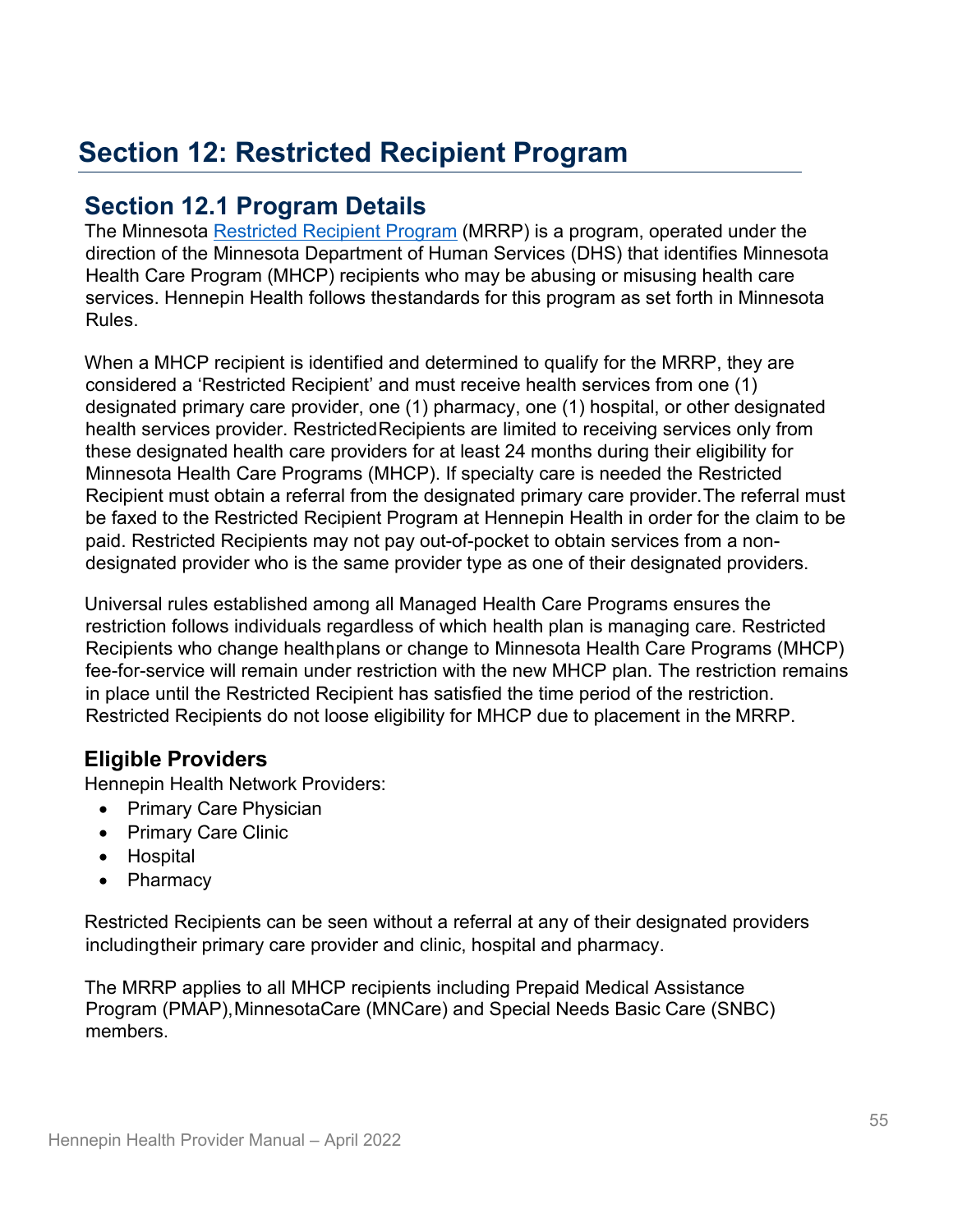## **Authorization Requirements**

Any provider seen outside of a Restricted Recipient's designated providers requires a referral from the Restricted Recipient's primary care provider. All referrals must be in writing and sent to HennepinHealth. Restricted Recipients cannot self-refer to non-designated providers. Referrals must be received by Hennepin Health within 90 (ninety) days to be considered. The 90 days starts when the member has been seen. **Hennepin Health cannot accept referral requests that are more than 90 days.**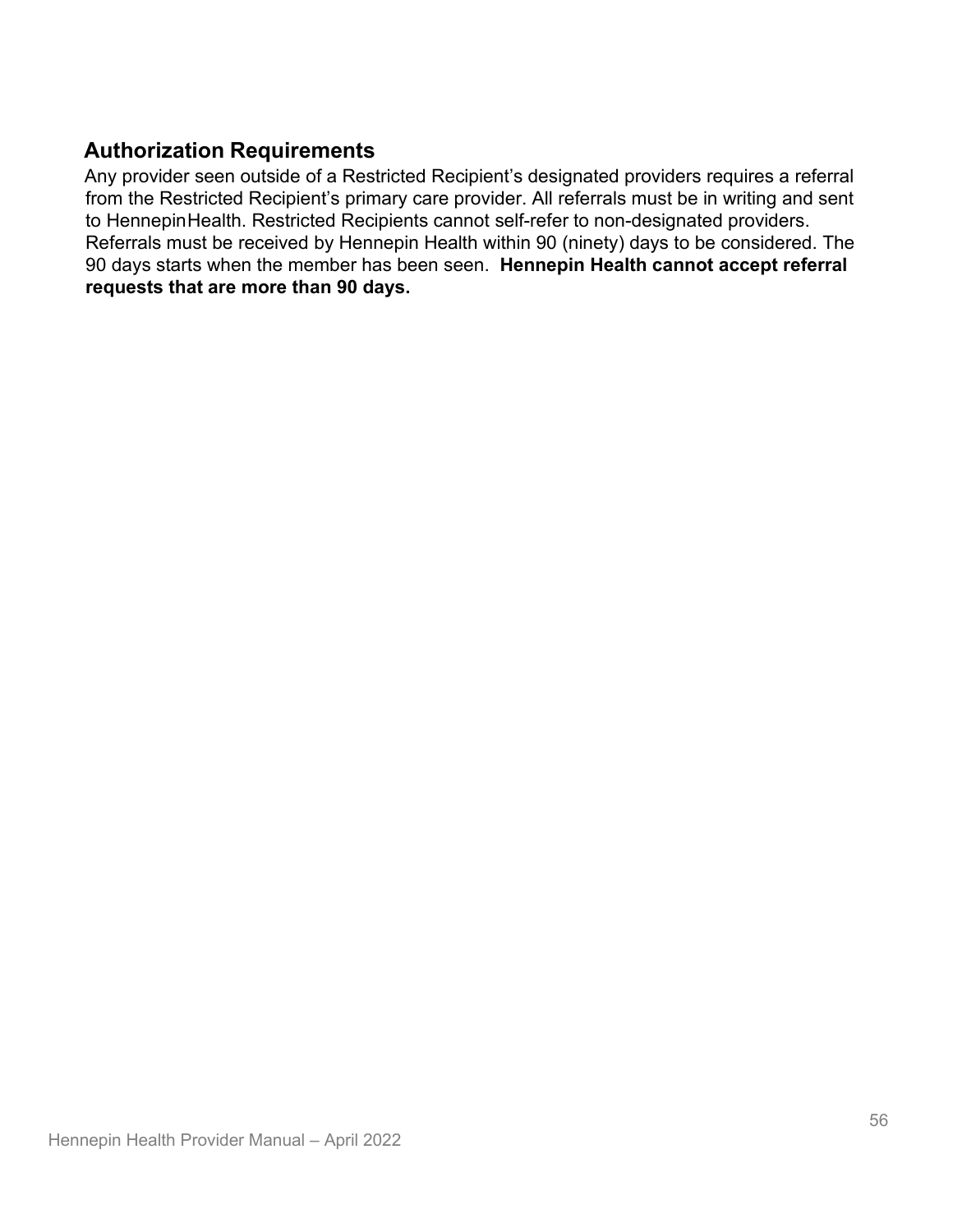# **Section 12.2 Restricted Recipient Program Referral Guidelines**

| <b>Referrals Required from</b><br><b>Designated Primary Care</b><br><b>Provider (PCP)</b>                                                                                                                                                                                                                                                                                                                                                                                                                                                                                                                                                                                                                           | <b>No Referrals from Designated</b><br><b>Primary CareProvider</b><br>(PCP)                                                                                                                                                                                                                                                                                                                                                                                                                                                                                                                                                                                                                                                                                                                                                                                                                                               |
|---------------------------------------------------------------------------------------------------------------------------------------------------------------------------------------------------------------------------------------------------------------------------------------------------------------------------------------------------------------------------------------------------------------------------------------------------------------------------------------------------------------------------------------------------------------------------------------------------------------------------------------------------------------------------------------------------------------------|---------------------------------------------------------------------------------------------------------------------------------------------------------------------------------------------------------------------------------------------------------------------------------------------------------------------------------------------------------------------------------------------------------------------------------------------------------------------------------------------------------------------------------------------------------------------------------------------------------------------------------------------------------------------------------------------------------------------------------------------------------------------------------------------------------------------------------------------------------------------------------------------------------------------------|
| The designated PCP must submit a referral<br>before a restricted recipient receives services<br>from a provider that is not one of the members'<br>designated providersfor all of the services listed<br>in this column.<br>All restricted members will have a designated:<br>Primary Care Provider (PCP)<br>٠<br>Clinic<br>$\blacksquare$<br>Hospital<br>٠<br>Pharmacy<br>٠                                                                                                                                                                                                                                                                                                                                        | Restricted recipients may directly access the<br>serviceslisted in the column below without<br>needing a Restricted Recipient Referral.                                                                                                                                                                                                                                                                                                                                                                                                                                                                                                                                                                                                                                                                                                                                                                                   |
| Note: If care is needed by a specialist or other<br>provider outside of the primary care clinic, the<br>designated PCP may authorize a Restricted<br>Program Referral.                                                                                                                                                                                                                                                                                                                                                                                                                                                                                                                                              |                                                                                                                                                                                                                                                                                                                                                                                                                                                                                                                                                                                                                                                                                                                                                                                                                                                                                                                           |
| All Specialty care services,<br>includingservices provided by<br>oral surgeons<br>Hospital services not provided in<br>the designated hospital<br>Note: Only one referral necessary<br>٠<br>for allservices during an inpatient<br>stay.<br><b>Emergency department services</b><br>providedby a non-designated hospital<br>Behavioral health services provided by<br>a psychiatrist, clinical nurse specialists,<br>or anymental health provider ordering<br>medications<br>Vision care provided by<br>anophthalmologist<br><b>Dental prescriptions including</b><br>servicesrendered by oral surgeons<br><b>Suboxone</b> prescriber<br>Pain clinic providers,<br>includinganesthesiologists<br><b>Urgent care</b> | Partners of the designated primary care<br>$\bullet$<br>provider at the same clinic/practice location<br>when the PCP is not available.<br>Medicare Covered services for enrollees<br>covered by Medicare<br>Emergency services at the designated<br>$\bullet$<br>hospital<br>Long term care facilities<br>$\bullet$<br>Annual routine eye exam by optometrist<br>$\bullet$<br>Audiologist and hearing aides<br>$\bullet$<br>Behavioral Health therapists, counselors or<br>$\bullet$<br>psychologist<br>Routine dental services EXCLUSING<br>$\bullet$<br>prescriptions<br>Methadone clinic<br>$\bullet$<br>PCA and Assessment for PCA services<br>$\bullet$<br>PT/OT, speech therapy, respitory therapy<br>$\bullet$<br>Home care services<br>$\bullet$<br>Radiology, imaging services (X-ray, CT, MRI,<br>ultrasound, etc)<br><b>DME</b> and Supplies<br>$\bullet$<br>Laboratory services<br>Chiropractor<br>Dietician |

• Note: if a member meets restriction criteria and has Medicare, Hennepin Health will restrict by limiting transportation to designated providers only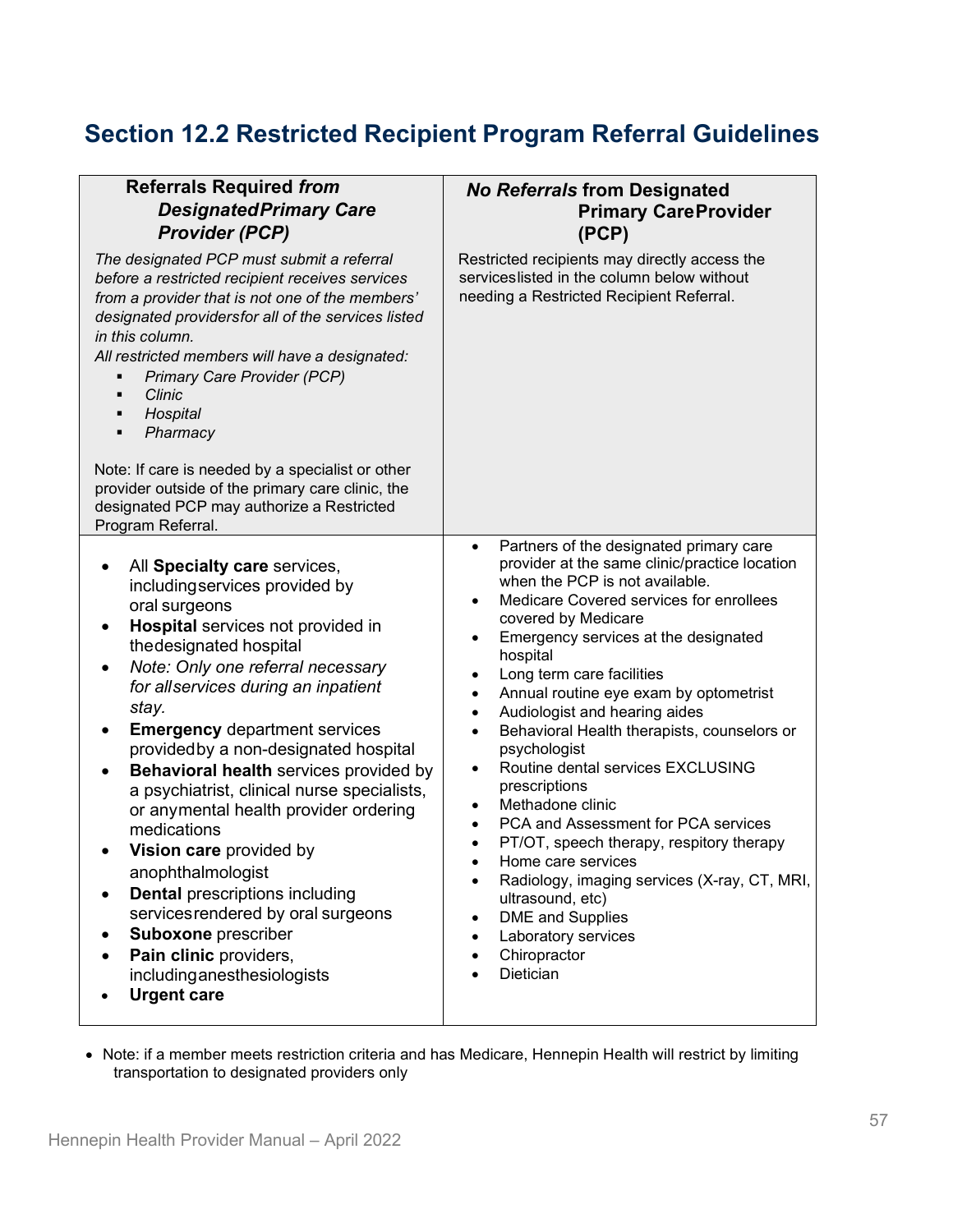# **Section 13: Pharmacy**

Hennepin Health contracts with [Navitus Health Solutions \(Navitus\)](https://www.navitus.com/) to provide pharmacy services for Hennepin Health members. Navitus services are designed to deliver the most effective and appropriate medicines with the greatest cost savings. Navitus considers convenience a high priority, by offering Hennepin Health members the choice of getting their medicines at one of their 63,000 ormore participating local retail pharmacies.

Hennepin Health members' pharmacy benefits include:

- Prescription drugs included in the [Hennepin](https://hennepinhealth.org/providers/forms) Health formulary
- Medicaid covered drugs for certain products
- Over-the-counter drugs when prescribed or included in the Hennepin Health Medicaidformulary, or approved as a formulary exception

## **Section 13.1 Non-Formulary Drugs**

Non-formulary drugs are drugs that are not included in the Hennepin Health formulary. These drugsmay be available to Hennepin Health members as medical exceptions or nonformulary requests. Toreceive non-formulary drugs, members must obtain a prior authorization from Hennepin Health's pharmacy department.

To request a non-formulary drug, complete the [Minnesota Uniform Formulary Exception](https://hennepinhealth.org/-/media/hh/providers/forms/prescription-drug-prior-authorization.pdf)  [Form](https://hennepinhealth.org/-/media/hh/providers/forms/prescription-drug-prior-authorization.pdf) andsubmit it to Hennepin Health by secure fax at 612-6776222 or encrypted email at [HH.Pharmacy.PA@hennepin.us.](mailto:HH.Pharmacy.PA@hennepin.us)

For questions regarding coverage and formulary exceptions, call Navitus Health Solutions Services 24/7 at 1-855-673-6504.

## **Section 13.2 Antipsychotic Drugs**

Hennepin Health will provide coverage for an antipsychotic drug prescribed to treat emotional disturbance or mental illness regardless of whether the drug is in the formulary, as long as the prescribing provider indicates to the dispensing pharmacist (orally or in writing) that the prescriptionmust be dispensed as communicated; certifies in writing to Hennepin Health that the provider has considered all equivalent drugs in the formulary; and has determined that the prescribed drug will best treat the member's condition.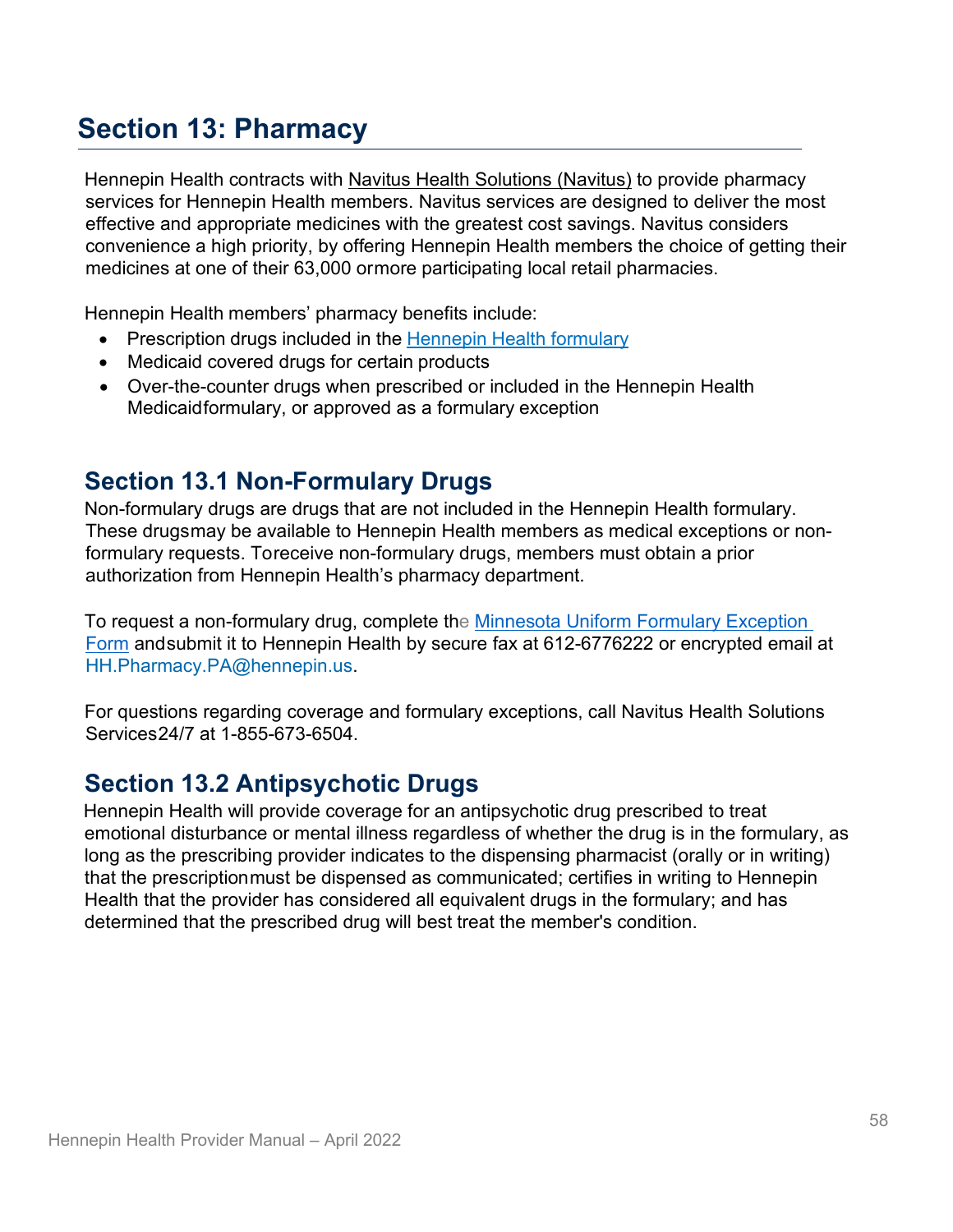Hennepin Health is not required to provide coverage for a drug if the drug was removed from the formulary for safety reasons. Hennepin Health will not impose a special deductible, copayment, coinsurance or other special payment requirement that the health plan does not apply to drugs thatare in the health plan's drug formulary. Hennepin Health will not require written certification from the prescribing provider each time a prescription is refilled or renewed that the drug prescribed willbest treat the member's condition. Non-formulary drugs are subject to periodic review and modification by Hennepin Health for addition to the formulary.

# **Section 13.3 Cash Payment for Medications**

Hennepin Health will inform pharmacies and providers of members' right to pay cash for medicationsunder certain circumstances. The list below describes the circumstances under which this is

allowed. It is the pharmacist's and prescriber's responsibilities to document the event, using the form required by the Department of Human Services [\(Advance Member Notice of](https://edocs.dhs.state.mn.us/lfserver/Public/DHS-3641-ENG)  [Noncovered](https://edocs.dhs.state.mn.us/lfserver/Public/DHS-3641-ENG) [Prescription](https://edocs.dhs.state.mn.us/lfserver/Public/DHS-3641-ENG) [\(DHS-3641\)](https://edocs.dhs.state.mn.us/lfserver/Public/DHS-3641-ENG) (PDF)). Hennepin Health does not require pharmacies or providers to submitthe [DHS-3641](https://edocs.dhs.state.mn.us/lfserver/Public/DHS-3641-ENG) form, but the form must be kept on file and be made available to Hennepin Health or the Department of Human Services upon request.

A pharmacy may accept cash payment for a noncovered prescription drug if **all** the following apply:

- The member is not enrolled in the restricted member program
- The pharmacist has reviewed all available covered alternatives with the member
- The pharmacy obtains an [Advance Member Notice of Noncovered Prescription](https://edocs.dhs.state.mn.us/lfserver/Public/DHS-3641-ENG)  [\(DHS-3641\)\(PDF\)](https://edocs.dhs.state.mn.us/lfserver/Public/DHS-3641-ENG)
- The prescription is not for a controlled substance (other than weight loss medications that are not part of the Hennepin Health benefit, such as phentermine)
- The prescription is not for gabapentin

A pharmacy may accept cash payment for a controlled substance or gabapentin only if the pharmacy has received an [Advance Member Notice of Noncovered Prescription \(DHS-3641\)](https://edocs.dhs.state.mn.us/lfserver/Public/DHS-3641-ENG)  [\(PDF\)](https://edocs.dhs.state.mn.us/lfserver/Public/DHS-3641-ENG) signed by the prescriber and all criteria has been met for a member who is not enrolled in the restricted member program. Hennepin Health will not authorize a pharmacy to accept cash if the medication requires prior authorization or is subject to a quantity limit and the prescriber has not attempted to obtain theprior authorization or authorization to exceed the quantity limit. Hennepin Health will authorize cash payment if the pharmacy and member complete their sections of the DHS-3641 and the prescriber confirms the following:

- Covered alternatives are not viable options for the member
- The prescriber is aware he/she is seeking authorization for the pharmacy to charge themember for the medication
- The prescriber is aware the last time the medication was filled for the member, if applicable
- The prescriber attests that allowing the member to purchase the medication is medicallynecessary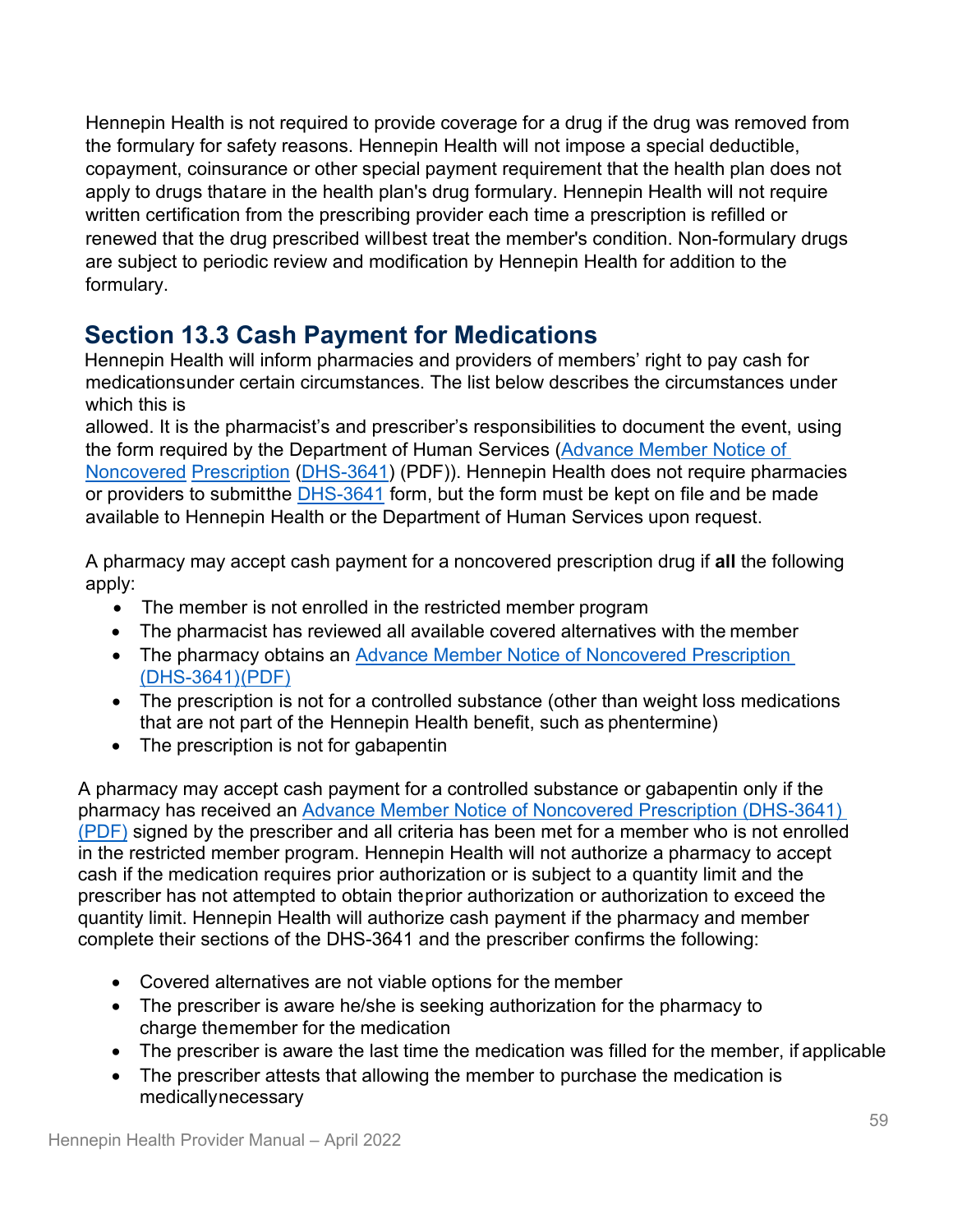The prescriber must sign DHS-3641, send the completed form to the pharmacy and retain a copy of the completed form in the member's medical record. The pharmacy must retain a copy of the completed form as documentation of approval from Hennepin Health to accept cash payment on thedate of service. The completed DHS-3641 is authorization from Hennepin Health to accept cash payment on the date of service; you do not need to submit a copy to Hennepin Health unless requested. The prescriber or pharmacy does not need to call Hennepin Health for additional authorization.

In situations where Hennepin Health or PBM staff have concerns about the practices of a provider orpharmacy, or when possible abuse of the health care system by a member is suspected, Hennepin Health may ask for copies of the **DHS-3641** form(s) from pharmacists or clinics to determine if the process to allow for cash payments is functioning appropriately.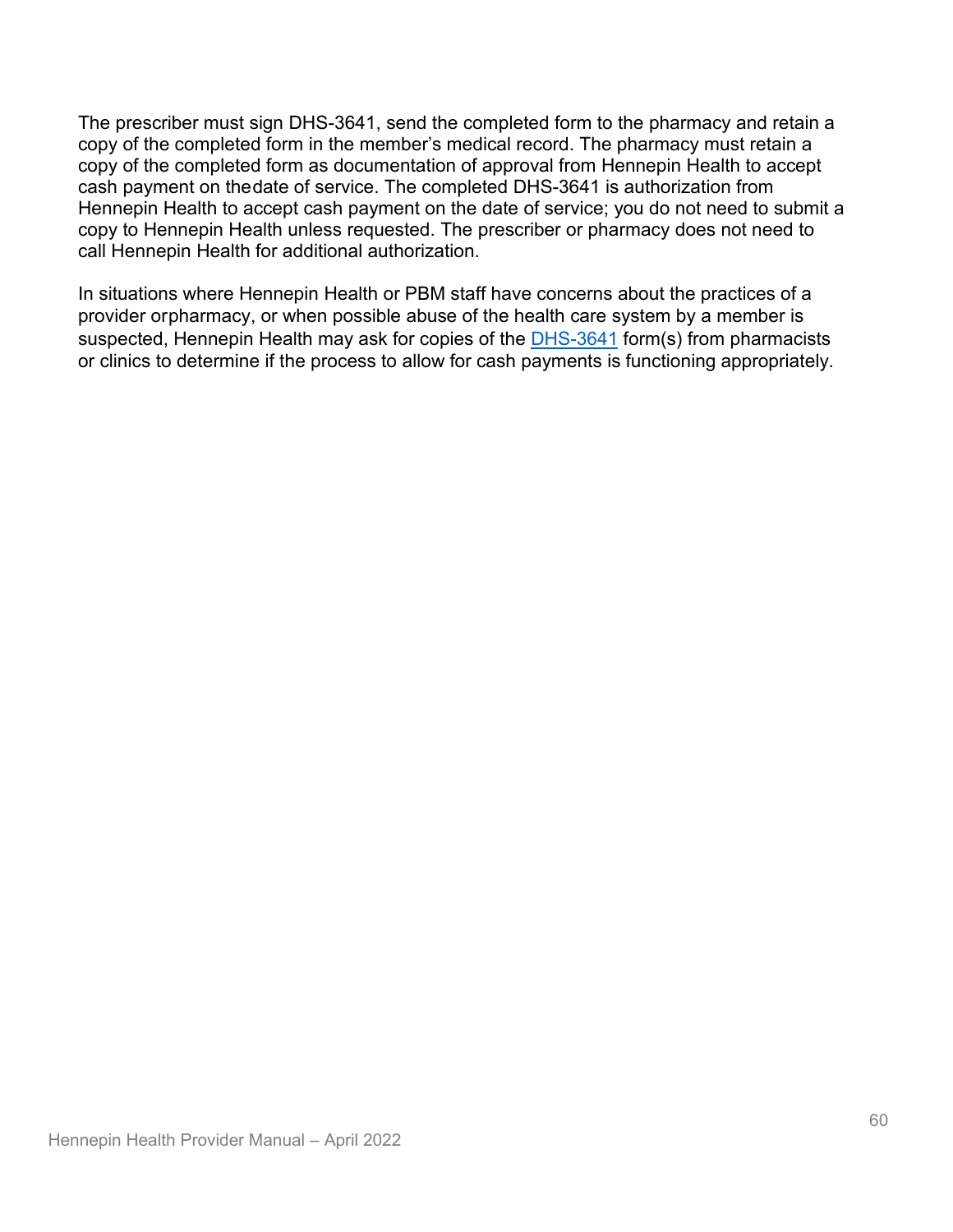# **Section 14: Quality and Clinical Practice Guidelines**

Hennepin Health adopts and disseminates clinical practice guidelines relevant to our members for the provision of preventive, acute or chronic medical services and behavioral healthcare services. The clinical practice guidelines support sound decision-making by health care professionals and members, improve health care outcomes, and meet state and federal regulations.

Hennepin Health adopts medical and behavioral health/substance use clinical guidelines to assist health care professionals in recommended interventions for certain conditions. Hennepin Health strongly encourages the use of the adopted medical and behavioral health/substance use clinical guidelines but do not require they be used. The clinical practice guidelines are not a replacement for the advice or clinical expertise of the physician or other health care professionals or providers. The guidelines are to be used as a tool to support decision-making and identify areas of clinical improvement.

Hennepin Health, through the Clinical Quality Outcomes Committee (CQOC) adopts medical and behavioral health/substance use clinical practice guidelines from nationally or locally recognized sources. Practice guidelines are based on valid, reliable clinical evidence. At a minimum, the practice guidelines are reviewed and updated at least every two years or more frequently if the guidelines change within the two-year period. The adopted clinical practice guidelines are disseminated to the primary care, behavioral health/substance use and/or medical home providers through the Provider Manual at least every two years or upon any revisions being made.

Guidelines are embedded in the decision algorithms used by the Hennepin Health Medical Administration area and are applied to the utilization management decisions, member education, coverage or services and any other area for which the guidelines are applicable.

To request a paper copy of the Hennepin Health clinical practice guidelines, contact Provider Services at 612-596-1036.

The Hennepin Health clinical practice guidelines are divided into two sections: Medical and Behavioral Health/Substance Use. The format includes the primary and secondary (if applicable) source(s) with a direct link to online content, modifications (if needed) of the guidelines for the Hennepin Health population characteristics, rationale for the modifications and any additional references if available.

### **Medical**

#### **Medical**

Hennepin Health adopted five medical clinical practice guidelines. Individual guidelines can be accessed on the Hennepin Health website at [https://hennepinhealth.org/providers/manual.](https://hennepinhealth.org/providers/manual)

• Preventive Services for Adults Primary Source(s): Agency for Healthcare Research and Quality (AHRQ) for the United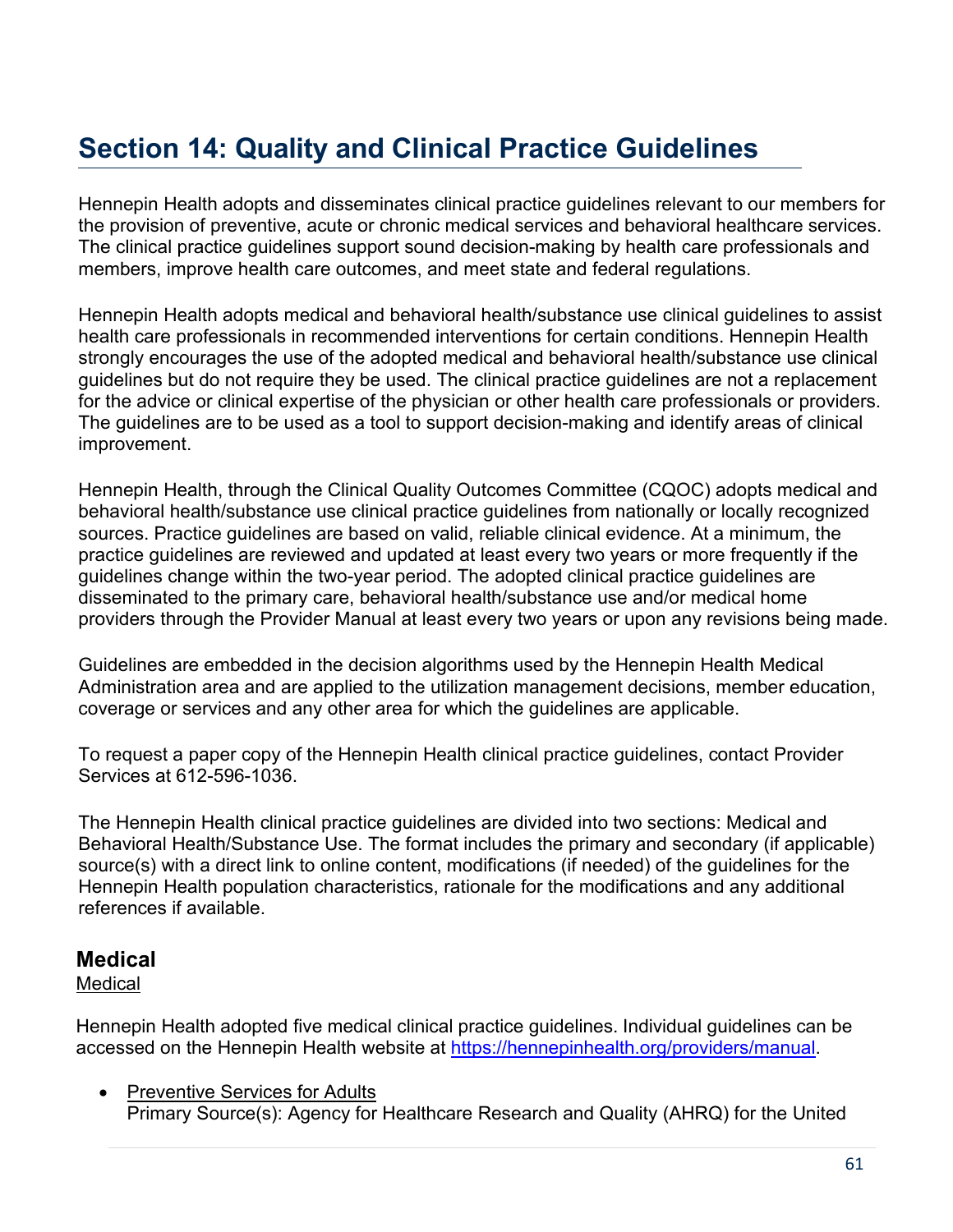States Preventive Services Task Force (USPSTF): 2014

The *Guide to Clinical Preventive Services 2014* includes both new and updated recommendations released from 2004-2014 in a brief, easily usable format meant for use at the point of patient care. The most up-to-date version of the recommendations, as well as the complete USPSTF recommendation statements, are available along with their supporting scientific evidence at

[The Guide to Clinical Preventive Services 2014 \(ahrq.gov\)](https://www.ahrq.gov/sites/default/files/wysiwyg/professionals/clinicians-providers/guidelines-recommendations/guide/cpsguide.pdf) American Academy of Family Physicians: 2017

- Preventive Services for Children/Adolescents Primary Source(s): Agency for Healthcare Research and Quality (AHRQ) for the United States Preventive Services Task Force (USPSTF): Section 3 American Academy of Pediatrics (AAP) Bright Futures and Bright Futures Periodic Schedule Minnesota Department of Health Child and Teen Checkup
- Diabetes Type 1 and 2: Diagnosis and Management Primary Source(s): Minnesota Community Measurement D5 American Diabetes Association
- Prenatal/Postpartum Care Primary Source(s): American College of Obstetricians and Gynecologists United States Preventive Services Task Force
- Pain Management: Non-Opioid Treatment Options and Opioid Management Primary Source(s): Center for Disease Control

## **Behavioral Health/Substance Use Disorder**

Hennepin Health adopted three behavioral health and two substance use clinical practice guidelines. Individual guidelines can be accessed on the Hennepin Health website at [https://hennepinhealth.org/providers/manual.](https://hennepinhealth.org/providers/manual)

- Attention Deficit Hyperactivity Disorder (ADHD) Children/Adolescents Primary Source(s): American Academy of Pediatrics American Academy of Child and Adolescent Psychiatry
- Treatment of Patients, Adults and Children with Major Depressive Disorders Primary Source(s): American Psychiatric Association
- Treatment of Patients with Schizophrenia Primary Source(s): American Psychiatric Association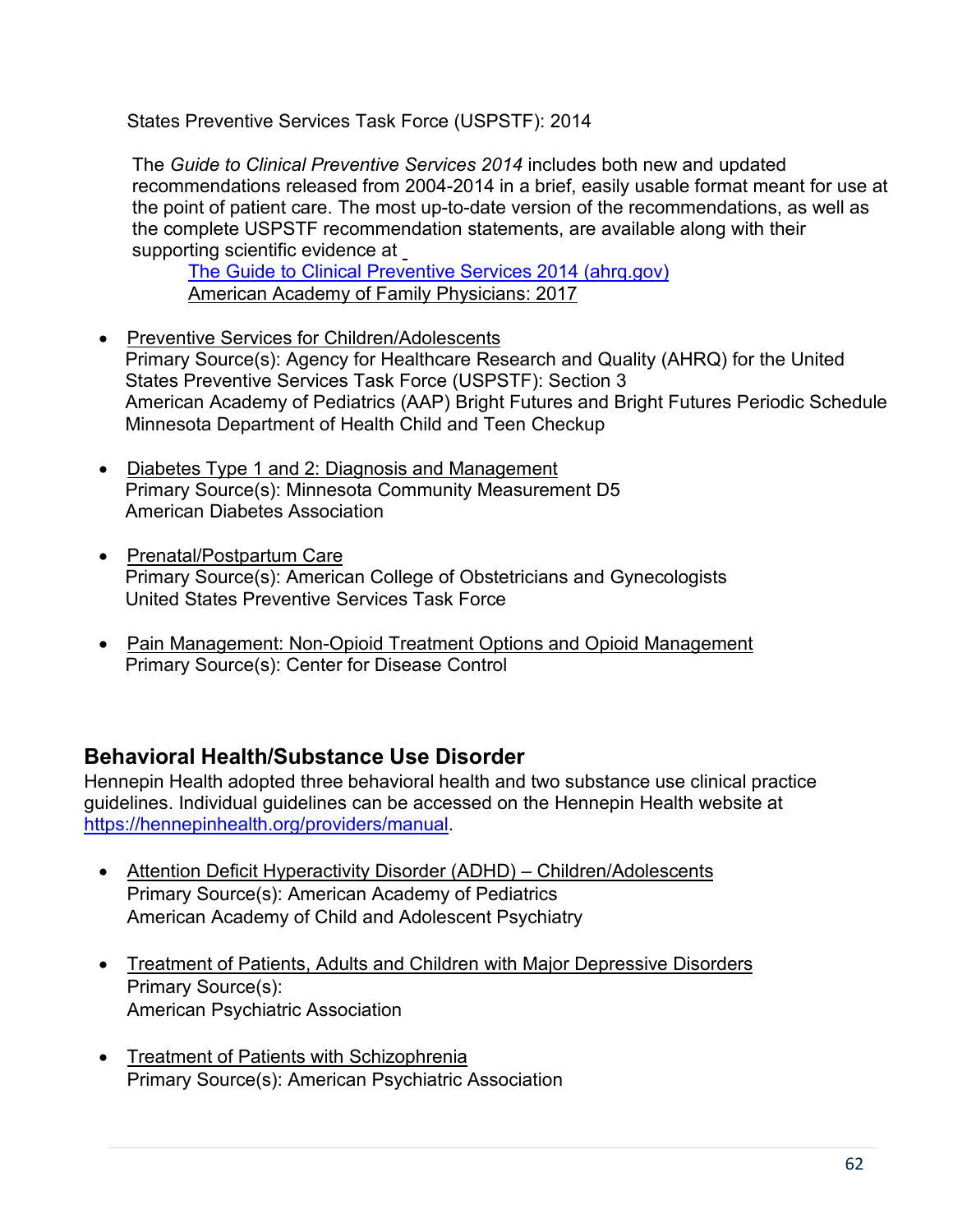- Treatment of Patients with Substance Use Disorders (SUD) Primary Source(s): American Society of Addiction Medicine American Psychiatric Association
- Treatment of Patients with Alcohol Dependence Primary Source(s): American Psychiatric Association American Psychiatric Association

## **HEDIS Data Collection**

The purpose of HEDIS is data collection, validation and reporting using the HEDIS technical specification from the National Committee for Quality Assurance (NCQA). HEDIS data is also used to meet the Minnesota Community Measurement requirements and may also be used to measure compliance with practice guideline standards. The annual HEDIS data collection is audited by an outside NCQA accredited agency, to assure accuracy and to meet the data collection and reporting needs of Hennepin Health, DHS and MDH.

## **Advance Directives**

The **[Patient Self-Determination Act \(PSDA\)](https://www.congress.gov/bill/101st-congress/house-bill/4449)** is a federal law passed by Congress in 1990 which requires providers to inform all adult patients about their rights to accept or refuse medical or surgical treatment and the right to execute an "advance directive." An advance directive is a written instruction such as a living will or durable power of attorney for health care recognized under state law relating to the provision of health care when the individual is incapacitated.

PSDA Provider Requirements

- Give written information to all adults receiving services of their rights under state law to make decisions concerning medical care, including the right to accept or refuse medical or surgical treatment and to formulate advance directives.
- Provide the written information to an individual upon each admission to a medical facility and each time an individual comes under the care of a home health agency, personal care provider, or hospice.
- Maintain written policies and procedures concerning advance directives for all adults receiving care or services and inform the individual, in writing, of these policies. The policies must include a clear and precise explanation of any objection a provider or provider's agent may have, on the basis of conscience, to honoring an individual's advance directive.
- Document in the patient's medical record whether or not an individual has executed an advance directive.
- Inform individuals that they may file a complaint with the department concerning a provider's non-compliance with advance directive requirements.
- Not discriminate against an individual based on whether he or she has executed an advance directive.
- Ensure compliance with requirements of state law regarding advance directives.
- Provide staff and community education on advance directives. This education must minimally include what an advance directive is, emphasizing that an advance directive is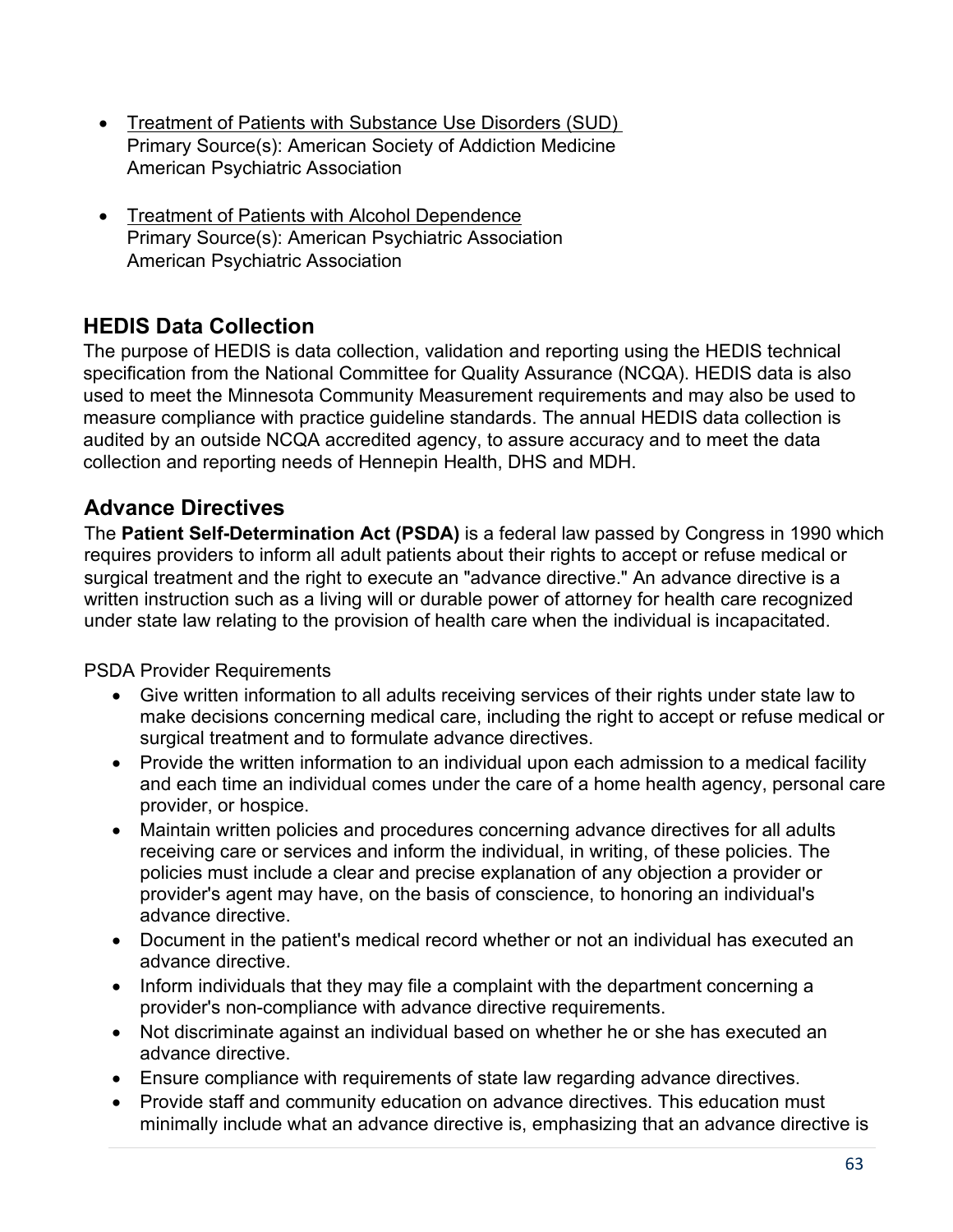designed to enhance an incapacitated individual's control over medical treatment, and describe applicable state law concerning advance directives.

The Hennepin Health Prepaid Medical Assistance Program/MinnesotaCare and Special Needs BasicCare Contracts require Hennepin Health to conduct a medical record audit annually ensuring that the provider has documented in the member's medical record whether or not an individual has executed an advance directive.

### **Hennepin Health's Medical Record Standards**

Health services records are any electronically stored data and written documentation of the nature, extent and medical necessity of a health service provided to a Hennepin Health member by a provider and billed to Hennepin Health. Health services records must be developed and maintained as a condition of contracting with Hennepin Health. Each occurrence of a health service must be completely, promptly, accurately and legibly documented in the member's health record. Hennepin Health funds that are paid for services not documented in the health record are subject to monetary recovery

When examining the medical records associated with our members, Hennepin Health uses the following questionnaire during the review.

- Is the record secured from public access during and after office hours?
- Do all pages contain patient ID?
- Is there biographical/personal data?
- Are all entries signed/initialed and/or has a unique electronic identifier or initials?
- Are all entries dated?
- Is the record legible?
- Is there a completed problem list?
- Is the use of tobacco, alcohol, and substances documented?
- Is the purpose of the visit stated?
- Does the encounter include subjective and objective information related to complaints?
- Are current medications and supplements noted in the medical record?
- Is a diagnosis present for each encounter?
- Is there a follow-up plan for each encounter?
- Is there evidence of a system review and/or follow-up on test results?
- Is there documentation of immunizations?
- Is there documentation regarding advanced directives?
- Are allergies/adverse reactions present?
- Is there a medical, psycho-social and family history?
- Is there evidence of use of consultants and referrals documented?
- Is health education documented?
- Is there evidence of counseling regarding high-risk behaviors?
- Is there evidence of screening for mental health status?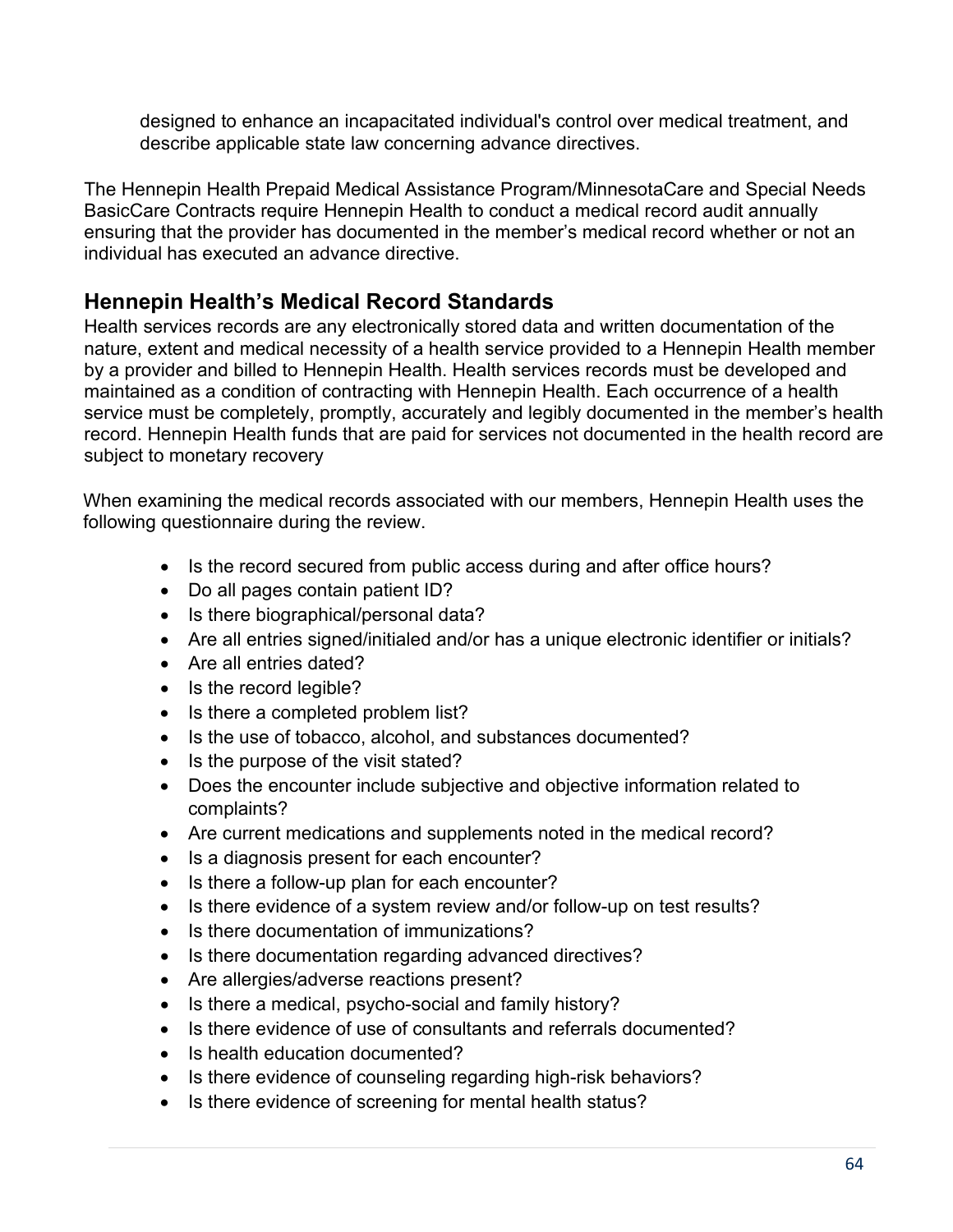• Is there evidence of preventive screening?

### **Verbal of Written Complaints Received by the Provider**

According to MN Rules 4685.1110 and 4685.1900, Providers are required to report verbal and/or written complaints which originate at the provider level to Hennepin Health each quarter. Quality of care and service complaints directed to the medical group are to be investigated and resolved by the medical group. A link to the complaint form found [here.](https://hennepinhealth.org/-/media/hh/providers/forms/provider-quarterly-complaint-reporting.docx)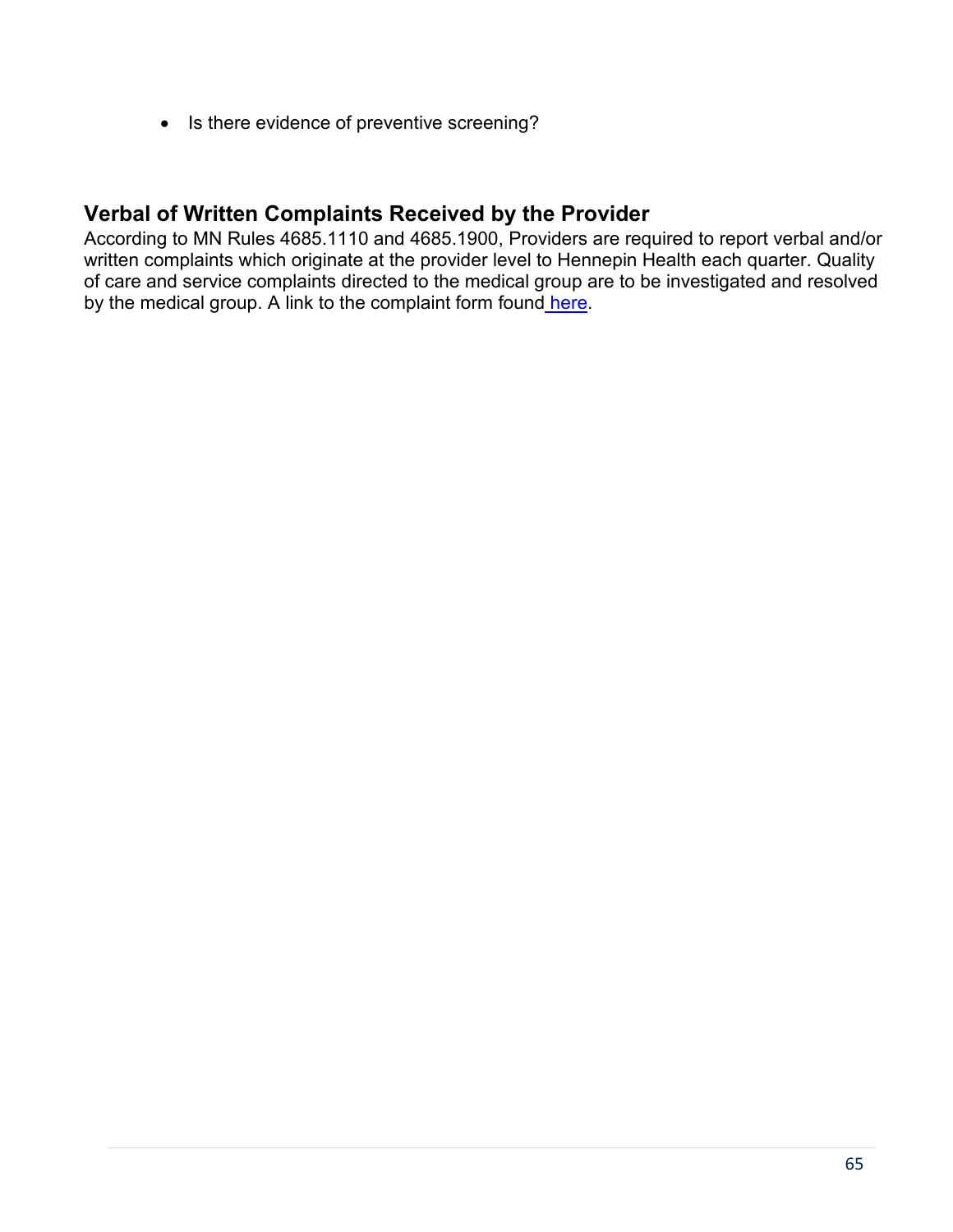# **Section 15: Claims**

Hennepin Health has programming and procedures in place for identifying payers who may be primary to Hennepin Health as far as payment obligations (coordination of benefits or COB). All possible attempts will be made to protect the plan's resources. Hennepin Health will make all effortsto keep to a minimum the impact of the COB process on the member, including timely processing of their claims.

There are several types of potential COB:

- Private health insurance
- Accident related (home or auto)
- Injury (tort)
- Medicare Part A, B, and/or D or Medicare Advantage Plan

## **Section 15.1 Coordination of Benefits**

As MN Medicaid Managed Care Organization, Hennepin Health will coordinate benefits to ensure that all other sources of healthcare coverage are billed and paid by the primary insurance carrier, as applicable, before processing claims.

Hennepin Health members may have other health care coverage. If a member has Medicare or other Third-Party Liability (TPL), it is the providers responsibility to bill the insurance and receive payment, to the fullest extent possible, before billing Hennepin Health. Hennepin Health is considered the payer of last resort.

Third party payers include

- Health Insurance coverage
- Accident/injury insurance (Auto, Tort, Workman's Compensation)
- Medicare
- Veteran's Benefits

### **Verification of Benefits**

To verify benefits and other coverage information for a Hennepin Health member please contact the Provider Services team at 612-596-1036. Eligibility and other coverage information may also be obtained through the [MN Department of Human services, MN-ITS](https://mn-its.dhs.state.mn.us/gatewayweb/login) application.

### **Billing TPL Claims**

TPL information for Professional (837P) and Outpatient (837I) claims must be entered at the service line to report the payment and/or adjustments specific to each line item. Claims submitted without the TPL information at the line level will be denied.

TPL information for inpatient Hospital claims (837I) must be billed at the claim level for proper adjudication.

Hennepin Health requires TPL adjustment and payment information to be submitted electronically within the claim transaction, not as an attachment.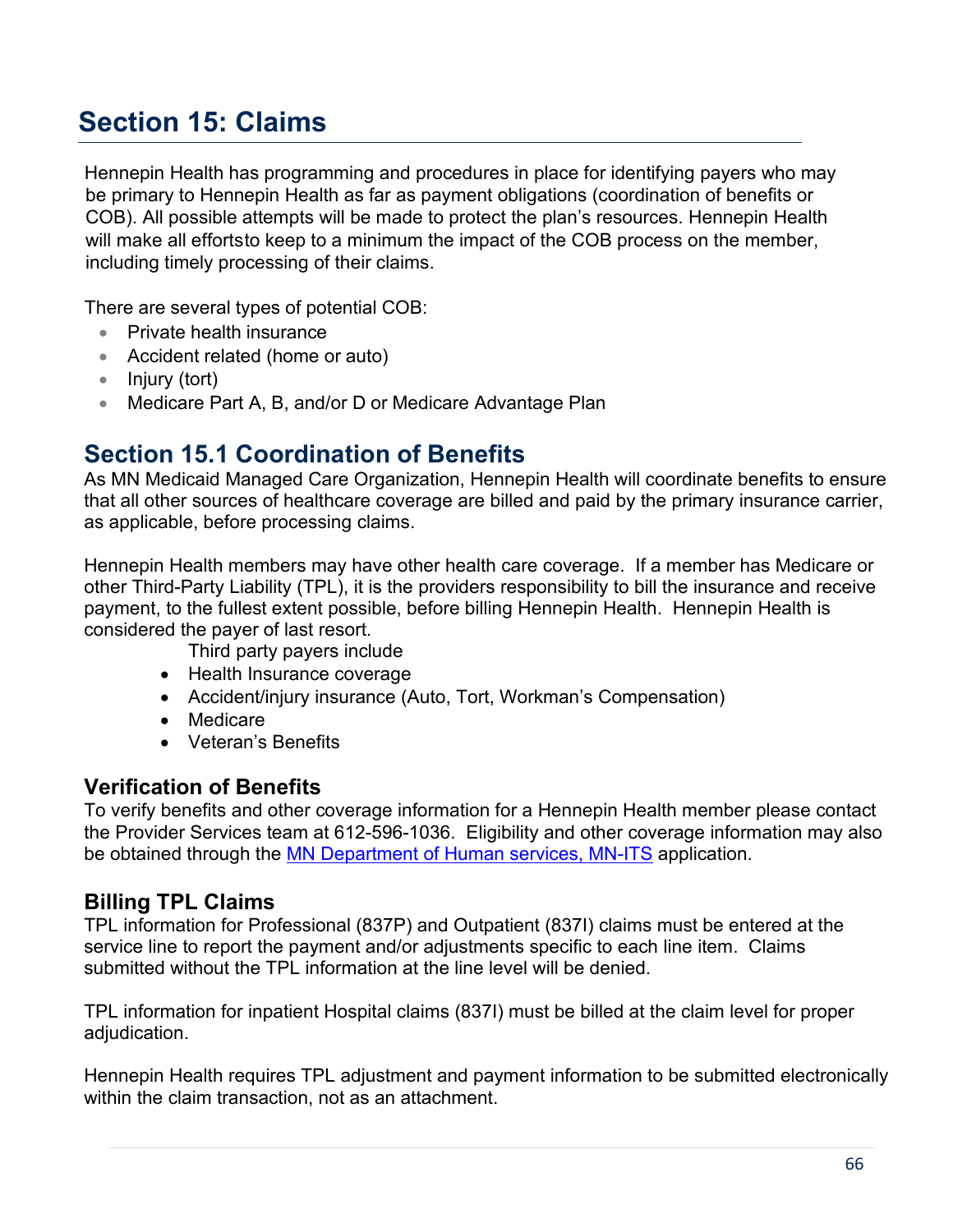Providers must follow primary coverage requirements. Hennepin Health will not pay for services that could have been covered by the primary insurer if the applicable plan rules were followed.

Hennepin Health will not reimburse for services covered by, but not billed to Medicare because the provider has chosen to opt out or not enroll in Medicare.

Timely filing for TPL claims is 180 days from the primary payer's adjudication date.

### **Reporting Other Health Insurance Coverage Termination**

Notify Hennepin Health of any health insurance terminations. Information can be faxed to Hennepin Health with a cover letter and the documentation from your office. Submit the verification printout from the primary insurance. Include your contact information and the following member information.

- Member Hennepin Health ID
- Member Name
- Insurance Carrier Name
- Insurance Policy #
- Insurance Termination date

Fax to: Hennepin Health COB 612-336-1334

## **Section 15.2 General Billing Requirements**

Providers are responsible to follow basic claims submission rules:

- Submit claims only after the Hennepin Health covered service has been provided
- Dates of service must reflect the date when the service was provided
- Bill only one calendar month of service per claim
- Bill the provider's usual and customary charge
- All claims require valid diagnosis codes (ICD-10)
- As part of the 2011 Minnesota Legislative session, all claims for supplies or services that are based on an order or referral must include the ordering or referring provider's National Provider Identifier (NPI) (MN Statute section 256B.03, subd. 5). The ordering or referring provider must also be enrolled in MHCP. Claims submitted without this information will deny as"Referring/ordering provider is not registered with MHCP."
- If attending, rendering, or referring providers are present in the claim transaction, the NPI or Unique Minnesota Provider Identifier (UMPI) must be present for Hennepin Health to pay theclaim. If not present, the claim will be rejected back to the provider.
- Federally Qualified Health Centers should submit all claims for Hennepin Health members onMinnesotaCare directly to Hennepin Health.

## **Void Claims**

If a provider has billed a claim to Hennepin Health in error and needs to void that claim transaction, avoid claim must be submitted. All data elements of the void claim must match the original claim withthe exception of using a value of "8" as the claim frequency code. This void claim transaction will cancel the original claim.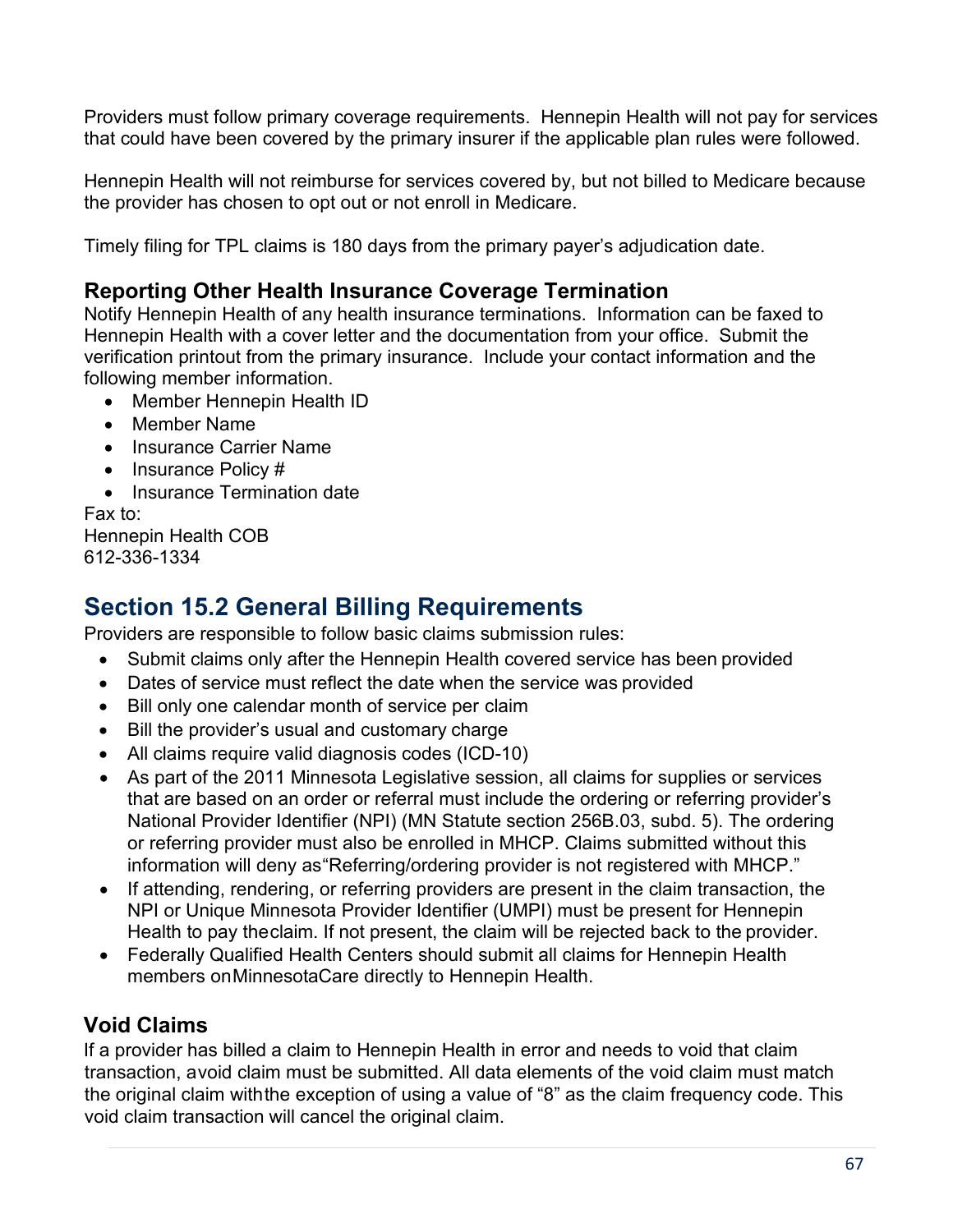Examples of when a void claim would be used:

- Incorrect payer information
- Claim type should be inpatient instead of outpatient or outpatient instead of inpatient

### **Replacement Claims**

If a provider needs to correct or add an element of data on a claim that has already been billed, a replacement claim must be submitted. Replacement claims may also be referred to as corrected claims. The replacement claim should contain the corrected or additional data along with a value of"7" as the claim frequency code. A replacement claim should not be submitted until the original claim has reached the final adjudication status. Final adjudication status is considered when a claimhas been processed and either paid or denied.

Examples of when a replacement claim would be used:

- Missing procedure code
- A change or addition of diagnosis code(s)
- Place of service change

### **Claim Adjustment / Reconsideration Requests**

Hennepin Health has a form to utilize to request a claim adjustment or a claim reconsideration. The [Claim Adjustment/Reconsideration Request Form](https://hennepinhealth.org/-/media/hh/providers/forms/Claim-Adjustment-Reconsideration-Request-Form-1118.pdf) should only be used in cases where an electronically submitted void or replacement claim has been unsuccessful or is not appropriate. TheClaim Adjustment / Reconsideration Request Form should not be used in lieu of submitting a void orreplacement claim or to request refunds that the provider considers due.

Examples of when a Claim Adjustment / Reconsideration Request Form should be used:

The provider believes that a claim was denied in error, or incorrectly paid, due to a special circumstance that needs explanation and is requesting that Hennepin Health reconsider theclaim to be paid or for additional payment.

When submitting a Claim Adjustment / Reconsideration Request Form is determined necessary andappropriate, the provider must make sure that all the data provided is complete and accurate.

The claim adjustment/reconsideration request form, along with supporting documents, can be faxedto Hennepin Health at 612-321-3786 or mailed to:

Hennepin Health Attn: Adjustment Department 300 South Sixth Street MC 604 Minneapolis, MN 55487-0604

Or emailed to: hennepinhealth@hennepin.us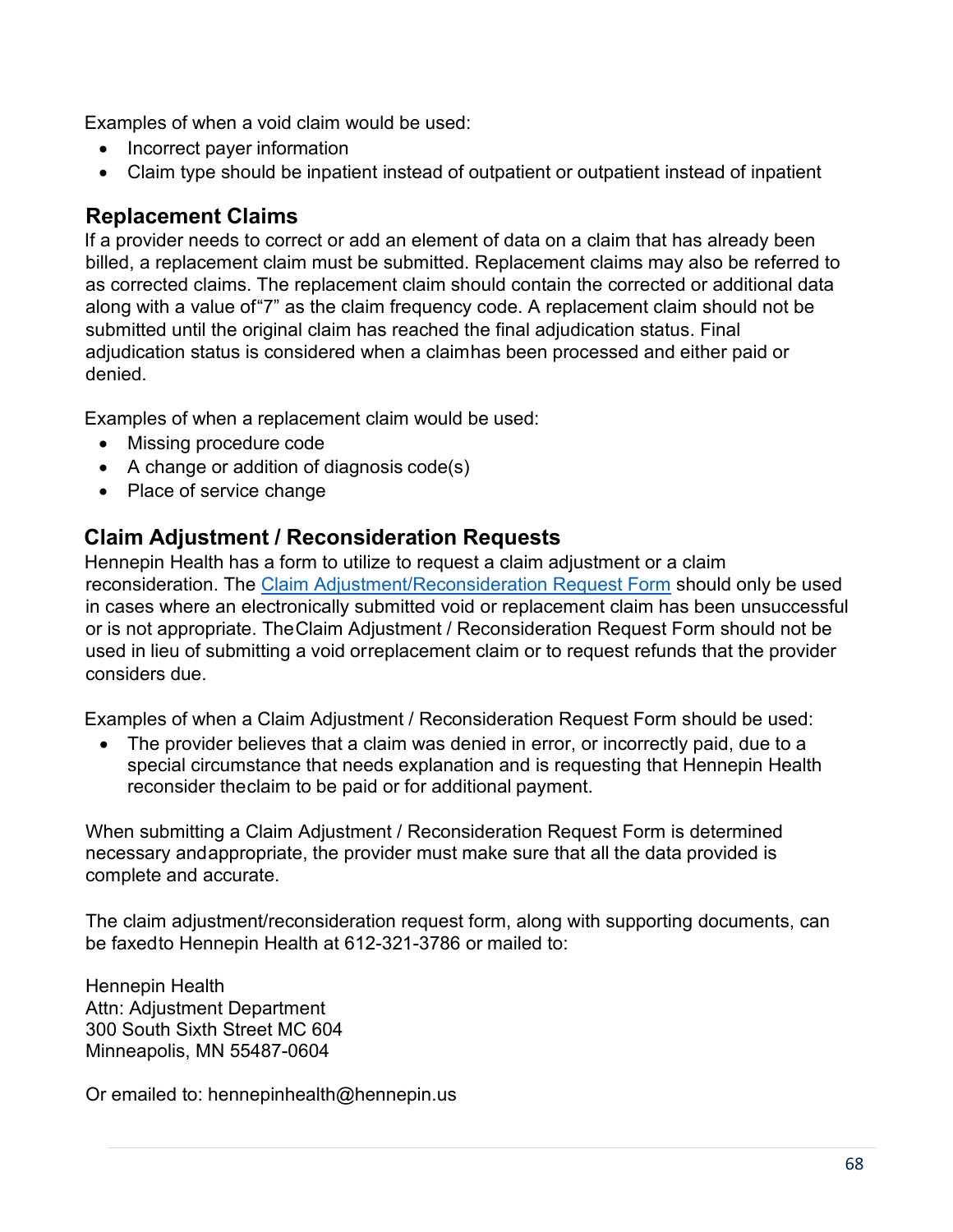The timely filing for a claim adjustment/reconsideration request form is 180 days from the paid ordenied date of the claim.

# **Section 15.3 Prompt Payment and Timely Filing Requirements**

A clean claim:

- Does not have defects or impropriety, including any lack of required substantiating documentation or particular circumstance requiring special treatment that prevents timelypayment from being made on the claim
- Includes appropriate and accurate provider and biller information both on the claim and on fileat Hennepin Health
- Includes a valid standardized code set [\(ICD-10,](https://www.cms.gov/Medicare/Coding/ICD10/index.html) [CPT-4,](https://www.ama-assn.org/practice-management/cpt-current-procedural-terminology) [HCPCS,](https://www.cms.gov/Medicare/Coding/MedHCPCSGenInfo/index.html) revenue codes, etc)
- Includes diagnosis coding that is not discrepant with the service provided
- Includes valid authorization codes when required
- Is submitted without attachment(s)

Complex claims include:

- Replacement claims
- Medicare crossover claims
- Third-party liability claims
- Claims with information in notes or comment fields
- Claims with attachments
- Claims submitted with duplicate information to previously submitted

claimsComplex claims will be paid or denied within 60 days.

### **Prompt Payment**

If Hennepin Health does not pay a clean claim within the period provided in the policy, it will pay interest on the claim for the period beginning on the day after the required payment date. The rateof interest to be paid is 1.5 percent per month or any part of a month per Minnesota State Statute [62Q.75.](https://www.revisor.mn.gov/statutes/cite/62Q.75) Hennepin Health will itemize the interest payment from other payments being made for services provided on the provider "remittance advice" document (see example of a remittance advice below).

Hennepin Health is not required to make an interest payment on a claim for which payment has been delayed for purposes of reviewing potentially fraudulent or abusive billing practices. Failure to provide any of the information noted above on how to submit a claim may result in Hennepin Health considering the claim "complex" for processing, and it will not be eligible for interest payment due todelayed processing.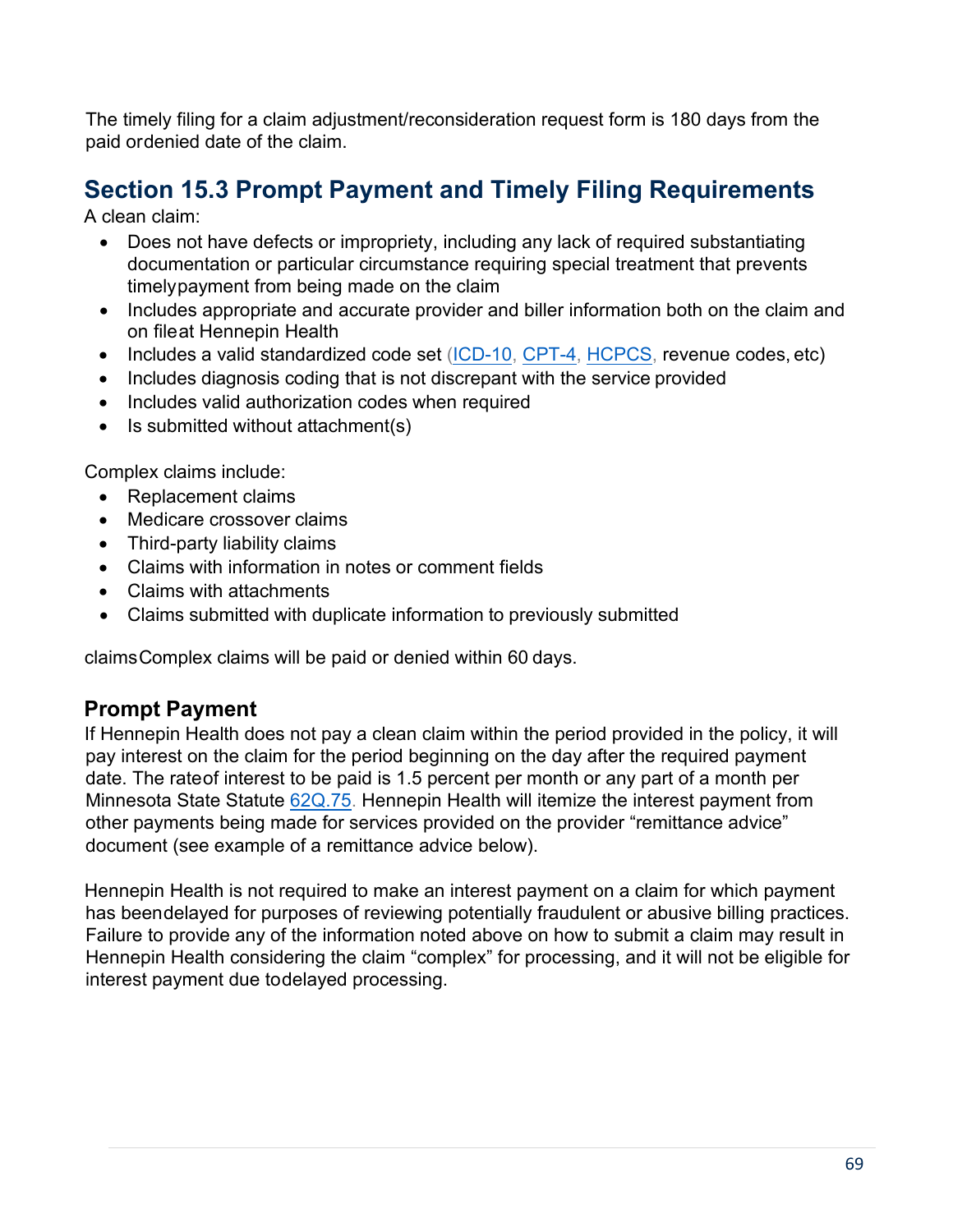## **Timely Filing Requirement**

Contracted providers must submit claims within 180 days from the date of service, or admit date forinpatient claims, unless otherwise specified in the provider's contract. Noncontracted providers must submit claims within one year from the date of service, or admit date for inpatient claims, unless otherwise specified.

The only exception is when Hennepin Health is the secondary payer, the member's claim and primarypayer's Explanation of Benefits (EOB) shall be submitted within 180 days of the primary payer's determination.

# **Section 15.4 Fee Schedules**

Unless regulatory requirements dictate otherwise, Hennepin Health will update fee schedules on aquarterly basis. Once updated fee schedules are published by DHS and CMS, Hennepin Health will implement the updated fee schedules within 40 business days. Hennepin Health will only retroactively adjust claims if the fee schedule updates take longer than 40 business days.

# **Section 15.5 Duplicate Payment**

Any claim submitted by a physician or provider for the same service provided to a particular individualon a specified date of service that was included in a previously submitted claim; this does not include corrected claims, will be denied for payment.

## **Standard Duplicate Rules**

The transaction processing system is configured with standard duplicate claim rules. Based on the following criteria, the system generates warning messages that a possible or definite duplicate claimexists based on the following:

- Claim is submitted with overlapping dates
- The exact charge amount was submitted on a previous claim
- The service matches on a previous claim
- The revenue code matches on previous claims
- The appropriate modifiers used for with the same procedure for the same date of service
- The same provider submits a claim with some or all of the above criteria

Transaction processing system is configured with Definite Duplicate Claim rules if all the followingmatch a previous claim:

- Exact date of service
- Exact charge amount
- Exact service
- Exact place of service
- Exact procedure code
- Exact Provider Identifier

Duplicate claims review and recovery: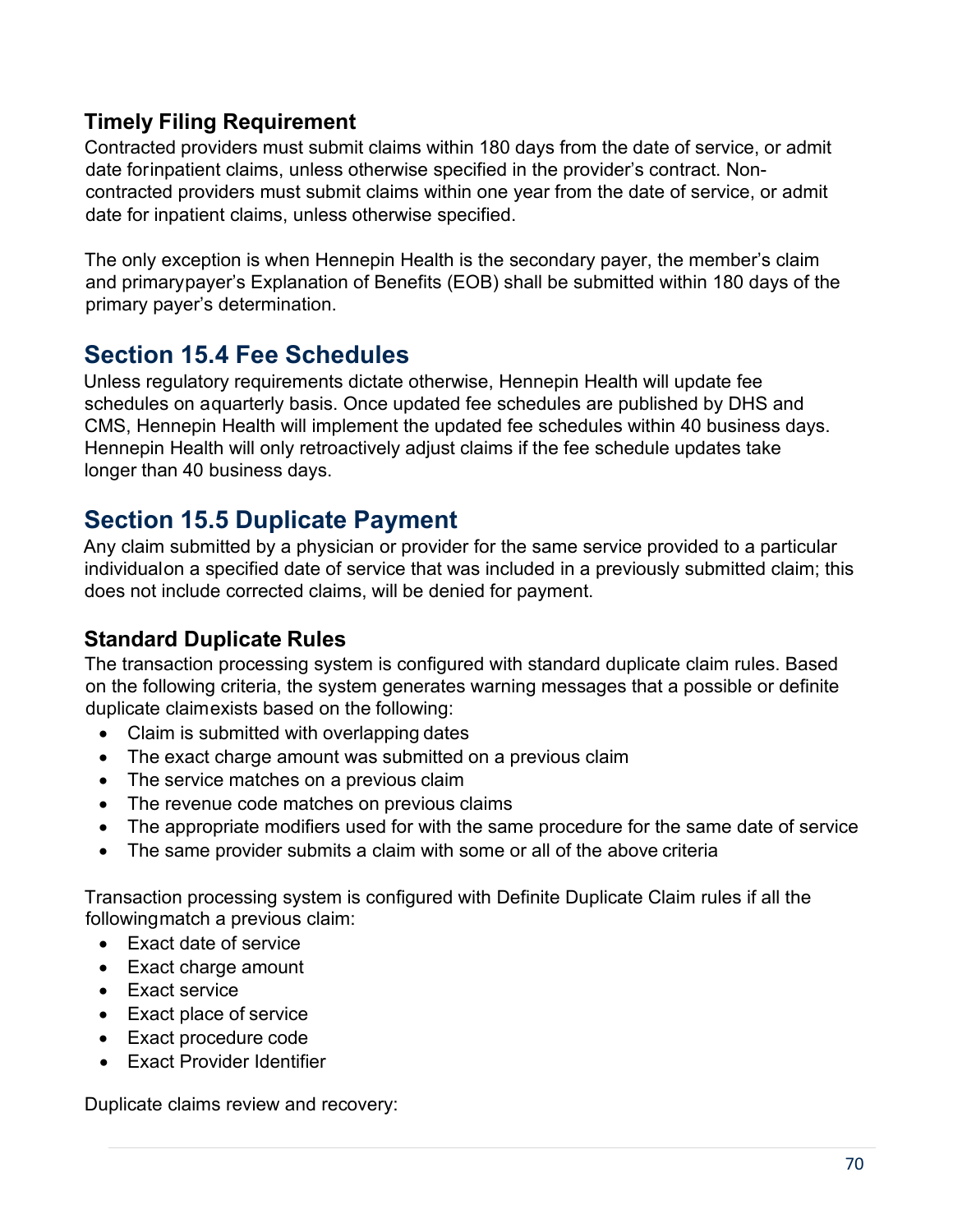- All duplicate submissions will be reviewed
- All duplicate payments will be recovered, and claims reconciled as they are identified

Duplicate Claims Monitoring

• Random claim audits will be performed annually to identify possible duplicate payments

## **Section 15.6 Interest Payment**

Hennepin Health must pay or deny clean claims within 30 days after the date of receipt. Hennepin Health has 30 calendar days from receipt of a clean claim to process the claim and make a determination of payment or denial. If Hennepin Health does not pay a clean claim within the period provided in the policy; it must pay interest on the claim beginning on the day after the required payment date. Hennepin Health must itemize the interest payment from other payments being madefor services.

Hennepin Health Claims Department continually monitors claims payment for compliance on interestpayments.

## **Section 15.7 Auto Recoveries**

When the reversal and correction of a previously reported claim results in a reduction of the claim payment amount, this is categorized as an overpayment. When an overpayment occurs, Hennepin Health will attempt to recover the dollars via an auto recovery process. This means Hennepin Health will recover provider overpayments from future payments and report the recovery amounts through the remittance advice. If the overpayments cannot be recovered as part of the auto recovery process, Hennepin Health will send an invoice to the impacted provider for the remaining balance due.

Auto recoveries are communicated as an adjustment within the Provider Level Adjustment (PLB) segment of the ERA. This is accomplished by adding a Forward Balance (FB) adjustment to the PLB segment. The reference number contains the same number as the trace number used in TRN02 of thecurrent transaction. This reference number should be used by the provider to facilitate tracking. The dollar amount will be the sum of all the reversed claims reported within the same ERA that resulted inoverpayments. The monetary amount will be reported as a negative number to eliminate any financial impact and ensure the transactions balance against the payments made. Please remember, adjustments in the PLB segment can either decrease the payment (a positive number) or increase thepayment (a negative number).

Example of an auto recovery from the 835 ERA:

• PLB\*ABA8789\*20001231\*FB:1234554\*-200~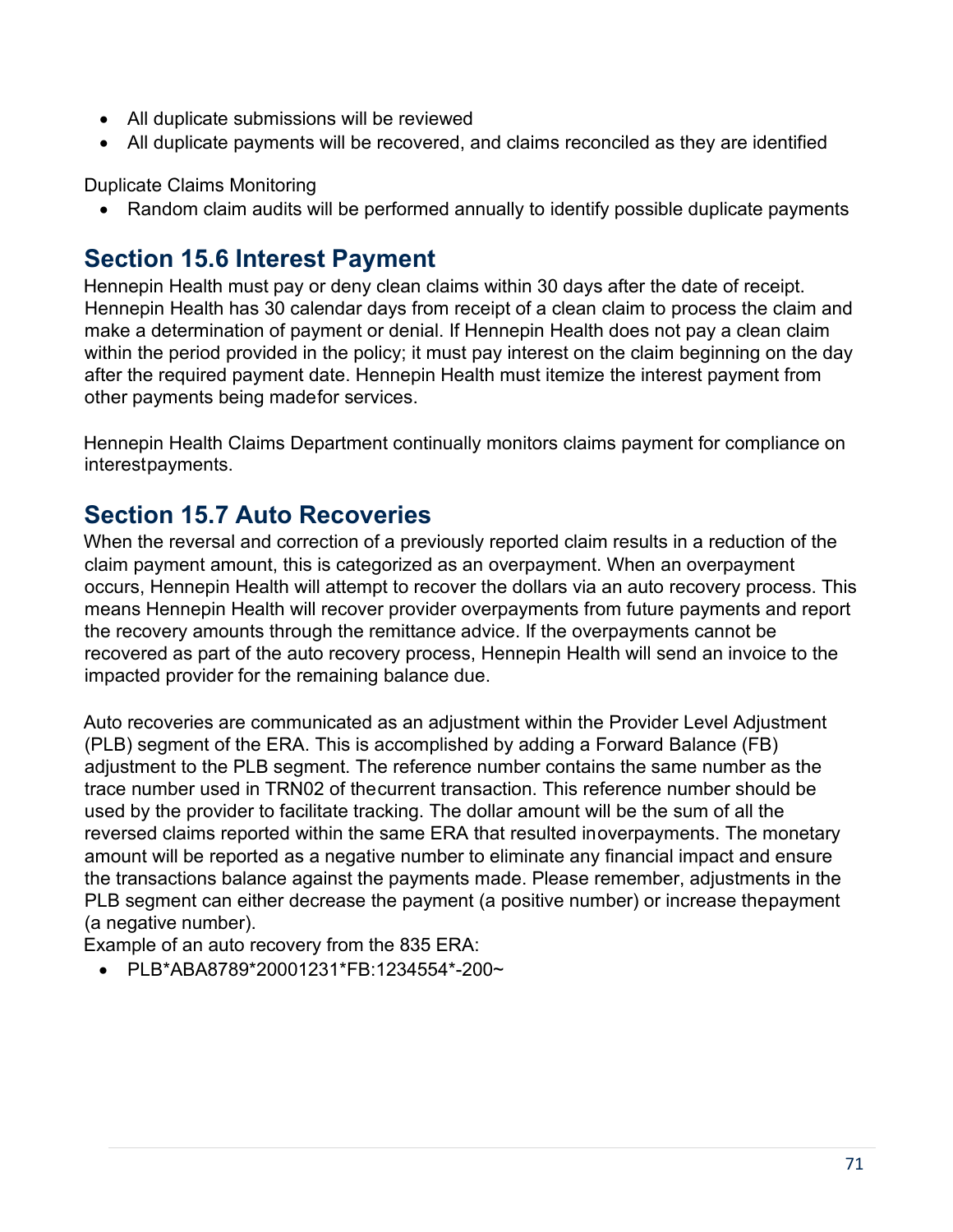## **Section 15.8 Electronic Data Interchange (EDI)**

In accordance with Minnesota State Statue, [62J.536,](https://www.revisor.mn.gov/statutes/cite/62J.536) Hennepin Health requires the receipt ofelectronic institutional (837I) and professional claims (837P).

Providers are required to adhere to State of Minnesota Uniform Companion guide requirements andthe Administrative Uniformity Committee (AUC) Best Practices for claims submission. These documents are available on the [AUC website. H](http://www.health.state.mn.us/auc/index.html)ennepin Health requires all claims to be submitted via an electronic institutional (837I) and professional (837P) EDI compliant transactions with no exceptions.

If you are unable to send electronic institutional and professional claims and/or electronic replacement/cancel claims, Hennepin Health, along with several other large Minnesota grouppurchasers, have secured the services of Infotech Global, Inc. (IGI) to provide free Web-based services for provider data entry of AUC compliant claims.

Availity is *not* a direct submitter of 837 (claims) transactions to Hennepin Health. Providers usingAvaility as their claims submission clearinghouse can contact Availity directly if you would like toknow how these are routed to Hennepin Health.

# **Section 15.9 Clearinghouses**

Hennepin Health has contracted with several EDI clearinghouses that specialize in claim data exchange (eligibility, professional and institutional claims, and remittance advice)

Hennepin Health requires claims be submitted directly or indirectly to one of our contracted clearinghouses. If you do not use one of these clearinghouses contact your clearinghouse for intermediary access.

| <b>Clearinghouse Name</b> | 837<br>Р | 8371 | 835 |
|---------------------------|----------|------|-----|
| Availity                  |          |      |     |
| www.availity.co           |          |      | X   |
| m                         |          |      |     |
| 800-282-4548              |          |      |     |
| ClaimLynx                 |          |      |     |
| www.claimlynx.co          | X        | X    | X   |
| m                         |          |      |     |
| 952-593-5969              |          |      |     |
| Change                    |          |      |     |
| Healthcare                | X        | X    | X   |
| https://www.chan          |          |      |     |
| gehealthcare.co           |          |      |     |
| m/                        |          |      |     |
| 877-271-0054              |          |      |     |
|                           |          |      |     |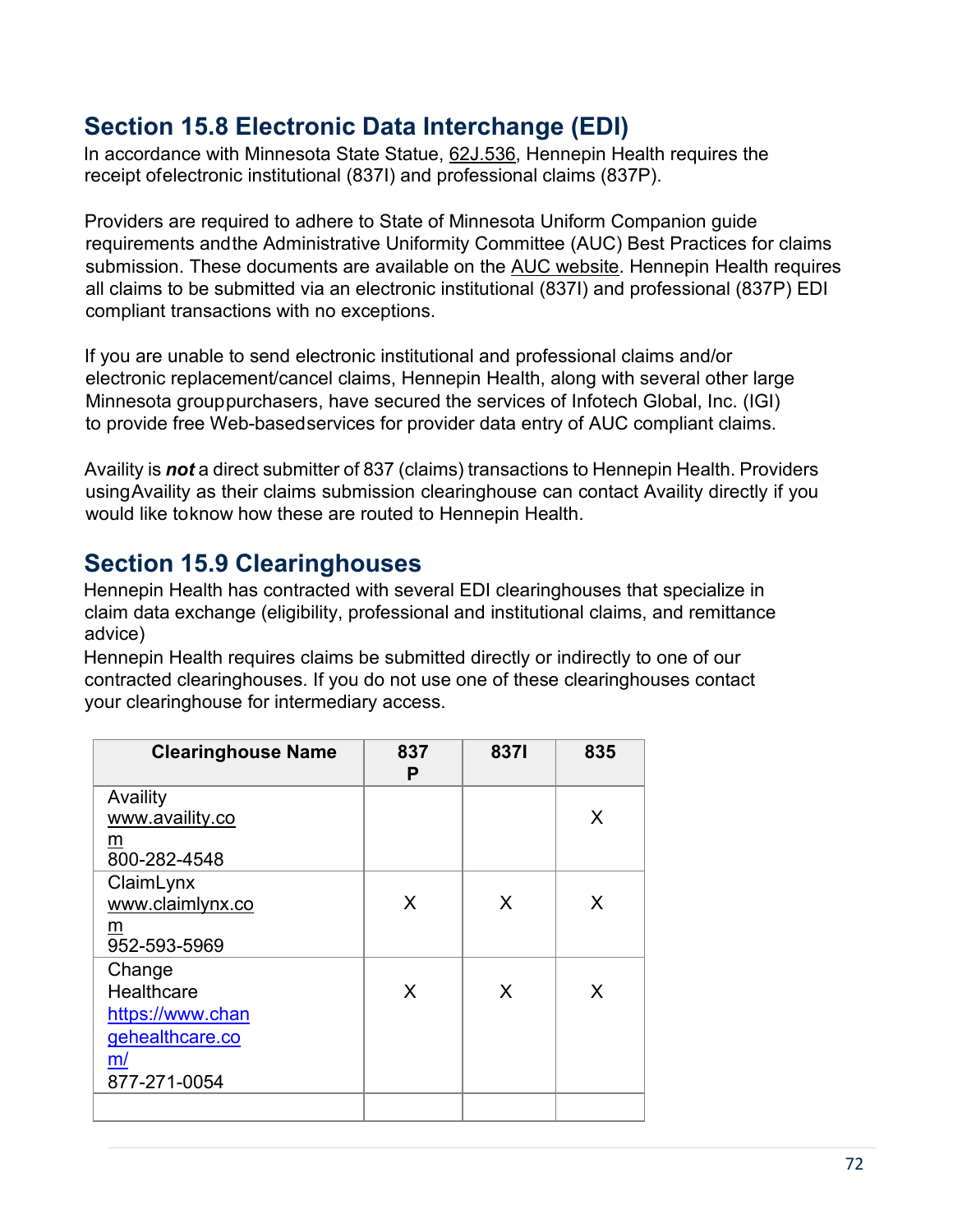| Infotech Global, Inc. (IGI)        |   |   |   |
|------------------------------------|---|---|---|
| akaMN E-Connect                    |   | X | X |
| www.mneconnect.healthe             |   |   |   |
| c.com                              |   |   |   |
| 877-444-7194                       |   |   |   |
| <b>Change Healthcare (Formerly</b> |   |   |   |
| Relay Health)                      | x | X | X |
| <b>Healthcare Claims</b>           |   |   |   |
| Management Software                |   |   |   |
| <b>Change Healthcare</b>           |   |   |   |
| 800-457-1209                       |   |   |   |

### **Electronic attachments**

For claims requiring attachments, Hennepin Health follows best practices set forth by the AUC:

- Create a unique attachment control number containing 50 characters or less
- Enter the number either in segment PWK02 in Loop 2300 of the 837 or in the appropriate fieldif entering via a direct data entry method such as MN–ITS Interactive or Orbit
- Download and complete the uniform cover sheet (be sure to fill out the patient's information exactly as you did on the claim); complete the property and casualty (P&C) claim number fieldonly if the services are related to a P&C claim
- Fax the attachments to 612-321-3781 using this cover sheet (send a separate uniform cover sheet and attachment control number with each attachment to ensure a proper match tothesubmitted claim)

# **Section 15.10 Claims Payment and Electronic Remittance Advice (ERA)**

### **Automated Clearinghouse (ACH) Funds Transfer**

You must sign up to receive ACH payments for claims by completing a Hennepin County [Automated](https://hennepinhealth.org/-/media/hh/providers/forms/ACH-Form-818.pdf) [Clearinghouse ACH Enrollment Form.](https://hennepinhealth.org/-/media/hh/providers/forms/ACH-Form-818.pdf) If you do not choose to receive ACH payments you will receive a Hennepin County physical check, (Hennepin Health is a Department within Hennepin County) alongwith the accompanying electronic remittance advice. Automated Clearinghouse (ACH) payments with accompanying electronic remittance advice documents shall be the preferred payment methodology, unless otherwise specified. If the address on the check and/or the remittance does not match, is incorrect, or needs to be updated, immediately contact Hennepin Health Provider Service Team at 1-800-647- 0550.

Claim payments are made on a weekly basis.

### **Electronic Remittance Advice (ERA)**

Minnesota State Statutes requires all health care transactions to be conducted electronically. Thesetransactions include electronically transmitting provider's remittance advice.

Hennepin Health does not distribute paper remittance advice. Providers are required to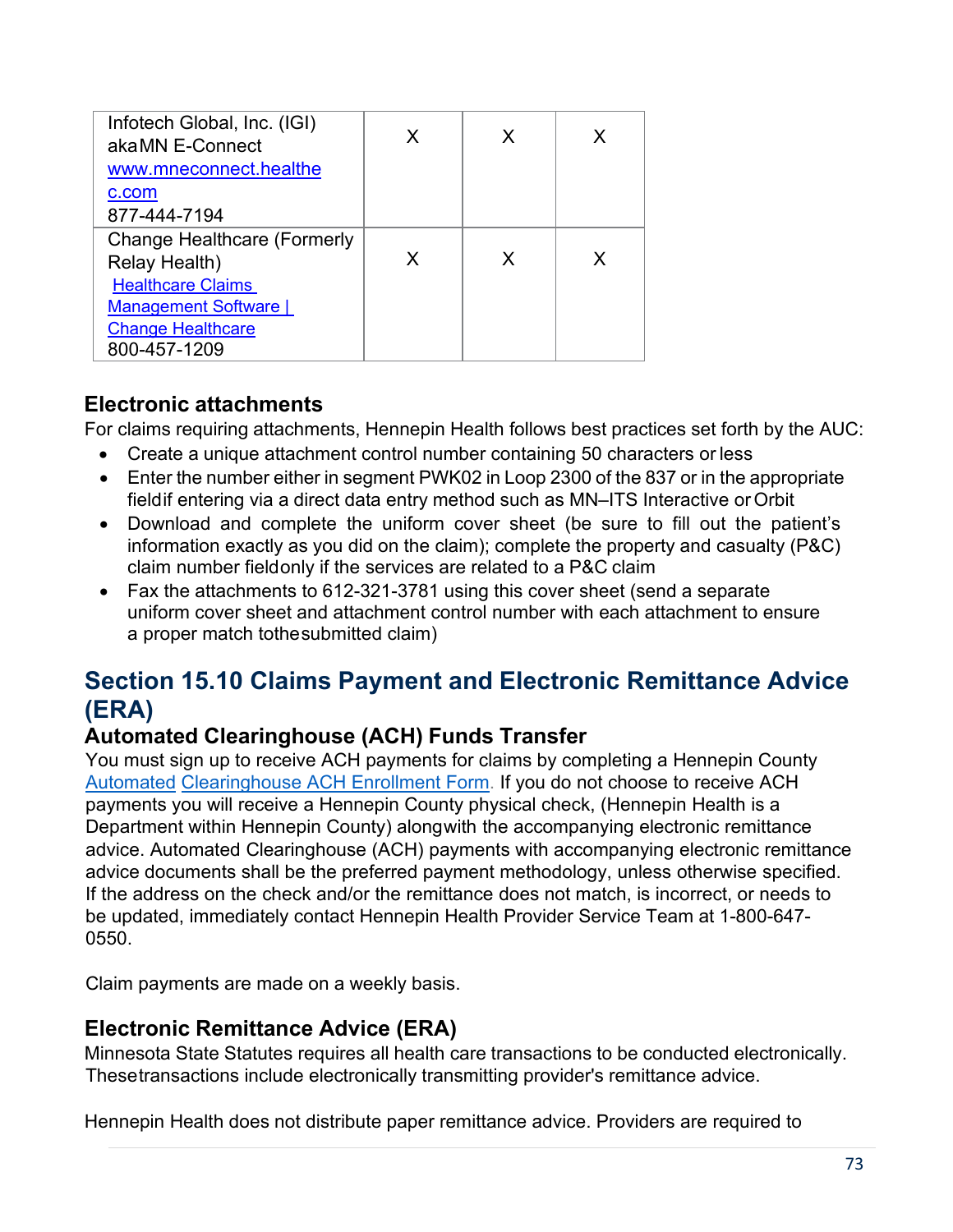contact one of the Hennepin Health contracted Electronic Remittance Advice Clearinghouses to set-up systems inorder to begin receiving electronic remittance advices.

Hennepin Health requires the following information to set-up your electronic remittance advice:

- Name of your Electronic Clearinghouse
- The agency's NPI or UMPI number, and TIN number
- An agency contact person & phone number

# **Section 15.11 Adult Mental Health Targeted Case Management Billing Requirements**

### **Claim Format**

Claims are to be submitted using the 837P format (electronic equivalent of the CMS 1500).

### **Coding Specifics**

| <b>Procedure</b><br>Code | <b>Modifier</b> | <b>Service Description</b>                                     | Unit                                               |
|--------------------------|-----------------|----------------------------------------------------------------|----------------------------------------------------|
| T1017                    | HE              | AMH-TCM face to<br>faceencounter                               | 1 unit $=$<br>15<br>minutes                        |
| T2023                    | HE              | AMH-TCM fact to face<br>session                                | 1 unit = $1$<br>session<br>(regardless of<br>time) |
| T2023                    | HE U4           | AMH-TCM telephone or<br>telemedicine<br>videoconferencesession | 1 unit = $1$ session<br>(regardless<br>oftime)     |

### **Limitations**

- T1017 HE can be billed once per day but cannot be billed in conjunction with T2023 HE or T2023HE U4 within the same month. If a claim is received with T2023 HE or T2023 HE U4 in the same month that T1017 HE has been billed, it will be denied for "incidental to another service".
- Only one session of T2023 HE or T2023 HE U4 is allowed once per month but cannot be billed inconjunction with T1017 HE. The first claim with T2023 HE or T2023 HE U4 will be allowed; any subsequent claims billed within the same month with T2023 HE, T2023 HE U4, or T1017 will be denied for "incidental to another service".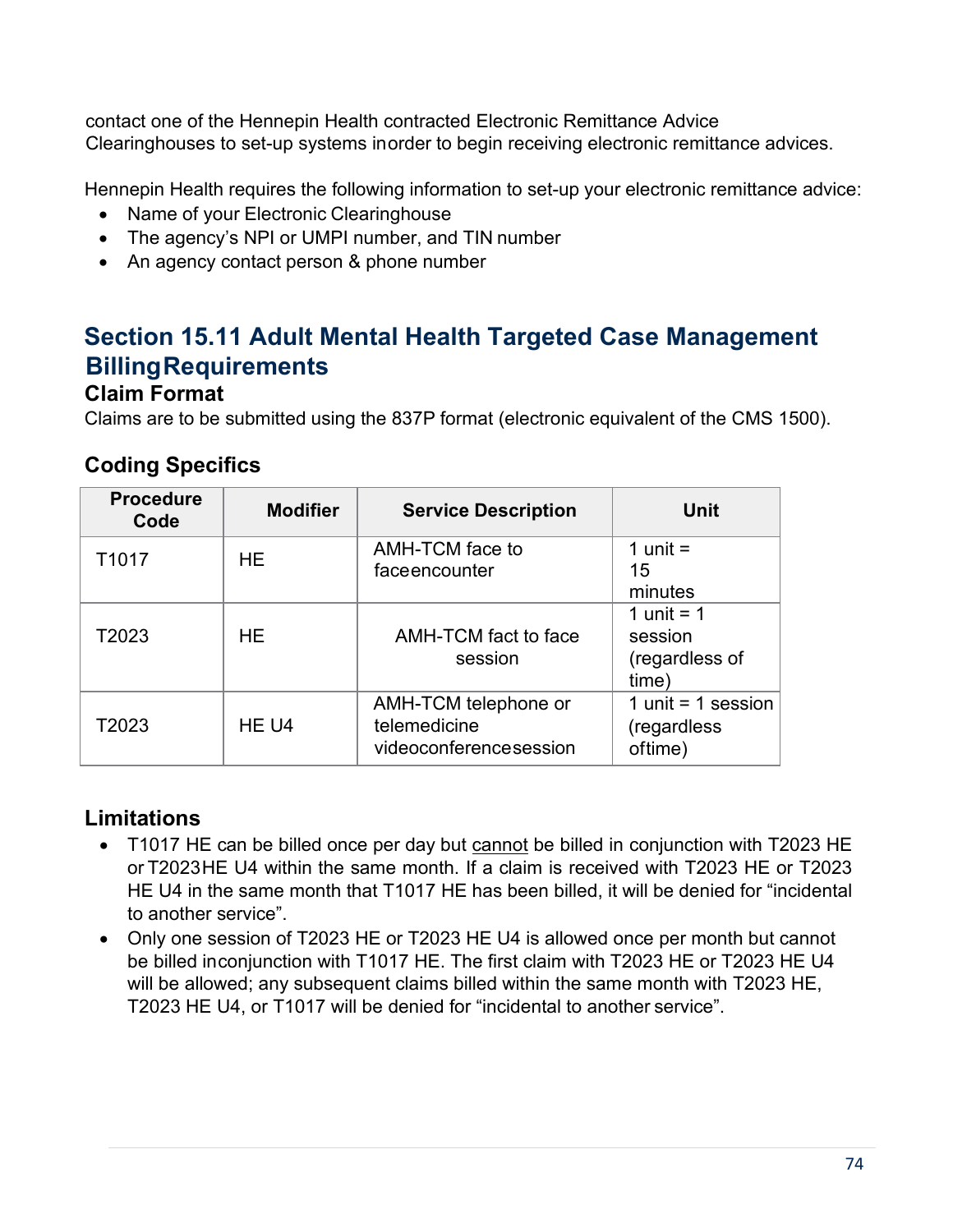# **Section 15.12 Ambulatory Surgery Center Billing Requirements**

An Ambulatory Surgery Center (ASC) is a licensed facility that is certified as an outpatient surgical center dedicated to providing medically necessary surgical services that are more intensive than those done in a physician's office but not so intensive that an overnight (or longer) hospital stay isneeded.

### **Claim Submission Requirements**

- 837I electronic claim format
- Appropriate CPT code(s)
- Modifiers approved for ASC hospital outpatient
- Procedures that were terminated must be billed with the appropriate modifier
	- o Procedures that were terminated after the patient was prepped and taken to the operatingroom, but before anesthesia was induced, may receive partial ASC payment
	- o Procedures that were terminated after the induction of anesthesia, due to medicalcomplications or risk, may receive full ASC payment
- If more than one procedure was performed, use the appropriate modifier(s) for CPT or HCPCScodes for subsequent surgeries
- ASC providers are not required to submit an operative report by fax or by mail when multiplesurgery procedures are done within the same operative session. Providers should keep the operative report on file and have it available upon request
- The billed procedure must be on the approved ASC facility fee list

### **Additional Billing Tips**

- The following services and supplies are not covered as ASC service nor are they included in theASC procedure payment. They may be billed separately.
	- o Professional services by a Physician, Anesthesiologist, and/or a Certified Registered NurseAnesthetist
	- o Laboratory, x-rays or diagnostic procedures not directly related to the performance of thesurgical procedure
	- o Ambulance services
	- $\circ$  DME to be used in the patient's home
	- $\circ$  Take home supplies or medications that were not furnished at the time of the surgicalprocedure
	- o Pathology services
	- o Secondary dressings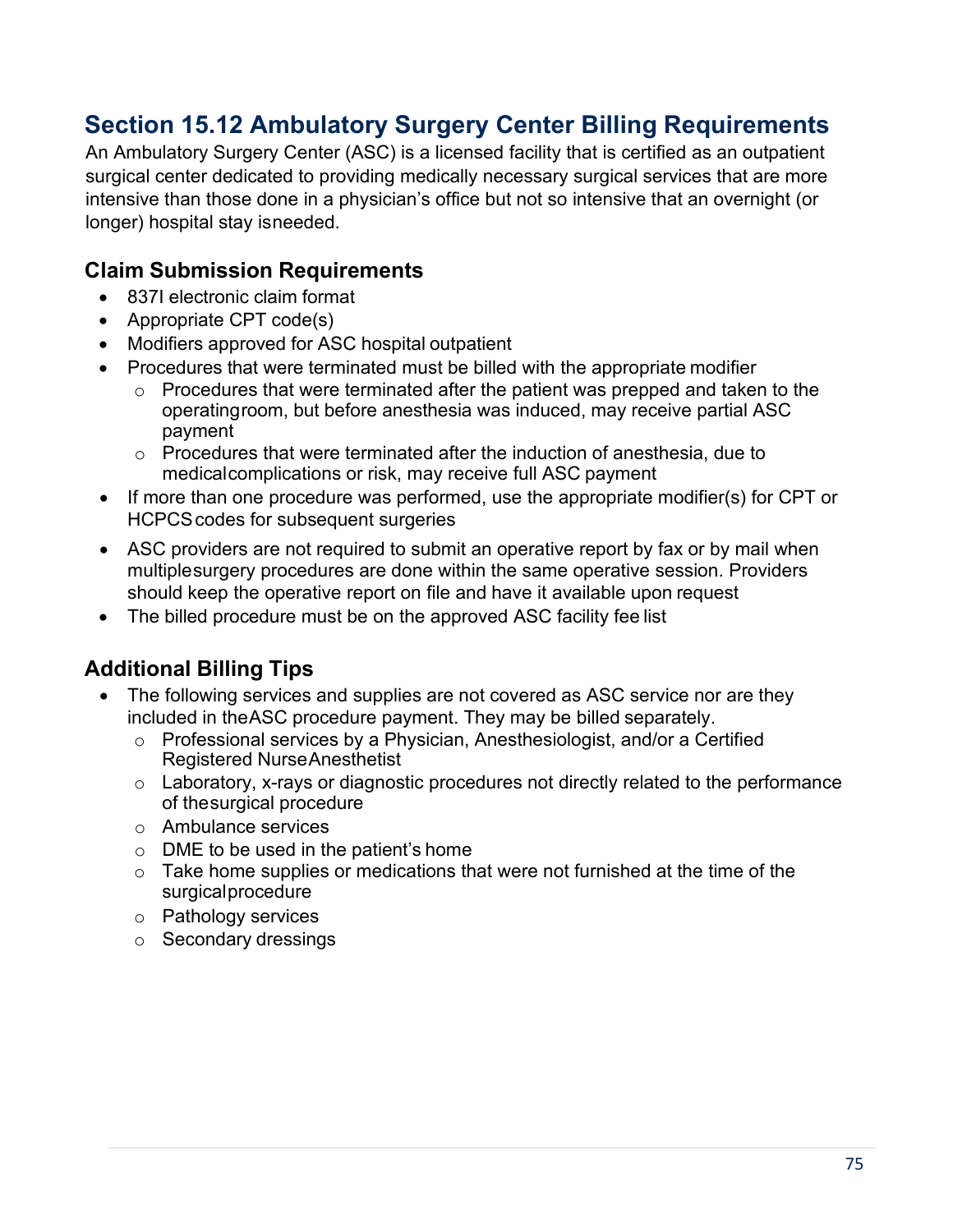### **Section 15.13 Case Management Billing Requirements SNBC Coding Guidelines**

Hennepin Health-SNBC providers submit claims with the coding listed in the grid below. If a diagnosisis not determined on date of service, please submit R69 on the claim. The Supervising clinician is billed as treatment provider.

| <b>Service</b>                                       | Code  | <b>Amount</b>   | <b>Billing</b><br><b>Frequency</b> |
|------------------------------------------------------|-------|-----------------|------------------------------------|
| Health risk assessment                               | S0250 | \$0.01          | Unlimited                          |
| Care guide care coordination<br>telephonicencounters | G9004 | \$0.01          | Unlimited                          |
| Care guide care coordination face-<br>faceencounters | G9003 | \$0.01          | <b>Unlimited</b>                   |
| Mental Health targeted case<br>management            | T2023 | Negotiated rate | 1x monthly                         |
| Per member per month charge                          | G9002 | Negotiated rate | 1x monthly                         |

# **Section 15.14 Chiropractic Billing Requirements**

Providers are required to supply an appropriate number of subluxation ICD-10-CM diagnosis code(s)to identify the area(s) of subluxation when billing for the following CPT procedure codes:

- 98940 Chiropractic manipulative treatment; spinal, one to two regions
- 98941 Chiropractic manipulative treatment; spinal, three to four regions
- 98942 Chiropractic manipulative treatment; spinal, five regions

Listing all applicable diagnoses will confirm the medical necessity for the treatment provided whenusing the above referenced CPT codes. If a claim is received that does not contain an appropriate number of diagnosis codes, Hennepin Health will deny that claim with a reason of procedure inconsistent with diagnosis.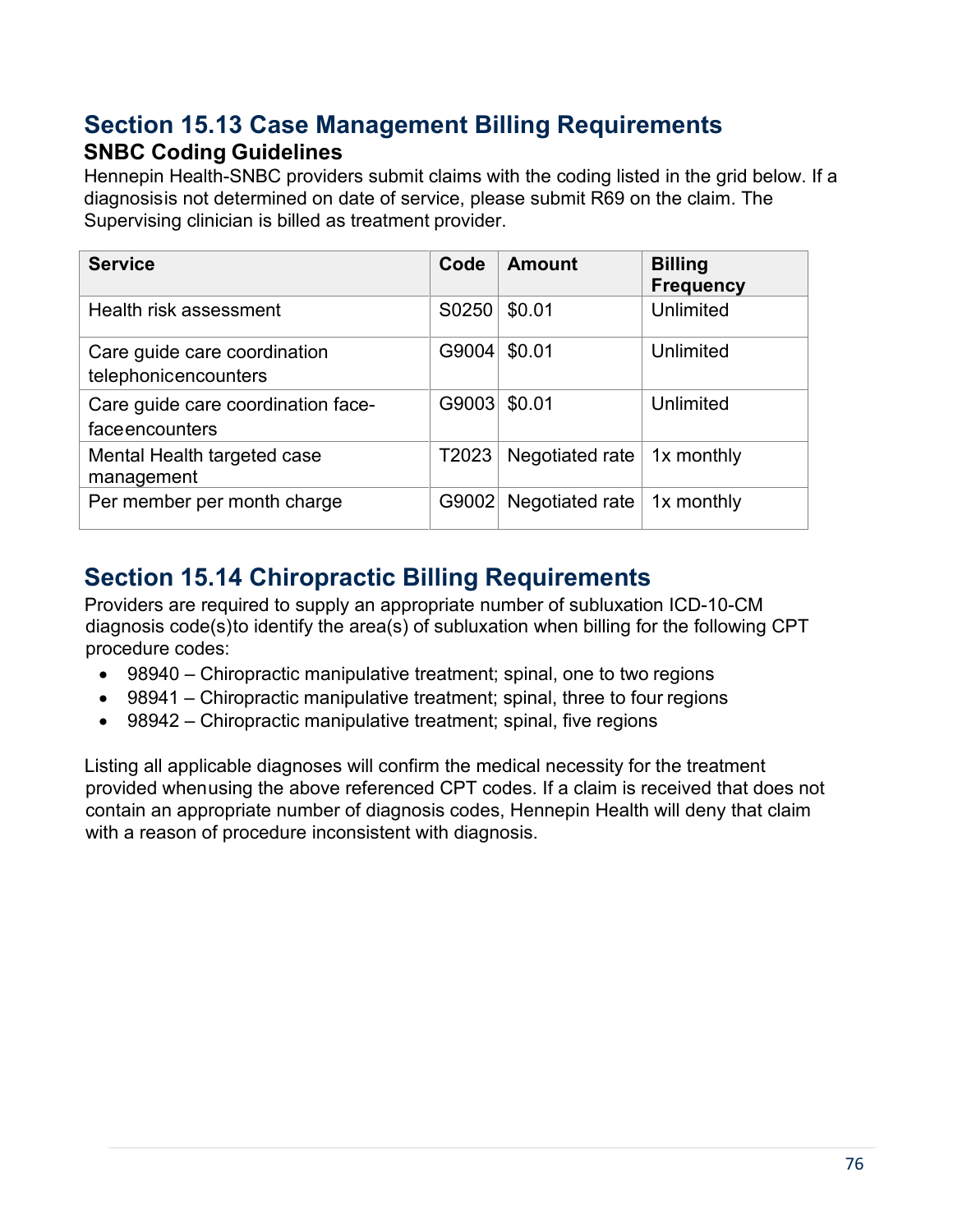# **Section 15.15 Diagnostic Radiology Billing Requirements Computerized Tomography (CT) Scans**

Providers who perform CT scans must designate a CT modifier on claims billed for CT scans performedon scanning equipment that does not meet the National Electrical Manufacturers Association (NEMA)standards. For dates of service on or after January 1, 2018, a 15% payment reduction will apply to claims billed with a CT modifier. Information on [NEMA](https://www.nema.org/Standards/Pages/Standard-Attributes-on-CT-Equipment-Related-to-Dose-Optimization-and-Management.aspx)  [standards](https://www.nema.org/Standards/Pages/Standard-Attributes-on-CT-Equipment-Related-to-Dose-Optimization-and-Management.aspx) for CT equipment can be found on their website.

## **X-Rays**

Providers who perform x-rays must designate an FX modifier for x-rays taken by film (nondigital). For dates of service on or after January 1, 2018, a 20% payment reduction will apply to claims billedwith an FX modifier indicating x-ray services taken by film.

# **Section 15.16 Health Care Homes (HCH) Billing Requirements**

- Current contract with Hennepin Health to participate in its' products and networks
- Meet all certification criteria as required by the State of Minnesota
- Meet all applicable documentation requirements as required by the State of Minnesota
- Have a standardized method of determining whether the complexity of an individual's medicalcondition(s) makes them eligible to participate in a HCH
- Inform the member about participation in a HCH
- Document in the members medical record their acceptance to participate in a HCH, and theagreed upon start date for participation to begin
- Establish the member's complexity tier and willingness to participate in care coordination
- Reevaluate the member's complexity tier annually, or more often if warranted by a change inthe patient's medical condition(s)
- Provide Hennepin Health on a monthly basis a roster of all members who have agreed toparticipate in an HCH, along with the start date for participation
- Provide Hennepin Health on a monthly basis a roster of all members who have terminated theirparticipation in an HCH, along with the termination date for participation
- Submit clean claims electronically, following all required claim submission criteria, billing on the837P format, utilizing the HCPCS codes and applicable modifier as outlined below
- Recipients must have an E/M visit with the care coordination provider within the last 12 monthsfrom the care coordination procedure code date of service to be eligible for reimbursement. The appropriate E/M procedure code can occur on a different date of service and be billed separately from the care coordination.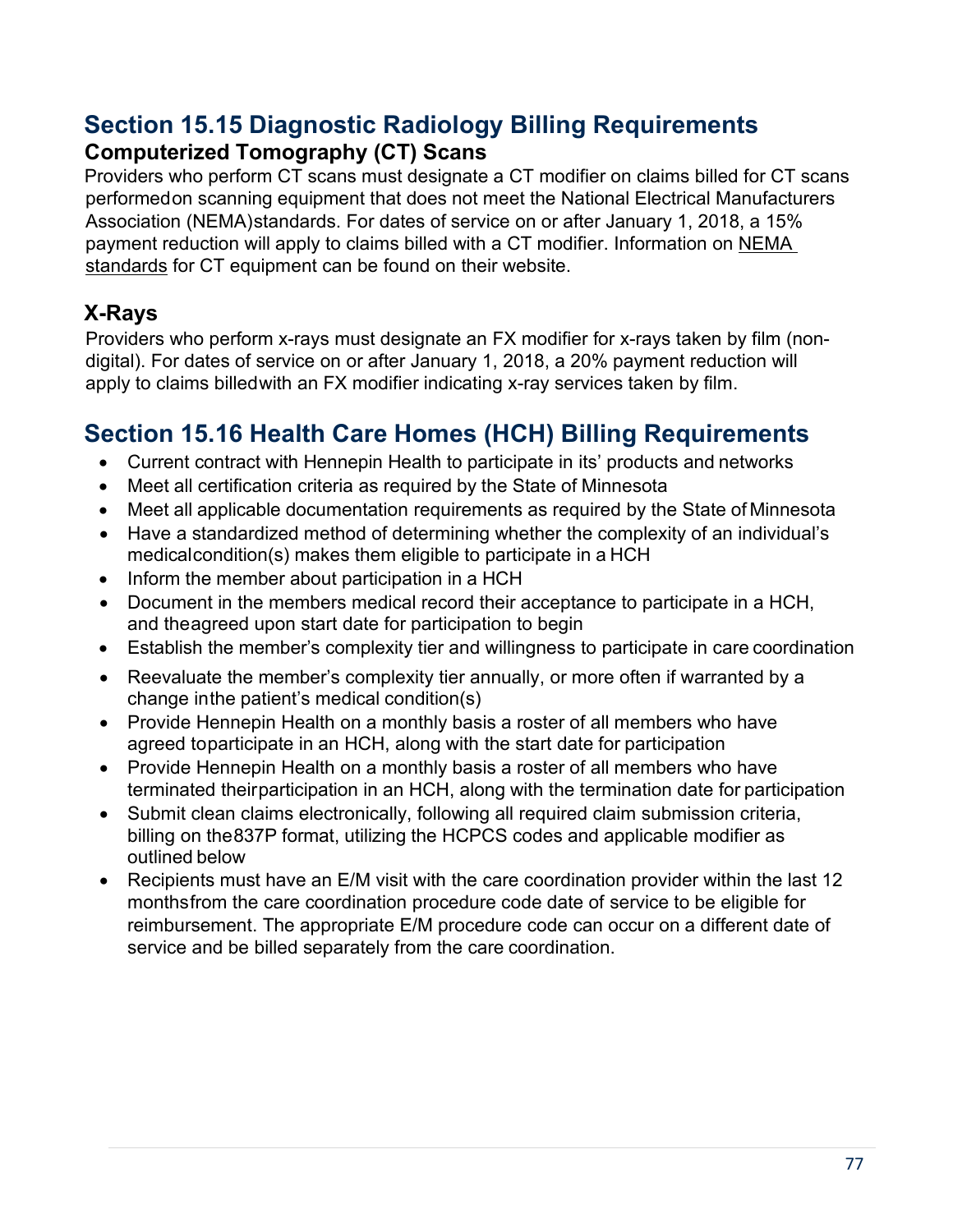### **Coding**

| Code  | <b>Code Description</b>                                                                                | <b>Billable</b><br><b>Units</b> | <b>Billing Criteria</b>                                                                                                                                                                                            |
|-------|--------------------------------------------------------------------------------------------------------|---------------------------------|--------------------------------------------------------------------------------------------------------------------------------------------------------------------------------------------------------------------|
| S0280 | Medical home<br>program,<br>comprehensive care<br>coordination and<br>planning, initial plan           |                                 | Allowed once per 12-month<br>period. Services exceeding this<br>criteria will be denied. "Benefit<br>maximum for<br>this time period has been<br>reached"                                                          |
| S0281 | Medical home<br>program,<br>comprehensive care<br>coordination and<br>planning,<br>maintenance of plan |                                 | Allowed to be billed once per<br>month, per member. Services<br>exceeding this criteria will be<br>denied "Service denied<br>because paymentalready<br>made for a same/similar<br>procedure within set time frame" |

### **Modifiers**

When appropriate, modifiers that designate the complexity tier and special circumstances attributedto an individual must also be appended to the HCPCS codes. If both the complexity level and special circumstances are relevant to an individual, all applicable modifiers must be appended to the HCPCScode.

| <b>Tier</b> | <b>Complexity Level</b><br>and Special<br><b>Circumstances</b> | <b>Modifier</b> |
|-------------|----------------------------------------------------------------|-----------------|
|             | Basic                                                          | U1              |
| 2           | Intermediate                                                   | ΤF              |
| 3           | Extended                                                       | U <sub>2</sub>  |
| 4           | Complex                                                        | TG              |
| 5           | Primary language<br>non-English                                | U <sub>3</sub>  |
| 6           | Active mental<br>healthcondition                               | U4              |

### **Payment Qualifiers**

Hennepin Health will administer payment for HCH services as outlined below:

- The member is enrolled and eligible for coverage through Hennepin Health.
- The product the member participates in includes benefits for HCH services.
- The provider of service is a contracted provider with Hennepin Health, and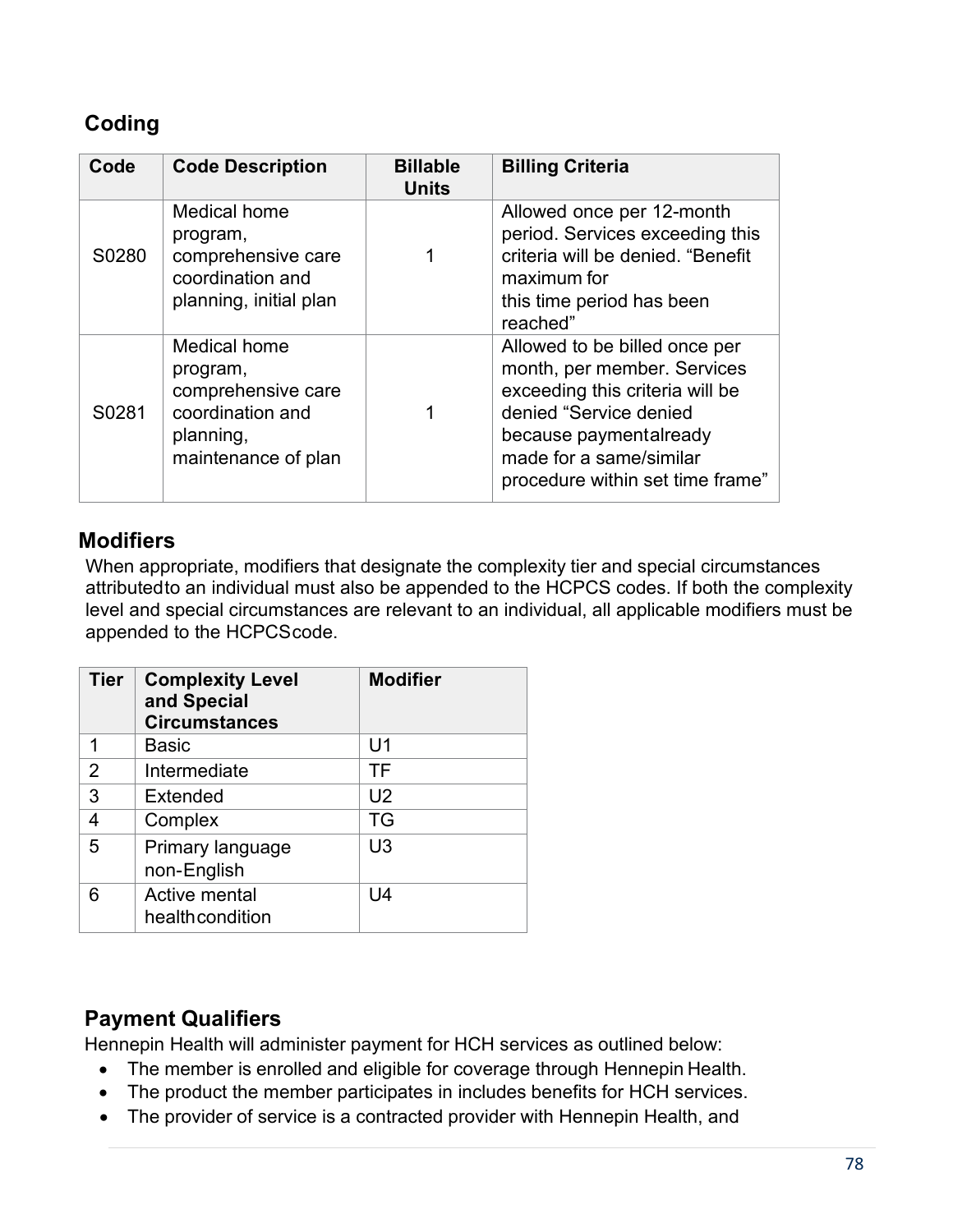meets allcertification criteria as required by the state of Minnesota.

- The claim submitted meets the definition of a clean claim.
- Hennepin Health will not contract separately for HCH services. Instead, certified providers contracted with Hennepin Health will receive payment at your then-current contracted rate ofreimbursement.
- Members may actively participate in more than one HCH, but as required Hennepin Health willpay for a single HCH service per member, per month. Given that it is not feasible for Hennepin Health to identify which HCH is the real HCH, Hennepin Health will pay the first claim that is received each month. Additional claims will be not be paid.
- S0280 (Medical home program, comprehensive care coordination and planning, initial plan) willbe allowed once per provider contract. When this code is billed more than once per twelve months by a provider for a member, the claim will be denied.
- S0281 (Medical home program, comprehensive care coordination and planning, maintenance of plan) will be allowed once per member, per month for subsequent months. When this codeis billed more than once per month, it will be denied Concurrent **Services**
- The following services are considered duplicative of Healthcare Home Services:
	- Behavioral Health Home

# **Section 15.17 Nursing Facility Billing Requirements**

Hennepin Health requires all nursing home facility claims to be submitted with an associated [NursingFacility \(NF\) Communication Form.](https://edocs.dhs.state.mn.us/lfserver/Public/DHS-4461-ENG) The Nursing Facility Communication form shall be completed in its entirety:

- Name and number
- Dates of service
- Reason code
- Reason code for bed hold days
- Case mix rate
- Qualified Medicare stay
- Medicare days to be paid since initial admission
- Total days since initial admission
- Remaining number of days liable to health plan

The claim information submitted must match the information on the Nursing Facility Communication Form. Claims submitted without the required information on the associated form will be denied.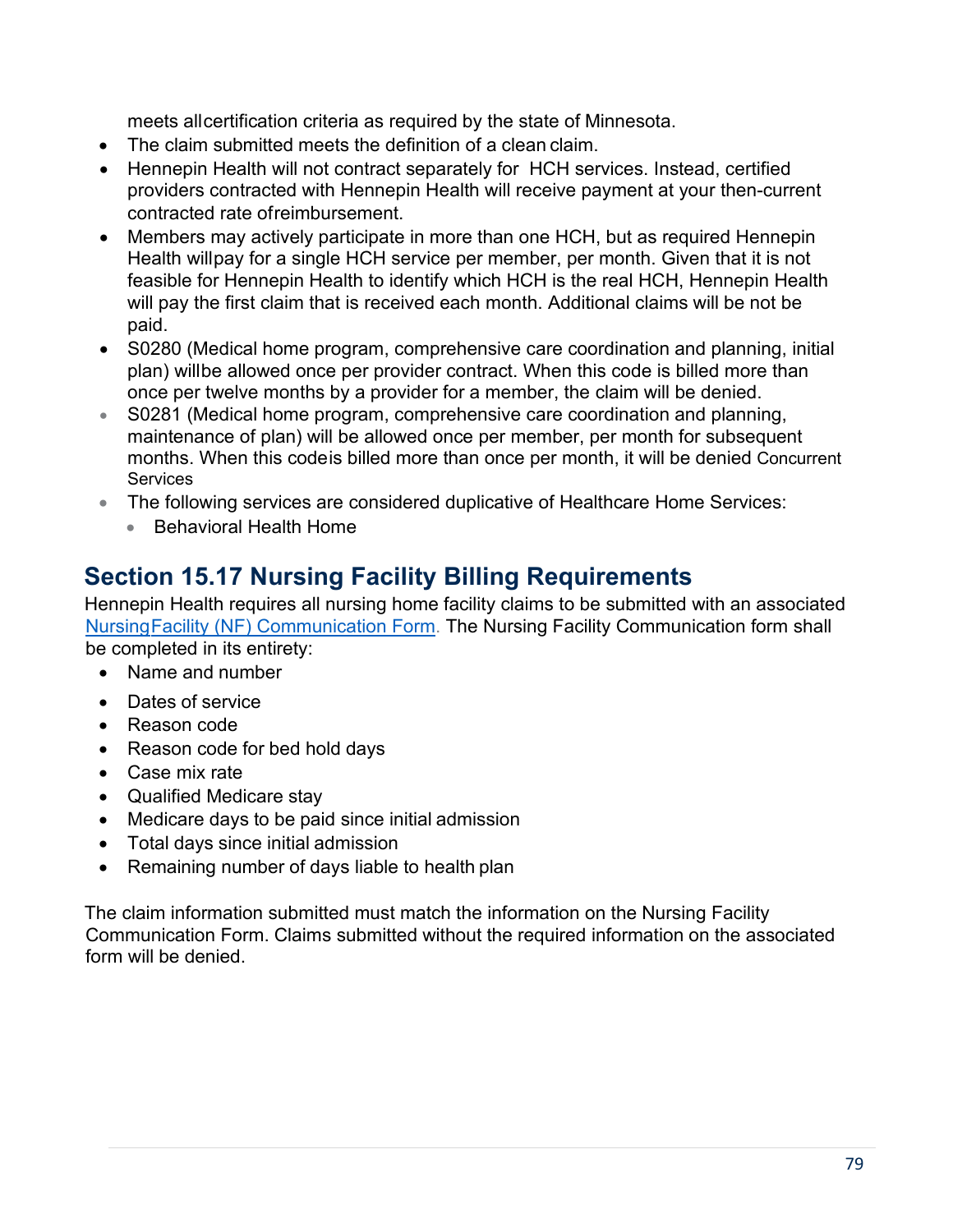### **Section 15.18 Out of Network Billing Requirements Out of Network Providers within Minnesota**

Hennepin Health members can receive services from out-of-network providers in specific instances.Contact Hennepin Health Provider Services at 1-800-647-0550 to inquire if the services you provideto a Hennepin Health member may be covered without a contract.

### **Provider Information Requirements**

Hennepin Health requires specific provider information prior to process an out-of-network provider'sclaim. This information must be in Hennepin Health Claim Processing System to submit a claim:

- Completion of the **Provider Information Form for [Non-Contracted](https://hennepinhealth.org/-/media/hh/providers/forms/Provider-Information-Form-for-Non-Contracted-Providers-1018.pdf) Providers (PIF)**
- A current [W-9 form](https://hennepinhealth.org/-/media/hh/providers/forms/W9-non-contracted-providers-618.pdf)
- Completed PIF and W-9 form are to be faxed to 612-632-8830.

Remember to indicate your electronic clearinghouse for claim submission and receipt of a remittanceadvice on the PIF.

### **Billing Requirements**

- Claims shall be submitted on the appropriate form for type of service provided.
- Claims shall be submitted electronically.
- Claims shall be submitted timely within one year from the date of service.
- Bill only one month of services per claim when billing multiple dates of service.

### **Out of Network Providers Outside of Minnesota**

Hennepin Health members can receive services from out-of-area providers in specific instances. Contact Hennepin Health Provider Services at 1-800-647-0550 to inquire if services you provide to a Hennepin Health member may be covered without a contract.

### **Provider Information Requirements**

Hennepin Health requires specific provider information prior to processing an out-ofthe-stateprovider's claim.

- Completion of the Provider Information Form for [Non-Contracted](https://hennepinhealth.org/-/media/hh/providers/forms/Provider-Information-Form-for-Non-Contracted-Providers-1018.pdf) Providers (PIF)
- A current [W-9 form](https://hennepinhealth.org/-/media/hh/providers/forms/W9-non-contracted-providers-618.pdf)
- Completed PIF and W-9 form are to be faxed to 612-632-8830.

### **Billing Requirements**

Out-of-Area providers practicing outside the State of Minnesota are require to submit claims electronically; Refer to Information on electronic claim submissions in this manual for instruction.Further assistance is available by calling: Hennepin Health Provider Services at 1-800-647-0550.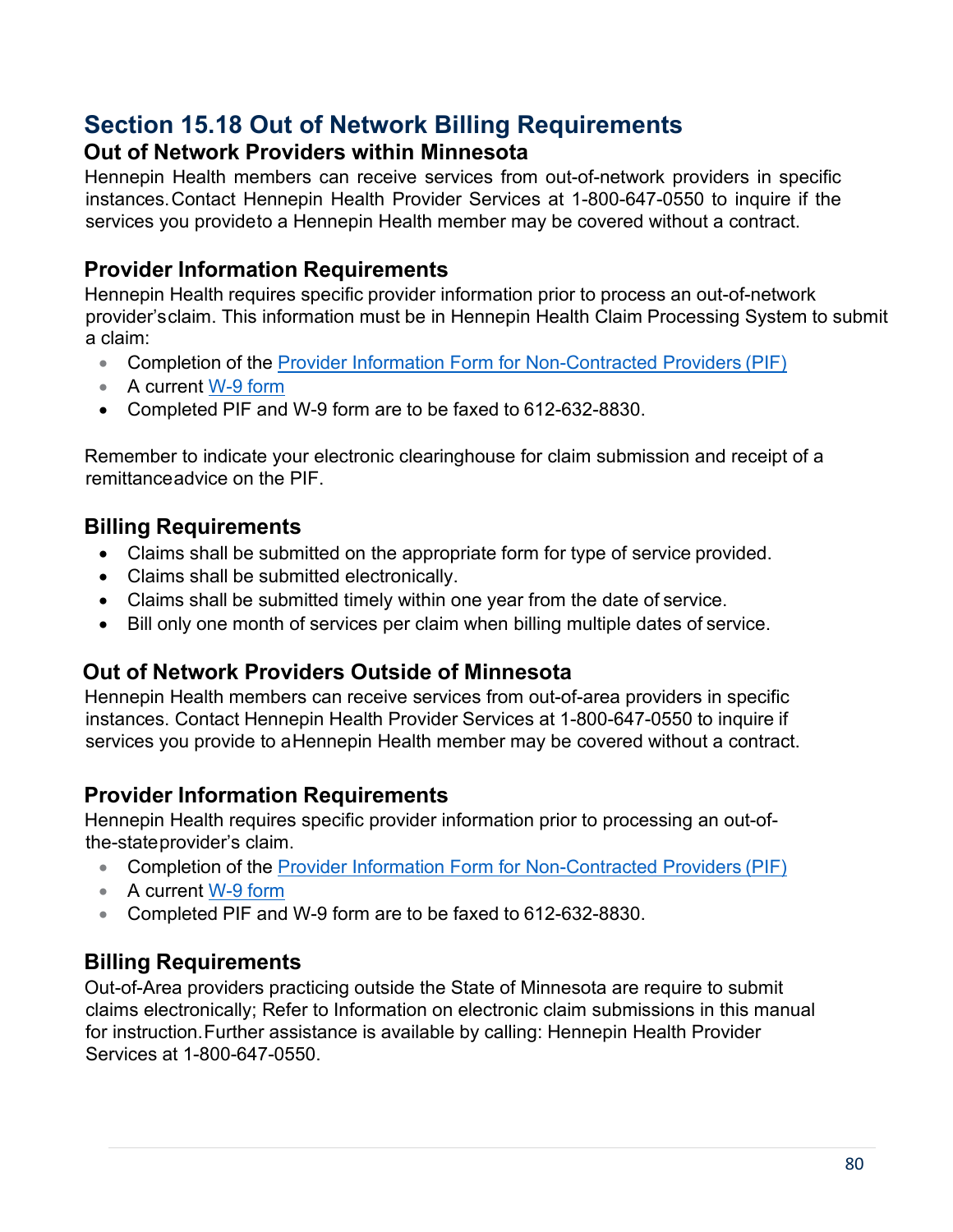# **Section 16.1 Provider Rights**

- Contracted providers have the right to offer input in the development of Hennepin Healthmedical policy, quality assurance programs and medical management procedures.
- Contracted providers have the right to receive written notice 60 days before Hennepin Healthterminates its contract with that provider, if termination is not for cause.
- Providers have the right to not be discriminated against when considered for Hennepin Healthnetwork participation.
- Providers have the right to written notification of Hennepin Health's decision to deny,suspend or terminate the providers' participation in its contracted network.

# **Section 16.2 Provider Responsibilities**

- As providers, you are expected to verify member eligibility and coverage.
	- o Hennepin Health member eligibility information is available through Change Healthcare Payer Connectivity Services™ (PCS). To access the PCS portal, you or your organization must beregistered with PCS. To register, contact PCS Support Services at 877-411-7271 or [chc\\_pcssupport@changehealthcare.com.](mailto:chc_pcssupport@changehealthcare.com) Provide services consistent with professional standards of care.
- Inform members of follow-up health care and offer training in self-care or other measures topromote their own health.
- Obtain a thorough patient history to avoid duplication of services.
- Help arrange or coordinate other covered services (X-rays, laboratory tests, therapies, DME,etc.); Contact Member Services at 612-596-1036 for more information.
- Provide care in collaboration with members or authorized representatives.
- Notify Hennepin Health of members whose care will be transitioned to another provider dueto the member's refusal to follow the clinic and health plan guidelines; to notify Hennepin Health of this decision, providers shall call Member Services at 612- 596-1036.
- Notify Hennepin Health of complex discharge plans; call Member Services at 612- 596-1036and ask to speak to a medical services coordinator.
- Providers must be licensed by the state to provide services to any plan members.
- Provide health care to members in a culturally competent manner.
- Document prominently an advance directive (living will, health care power of attorney)inmembers' medical records.
- Comply with the [U.S. Civil Rights Act,](https://www.hhs.gov/civil-rights/index.html) [Americans with Disabilities Act](https://www.ada.gov/)[,](https://www.access-board.gov/the-board/laws/rehabilitation-act-of-1973) Rehabilitation Act of 1973, [Age Discrimination Act a](https://www.dol.gov/general/topic/discrimination/agedisc)nd applicable federal and state funds laws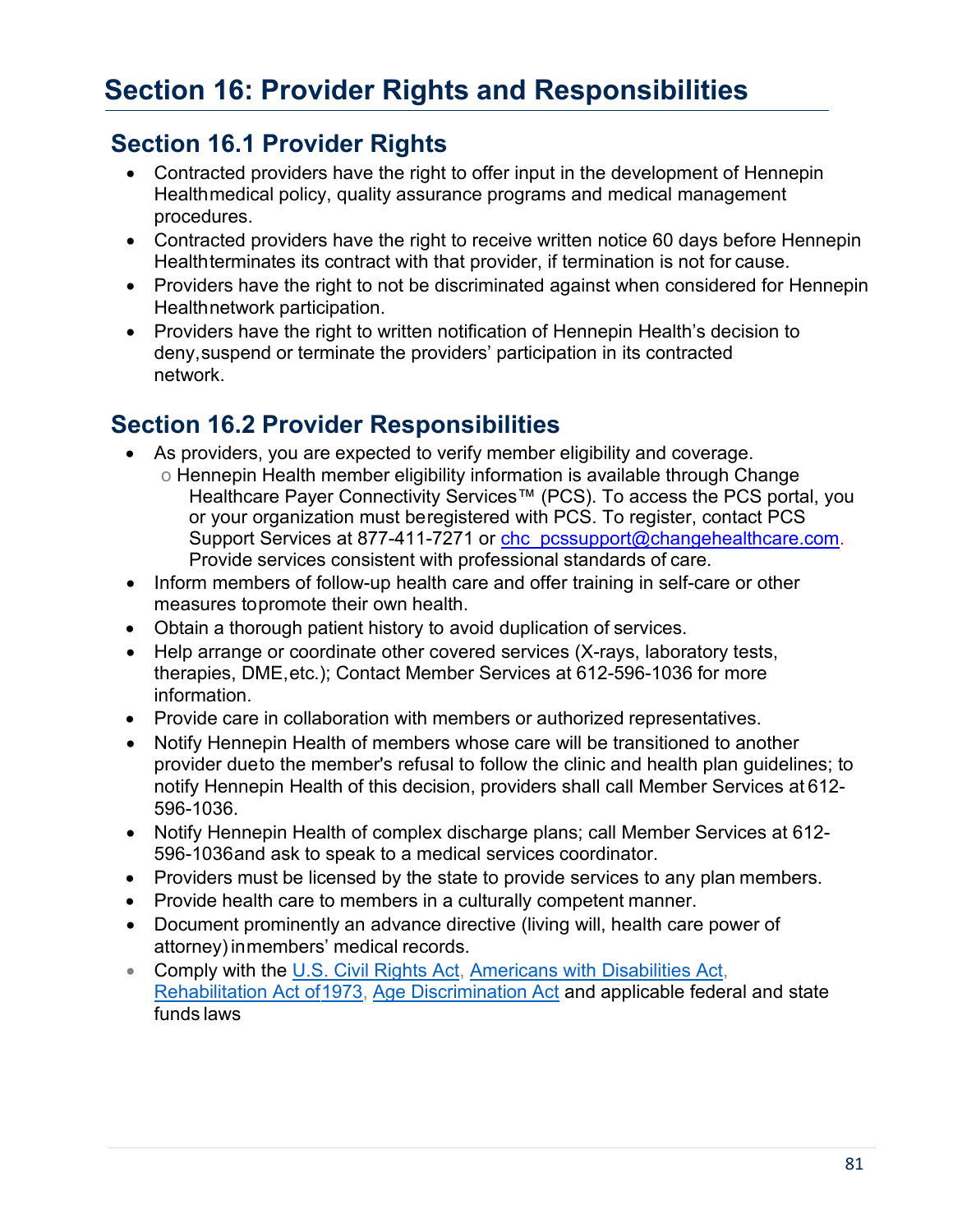# **Section 17: Provider Accessibility and Availability**

### **Section 17.1 Definitions**

**Emergency:** care which is medically necessary to preserve life, prevent serious impairment to bodilyfunctions, organs or parts or prevent placing the physical or mental health of the member in seriousjeopardy.

**Urgent:** acute, episodic medical services available on a 24-hour basis that are required in order toprevent a serious deterioration of the health of a member.

**Routine, non-urgent:** medical services that are not urgent in nature, i.e., preventative services,well-visits.

Physician appointment guidelines require access 24 hours per day, seven days a week. HennepinHealth monitors access and wait times for scheduling appointments with its contracted primary care, outpatient mental health, and outpatient specialty physicians to determine adherence to these appointment guidelines.

## **Section 17.2 Appointment Guidelines**

- Emergency immediate access if on-site or call 911.
- Urgent or acute same day access or within 24 hours.
- Routine: physicals or health maintenance exams 45 days

### **Appointment Access Survey**

Hennepin Health calls providers to survey appointment availability for both urgent and routine visits. Access survey results are shared with Hennepin Health's contracting, medical administration,and quality management departments who address provider corrective action needs, to communicate these needs to providers, and to document followup corrective action.

# **Section 17.3 Provider Termination - Continuity of Care**

Hennepin Health will provide a mechanism to ensure that an adequate provider network is available to members and to ensure that that continuity of care for members is not compromised.

### **Termination for Cause**

If the contract termination was for cause, Hennepin Health will notify all members being treated by that provider and/or practitioner with the change and transfer members to participating providers and/or practitioner in a timely manner so that health care services remain available and accessible to the affected.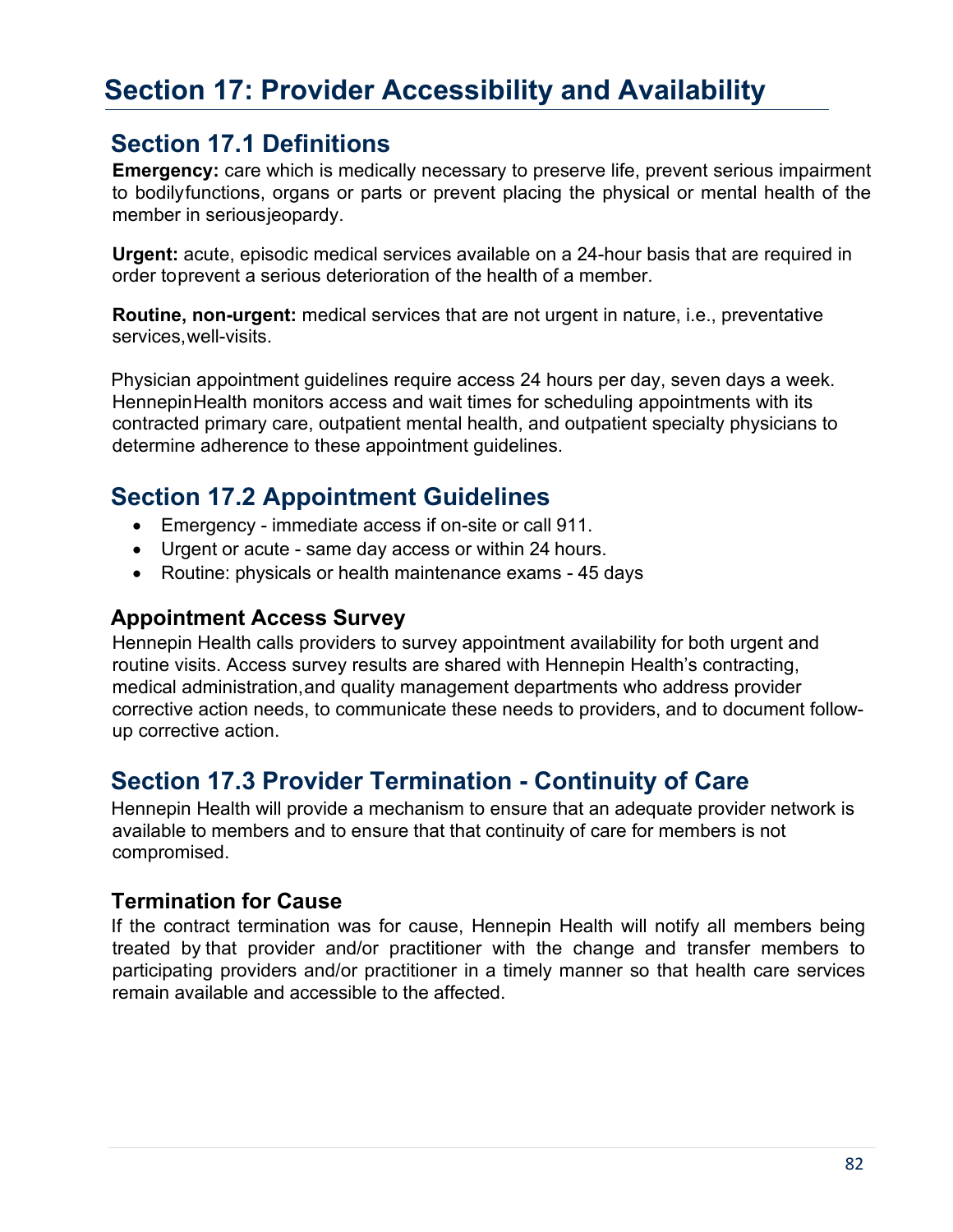### **Termination not for Cause**

If the contract termination was not for cause and the contract was terminated by Hennepin Health,Hennepin Health will provide the terminated provider and all members being treated by that provider with notification of the member's rights for continuity of care with the terminated provider.

### **Notification**

Hennepin Health will review provider/patient history within six months or remaining current calendar year to identify affected members and will inform affected members regarding the provider termination (for cause) at least 15 days prior to the termination effective date or as soonas possible.

Hennepin Health will review provider/patient history within six months or remaining current calendar year to identify affected members and will inform affected members via letter regardingthe provider termination (not for cause) at least 30 days prior to the termination effective date oras soon as possible.

The member will receive instructions on the procedures by which members will be transferred toanother provider and/or practitioner. Under "not for cause" terminations, members with special medical needs, special risks, or other special circumstances that require the member to have a longer transition period will be notified of the change; however, the member will have the optionto continue services with the provider/practitioner based on Hennepin Health's open access for specialty care.

### **Authorization for Continued Specialty Care**

Service authorizations are not needed for accessing specialty physician care from any Hennepin Health contracted provider. For members newly enrolled with Hennepin Health, the medical administration team will provide authorization to receive covered services through the member'scurrent provider for the following conditions:

- For up to 120 days if the member is engaged in a current course of treatment for one ormore of the following conditions:
	- o an acute condition;
	- o a life-threatening mental or physical illness;
	- $\circ$  pregnancy beyond the first trimester of pregnancy;
	- $\circ$  a physical or mental disability defined as an inability to engage in one or more major lifeactivities, provided that the disability has lasted or can be expected to last for at least one year, or can be expected to result in death;
	- $\circ$  a disabling or chronic condition that is in an acute phase
	- $\circ$  for the rest of the member's life if a physician certified that the member has an expectedlifetime of 180 days or less
- The member is receiving culturally appropriate services and Hennepin Health does not have aprovider in its provider network with special expertise in the delivery of those culturally appropriate services within the time and distance requirements of Minnesota Statutes section [62D.124,](https://www.revisor.mn.gov/statutes/cite/62D.124) subdivision 1.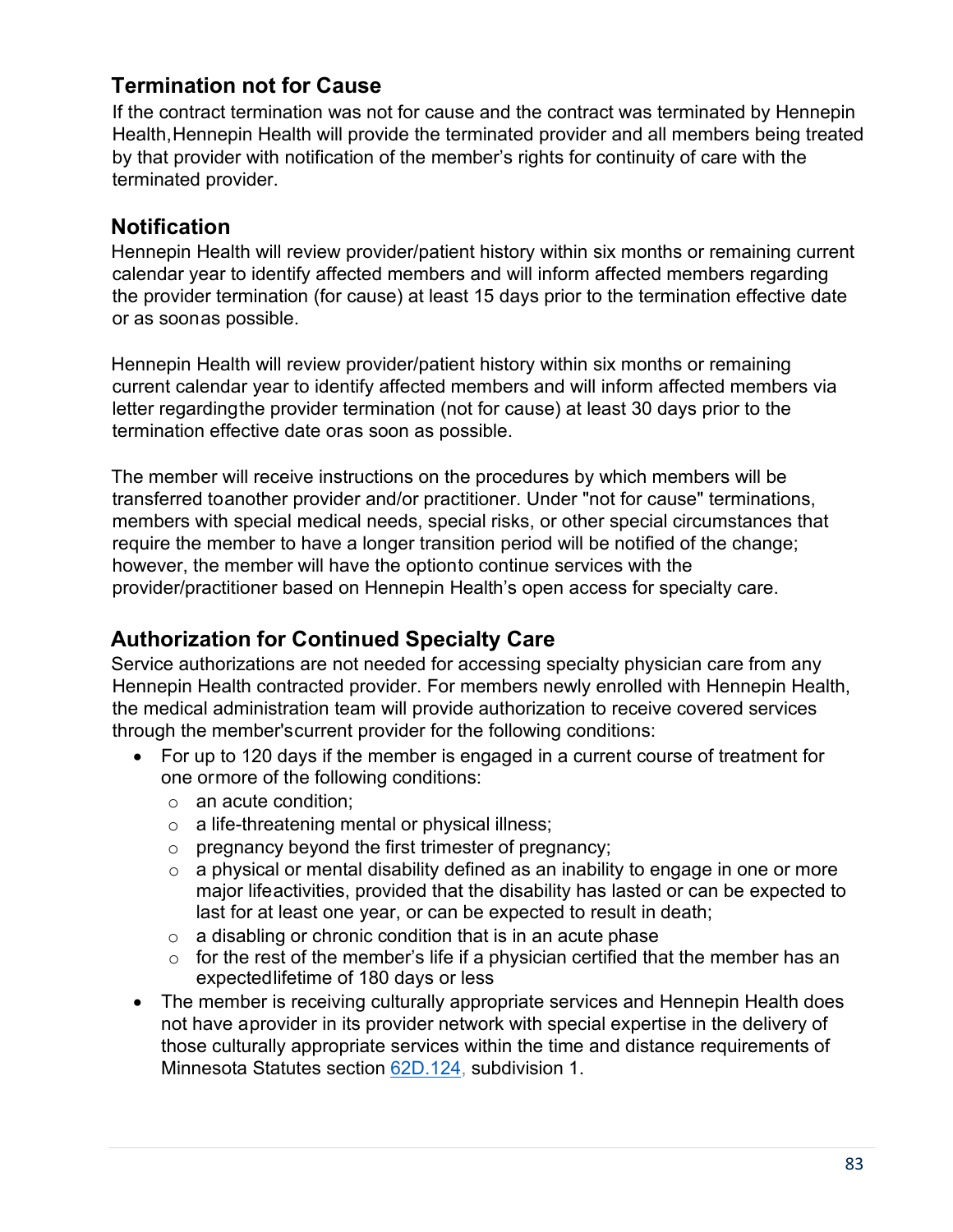• The member does not speak English and Hennepin Health does not have a provider in itsprovider network who can communicate with the member, either directly or through an interpreter.

### **Transportation**

For new health plan members, Hennepin Health will honor prior public transportation exemptionsand/or STS certifications for a period of one year from the initial member's enrollment effective date with Hennepin Health. The members will need to provide a copy of the certification and/or exemption forms prior to scheduling any rides.

New health plans members with established transportation services at the time of initial enrollmentand receiving such services through non-contracted providers will be allowed to continue receiving services from the non-contracted provider for 30 days. After 30 days, Hennepin Health will transition transportation services to a contracted transportation provider.

The need for continuing utilizing a non-contracted provider for a period longer than 30 days willneed to be brought to the attention of Hennepin Health at a minimum of 14 days prior to the expiration of the initial 30 days grace period.

A prior authorization is required for non-contracted providers before services are rendered.

#### **Limitations**

This policy only applies if the member's health care provider agrees to:

- Accept as payment in full the lesser of Hennepin Health's reimbursement rate for innetworkproviders for the same or similar service or the member's health care providers regular fee for that service;
- Adhere to Hennepin Health's service authorization requirements;
- Maintains Medicaid billing privileges; and
- Provide Hennepin Health with all necessary medical information related to the care providedto the member.

Nothing in this policy requires Hennepin Health to provide coverage for a health care service ortreatment that is not covered under the member's health plan.

### **State and Federal Agency Notification**

Hennepin Health shall send written notification of contract termination to the provider. This shallbe in accordance with contract terms, standard business practices and time frames.

In the case of "for cause" primary care clinics, notification of provider and practitioner terminationsshall be made to the following agencies:

- Minnesota Department of Human Services (DHS), for state public program contracts
- Minnesota Department of Health, for all contracts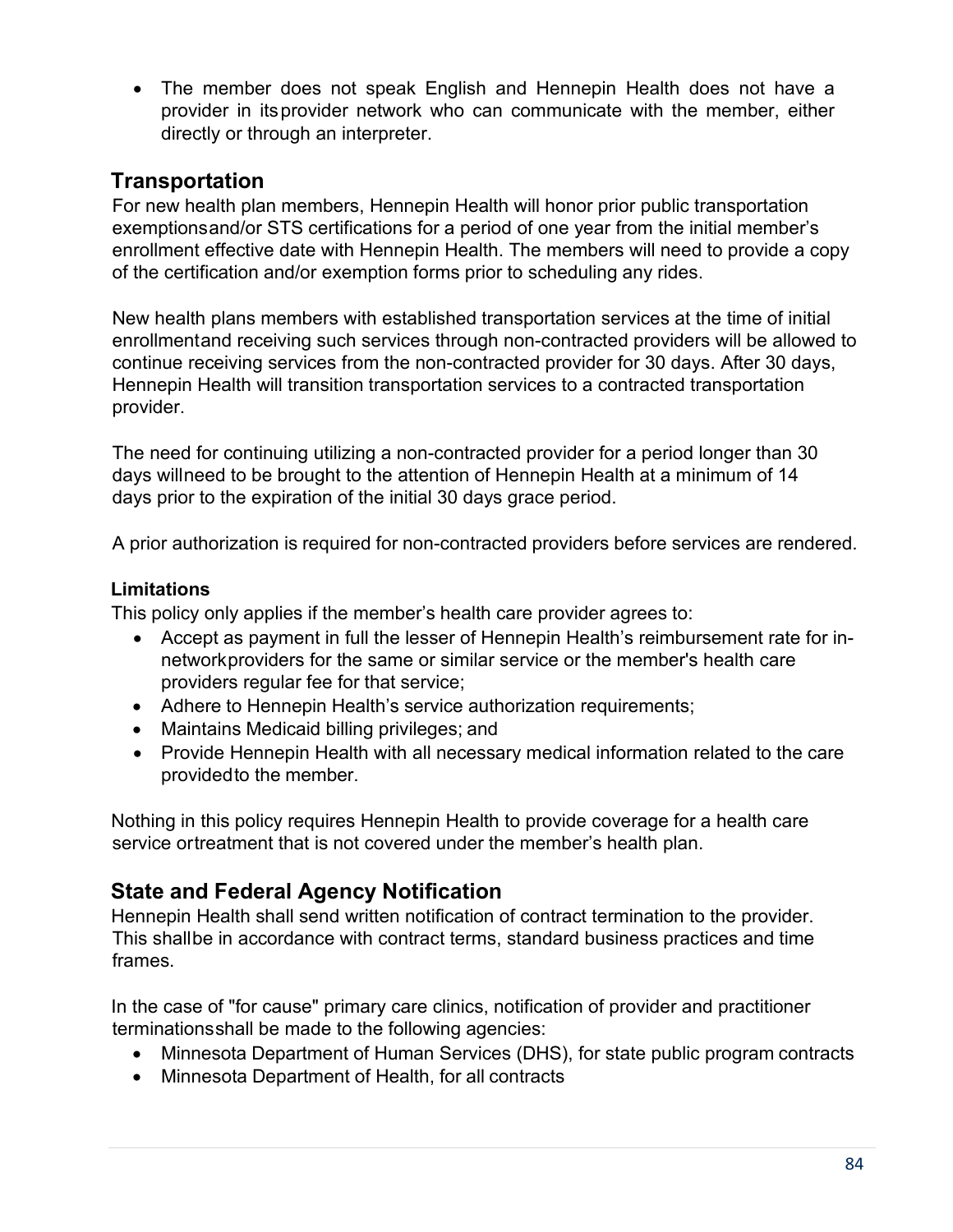# **Section 17.4 Provider Non-Interference**

Hennepin Health members, especially those with a lack of understanding of the U.S. healthcaresystem, those with limited English proficiency and those with low literacy, are often unable to effectively communicate their needs and advocate for themselves. Hennepin Health allows andencourages providers to give advice and advocate for their Hennepin Health patients.

Health care providers are well positioned to assist these members to obtain the services that theyneed. Hennepin Health shall not prohibit providers from doing any of the following:

- Giving members information about medical care, their health status, and treatment options(including those that may be self-administered) so that a member is fully informed of all options, benefits and risks.
- Explaining the benefits, risks and consequences of treatment or no treatment.
- Allowing members the opportunity to refuse treatment or express preferences about futuretreatment decisions.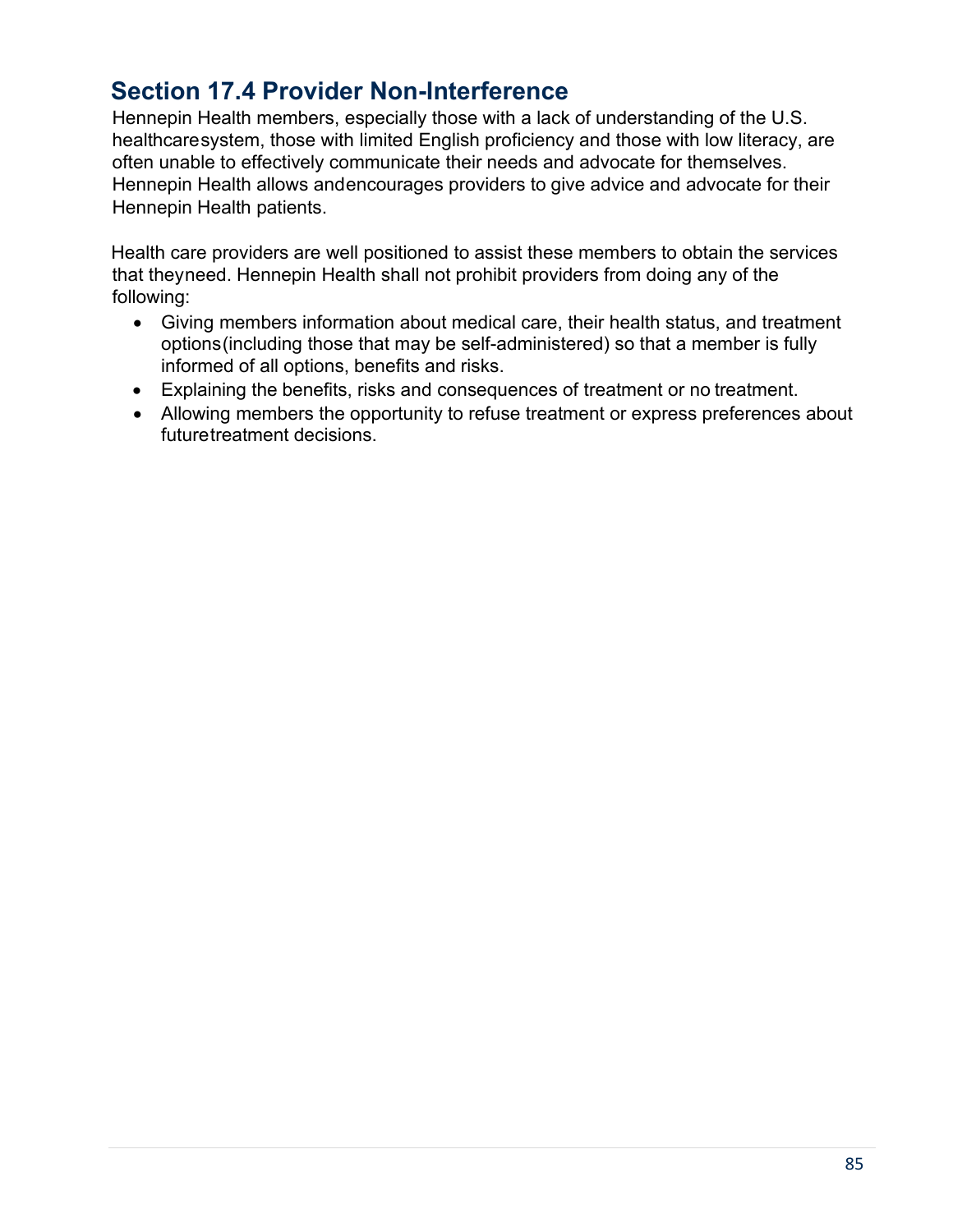# **Section 18: Credentialing Program**

### **Section 18.1 Definitions**

**Administrative Review**: Credentialing files that meet a set of criteria unrelated to the Provider's professional performance, which are submitted with affirmative disclosure of misdemeanor convictions or other administrative variances that do not meet the qualifications for Credentialing Committee review. These files are submitted to the Chief Medical Officer (CMO) or Associate Medical Director (AMD) for review and determination.

**Appeals Committee**: Committee whose purpose is to hear appeals from Providers after the Credentialing Committee has recommended denial, suspension, termination or has recommended or imposed disciplinary action based on professional conduct or competence.

**Applicant:** A Practitioner or Provider that submitted the required documentation and is seeking to become or continue to be a Credentialed Provider within the Hennepin Health network.

**Board Certification:** Certification obtained from a nationally recognized board by a Practitioner as proof that a Practitioner has satisfied requirements/standards in their licensed or field of practice.

**Chief Medical Officer (CMO):** Designated head of medical services, holding an active medical license. The CMO serves as the Chair of the Credentialing Committee, directly responsible for the Hennepin Health Credentialing Program and otherwise serves as a resource to the Hennepin Health Credentialing team.

**Clean File**: Credentialing files for Providers that have been reviewed by Credentialing staff and approved by the CMO or designee as complete, without variation from Professional or Administrative criteria.

**Corrective Action Plan (CAP)**: A step-by-step plan of action that is developed to achieve targeted outcomes for resolution of identified errors in an effort to: (a) identify cost-effective actions that can be implemented to correct the root cause of errors; (b) develop and implement a plan of action to improve processes or methods so outcomes are more effective and efficient; (c) achieve measurable improvement in high priority areas; and (d) eliminate repeated deficient practices.

**Credentialing**: The review of qualifications and other relevant information pertaining to a Provider subject to credentialing who seeks to participate as a network Provider, under contract, with Hennepin Health.

**Credentialing Committee (CC)**: Committee responsible for reviewing credentialing and recredentialing files with appropriate administrative and professional criteria set forth in this Credentialing Program. Reviews and approves changes to the Credentialing Program, including changes to or adoption of credentialing procedures.

**Credentialing Program:** A written document which contains Hennepin Health's credentialing and re-credentialing requirements, policies and procedures and includes, by reference, the Organization Credentialing Manual and the Credentialing Delegation Manual. This program is submitted to the Hennepin Health CC, no less than yearly, for review and approval.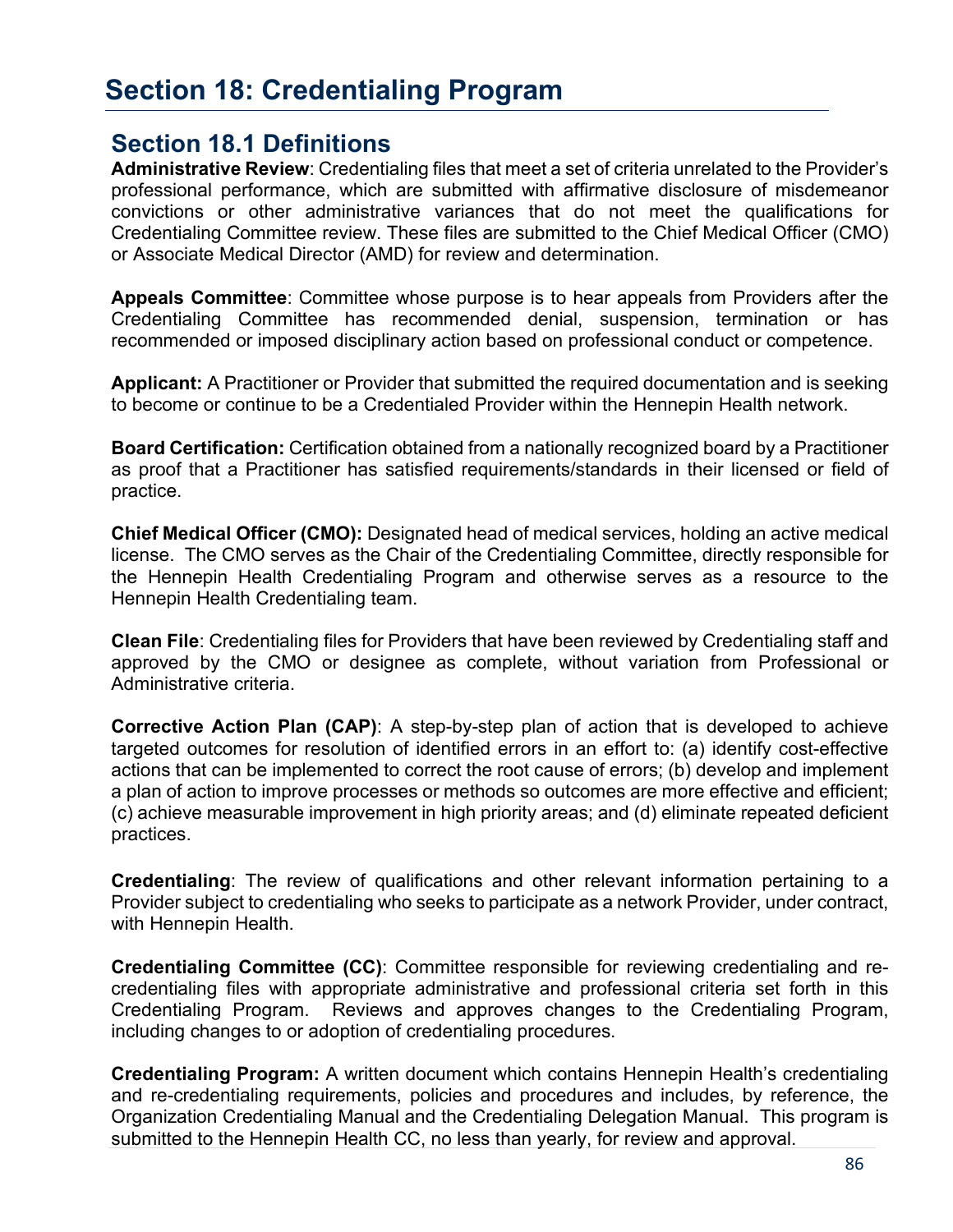**Delegate:** Provider that enters into a Delegated Credentialing Agreement and agrees to manage the Credentialing and Re-credentialing process for designated Practitioners employed and/or contracted with the Delegate in a manner consistent with the Hennepin Health Credentialing Program, Nationally Committee for Quality Assurance (NCQA) Credentialing Standards and Guidelines, statutory and regulatory requirements.

**Delegated Credentialing Agreement**: A formal process by which Hennepin Health delegates certain credentialing and re-credentialing functions to a specific participating organization ("Delegate"), giving the organization authority to perform Practitioner credentialing on behalf of Hennepin Health consistent with the standards of Hennepin Health's Credentialing Program, including the Delegated Credentialing Manual.

**Ongoing Monitoring**: Continual assessment between credentialing cycles using various methods to ensure Providers are compliant with contractual, statutory and regulatory requirements while meeting standards of care.

**Organization Credentialing**: The review of qualifications and other relevant information pertaining to an organization subject to credentialing who seeks to participate as a network Provider, under a contract, with Hennepin Health in adherence to this Credentialing Program, including the Organization Credentialing Manual.

**Organization Provider**: Health care facilities that provide health care services, such as hospitals, home health agencies, skilled nursing facilities, free-standing ambulatory surgical centers, and inpatient, residential and ambulatory mental health or substance abuse services.

**Practitioner Appeals**: Practitioners, participating with Hennepin Health, who appeal a Credentialing Committee or designee decision based on professional conduct or competence.

**Practitioner**: Individual health care professionals, participating with Hennepin Health as a contracted provider, permitted by law to provide health care services.

**Professional Conduct Concerns**: A problem or situation that puts a member at risk, fails to meet Quality of Care standards for a Practitioner's peer group or represents a departure from a Provider's scope of practice or licensure.

**Professional Review:** Credentialing files with affirmative disclosure statements related to gross misdemeanor or felony conviction(s), impact to license to practice or related to clinical performance and meet the threshold for review as stated in Section V.I of this document. These files are submitted to the Credentialing Committee for review and determination.

**Provider**: Practitioner or Organization Provider providing health care services under contract with Hennepin Health that is licensed or otherwise authorized to render services.

**Quality of care (QOC)/Quality of services (QOS) Grievance/Complaint:** An expressed dissatisfaction regarding health care services resulting in potential or actual harm to a member. QOC grievance/ complaint may include the following, to the extent that they affect clinical quality of health care services rendered: access, provider and staff competence; clinical appropriateness of care, communications, behavior; facility and environmental considerations; and other factors that could impact the quality of health care services. QOS grievance examples are inappropriate behavior or rudeness.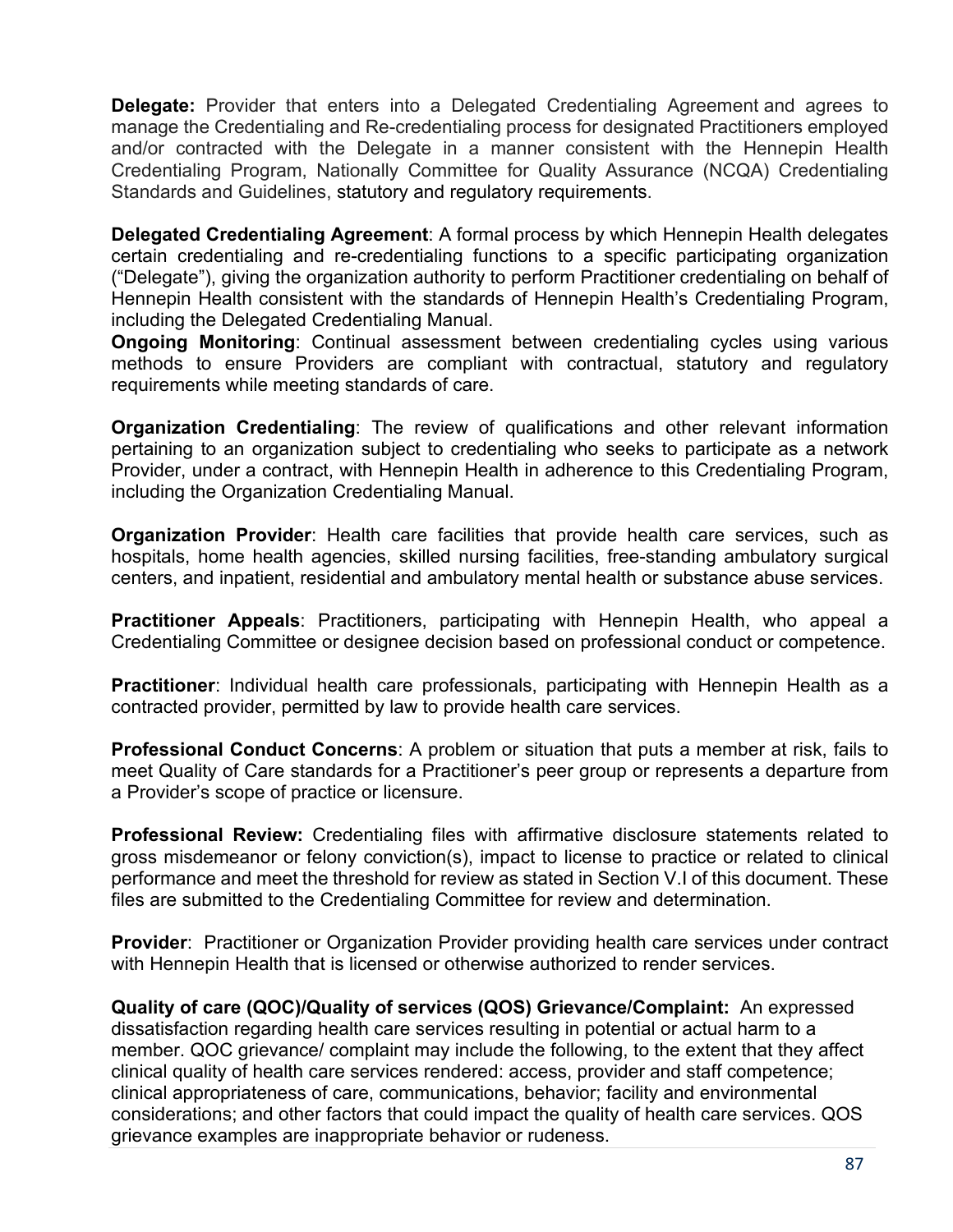**Re**-**Credentialing**: The re-review of qualifications and credentialing criteria for providers every thirty-six (36) months in accordance with the process criteria described herein.

**Site Visit**: Physical inspection or tour of a location for evaluating the health and safety of the location for Hennepin Health members.

**Symplr Payer:** The system in which the contracting and credentialing data is stored.

## **Section 18.2 Introduction**

The Hennepin Health Credentialing Program is a comprehensive program that incorporates all aspectsof the credentialing process and governance and can be provided upon request. Hennepin Health evaluates and selects which Practitioners and Organization Providers are accepted for participation in Hennepin Health networks. This Credentialing Program outlines the standards, policies, and procedures for the acceptance, discipline, denial and termination of Providers. All Practitioners are held to the standards listed within this Credentialing Program regardless of providing services in an office, hybrid location, or a fully remote setting. Credentialing determinations are guided by an evaluation of Practitioner capability to provide comprehensive, safe, effective, efficient, and quality care to Hennepin Health members, in addition tothe assessment of the Practitioner's background, credentials and qualifications. The Credentialing Program is compliant with regulatory requirements and the requirements set forth by the Minnesota Department of Human Services (DHS), the Minnesota Department of Health (MDH), the Centers for Medicare & Medicaid Services (CMS), the National Committee for Quality Assurance (NCQA) and otherstate or federal regulatory bodies.

This Credentialing Program may be changed at any time upon approval by the Hennepin County Board of Commissioners or the Hennepin Health CredentialingCommittee. Any change in legal, regulatory or accreditation requirements shall automatically be incorporated into the Credentialing Program and made effective as of the applicable requirement's effective date. Changes shall be effective for all new and existing Providers from the effective date of the change. Hennepin Health will make every effort to communicate all changes at least sixty (60) calendar days in advance of their implementation via provider communication channels including, but not limited to the Hennepin Health Provider Manual.

Hennepin Health retains discretion in accepting, disciplining, denying, or terminating Providers. Hennepin Health may deny or suspend participation of a Provider, terminate a Provider's participation or impose other disciplinary action in accordance with the Provider's written participation agreement, the Hennepin Health Credentialing Program and/or the policies, procedures and processes adopted from time to time by Hennepin Health.

### **Section 18.3 Policy on Non-Discrimination**

Hennepin Health will not discriminate against any Practitioner who is acting within the scope of his or her license under state law with respect to participation, reimbursement or indemnification, solely on the basis of such licensure. Hennepin Health believes that our continued success depends on a positive environment complete with a network of qualified individuals regardless of race, ethic/national identity, national origin, religion, creed, gender, gender expression, sexual orientation or identification, disability, age, marital status or military status, the types of procedures a Practitioner performs within his or her scope of practice, the types of patients a Practitioner sees, or any other characteristic protected under applicable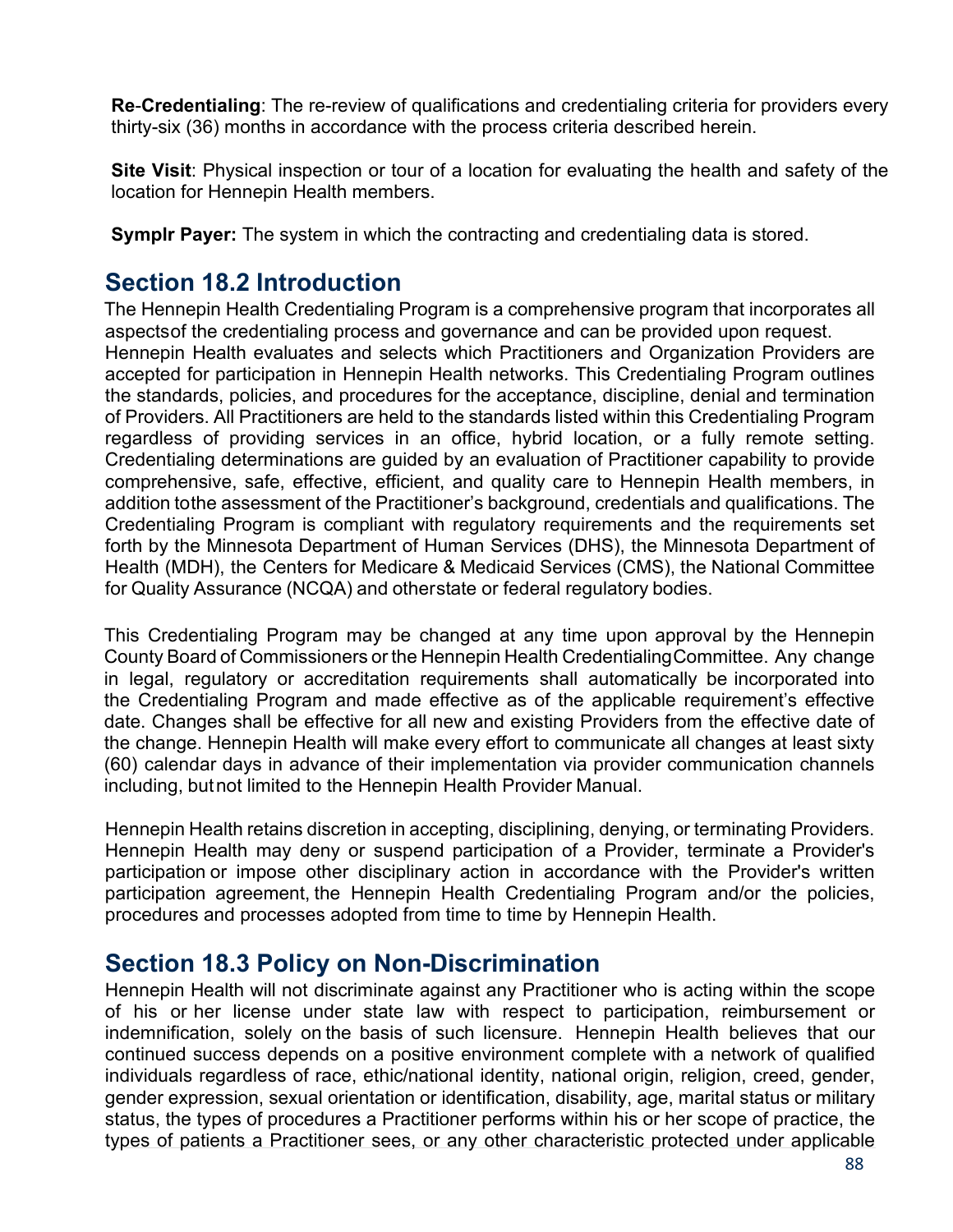local, state and federal laws. Participation criteria as set forth in this Credentialing Program are applied uniformly to all Applicants for initial and continued participation. Hennepin Health shall require the members of the CC to sign, on an annual basis, compliance documents including a Confidentiality and Non-Discrimination Agreement. Prior to the commencement of an Appeals Committee session, all voting members of the Appeals Committee will be required to sign a Confidentiality and Non-Discrimination Agreement.

Hennepin Health ensures non-discrimination in the credentialing process in the following ways:

- a) The Credentialing department is required to process applications based on oldest received date;
- b) A percentage of applications, are peer audited prior to submission to CC or designee;
- c) Quality Management (QM) investigates all complaints/grievances alleging discrimination and reports those findings to the CC;
- d) Hennepin Health does not request, record, or track Practitioner race, ethic/national identity, religion, national origin, creed, sexual orientation or disability;
- e) Hennepin Health collects Providers' birth dates and languages spoken; however, this information is not presented during the Credentialing or Re-credentialing process;
- f) The Credentialing department is responsible for redacting CC discussion threads relating to the details of a case in the event the case is submitted for external or peer review.

Reports are generated on a monthly basis to determine the age of Credentialing applications, ensuring the oldest applications are processed first. Credentialing management reviews the monthly reports to ensure correct processing by staff.

# **Section 18.4 Policy on Confidentiality of Data**

All committees described in the Credentialing Program, the Hennepin County Board of Commissioners and Credentialing staff supporting Credentialing actions operate as review organizations pursuant to Minnesota Statutes § 145.61 et seq. and professional review bodies pursuant to the Health Care Quality Improvement Act of 1986, 42 U.S.C. § 11101 et seq. Documents used for the purposes of Credentialing are stored in a secure area of Symplr Payer with access limited to authorized individuals. Credentialing information is not released except to the extent necessary to carry out one or more of the purposes of the review organization as described in Minnesota Statutes § 145.64, or otherwise permitted or required by law. Release of Credentialing information to any external organization or individual may only occur upon approval from Hennepin Health Provider Operations and Compliance management.

Information obtained, created or reported pertaining to, or in support of, Provider Credentialing is secured in Symplr Payer. The Symplr Payer access roles are based on the person/area requiring access to Symplr Payer for the purpose of claims, contracting or credentialing, with credentialing specialists retaining full access to the Provider records within Symplr Payer. Information deemed confidential in nature such as adverse events or disciplinary actions are restricted from view for all non-credentialing personnel. Persons with access to confidential Provider information are required to exercise every reasonable precaution to safeguard the confidential information. Hennepin Health staff are to ensure Provider files and other confidential documents are not accessible by unauthorized persons and conversations involving confidential information are conducted in a manner as to respect the sensitivity of the data and to maintain confidentiality. Hennepin Health staff complete the Hennepin Health privacy training,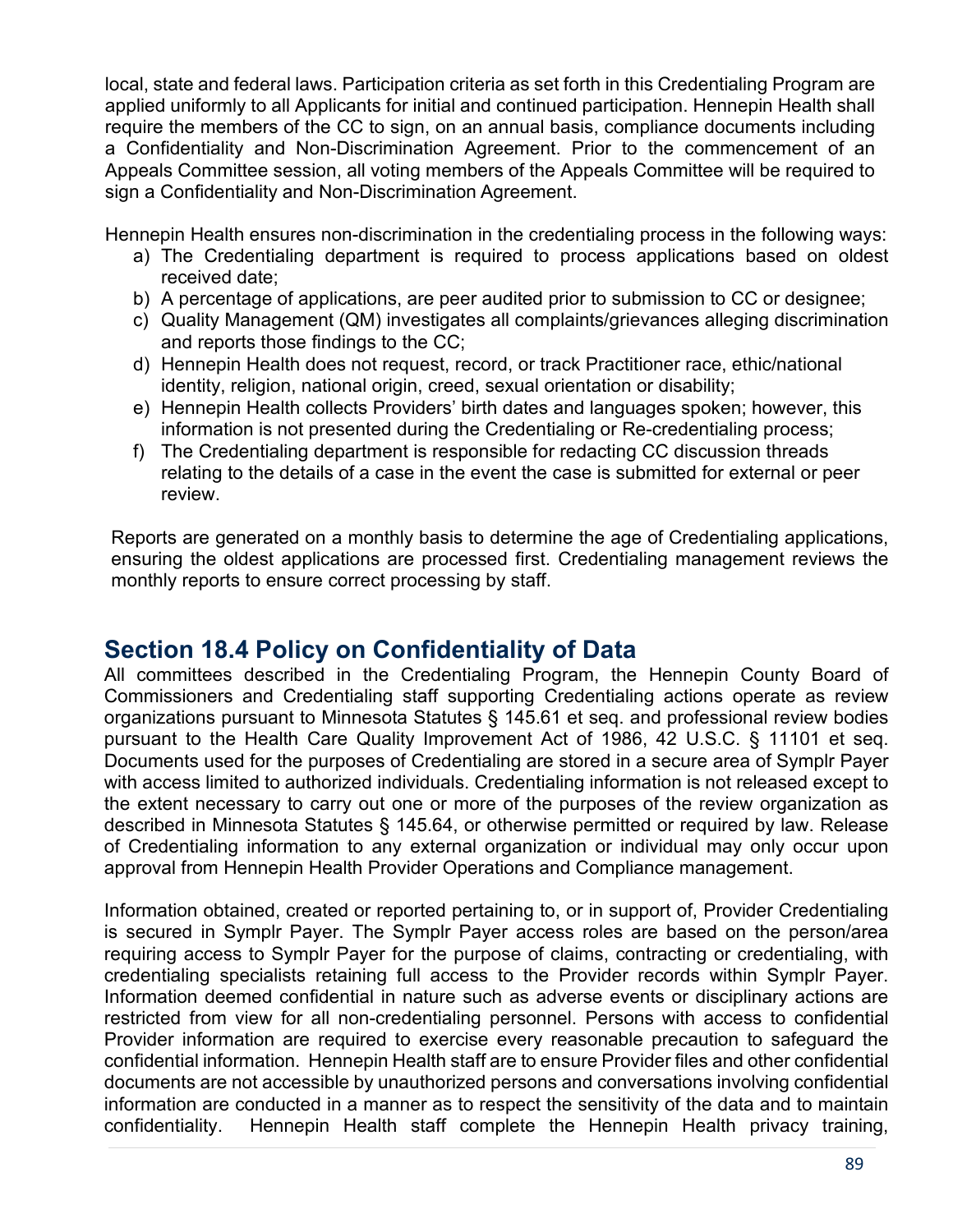compliance training and confidentiality statement at the time of hire and annually thereafter, which includes expectations and guidelines for password generation and protection. Information is maintained electronically for a period of ten years beyond the termination of the Provider's relationship with Hennepin Health

### **Section 18.5 Credentialing Committee**

The Hennepin County Board of Commissioners has formally delegated authority for the Credentialing Program to Hennepin Health's CC. The CC delegates its responsibility for oversight and administration of the Credentialing Program to the Chief Medical Officer (CMO) and/or designee should the CMO be unavailable. The CC has formally delegated review and approval of Clean Files to the CMO and Associate Medical Director (AMD). The CMO, AMD and all voting CC members are credentialed and subject to the requirements set forth in the Hennepin Health Credentialing Program. Ad hoc Committee members are not required to be credentialed by Hennepin Health but will be members of the Hennepin County medical community in good standing, as determined by the Hennepin Health CMO.

The CC is a peer review body with members drawn from Providers participating within the Hennepin Health network. The CC is responsible for reviewing and approving the Credentialing Program, granting authority and/or determining if a Provider's Hennepin Health application for initial or ongoing participation meets the minimum professional criteria established by Hennepin Health including reviewing cases which meet the threshold for review, substantiated Quality of Care/Quality of Service complaints and grievances and Professional Conduct Concerns. The Credentialing Committee may approve, deny, suspend, restrict or terminate a Provider's status with Hennepin Health.

CC voting members must have an active license to practice in the State of Minnesota and be part of Hennepin Health's contracted network. The CC consists of a 4 to 6 practitioners with voting rights, and members of Hennepin Health's Compliance and Credentialing with no voting rights. Members from other areas of Hennepin Health may be requested to attend CC meetings on an ad hoc basis as determined by the subject matter.

A minimum of three voting members are required to attend a CC meeting to qualify as a quorum. Action is taken by majority vote. The CMO votes if there is a tie vote, in order to break the tie. If, during a meeting, a quorum is no longer met, the voting must cease. As applicable, the CC meets on a monthly basis to review files, changes to programs and policy and procedures and more frequently if necessary.

The Committee Chair may temporarily, in writing, add a licensed Practitioner to hear professional credentialing matters that require peer expertise not available from existing CC members. The ad hoc Practitioner must sign the Confidentiality/Non-Disclosure and Delegation of Authority agreements, be a participating practitioner within the Hennepin Health network and agree to comply with the same standards as a CC member.

Credentialing Committee decisions are made during meetings in-person, via a conference call or video conferencing. The CC may request further information from the Applicant, table an application pending the outcome of an investigation of the Practitioner by any authority, organization or institution, or take other action as deemed appropriate and relevant. CC decisions are communicated to the Provider via email within 30 days of Committee decision.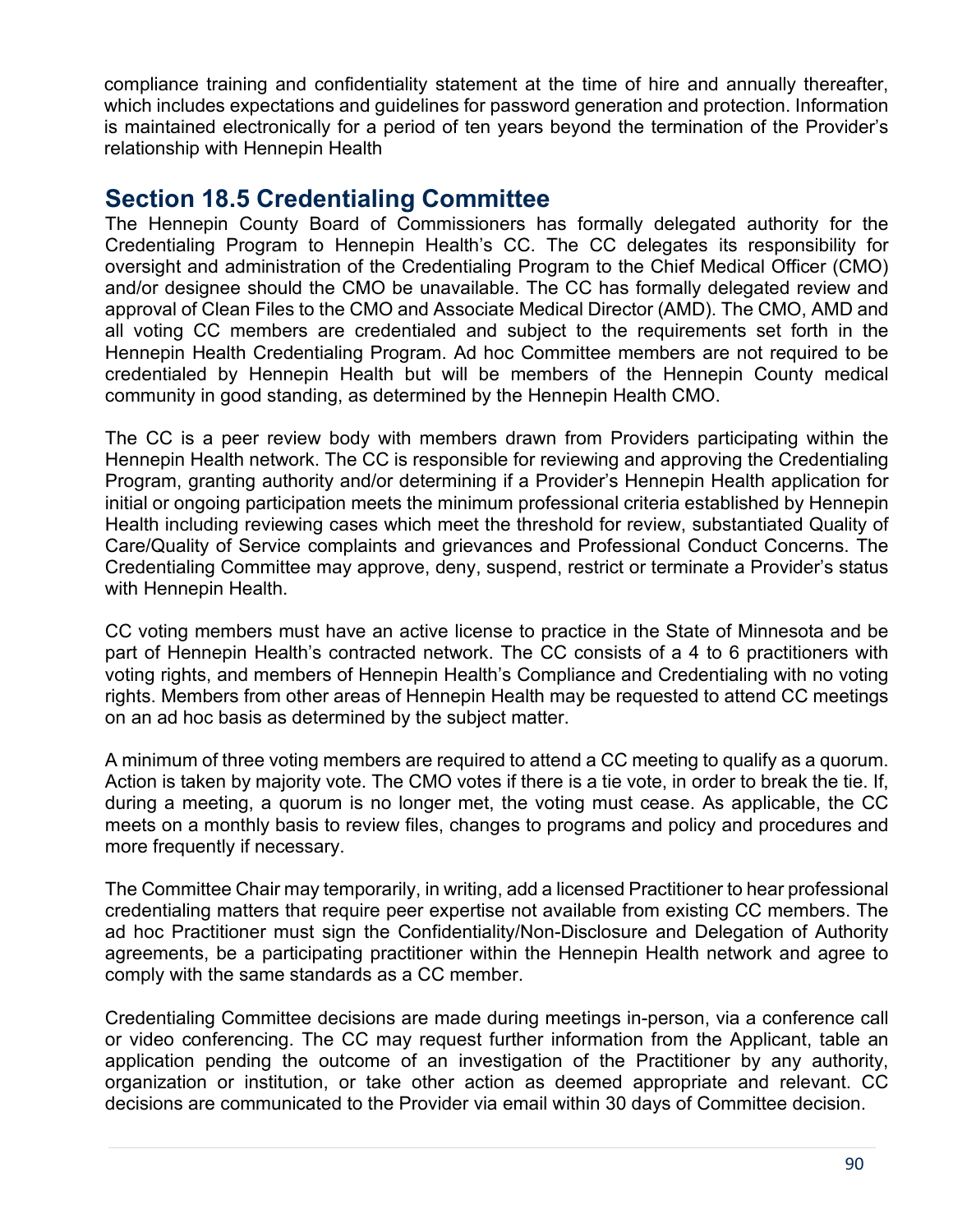Credentialing Committee members are required to:

- 1. provide thoughtful consideration of Credentialing information through evaluation of background and qualifications of the initial and renewal applications of current Providers and Applicants;
- 2. review and provide determination of referrals relating to potential Quality of Care/Quality of Service (QOC/QOS) Grievance/Complaint from QA as outlined in this Program, QM program and Credentialing processes;
- 3. recommend disciplinary actions against Providers determined to be out of compliance with Hennepin Health contractual requirements in addition to state and federal laws rules and regulations; and
- 4. review and provide determination of professional issues related to a new or current Provider discovered through the Credentialing, Re-credentialing or Ongoing Monitoring processes, included and not limited to:
	- a. Closed, settled, completed or otherwise adjudicated malpractice within the last five (5) years that do not result in a resolution of dismissed or dismissed with prejudice; and/or
	- b. Open and/or active reprimands, suspension, correction orders or other licensing board actions within the last five (5) years;
	- c. Any criminal history currently being investigated or has resulted in conviction within the last ten (10) years;
	- d. Any previous or current federal or state sanction; and/or
	- e. More than two (2) cases, incidents or adverse events within the past ten (10) years old; and/or
	- f. Drug or Alcohol dependency disorders within the last ten (10) years; and/or
	- g. Cases that do not meet threshold for review but deemed egregious in nature by credentialing staff.

All other cases are delegated to CMO and/or AMD for review and determination, reserving the right to escalate a case to CC for review. Emergent decisions may be made by the CMO or designee, when reasonable information has been submitted indicating Hennepin Health member(s) may be endangered by potentially unsafe, unethical or inappropriate care or treatment. When an emergent decision is made resulting in the suspension, restriction or termination of a Provider, written notification will be sent to the Provider. Within ten (10) business days of a notification for suspension, all pertinent information is gathered for review via an ad hoc CC meeting.

If the CC takes action against an Applicant or Provider, the Applicant or Provider is notified in writing, via Certified Mail, within thirty (30) calendar days following the date of the action. The notification will include a written explanation, summary of reasons for the disciplinary action and a detailed description of the appeal process.

This description includes the following rights:

- 1. to request a hearing not less than thirty (30) days from the date of appeal, unless a shorter period is mutually agreed to by Provider and Hennepin Health;
- 2. to be represented by an attorney or other person of Applicant or Provider's choice;
- 3. to be provided the date, time and place of hearing;
- 4. to have a record made of the proceedings by a court reporter;
- 5. to call, examine, and cross-examine witnesses;
- 6. to present evidence determined to be relevant by the Appeals Committee, regardless of its admissibility in a court of law;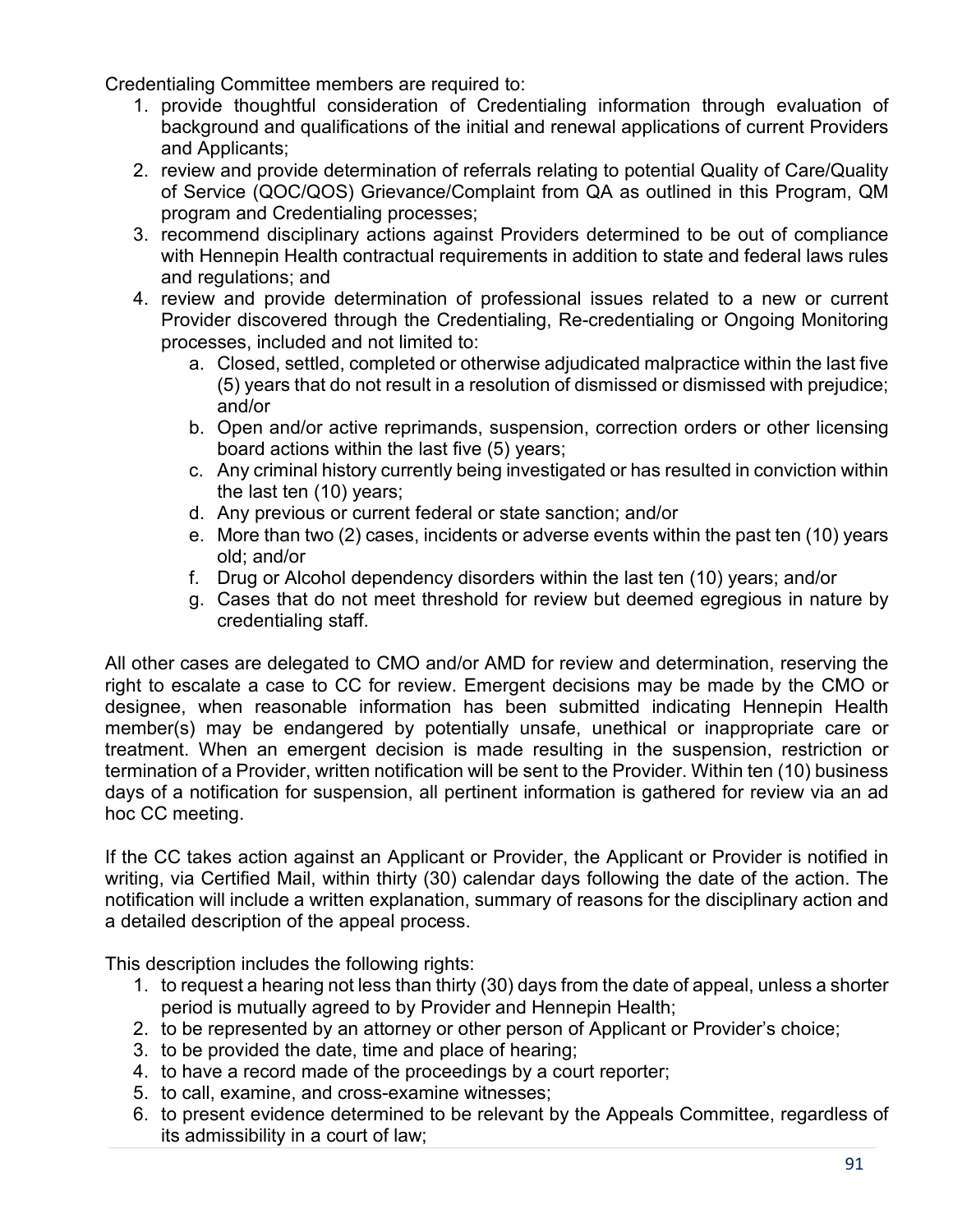- 7. to submit a written statement at the close of the hearing; and
- 8. the fax number, email address and USPS address to submit an appeal

Provider may submit a written request for reconsideration of determination to the CC within thirty (30) calendar days of receiving notification from Hennepin Health. Requests for reconsideration must address the issues identified by the CC including providing additional information and/or supporting documentation. Upon receipt, Hennepin Health will send the Applicant or Provider an acknowledgement communication. Failure to submit a written request for reconsideration within thirty (30) calendar days of receiving notification from Hennepin Health will be deemed a waiver of the Providers' right to appeal. Requests for postponement or extension, or failure to appear at the appeal hearing, without good cause, will be deemed a waiver of the Providers' right to appeal.

# **Section 18.6 Hennepin Health Appeals Committee**

Appeals Committee members are selected by Hennepin Health's Compliance Committee. The Appeals Committee consists of 1 member of the Compliance team serving as chairperson, 2 Hennepin Health participating Practitioners participating of the same healthcare specialty as the subject Practitioner, and up to 4 Hennepin Health participating practitioners.

The Appeals Committee is responsible for:

- 1. review of all information submitted by the Credentialing staff, CC and Provider (Note: Peer review discussion notes are confidential and may only be disclosed pursuant to Minn. Stat. § 13.04 and Minn. Stat. § 145.64.);
- 2. maintaining all information and deliberations in strictest confidence;
- 3. hearing all information present by or on behalf of the Provider during the AppealsCommittee meeting;
- 4. providing fair and prompt resolution to appeals raised by Providers;
- 5. notifying the Applicant or Provider of the decision; or
- 6. reporting serious QOC/QOS deficiencies to the appropriate state/national board and act as final authority in Provider participation decisions.

Appeal rights are not offered to Providers with an active federal or state exclusion. Pursuant to Hennepin Health's contract with the Minnesota Department of Human Services (DHS) as well as federal law, Hennepin Health is prohibited from contracting with any individual or entity listed ona federal or state exclusion list.

Appeals rights are offered if the Credentialing Committee:

- 1. denies an initial Credentialing or Re-credentialing application;
- 2. approves an application with conditions;
- 3. alters the condition of Hennepin Health network participation; or
- 4. notes an applicant or providers has privileges reduced, suspended, termination, or otherwisesubject to adverse action based on professional conduct or competence

The Appeals Committee chairperson or designee will facilitate the scheduling and review of the case by the Appeals Committee not less than thirty (30) calendar days of receipt of Provider appeal.Any hearing will occur prior to the effective date of the termination or other disciplinary action,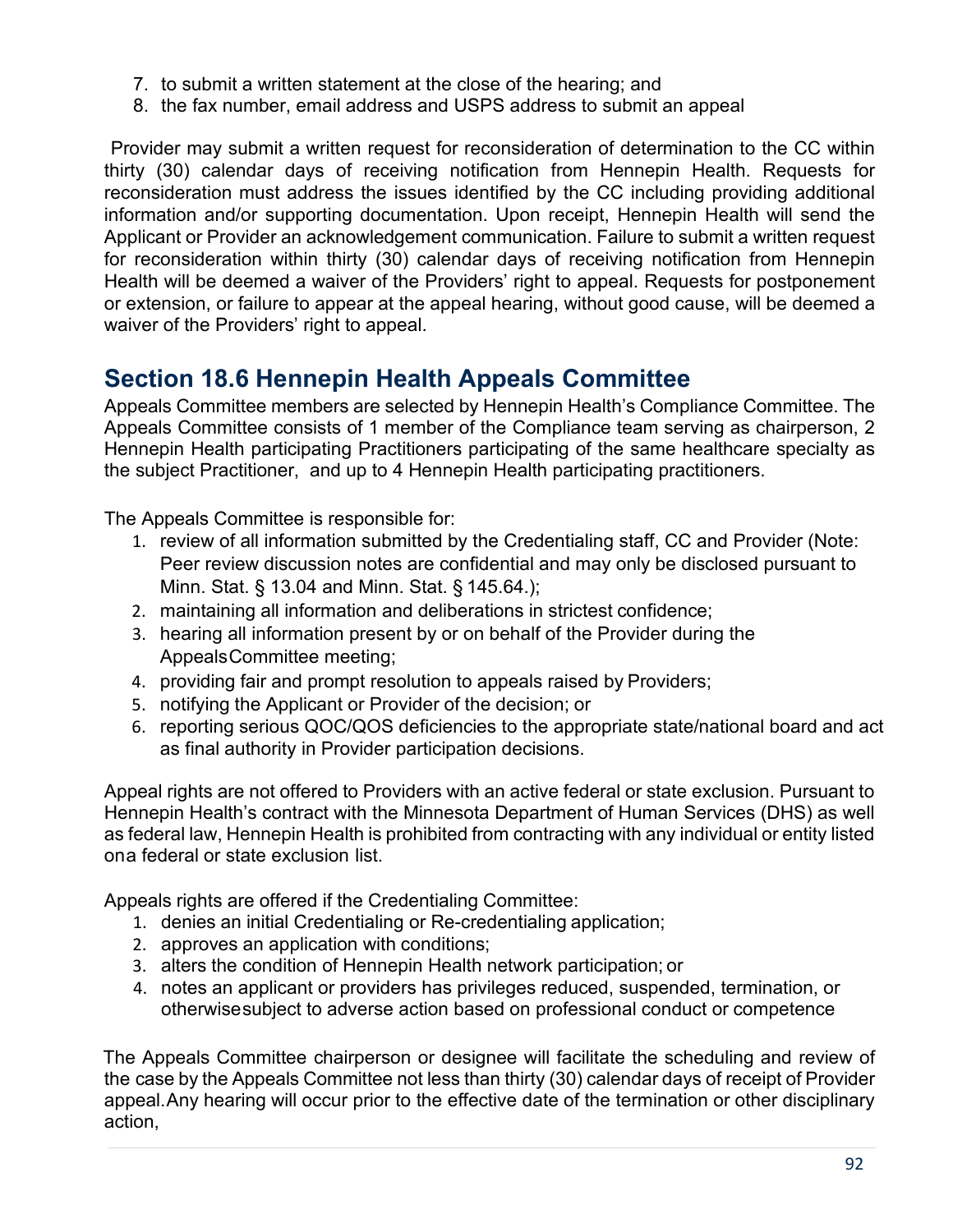except in the case of an actual or potential danger to a Hennepin Health member or a disciplinaryaction limited to less than thirty (30) days. The Appeals Committee chairperson or designee will notify the Provider, in writing, of its intent to review the appeal including date, time and location of the Appeals Committee hearing and other administrative details.

The Appeals Committee shall review all pertinent documentation and any new information relatingto the original decision. The Appeals Committee shall make its determination based on the information and evidence produced at the hearing, including the oral testimony of witnesses, summary oral and written statements, all officially noticed matters, and all documentary evidencesubmitted to the Credentialing Committee and at the hearing. Following the hearing and the receipt of any written statements, the Appeals Committee shall convene to review and determinethe case. The Appeals Committee may uphold, reject, or modify the original action. The Appeals Committee's decision shall be by majority vote. The Provider is notified in writing, via Certified Mail, within thirty (30) calendar days following the date of the action, of the Appeals Committee'sdecision and will include a statement of the basis for the decision. Final determinations shall be binding and not subject to further appeal. Upon completion of the appeals hearing, no further rights to appeal or appear before the Appeals Committee will be extended.

In the event that participation is denied or terminated from the Hennepin Health network, the Provider is ineligible for Credentialing reapplication for two (2) years following the effective date of denial or termination, unless the Appeals Committee, in its sole discretion, deems a shorter period to be appropriate.

### **Section 18.7 Hennepin Health Credentialing Staff**

Hennepin Health Credentialing staff develop and maintain the Hennepin Health Credentialing Program and any other credentialing policies, procedures, work guides and workflows necessary to ensure compliance with federal and state regulations and NCQA Standards and Guidelines for Health Plan Credentialing Standards.

Credentialing staff are responsible for notifying Applicants of the following rights:

- 1. To review information obtained and used to evaluate a Credentialing application except for references, recommendations and/or peer-review protected information;
- 2. To access the provider manual at any time via the Hennepin Health website;
- 3. To receive information regarding Hennepin Health, its services, member rights and responsibilities;
- 4. To receive the status of their Credentialing or Re-credentialing application via email or phone call, within 3 days of the initial request;
- 5. To access information, from outside sources such as state licensing boards and malpractice carriers, obtained by Credentialing staff used to evaluate credentialing applications;
- 6. To access redacted copies or summaries of information (redaction may be required to protect the confidentiality of an individual who provided information to the CC);
- 7. To be offered ability to correct erroneous, missing, incomplete or discrepant information

An Applicant is notified within 3 business days, via email, of the discovery of an application discrepancy, missing documents or incomplete information. An Applicant is provided 10 business days from notification by Credentialing staff to correct erroneous, missing, incomplete or discrepant information obtained during the Credentialing process that varies substantially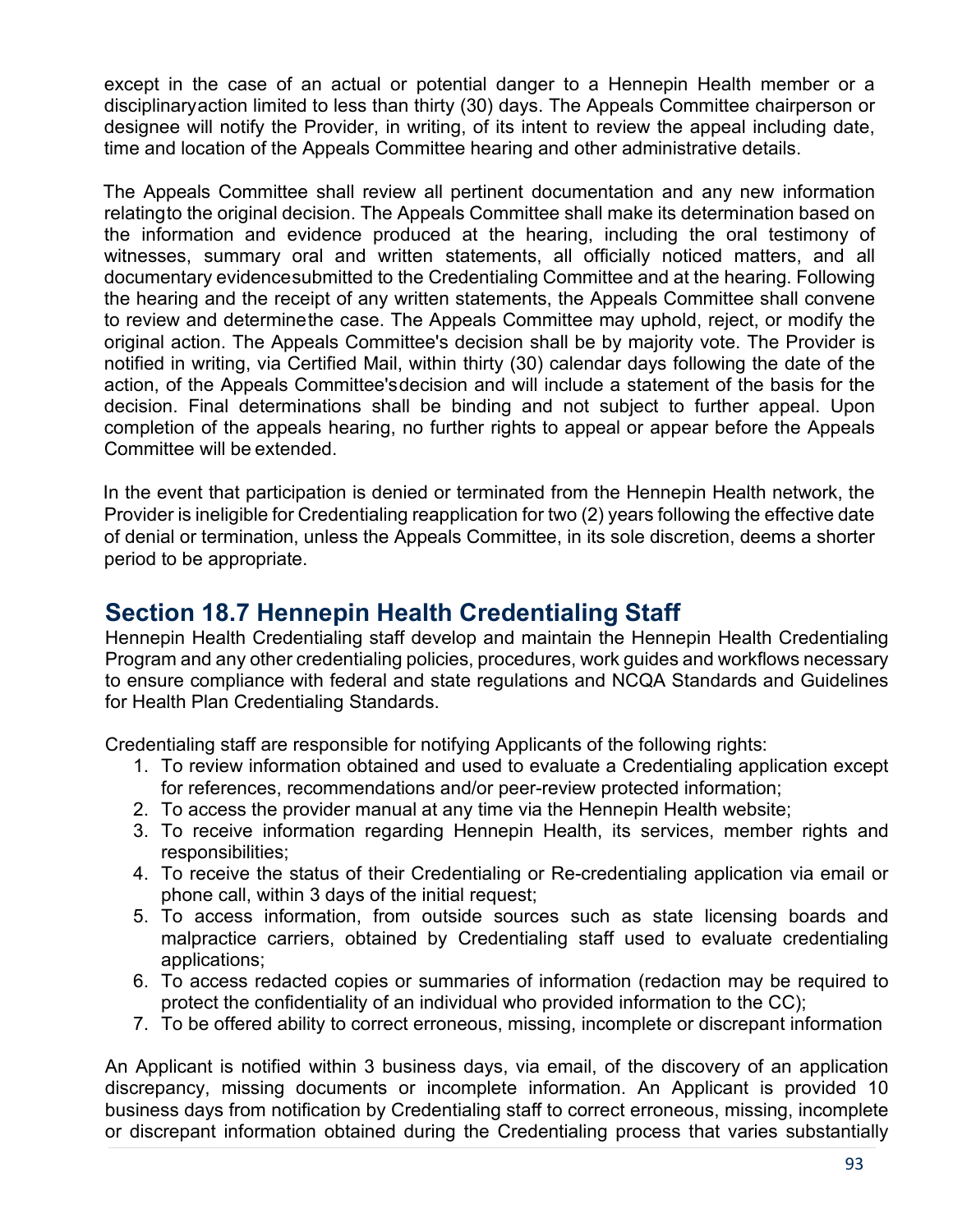from the information provided by the Provider and to submit a corrected statement and/or supporting documentation via email to hhcredentialing@hennepin.us. Appeal rights are communicated via the Provider Manual and automated email response from the Credentialing inbox.

The foregoing does not require Hennepin Health to alter or delete any information contained in a Credentialing file, nor does it require Hennepin Health to disclose to a Practitioner's references, decisions, or other peer review protected information.

Credentialing staff shall perform credentialing functions including preparing cases for the CMO, AMD and/or Credentialing Committee and Appeals Committee review. All information and documentation obtained by Hennepin Health as part of the Credentialing or Re-credentialing application review process must be collected and verified prior to all Credentialing decisions. The Credentialing staff are responsible for providing a list of Practitioners approved via Clean File review in the previous month.

Credentialing staff are responsible for providing a list of Practitioners approved via Clean File review in the previous month. Credentialing staff are responsible for notifying Providers within 60 days of:

- approval for initial Credentialing
- file review by the CC, Appeals Committee or designee

Credentialing is responsible for ensuring information provided in member materials, including provider directories, is consistent with the information obtained during the Credentialing process. Practitioner qualifications in such member materials will accurately reflect Practitioner's education, training, certification and designated specialty gathered during the Credentialing process. Credentialing is required to process all add, term and change requests within thirty (30) calendar days of receipt. Provider data changes are reflected in the on-line directory immediately following the update to Symplr Payer. The hard copy directory is updated on intervals established by DHS.

### **Section 18.8 Acceptance of Practitioners**

Practitioners must be fully credentialed pursuant to this Credentialing Program prior to providing care to Hennepin Health members, submitting claims, or being listed in any member materials or provider directories as a Provider for a Hennepin Health member.

The following Practitioner types are subject to this Credentialing Program:

- advanced practice registered nurses (APRN) including nurse practitioners, nurse anesthetists, and certified nurse midwives;
- acupuncturists;
- chiropractors (DC);
- doctors of optometry (OD);
- doctors of podiatric medicine (DPM);
- licensed alcohol and drug counselor;
- licensed marriage and family therapist (LMFT);
- licensed professional clinical counselor (LPCC);
- master's-level clinical social workers (LICSW);
- mental health rehabilitative professionals (ARMHS only);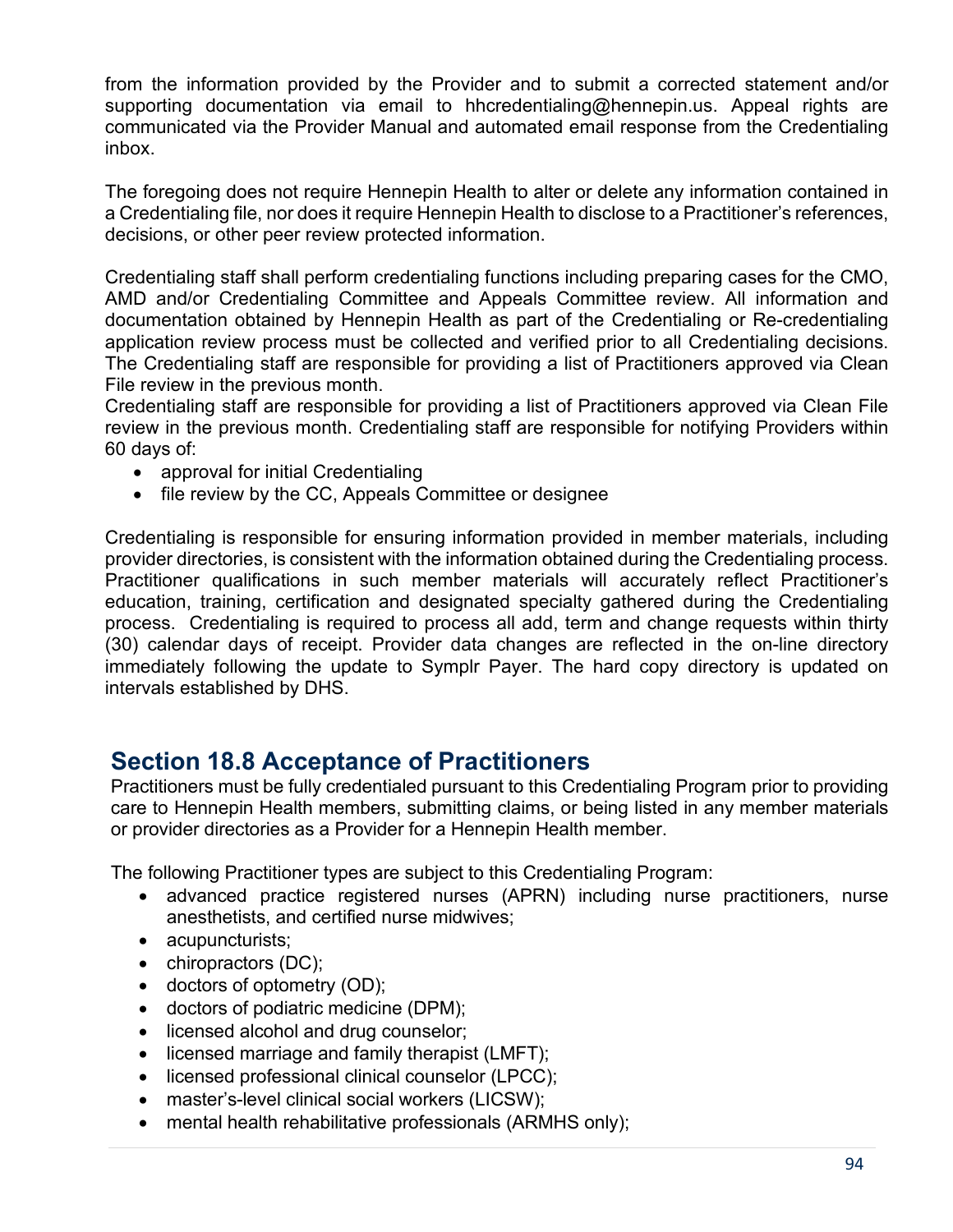- physician (Medical Doctor, Doctor of Osteopath);
- physician assistants (PA);
- psychiatrists;
- psychologists doctoral or master's-level (Ph.D., Psy.D, Ed.D, MA, MS);
- psychotherapists (Ph.D., Psy.D, Ed.D, MA, MS);
- oral and maxillofacial surgeons

# **Section 18.9 Criteria for Participation**

The criteria for participation in Hennepin Health's network include, but are not limited to, the following:

- 1. Applicant's application has not previously been denied or participation terminated for cause by Hennepin Health within the preceding 24 months, unless reviewed and approved by CC;
- 2. Applicant is appropriately licensed or registered to practice in the state(s) where the Applicant willrender services to Hennepin Health members;
- 3. Applicant has completed appropriate post-graduate training, as defined by the appropriate state licensing or registration agency of the Applicant's profession, or as otherwise defined by HennepinHealth,
- 4. Applicant has sufficient qualifications and training for the practice area for which Applicant seeks participating practitioner status, as determined by Hennepin Health, in its sole discretion;
- 5. If Applicant's practice requires clinical privileges that allow for hospital admission, Practitioner: (a)maintains such privileges in good standing at a hospital participating with Hennepin Health, (b) provides evidence that Applicant has made satisfactory arrangements for another Hennepin Health participating Practitioner to admit Hennepin Health members, or (c)requests a waiver from this requirement, with an explanation as to why the clinical privileges are not necessary for Applicant's care and treatment of Hennepin Health members;
- 6. Applicant has a current and valid DEA registration or prescriptive authority unless the practitioner license does not allow prescription of controlled substances and therefore the practitioner does not maintain DEA registration or prescriptive authority;
- 7. Upon request by Hennepin Health, Applicant has signed a consent or release of information necessary to permit Hennepin Health to monitor compliance with stipulations, orders or CAP's of a state licensing board, accreditation or other health care organization;
- 8. Applicant has not misrepresented, misstated or omitted a relevant or material fact on the application, disclosure statements or any other documents provided as part of the Credentialing process;
- 9. Applicant has not engaged in any conduct resulting in a felony or gross misdemeanor conviction. For purposes of this provision, a plea of guilty or a plea of no contest to a felony or gross misdemeanor charge constitutes a conviction;
- 10. Applicant has not engaged in any unprofessional conduct, including willful or negligent disregard of patient health, safety or welfare, professionally incompetent medical practice, failure to conform to minimal standards of acceptable and prevailing medical practice, or failure to maintainappropriate professional boundaries;
- 11. Applicant has not engaged in any sexual misconduct, nor in any behavior toward a patient that could be reasonably interpreted by the patient as physical, emotional or sexual abuse or harassment;
- 12. Applicant has not engaged in any unethical conduct, including actions likely to deceive, defraud orharm patients, Hennepin Health or the public;
- 13. Applicant has not personally engaged in or otherwise contributed to the submission of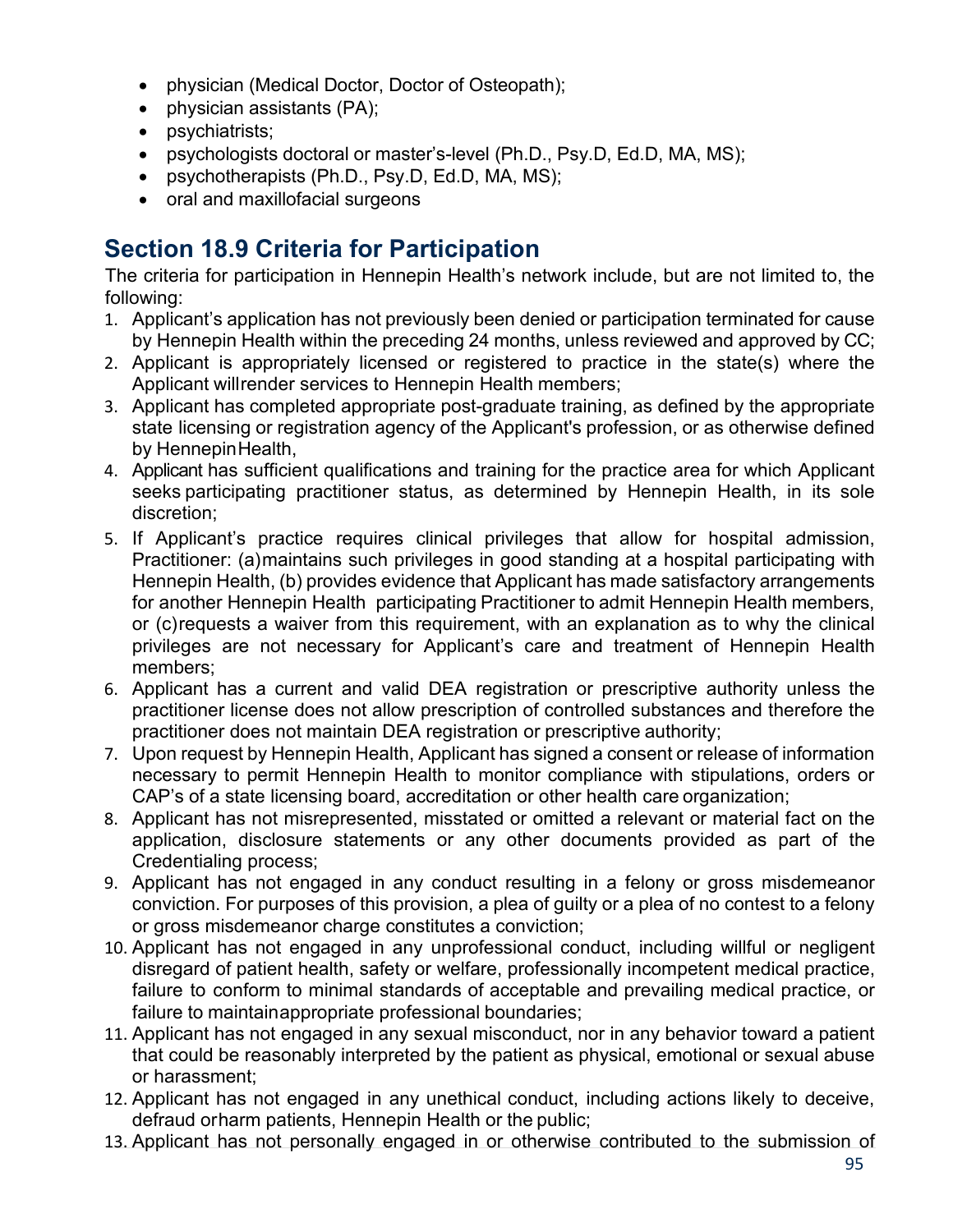claims for payment that were false, negligently incorrect, intentionally duplicated or indicated other abusive billing practices;

- 14. Applicant has not been sanctioned or excluded by federal, state or local government programs;
- 15. Applicant does not have a history of professional liability lawsuits or other incidents, or the application fails to disclose such history, that constitute a pattern and/or indicate a potential QOC/QOS concern;
- 16. Applicant has not been involuntarily terminated from professional employment or as hospital medical staff or resigned from professional employment or as hospital medical staff after knowledge of an investigation into Applicant's conduct, or in lieu of disciplinary action;
- 17. Applicant has not disclosed an ongoing medical or physical condition likely to adversely affect Applicant's ability to perform the essential functions of Applicant's profession with or without reasonable accommodation;
- 18. Applicant has not disclosed an ongoing medical or physical condition that could adversely affect Applicant's ability to practice safely and/or constitute a direct threat to the health and safety of others;
- 19. Applicant has not used illegal drugs during the past three (3) years;
- 20. Applicant has not engaged in disruptive behavior as specified in Hennepin Health credentialing policies that inhibits the performance of the job responsibilities of Hennepin Health staff; and
- 21. Applicant has not engaged in other behavior, whether or not related to Applicant's role as a healthcare professional, which calls into question Applicant's judgment, honesty, character, and/or suitability to provide care to Hennepin Health members.

# **Section 18.10 Initial Credentialing Process**

Hennepin Health follows a defined process and makes all Credentialing decisions using criteria based on Provider's ability to deliver care. Upon receipt of an application, Credentialing staff review the application to ensure it meets the participation criteria set forth in this Credentialing Program. Practitioners must be Credentialed and approved for network participation prior to providing care to members, submitting claims or being listed in any member materials or provider directories. In accordance with Minnesota Statute 62Q.97, within 7 business days of receipt, Credentialing staff will determine if a practitioner application is deemed clean for practitioner credentialing. Practitioner credentialing will be completed within 45 days after receiving a clean application, unless Hennepin Health identifies a substantive quality or safety concern in the course of practitioner credentialing that requires further investigation. If a practitioner file is deemed to be deficient, missing information, or has substantiated concerns, Credentialing staff will inform the practitioner within 3 business days of determining the application is not a clean application. The Practitioner or designee is provided 10 business days to provide the additional information, as requested by Credentialing staff. If the practitioner or designee provides the requested information within 10 business days, Credentialing staff is allowed 30 additional days to investigate any quality or safety concerns and present their findings to the Credentialing Committee. If the Practitioner or designee is non-responsive to the request(s) from Credentialing staff, the practitioner will be notified of the application being closed for lack of response.

A Practitioner will need to undergo initial Credentialing if:

1. Practitioner is new to the Hennepin Health network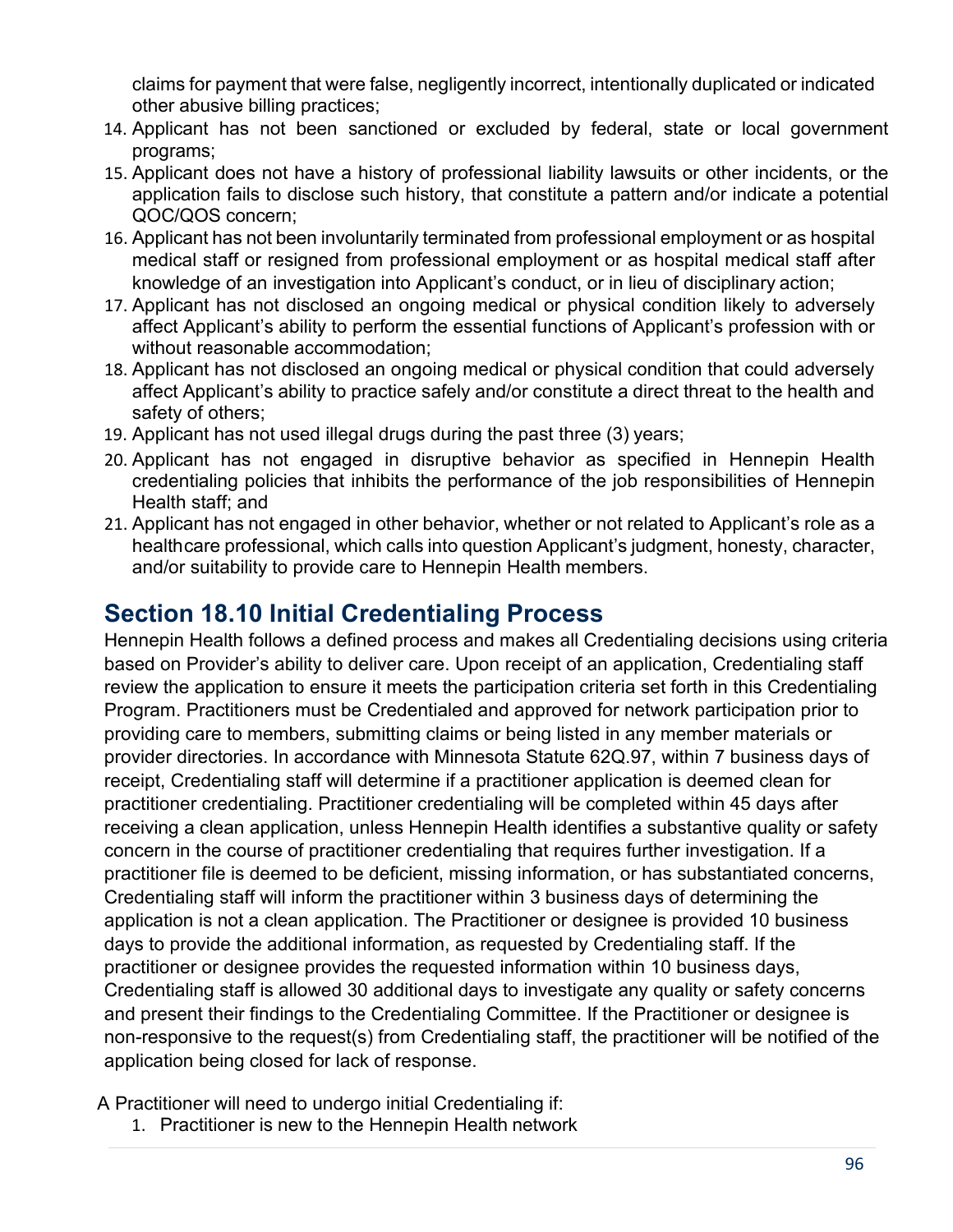- 2. Practitioner has had a break in network participation greater than 30days
- 3. Practitioner failed to Re-credential in a timely manner
- 4. Practitioner is no longer affiliated with a Hennepin Health delegate

Any updates, edits, or modifications to applications and/or attestations must be made, initialed and dated by Practitioner or the Practitioner must resubmit a clean document(s). All Providers shall fully cooperate in providing Credentialing staff with all supporting documents needed to satisfy Credentialing requirements, including primary verification requirements.

Credentialing staff will present Practitioners to the CMO and/or AMD for Clean File and Administrative review and CC for those meeting thresholds for review. The CC shall rescind approval of a Practitioner for participation, in the event Practitioner is not actively practicing at a Hennepin Health contracted facility within 180 calendar days of the CC's decision.

Hennepin Health does not fully credential locum tenens hired to cover Practitioners for less than 90 days. Locum tenens is defined as a Practitioner who is filling in for another Practitioner on a temporary basis and does not have an independent relationship with Hennepin Health. A Minnesota Practitioner change form must be submitted for the locum tenens and primary source verification of license, sanctions and adverse actions must be completed with no adverse results. Locum tenens with adverse results will be required to undergo the full Credentialing process.

### **Section 18.11 Re-Credentialing Process**

The Re-credentialing process shall take place at least every 36 months for Practitioners. Continued participation by a Practitioner is conditioned upon the continued execution of a participation agreement with Hennepin Health and continued compliance with all credentialing, administrative, and contractual requirements. Practitioners must be Re-credentialed and approved by CC or designee by the last day of the month in which they are due to remain in good standing and continue to appear in member materials and provider directories as participating.

Credentialing staff sends an email request to the Provider credentialing contact listed within Symplr Payer, notifying them of the Practitioner(s) re-credentialing due date with Hennepin Health. When necessary, Credentialing staff will include in the email a MN Universal Re-Credentialing application template and checklist of supporting documents, within 3 business days of request. The Practitioner may return the completed application and supporting documents via email, fax, or USPS mail or through the Minnesota Credentialing Collaborative (MCC).

Any needed updates, edits or modifications to applications and/or attestations must be made, initialed and dated by Practitioner or the Practitioner must resubmit a clean document(s). All Practitioners shall fully cooperate in providing Credentialing staff all supporting documents needed to satisfy credentialing requirements, including primary verification requirements.

Credentialing will review all applications and determine completion status. If an application is incomplete, Credentialing will follow the Re- Credentialing follow-up process. Credentialing staff will present Practitioners to the CMO/AMD for Clean File review, CMO for Administrative review and CC for those meeting threshold for review.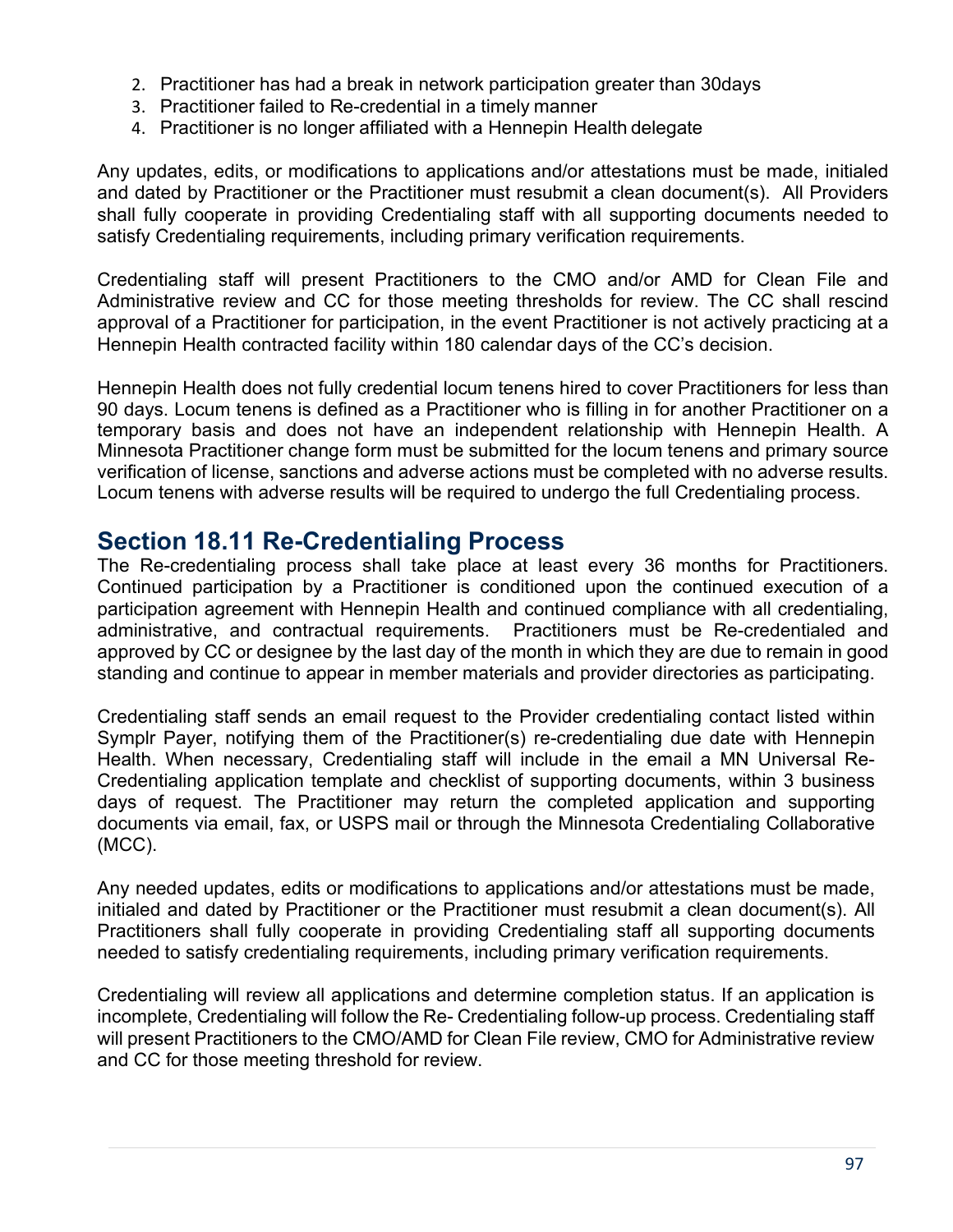# **Section 18.12 Primary Source Verification**

Hennepin Health Credentialing staff shall collect and verify all credentials in accordance with NCQACredentialing standards by utilizing any of the following sources to verify credentials:

- 1. the primary source (or its Web site);
- 2. a contracted agent of the primary source (or its Web site) where Hennepin Health has obtaineddocumentation indicating a contractual relationship between the primary source and the agentthat entitles the agent to verify credentials on behalf of the primary source.
- 3. State Medicaid agency or intermediary;
- 4. list of Excluded Individuals and Entities maintained by the Office of the Inspector General (OIG);
- 5. Medicare Exclusion Database;
- 6. Federal Employee Health Benefits Plan (FEHB) Program department record, published by theOffice of Personnel Management, Office of the Inspector General;
- 7. National Plan and Provider Enumeration System (NPPES);
- 8. Excluded Parties List System (EPLS) via Systems for Awards Management
- 9. Drug Enforcement Agency (DEA) agency or copy of DEA certificate or the National TechnicalInformation Services (NTIS) database;
- 10. American Medical Association (AMA) Physician Masterfile, American Osteopathic Association(AOA) Official Osteopathic Physician Profile Report or Physician Master File (DEA only);and
- 11. Social Security Death Master (SSDM)

Primary source verification is entered into eVIPs. Each user of eVIPs is provided with a unique electronic identifier and password to ensure accurate audit trails, data integrity and security. Information and documentation obtained by Hennepin Health as part of the Credentialing or Re- credentialing process must be collected and verified prior to all Credentialing decisions. Hennepin Health Credentialing staff shall conduct timely verification of Provider's credentials to ensure it is within the prescribed time limit as reflected below. All verifications will include notation of date verified and the identification of the Credentialing staff who completed the verification. Verification time limits are based on the Credentialing Committee determination date, not the date of submissionto the Credentialing Committee.

#### **Licensure**

#### *Verification Time Limit: 180 calendar days*

Licensure verification is required for Credentialing and Re-credentialing. Hennepin Health verifies that Practitioner has a valid and current license to practice at the time of Credentialing decision. Hennepin Health verifies licenses in all states where Practitioner provides care to Hennepin Healthmembers. Licenses are verified directly with the state licensing or certification agencies.

#### **DEA Certificates**

#### *Verification Time Limit: 180 calendar days*

DEA verification is required for Credentialing and Re-credentialing. Hennepin Health verifies that each Practitioner qualified to write prescriptions holds a valid and current DEA certificate in each state where Practitioner provides care to Hennepin Health members.

Hennepin Health may Credential a Practitioner whose DEA certificate is pending. The Applicant orPractitioner must provide documentation of a Practitioner with a current and active DEA license, who will write prescriptions for Hennepin Health members (when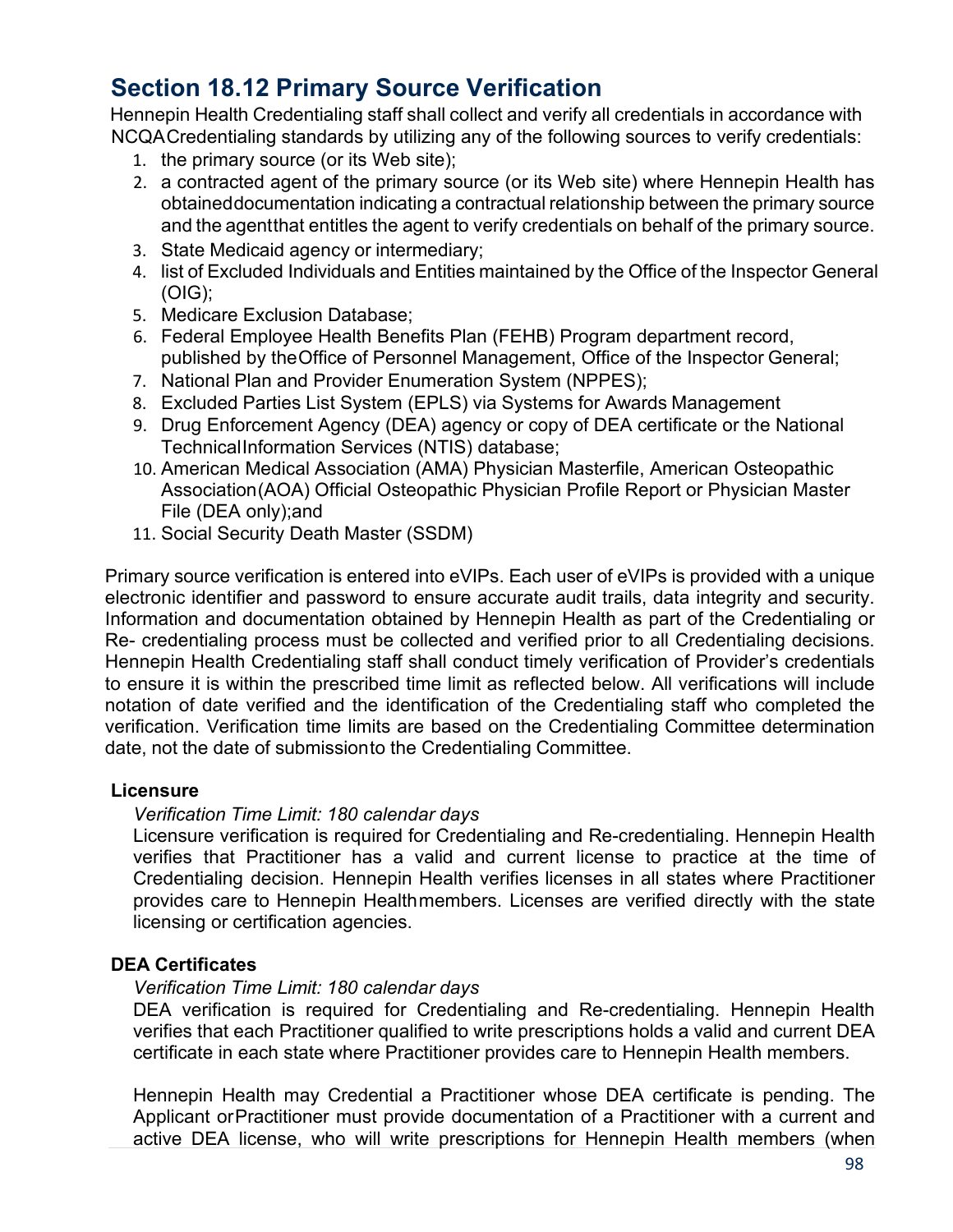needed) until the Applicant or Practitioner's DEA certificate is issued. Credentialing staff will present these situations to the CMO or designee for Administrative Review and determination. Credentialing staff will continue to monitor the file, using self-alerts, with the expectation that the Practitioner promptly submit a copy of the valid DEA certificate once received. If a Practitioner has not received a DEA certificate within six (6) months of monitoring start date, the Provider will be contacted for follow-up. If a qualified Practitioner does not prescribe medications or does not hold a valid DEA certificate, then Practitioner must notify Hennepin Health and Hennepin Health will note this in Practitioner's credentialing file.

#### **Education and Training**

#### *Verification Time Limit: Prior to the credentialing decision*

Education verification is only required during initial Credentialing. Hennepin Health will verify the highest of the three following levels of education and training obtained by each Practitioner as appropriate:

- a) Board Certification
- b) Residency
- c) Graduation from medical or professional school

Hennepin Health will verify education through at least one of the following sources:

- a) The primary source;
- b) The state licensing agency or specialty board, if it performs primary source verification as partof the licensing process;
- c) Sealed transcripts, if Hennepin Health can provide evidence that it inspected the contents of the envelope and confirmed the Practitioner completed and/or graduated from the appropriate training program;
- d) AMA Physician Masterfile, AOA Official Osteopathic Physician Profile Report, AOA Physician Masterfile (physician only);
- e) Education Commission for Foreign Medical Graduates (ECFMG) for international medical graduates licensed after 1986 (physician only) or AMA's Fifth Pathway program,; or
- f) FCVS for closed residency programs

#### **Board Certification**

#### *Verification Time Limit: 180 calendar days*

Board certification verification is required for Credentialing and Re-credentialing, if the Practitioneris board certified. Hennepin Health does not require board certification in order to participate within the Hennepin Health network. Hennepin Health will verify board certification on each Practitioner attesting to holding an active and accredited board certification through one of the following sources:

- a) The primary source;
- b) The state licensing agency or specialty board, if it performs primary source verification as partof the licensing process;
- c) American Board of Medical Specialties (ABMS) or its member boards, or an official ABMS Display Agent, where a dated certificate of primary source authenticity has been provided;
- d) AMA Physician Masterfile;
- e) AMA Physician Masterfile, AOA Official Osteopathic Physician Profile Report, AOA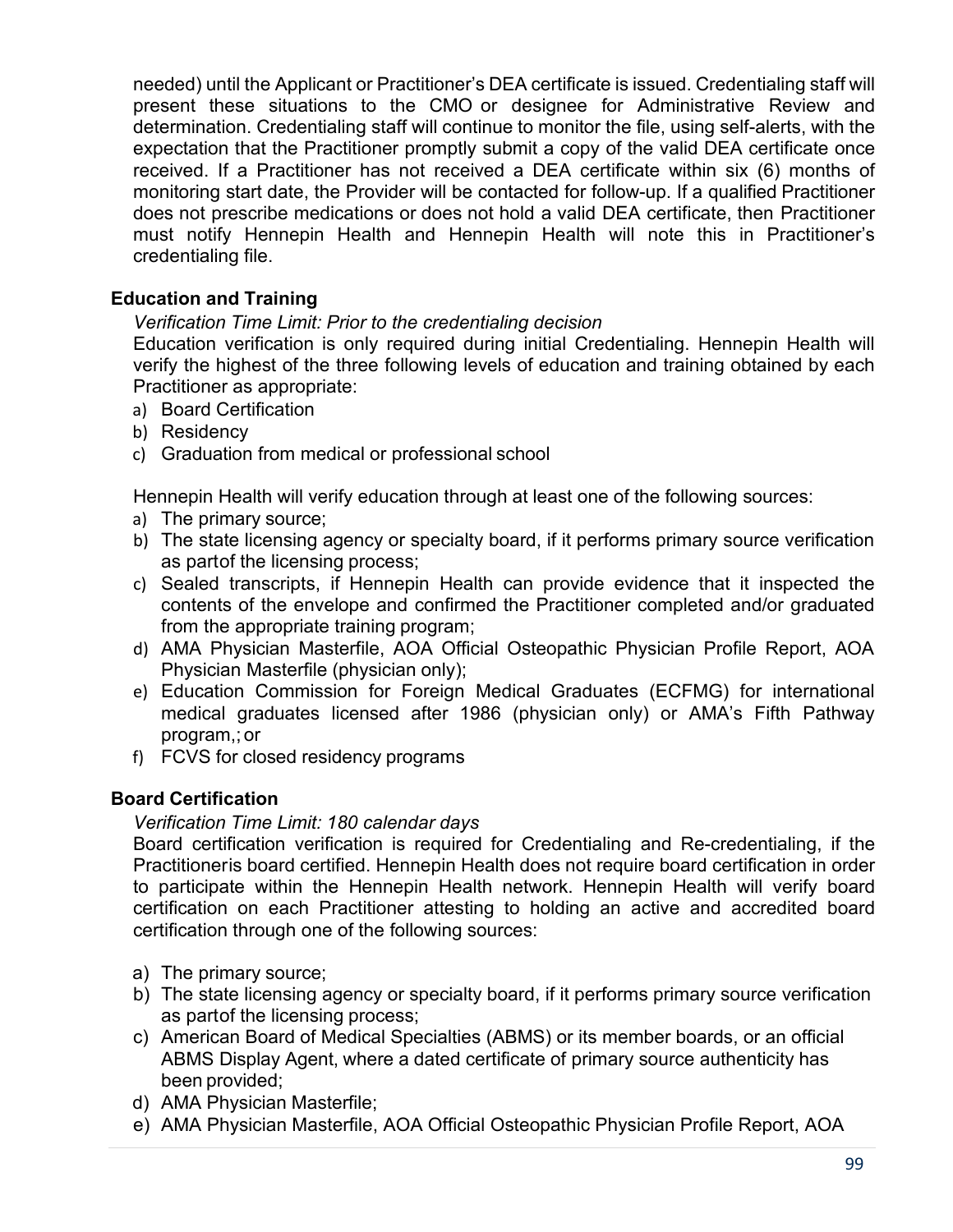PhysicianMasterfile (physician only);

- f) registry that performs primary source verification of board status; or
- *g) Educational Commission For Foreign Medical Graduates (ECFMG)*

If a practitioner has a "lifetime" certification status and/or no expiration date, the record is given adefault expiration date of 36 months from the application processing date.

#### **Work History**

#### *Verification Time Limit: 365 calendar days.*

Work history is only verified during initial Credentialing. Hennepin Health will obtain a minimum of the most recent five (5) years of work history as a health professional through the Practitioner'sapplication or curriculum vitae (CV). Work history from the initial date of licensure to the present is used if Practitioner has fewer than five (5) years of work history as a health professional.

The application or CV must include the beginning and ending month and year for each position ofemployment experience. If the Practitioner has had continuous employment for five (5) years or more with no gap in employment, providing only the year will suffice.

Hennepin Health will document the work history review, including any gaps in employment on theapplication, CV, checklist or other identified documentation methods. If a gap in employment exceeds six (6) months, Practitioner must clarify the gap verbally or in writing to Credentialing staffwho will note the clarification in the Practitioner's credentialing file. Employment gaps exceeding one (1) year must be clarified by Practitioner in writing.

#### **Malpractice History**

#### *Verification Time Limit: 180 calendar days*

Malpractice history verification is required for Credentialing and Re-credentialing. Credentialing staff will obtain confirmation of the past five (5) years of history of malpractice settlements from the malpractice carrier or through a query with the NPDB and may include years in residency or fellowship. Credentialing staff is not required to obtain confirmation from the carrier for Practitioners holding a hospital insurance policy during residency or fellowship.

### **Section 18.13 Sanction Information**

Sanction verification is required for Credentialing and Re-credentialing and must be completed within180 days prior to the Credentialing Committee approval date. Hennepin Health will verify Medicare and Medicaid sanctions, state sanctions, restrictions on licensure, and limitations on scope of practicein all states where Practitioner provides care to Hennepin Health members.

Hennepin Health will verify through one or more of the following sources, depending on Practitionertype, for state sanctions, license restrictions or other adverse events relating to licensure:

- 1. Minnesota Board of Medical Practice
- 2. Federation of State Medical Boards (FSMB)
- 3. Minnesota Board of Chiropractic Examiners
- 4. Federation of Chiropractic Licensing Boards' Chiropractic Information Network-Based ActionDatabank (CIN-BAD)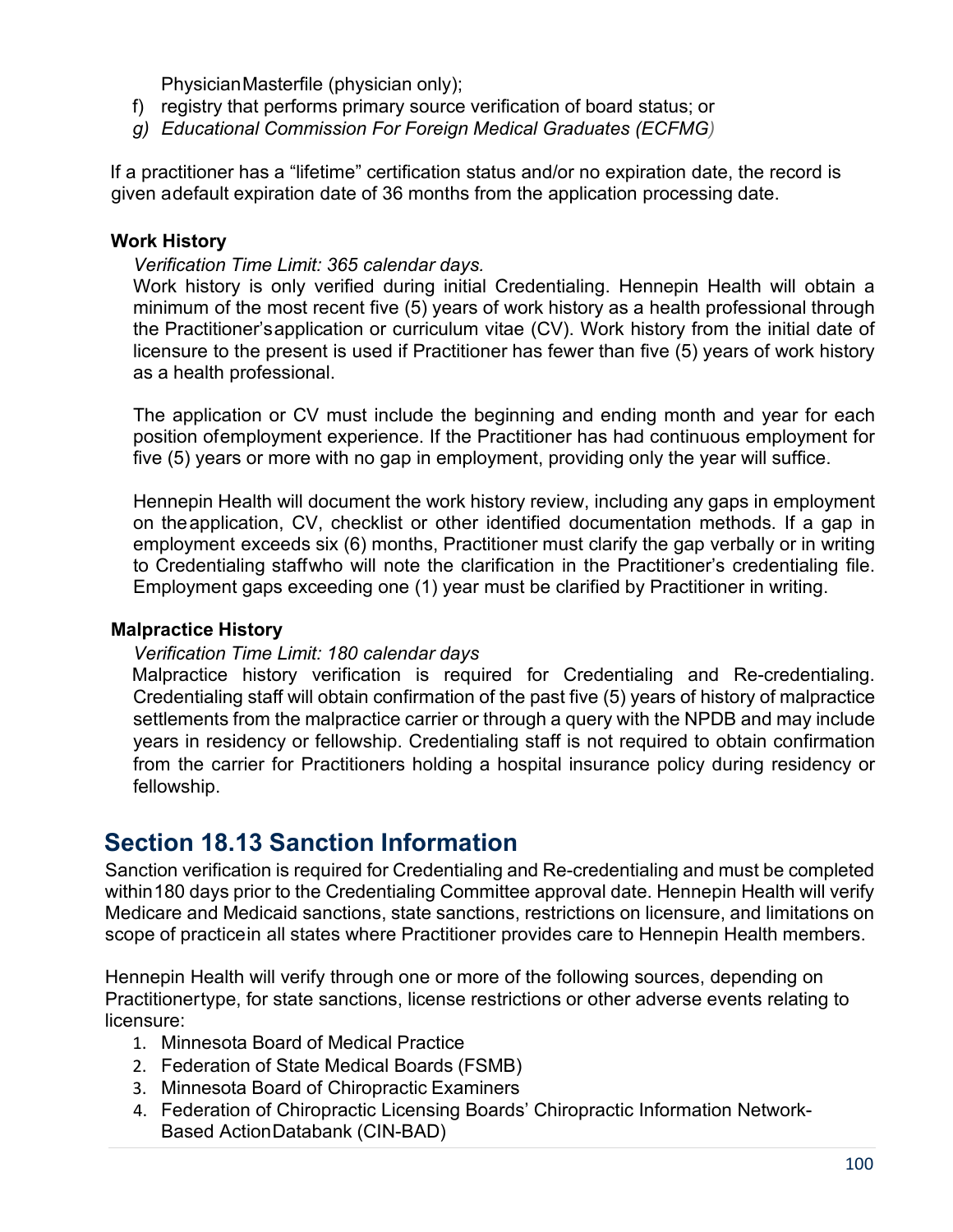- 5. Minnesota Board of Dentistry
- 6. Minnesota Board of Podiatric Medical Boards
- 7. Federation of Podiatric Medical Boards
- 8. Minnesota Board of Behavioral Health and Therapy
- 9. Minnesota State Board of Nursing
- 10. Minnesota Board of Marriage and Family Therapy
- 11. Minnesota Board of Psychology
- 12. State of Minnesota Board of Social Work

Hennepin Health will query state and federal sanction lists at the time of initial Credentialing and Re- credentialing, including Medicare and Medicaid sanctions. This information may be obtained from any relevant source, including state licensing authorities, other government entities, third-party payers, health care providers and professional liability carriers, including:

- 1. State Medicaid agency or intermediary;
- 2. List of Excluded Individuals and Entities maintained by the Office of the Inspector General (OIG);
- 3. Medicare Exclusion Database
- 4. Federal Employee Health Benefits Plan (FEHB) Program department record, published by theOffice of Personnel Management, Office of the Inspector General;
- 5. Federation of State Medical Boards (FSMB);
- 6. NPDB; and
- 7. Social Security Death Master File (SSDM) via Social Security Administration
- 8. Medicare/Medicaid Exclusion List (DHS Exclusion)
- 9. Medicare/Medicaid Provider Enrollment (DHS Provider File)

Any Applicant discovered on the sanction or adverse action report(s) will result in an immediate halting of the initial Credentialing process and denial of the Applicant's applications. If the Provider iscurrently in Hennepin Health's network, the Provider will be immediately suspended from the network and submitted to the Credentialing Committee for review and determination. The Credentialing Committee's review will include information from the applicable agency and/or written statements from the Provider. If a previously issued Medicare/Medicaid sanction is lifted, the Provider must present a copy of the reinstatement letter as issued by the applicable government and/or state agency to Hennepin Health for further consideration. Any Credentialing or Re- credentialing file involving a previously issued sanction, that has since been lifted, will be submitted to the Credentialing Committee for review.

# **Section 18.14 Supporting Documentation**

### **Application**

*Verification Time Limit: Prior to the credentialing decision*

Applications are required for Credentialing and Re-credentialing. A Provider is required to complete, in its entirety, one application. The application provides notification to the Provider thatthe following agencies will be queried and reviewed as part of the application process: a) the NPDB,

b) the relevant state licensing board(s); and c) the Medicare and Medicaid Sanctions and Reinstatement Report. The application also notifies the Provider that a report may be submitted to the appropriate state licensing boards and/or the NPDB in the event the application is denied for professional reasons.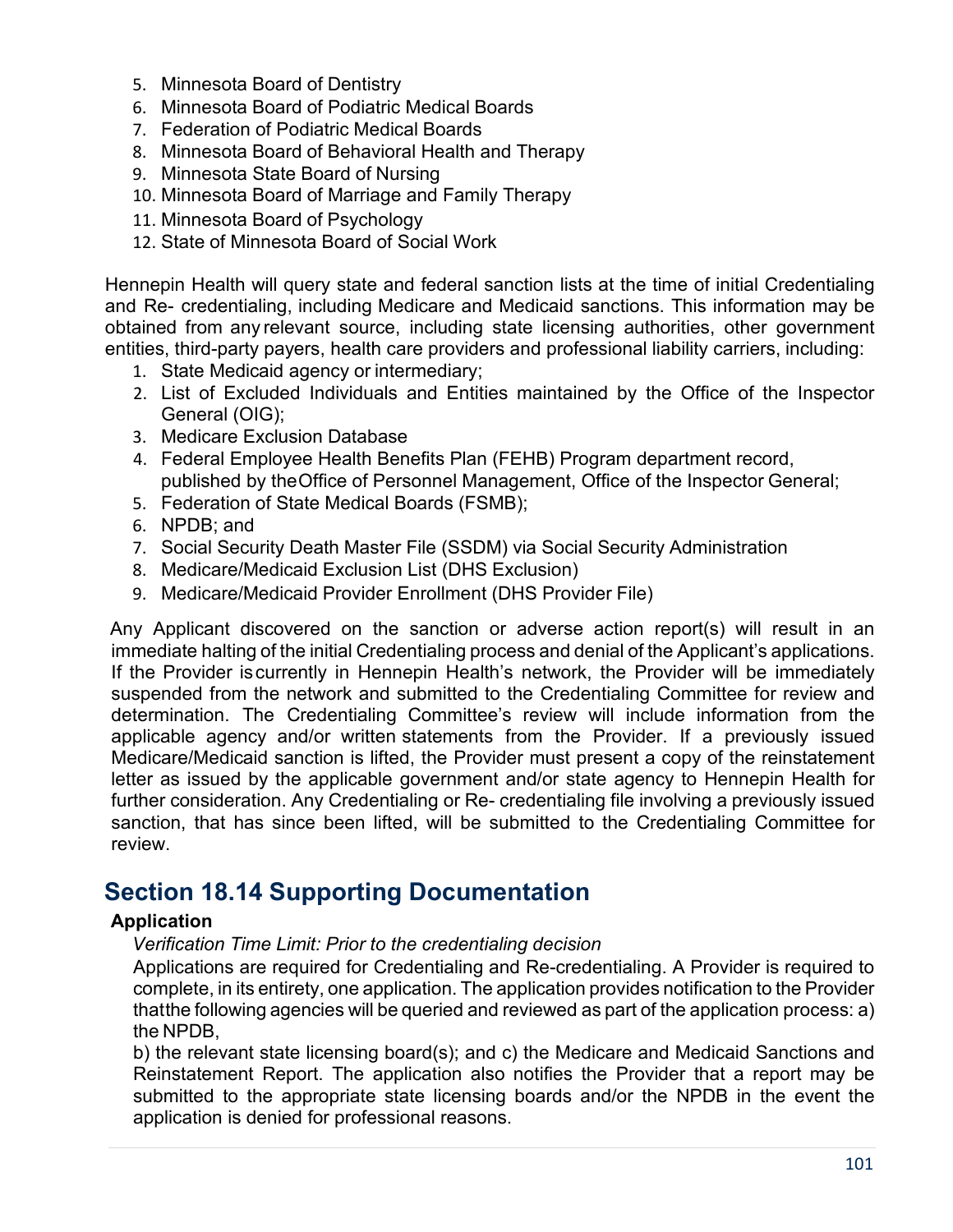#### **Certificate of Insurance**

#### *Verification Time Limit: Prior to the credentialing decision*

Certificate of Insurance is required for Credentialing and Re-Credentialing. The certificate ofinsurance must state the amount of Provider's current malpractice insurance, dates of coverage and be current at the time of Credentialing Committee decision. The minimum coverage limits must be \$1 million per occurrence and \$3 million aggregate. Hennepin Health may accept a copy of the insurance face sheet from the malpractice carrier in lieu of collecting the information in theapplication. For Providers with federal tort coverage, the Credentialing file will include a copy of the federal tort letter.

#### **Delegation Agreements for Physician Assistants**

#### *Verification Time Limit: 180 days*

A Delegation agreement between a Physician Assistant and the supervising physician is required for Credentialing and Re-Credentialing. The delegation agreement must meet all requirements of Minn. Stat. § 147A.20 and be included within the credentialing file.

#### **Hospital Admitting Privileges**

#### *Verification Time Limit: 180 days*

Hospital admitting privileges verification is required for Credentialing and Re-credentialing through validation that all applicable physicians have hospital admitting privileges at a hospital participating with Hennepin Health. If a physician does not have admitting privileges, Practitioner must document that he/she has made appropriate admission arrangements with another Hennepin Health network physician to admit patients and this information must be part of the Credentialingfile.

#### **Disclosure**

#### *Verification Time Limit: 365 calendar days*

Disclosure is required for Credentialing and Re-credentialing. Each Practitioner file will include a checklist or other documentation confirming that the following information was verified byCredentialing staff:

- a) Reasons for inability to perform the essential functions of the position.
- b) Lack of present illegal drug use.
- c) History of loss of license.
- d) History of felony and gross misdemeanor convictions.
- e) History of loss or limitation of privileges or disciplinary actions.
- f) Current malpractice insurance coverage.

#### **Attestation**

#### *Verification Time Limit: 365 calendar days*

Attestation verification is required for Credentialing and Re-Credentialing which must be current and signed confirming the correctness and completeness of the application and all related documents. Applicant must provide Hennepin Health with:

- An unaltered, signed and dated release granting Hennepin Health permission to review therecords of and to contact any licensing entity, medical society, medical school, hospital, clinic, insurance company or other entity, institution or organization that has or may have records concerning the Applicant;
- An unaltered, signed and dated release relieving any person, entity, institution or organization that provides information as part of the application process from liability;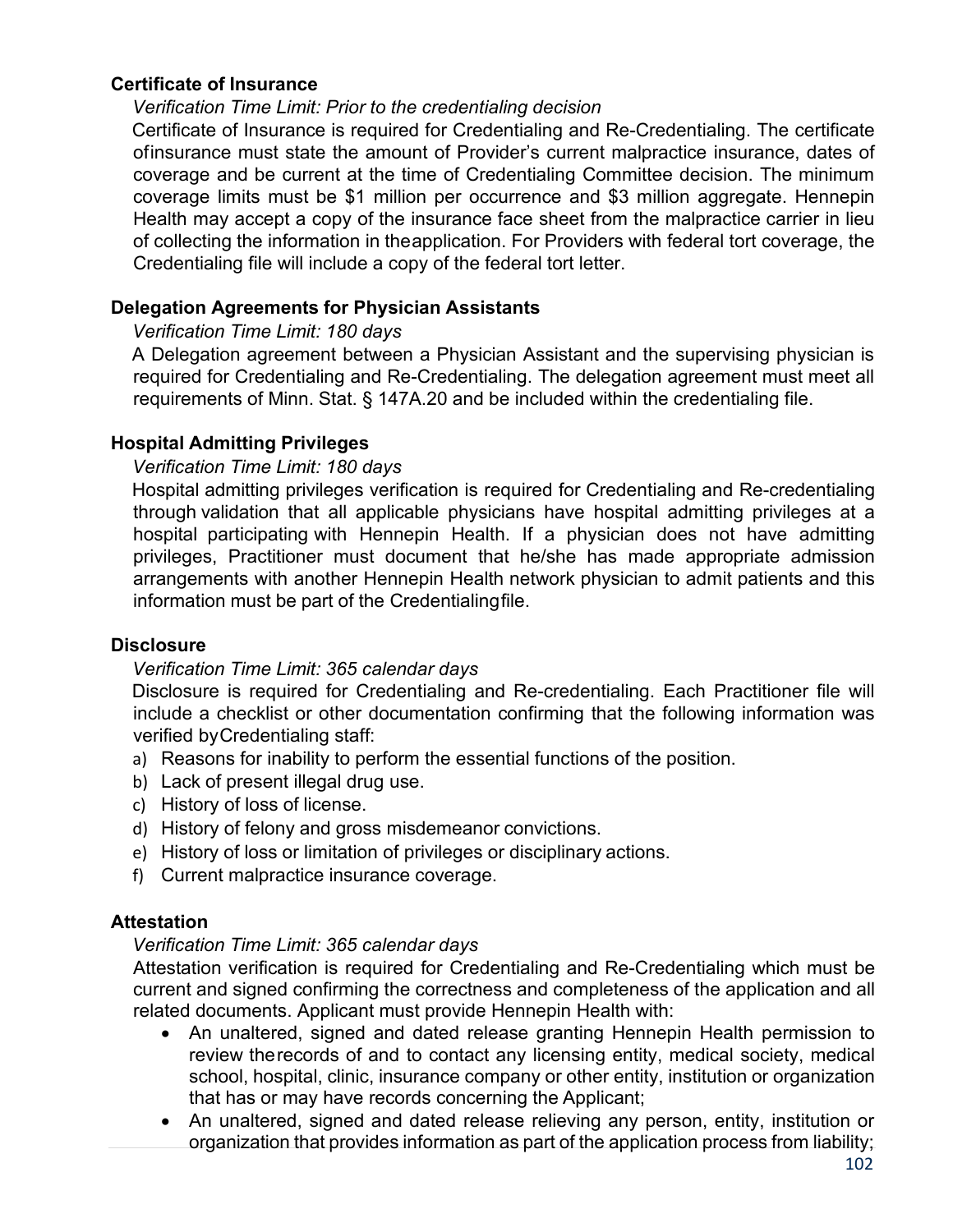and

• A signed attestation dated within 365 days of the credentialing decision, certifying that theapplication and all supporting documentation is complete and correct as of the date of submission to Hennepin Health.

#### **Professional Liability Claims**

#### *Verification Time Limit: 180 calendar days*

A complete history of professional liability claims that resulted in settlement or judgement paid on behalf of the Practitioner are required for Credentialing and Re-credentialing. Credentialing staff will request a full history of any such claims at the time of initial Credentialing and/or Re- credentialing. Cases which the Credentialing Committee has previously reviewed and approved, during prior Credentialing cycles, will not be submitted to Credentialing Committee unless a newcase results in the application Section 18.10 Acceptance of Organization Providers. In addition tothe terms set forth in this Credentialing Program, Organization Providers are reviewed for Credentialing and Re-credentialing purposes in accordance with the Hennepin Health Organization Credentialing Manual. This manual outlines the detailed process for Credentialing and Re-Credentialing these Providers.

# **Section 18.15 Site Visits**

Hennepin Health shall conduct a quality assessment Site Visit if the Organization Provider's location(s)meets the following threshold:

- 1. The Organization Provider has not had a MDH or DHS site visit within the last 36 months
- 2. The Organization Provider is not accredited through one of the below listed:
	- a. American Association for Accreditation of Ambulatory Surgery Facilities
	- b. Accreditation Association for Ambulatory Health Care
	- c. American Academy of Sleep Medicine
	- d. Accreditation Commission for Health Care
	- e. Commission on Accreditation of Birth Centers
	- f. Commission on Accreditation of Rehabilitation Facilities
	- g. Continuing Care Accreditation Commission
	- h. Community Health Accreditation Program
	- i. Council on Accreditation
	- j. Healthcare Facilities Accreditation Program
	- k. National Committee for Quality Assurance
	- l. The Joint Commission
	- m. Utilization Review Accreditation Commission
- 3. A new location is opened under an existing contract where Organization Provider's policieshave changed or new services have been added.

Hennepin Health reserves the right to conduct a Site Visit on a facility that meets the threshold forreview including sites that have member complaints or those with Professional Conduct Concerns.

# **Section 18.16 Delegated Credentialing**

Providers desiring to enter into a Delegated Credentialing Agreement with Hennepin Health,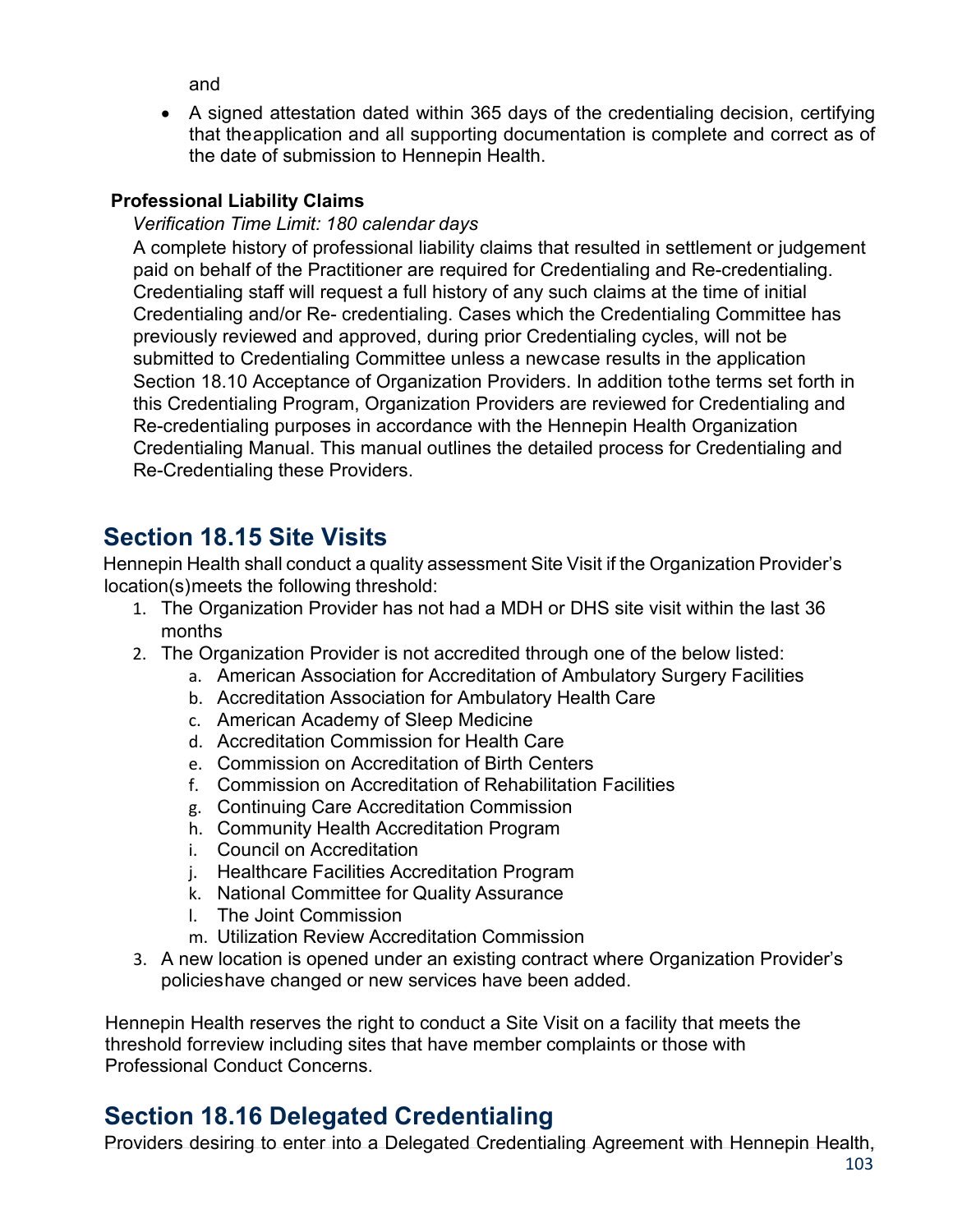to perform Practitioner credentialing on behalf of Hennepin Health, are subject to the process set forth in the Delegated Credentialing Manual. This manual outlines the detailed process for review, acceptance, and monitoring of such delegated Providers and can be provided upon request.

### **Section 18.17 Ongoing Monitoring and Interventions**

Hennepin Health monitors Providers on a monthly basis between Credentialing cycles. Monitoring may include obtaining information from any relevant source, including state licensing authorities, other government entities, third-party payers, health care providers and professional liability carriers.Hennepin Health may take whatever action it deems appropriate based on the information obtained.

Credentialing staff monitors Medicare and Medicaid sanctions, restrictions and limitations imposed onProviders on a monthly basis by obtaining the following reports and comparing against the Providers.

Credentialing staff monitors state disciplinary actions imposed on Providers on a monthly basis. If a licensing board does not publish disciplinary actions on a set schedule, Credentialing staff will check the licensing board monthly, noting when a board did not publish information for that month.

Any Provider discovered on a federal or state sanction list or adverse action report(s) is immediately suspended from the Hennepin Health network and submitted to the CC for review and determination. CC review will include information from the applicable agency and/or written statements from the Provider or designee. Any Provider with a permanent loss of licensure is immediately terminated from the Hennepin Health network with no CC review.

If a previously issued Medicare/Medicaid Sanction is lifted, the affected party may present a copy of the reinstatement letter as issued by the applicable government and/or state agency for consideration for participation in the Hennepin Health Network. Any lifted sanction cases are submitted to CC for review and determination.

#### **QOC/QOS Grievance and Complaint Resolution**

Credentialing staff make every effort to resolve complaints against a Provider in an efficient and thorough manner. If the Credentialing team is made aware of a member complaint(s) or grievance(s) against a provider in relation to QOC/QOS, the complaint(s) or grievance(s) and all supporting documentation is escalated to QM for investigation within 1 business day of receipt.

If there are objective findings to substantiate a claim and it involves a reportable offense under the appropriate regulatory agency, the Provider is immediately suspended from the Hennepin Health network. Credentialing staff will submit all findings to the CC or designee for review and determination. On a monthly basis, a report of all Adverse Actions and QOC/QOS complaint(s) or grievance(s) is generated and reviewed by management. Providers who reach the threshold for review, are submitted to the CC for review and determination. Provider retaliation of any kind against a complainant may result in disciplinary actions including and up to termination from the Hennepin Health network.

#### **Corrective Action Plan Monitoring**

A CAP may be required from a Provider if a concern is identified in the Credentialing or Recredentialingprocess, a pattern of substandard professional performance is identified or there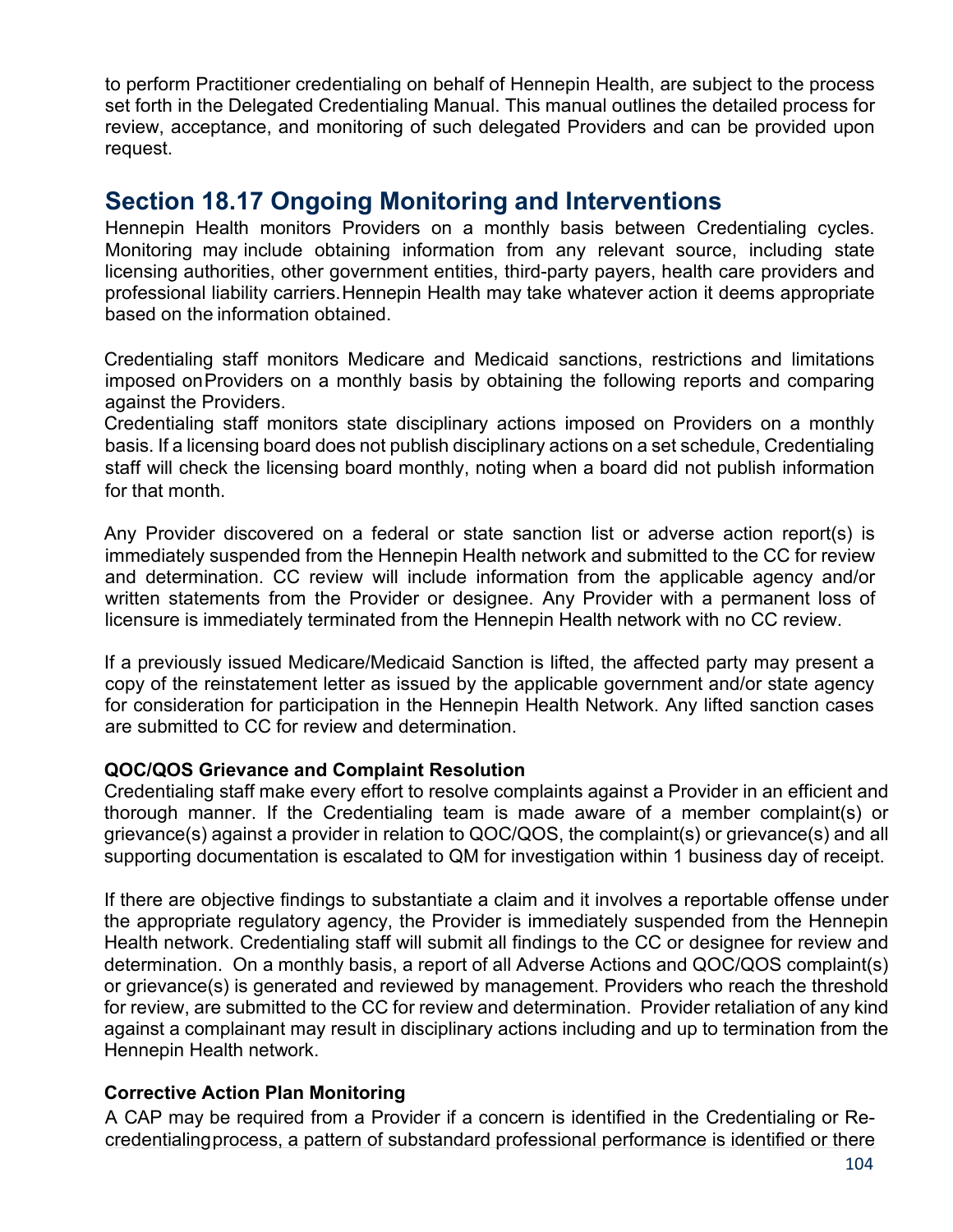is a failure to complywith the requirements of the Hennepin Health Credentialing Program. All CAPs are submitted to the CC for review and approval.

Credentialing staff monitor CAP compliance and report status updates to the CC and Compliance department. Monitoring may include Site Visits or Credentialing audits of the Provider. Provider timelines for completion of CAP are determined on a case-by-case basis based on the severity of the non-compliance, with best efforts to provide a minimum of 60 days to address and implement corrective actions which address the CAP.

Hennepin Health reserves the right to monitor the progression of CAP compliance no less frequently than monthly to ensure CAP progress and/or to address complaints or potential noncompliant issues identified through the Credentialing process. Progressive and final results are submitted to the Credentialing Committee for review and determination of CAP closure. When all CAP's are effectively closed, Hennepin Health will provide written confirmation of the CAP closure to the Provider.

CC may deny or suspend a Provider based on the nature or severity of an open CAP. Failure to comply with CAP requirements may result in disciplinary action including to and including termination of a Provider from the Hennepin Health network. Notification of Professional Conduct Concerns that are unrelated to an existing and active CAP will result in initiation of a new investigation.

## **Section 18.18 Disciplinary Action**

If Hennepin Health receives information suggesting that a disciplinary action or Professional Conduct Concern exists with a Provider, Credentialing staff conduct an investigation that includes:

- 1. contacting the Provider to conduct an initial discussion of the findings;
- 2. obtaining the Provider's explanation, in writing, of the details regarding the alleged Professional Conduct Concern or disciplinary action including:
	- a) details and nature of the action;
	- b) date(s) of allegation, summary of findings and closure of investigation;
	- c) requirements to satisfy any cases of adverse actions, complaints, grievances or otherjudgments placed by a licensing board or other official;
	- d) limits on practice, if any;
	- e) nature of a condition that may impact their ability to practice;
	- f) length of time Provider is or was affected by the condition, if applicable; and
- 3. obtaining court or board documents regarding the action or concern, if applicable

The Credentialing staff will compile all relevant information noted above and will refer the matter to the CC or designee for review and determination. The CC or designee may request case review and involvement from a member of the Compliance departmentand/or Special Investigations Unit.

The CCor designee, on its own initiative or following a recommendation from Credentialing or the Special Investigation Unit, may request the following:

- 1. Further information/statements from the Provider
- 2. Further information/statements from the reporting source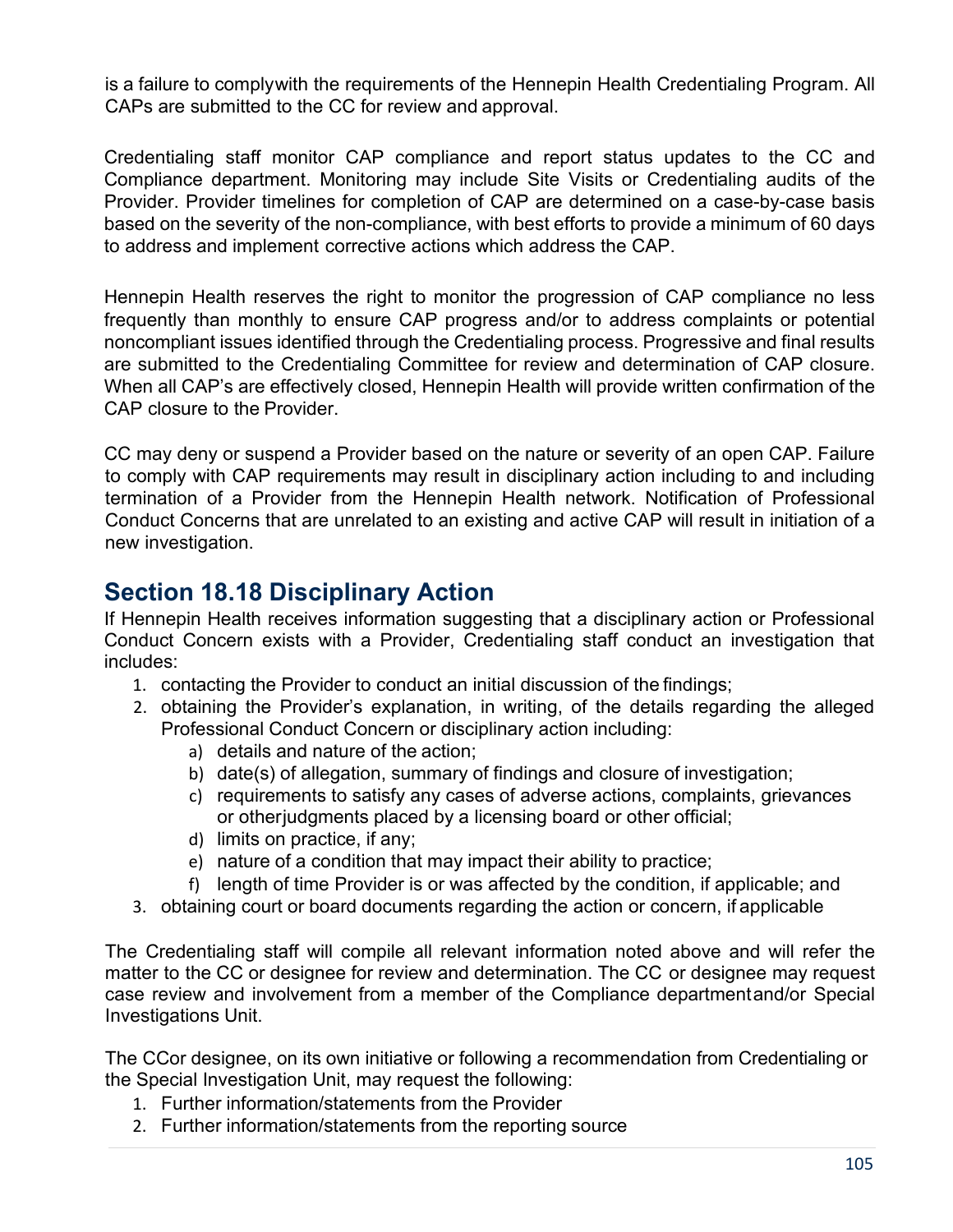3. Direct the Provider to appear before the Credentialing Committee to discuss issues relevant tothe investigation

The CC or designee may determine disciplinary action is appropriate due to thesubstandard professional performance or failure to comply with participation criteria. Disciplinary action may include but is not limited to:

- 1. monitoring Provider for a specified period of time to determine if issues have been remediated;
- 2. written notification to Provider describing the disciplinary action that will be taken if noncompliance with Hennepin Health requirements are not remediated or noncompliance reoccurs;
- 3. requiring Provider to submit and adhere to a CAP;
- 4. levying a monetary fine against the Provider;
- 5. recoupment of overpayments to a Provider as determined by internal and/or external claimsaudit or review;
- 6. suspension or termination of Provider's participation status;
- 7. requiring the Provider to obtain training or use peer consultation in specified type(s) of care;
- 8. temporarily suspending Provider from the Hennepin Health network;
- 9. requiring Provider to execute an amendment to a participation agreement or a separateagreement related to the disciplinary action; or
- 10. termination of Provider's participation status.

Providers shall be informed, via Certified Mail, of the disciplinary action within ten (10) calendar daysof when the action is taken. The notification will include a written explanation, summary of reasons forthe disciplinary action and a detailed description of the appeal process consistent with the AppealsNotification Process outlined in Section VI.C of this Credentialing Program. If a Provider appeals the Credentialing Committee's decision regarding disciplinary action, the appeal will be submitted to theAppeals Committee for review and handling pursuant to the appeals process set forth in thisCredentialing Program.

#### **Professional Conduct Concerns**

Providers participating in Hennepin Health's network are expected to conduct business in an ethical,safe, professional, non-discriminatory manner, within the scope of the licensure, their Hennepin Health Agreement, and industry and health care standards.

Hennepin Health shall investigate reports submitted in good faith, investigated by third parties, or discovered by Credentialing staff regarding Provider conduct or business practices that may include, but are not limited to:

- 1. unethical or unsafe practices (in violation of state/city/county safety codes or regulations);
- 2. unsanitary conditions or those in violation of applicable OSHA and/or ADA standards;
- 3. violations of privacy or security of patients' data as required by federal, state or local laws andregulations;
- 4. evidence of malfunctioning or unmaintained medical equipment;
- 5. evidence of substance use disorders impacting patient care;
- 6. discrimination against patients;
- 7. practicing outside the scope of their license/certification;
- 8. Conflict with Hennepin Health or industry healthcare standards and requirements; or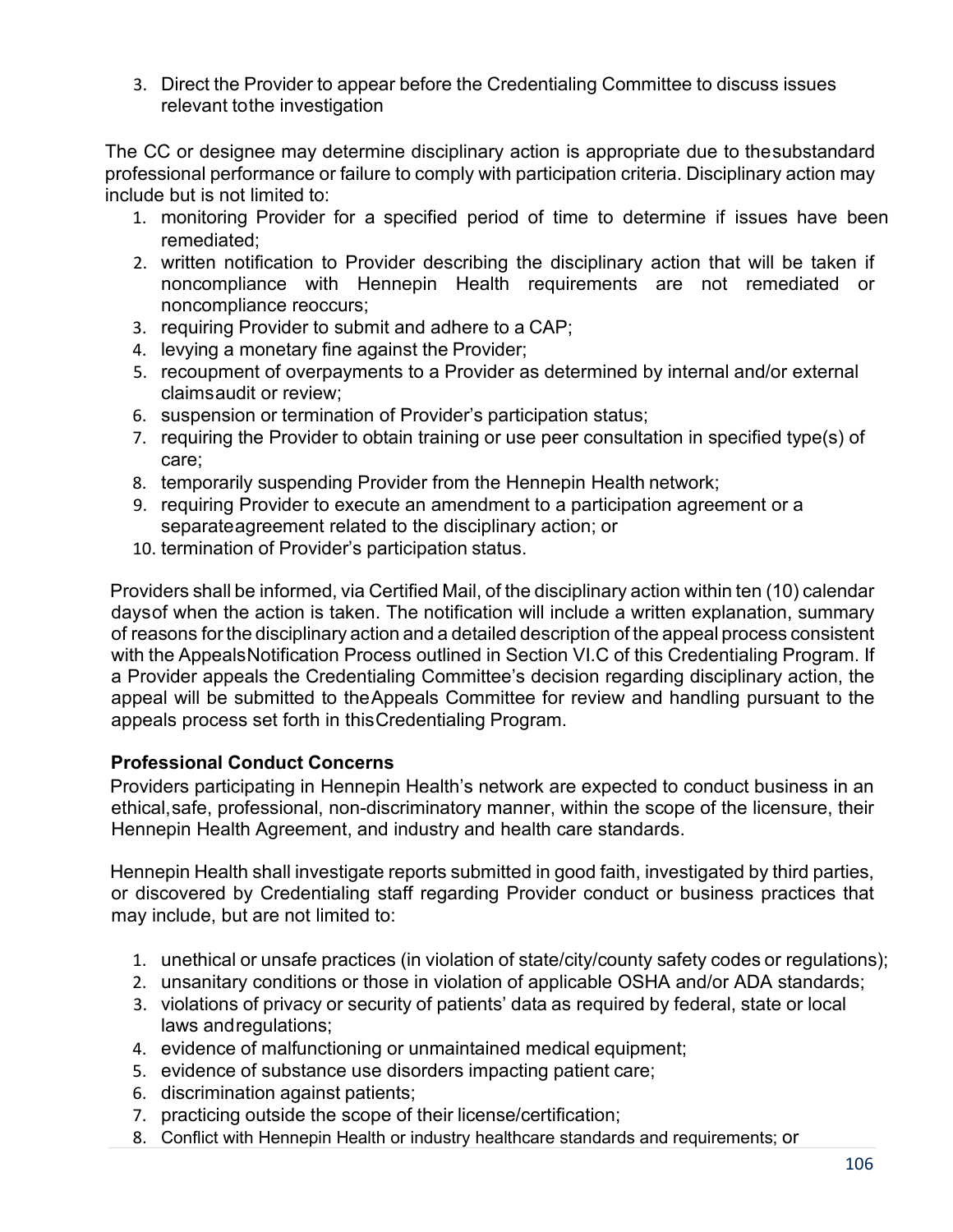9. QOC/QOS complaints or grievances

The CMO reserves the right to determine if an act or practice falls under the definition of a Professional Conduct Concern. The CC or CMO may determine that a Professional Conduct Concern(s) does not currently warrant disciplinary action or termination from participation with Hennepin Health. The CC or CMO, in its sole discretion, determines any ongoing monitoring and the duration required, and has the right to extend, end or reverse the monitoring duration. The CC or CMO may require ongoing monitoring of a Provider until the concern is satisfactorily resolved with the appropriate board or agency. New information and/or findings brought forth during any monitoring period will be submitted to the CC or CMO for review and determination.

CC or CMO shall determine, based on findings, whether and when any actions are reported to the appropriate federal, state or local agencies or authorities, state licensing board, national licensing board or NPDB. Notification to such authorities will take place, via Certified mail, within 10 business days from the CC or CMO determination. If a Provider appeals the CC's decision, the appeal will be submitted to the Appeals Committee for review and handling pursuant to the appeals process set forth in this Credentialing Program.

#### **Administrative Suspension by Credentialing Staff**

Credentialing may administratively suspend a Practitioner if a leave of absence exceeds the Practitioner's current 36-month Re-credentialing cycle or if Practitioner fails to complete the Re-credentialing process. Exceptions are made for reasons of Family Medical Leave Act (FMLA) or military leave as appropriate.

Credentialing shall immediately administratively suspend a Provider upon notice that the Provider's license has been revoked or suspended, the Provider has been excluded from participation in any federal, state or local government program, or failure to meet Hennepin Health's minimum malpractice insurance requirements. In such cases, Credentialing staff will submit a narrative of the findings to the CC or designee for review and determination.

### **Termination by Credentialing Committee**

The CC may decide to terminate participation of any Provider meeting the following criteria:

- 1. Practitioner has failed to continuously meet one or more of the participation criteria set forth in this Credentialing Program; and/or
- 2. Practitioner engages in uncooperative, unprofessional or abusive behavior towards Hennepin Health members, Hennepin Health staff, or a member of the CC, Appeals Committee or Board of Commissioners.

If the CC disciplines or terminates a Provider from Hennepin Health participation:

- 1. Provider shall be notified, via email, within 10 business days of decision;
- 2. Provider shall be provided the effective date of action and summary of basis for decision; and
- 3. Provider will be offered appeals rights in accordance with this Credentialing Program;

The termination date of Provider's participation shall be determined based on the facts and circumstances surrounding the events that led to the disciplinary action and may be immediate. Provider terminations are eligible for the Appeals process unless the termination is due to an active sanction.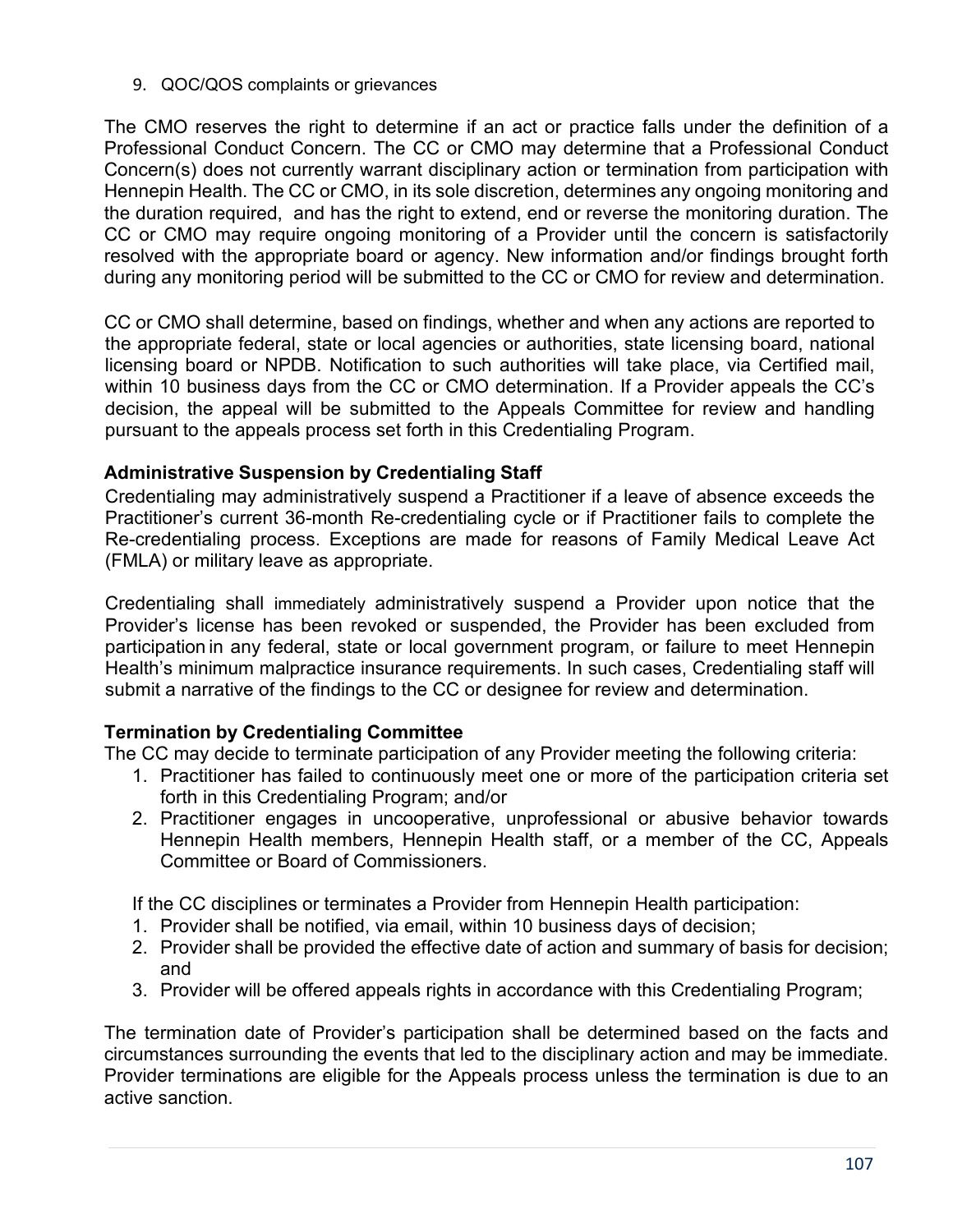This type of termination does not apply to administrative termination due to credentialing or recredentialing non-compliance.

# **Section 18.19 Reporting Requirements**

Hennepin Health shall determine whether or when any adverse decision shall be reported to the NPDB,the Minnesota Board of Medical Practice, or any other appropriate licensing agency, based upon the provisions of the Health Care Quality Improvement Act of 1986, 42 U.S.C. § 401 et seq., Minn. Stat. § 147.111, in accordance with Hennepin Health's Credentialing Program and any other relevant federal and state laws and regulations. Reportable actions include butare limited to the following:

- Acting outside the scope of practice
- Unethical or unprofessional conduct involving sexual contact with a patient or former patient
- Conduct indicating that the person may be medically or physically unable to engage safely inthe practice of medicine.

Credentialing Management will report the information in a manner required by the applicable reporting agency, within 10 business days of Hennepin Health's determination to report. The determination shall be made in good faith. Hennepin Health shall notify the affected Practitioner, in writing, in the event such a report is made, and such notification is required.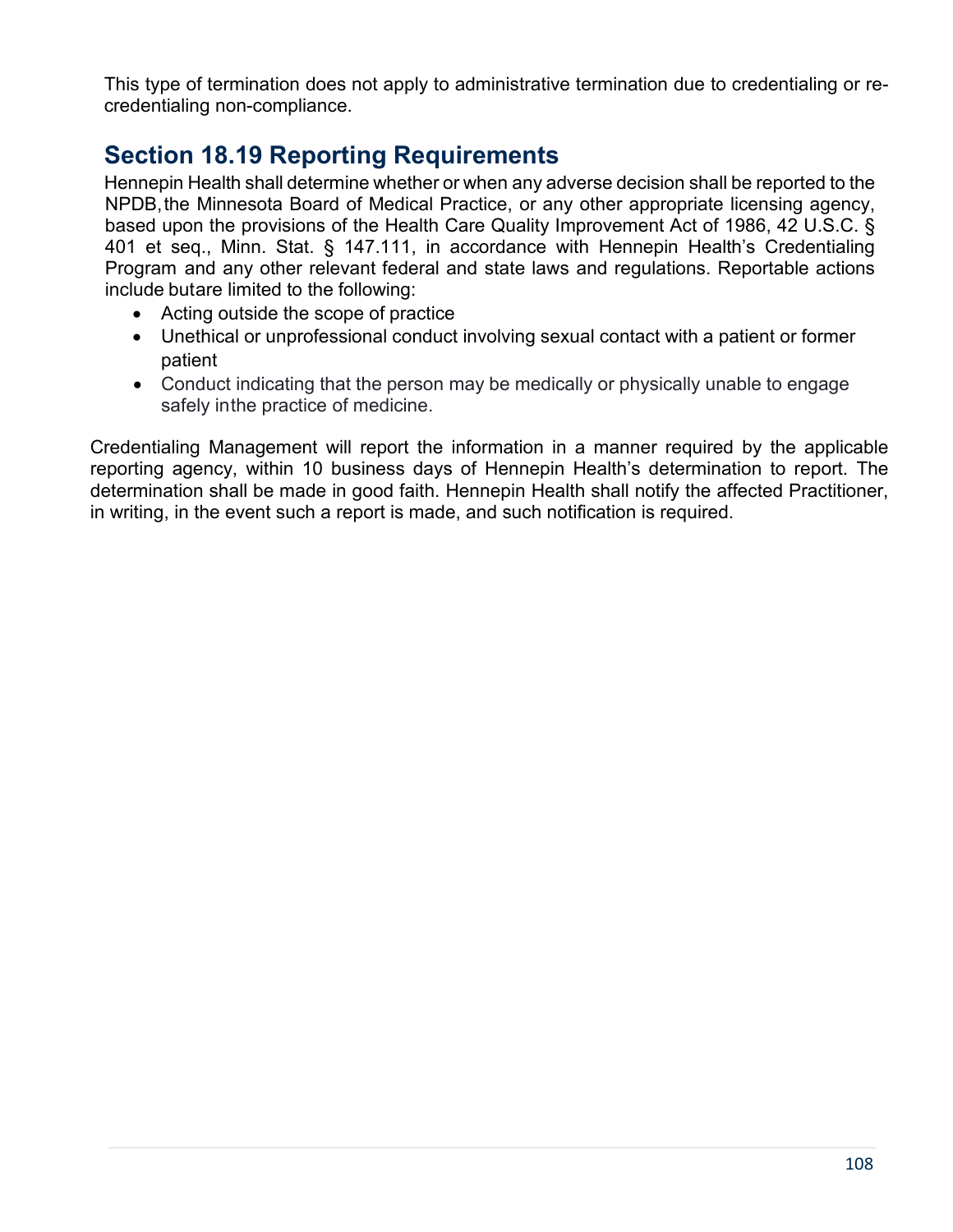# **Section 19: Fraud and Abuse**

## **Section 19.1 Definitions**

**Abuse:** a pattern of practice inconsistent with sound fiscal, business, or health service practices, andthat result in unnecessary costs, or in reimbursement for services not medically necessary, or that fail to meet the professionally recognized standards for health services.

**Fraud:** any intentional deception or misrepresentation made by a person with the knowledge thatthe deception could result in some unauthorized benefit to himself or some other person.

Waste: overutilization of services or other misuse of resources that, directly or indirectly, result in unnecessary costs to the health care system, including Hennepin Health.

**Claim:** for purposes of the False Claims Act (FCA), a claim includes any request or demand for money that is submitted to the U.S. government or its contractors, such as an HMO contractingwith CMS to provide Medicare or Medicaid benefits.

## **Section 19.2 Anti-Fraud Policy**

Hennepin Health supports and maintains provisions for the prevention, detection, and correction ofwaste, fraud, abuse, and improper payments related to all benefits of our plans. Hennepin Health is committed to work collaboratively with the [Centers for Medicare &](https://www.cms.gov/)  [Medicaid Services \(CMS\),](https://www.cms.gov/) [Minnesota Department of Human Services \(DHS\)](https://mn.gov/dhs/) and other appropriate regulating bodies to complywith all applicable federal and state standards related to fraud and abuse.

#### **Legal Requirements**

Hennepin Health follows all federal and state laws regarding the detection, correction andprevention of fraud, waste, and abuse. Hennepin Health:

- Has developed and follows a compliance plan
- Has developed and follows a fraud, waste, and abuse plan
- Reports annually to the Minnesota Department of Human Services
- Refers suspected fraud, waste and abuse to appropriate state and federal agencies

## **Section 19.3 Health Service Records**

Health services records are any electronically stored data and written documentation of the nature,extent and medical necessity of a health service provided to a Hennepin Health member by a provider and billed to Hennepin Health.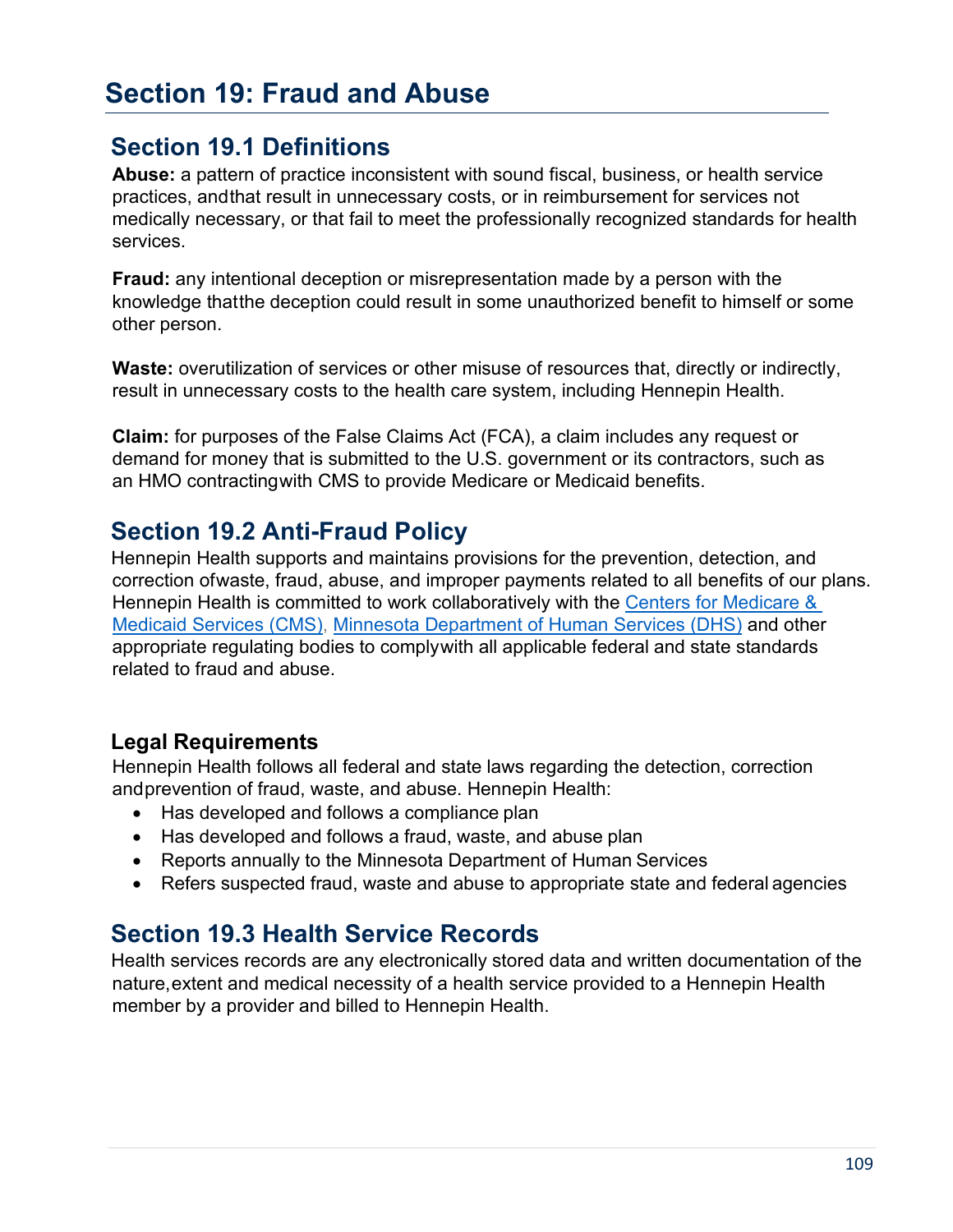Health services records must be developed and maintained as a condition of contracting with Hennepin Health. Each occurrence of a health service must be completely, promptly, accurately andlegibly documented in the member's health record. Hennepin Health funds that are paid for services not documented in the health record are subject to monetary recovery.

Health records must contain the following information when applicable. Any additionalrequirements for a particular provider are contained in the provider contract.

- The member's name must be on each page of the member's record.
- Each entry in the health services record must contain:
	- $\circ$  The date on which the entry is made
	- $\circ$  The date or dates on which the health service is provided
	- $\circ$  The length of time spent with the member, if the amount paid for the service dependson time spent
	- $\circ$  The signature and title of the person from whom the member received the service
	- o Reportage of the member's progress or response to treatment, and changes in thetreatment or diagnosis
	- $\circ$  When applicable, the countersignature of the vendor or the supervisor
	- o Documentation of supervision of the supervisor
- The record also must state:
	- $\circ$  The member's case history and health condition as determined by the provider'sexamination or assessment
	- o The results of all diagnostic tests and examinations, and
	- o The diagnosis resulting from the examination.
- In addition, the record must contain reports of consultations that are ordered for the member, as well as the member's plan of care, individual treatment plan, or individualprogram plan.
- The record of laboratory or X-ray service must document the provider's order for services.
- Upon discharge, the record must contain a discharge summary--including the status relativeto goal achievement, prognosis and further treatment conditions.

#### **Protection of Health Services Record Information**

For any medical records or other health care and enrollment information maintained with respectto members, the provider must establish procedures to do the following:

- Abide by all federal and state laws regarding confidentiality and disclosure of medical records, or other health and enrollment information. The provider must safeguard the privacy of any information that identifies a particular patient and implement procedures that specify:
	- $\circ$  For what purpose the information will be used within the organization; and
	- $\circ$  To whom and for what purposes it will disclose the information outside the organization
- Ensure that medical information is released only in accordance with applicable federal orstate law or pursuant to court orders or subpoenas.
- Maintain medical records and information in an accurate manner.
- Ensure timely access by members to the records and information that pertain to them.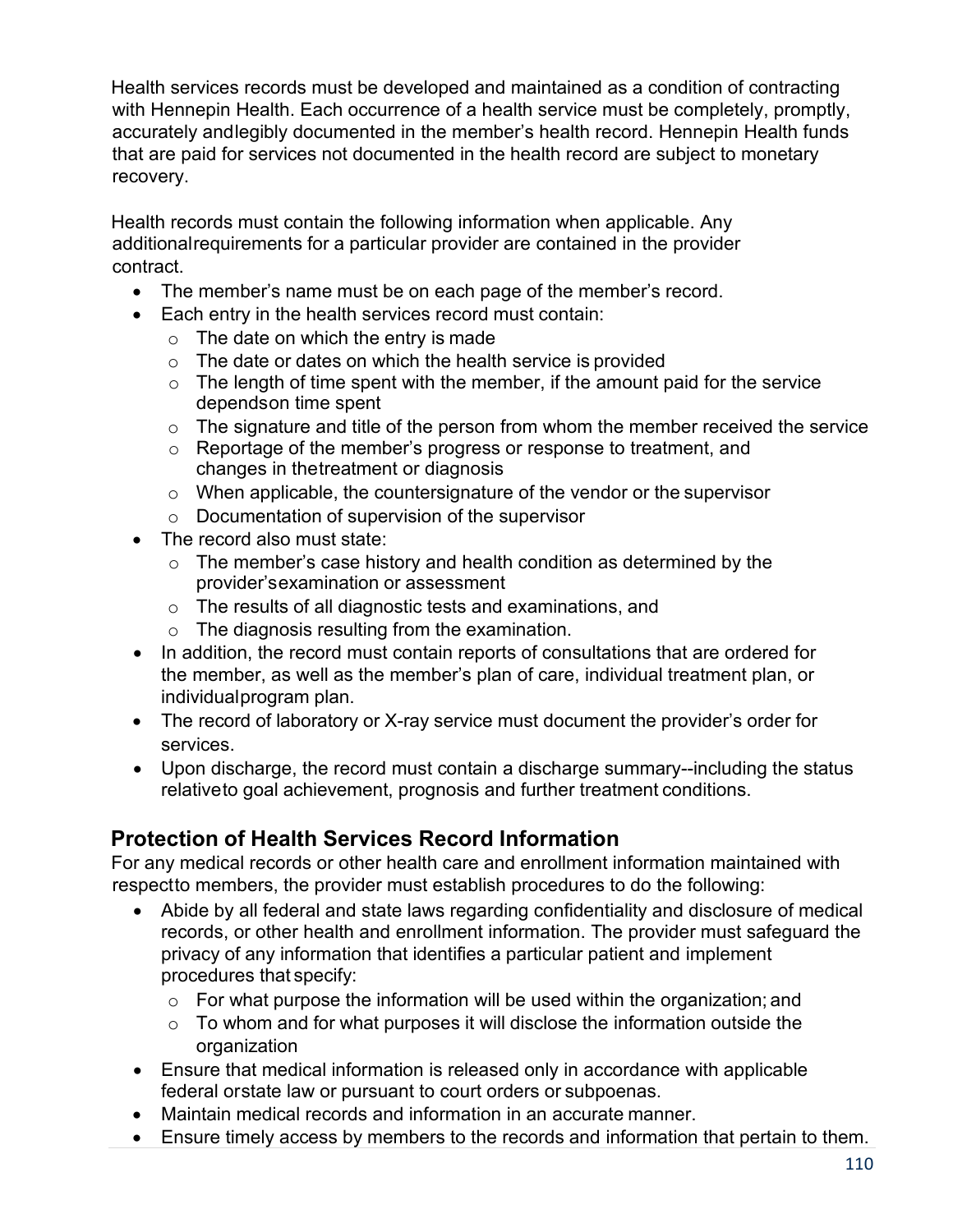• Obtain a member's written consent before releasing information not required to be releasedby law.

#### **Record-Keeping Requirements**

Financial records, including written and electronically stored data, of a provider who receivespayment for member services must contain:

- Payroll ledgers, canceled checks, bank deposit slips and any other accounting recordsprepared by or for the provider
- Contracts for services or supplies relating to the provider's costs and billings to HennepinHealth for members' health services
- Evidence of the provider's charges to Hennepin Health members consistent with theMinnesota Government [Data Practices Act](https://www.revisor.mn.gov/statutes/cite/13.01)
- Evidence of claims for reimbursement, payments, settlements or denials resulting from claims submitted by program, for example Hennepin Health and other thirdparty payers aswell as Medicare and Medicaid
- The provider's appointment books for patient appointments and the provider's schedules forpatient supervision, if applicable
- Billing transmittal forms
- Records showing all persons, corporations, partnerships, and entities with an ownership orcontrolling interest in the provider's organization or practice, as defined in the Code of Federal Regulations, title 42, part [455, sections 101](https://www.ecfr.gov/current/title-42/chapter-IV/subchapter-C/part-455/subpart-B) and 102
- Employee records for those persons currently, or within the previous five years, employed bythe provider, including employee name, salary, qualifications, position description, job title and dates of employment. Employee records also should include the current home address of the employee or the last known address of any former employee.

### **Access to Records**

Hennepin Health has the right to access records pursuant to the provider contract and the member's consent signed in accordance with [Minnesota Statute § 256B.27.](https://www.revisor.mn.gov/statutes/cite/256B.27) Hennepin Health will give the provider no less than 24 hours before obtaining access to a health service or financial record, unless the provider waives notice.

During the term of the contract with Hennepin Health and for 10 years following termination, the provider shall give Hennepin Health and its authorized agents access to all information and recordsrelated to the health services provided according to the contract--to the extent permitted by law and without further authorization by any member.

The provider shall submit copies of the records requested by Hennepin Health within a reasonable amount of time from the date of such request, or sooner if necessary to comply with laws related tothe resolution of member complaints or to cooperate with an investigation by Hennepin Health. If the provider fails to comply, Hennepin Health has the right to withhold reimbursement for health services until the provider fully complies and Hennepin Health and/or its authorized agents have reviewed the information and records. Failure to comply with a Hennepin Health records request may also result in a referral to the Minnesota Department of Human Services and the Medicaid Fraud Control Unit of the Attorney General's office.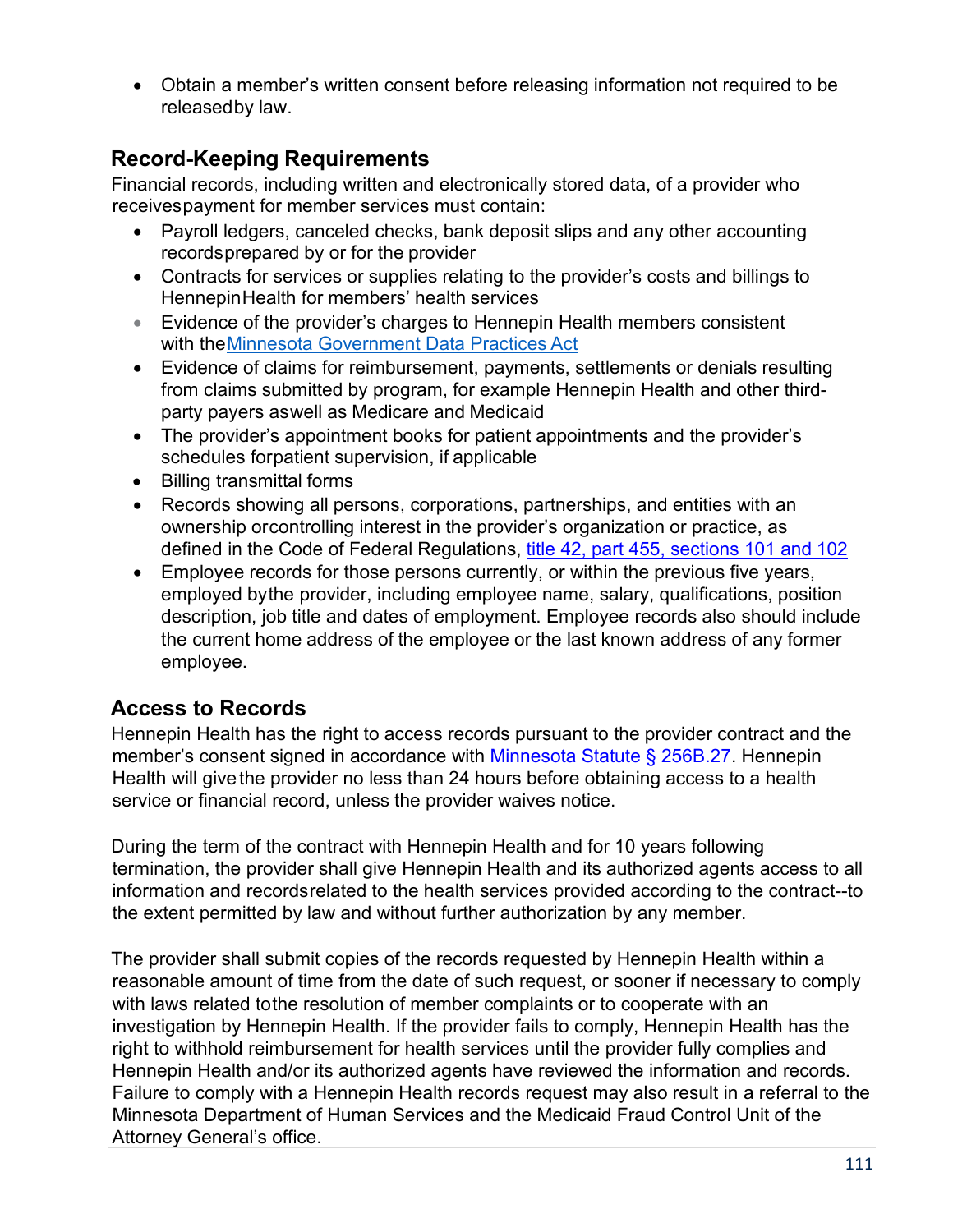## **Retention of Records**

A provider shall retain all health service and financial records related to the health services for which payment was received or billed for at least 10 years after the initial date of billing. Microfilmrecords satisfy the record keeping requirements in the fourth and fifth years after the date of billing.

A provider who no longer contracts with Hennepin Health must retain or make available to Hennepin Health on demand the health services and financial records as required in MinnesotaRules [9505.2190.](https://www.revisor.mn.gov/rules/9505.2190/)

If ownership of the provider changes, the transferor, unless otherwise provided by law or written agreement with the transferee, is responsible for maintaining, preserving, and making available to Hennepin Health on demand the health services and financial records related to services generatedbefore the date of the transfer as required under Minnesota Rule [9505.2185.](https://www.revisor.mn.gov/rules/9505.2185/)

### **Record Copying**

Hennepin Health, at its own expense, may photocopy or otherwise duplicate any health service orfinancial record related to a health service for which a claim or payment was made by Hennepin Health. Photocopying shall be done on the provider's premise unless removal is specifically permitted by the provider. If a vendor fails to allow Hennepin Health to use the provider's equipment to photocopy or duplicate any health service or financial record on the premises, the provider must furnish copies at the provider's expense within two weeks of the request for copiesby Hennepin Health.

# **Section 19.4 Reporting Fraud or Abuse**

#### **Fraud**

Fraud is understood to be acts which constitute a crime against any program, or attempts orconspiracies to commit those crimes. Acts which can be defined as fraud are:

- Theft, perjury, forgery, Medical Assistance fraud, or financialtransaction card fraud
- Making a false statement, claim, or representation to a program where the individual knowsor should reasonably know the statement, claim, or representation is false
- Receiving remuneration in return for the provision of health care services in violation of thefederal [Stark](https://www.cms.gov/medicare/fraud-and-abuse/physicianselfreferral/index.html) Law or the [Anti-kickback Statute](https://www.oig.hhs.gov/compliance/physician-education/01laws.asp)

#### **Abuse**

Abuse is the excessive or improper use of services or practices that are inconsistent with sound fiscal, business, or health service practices, and that result in unnecessary costs to Hennepin Health or in reimbursement forservices not medically necessary, or that fail to meet the professionally recognized standards for health services. Examples include:

- Submitting repeated claims:
	- o With missing or incorrect information
- Using procedure codes that overstate the level or amount of health service provided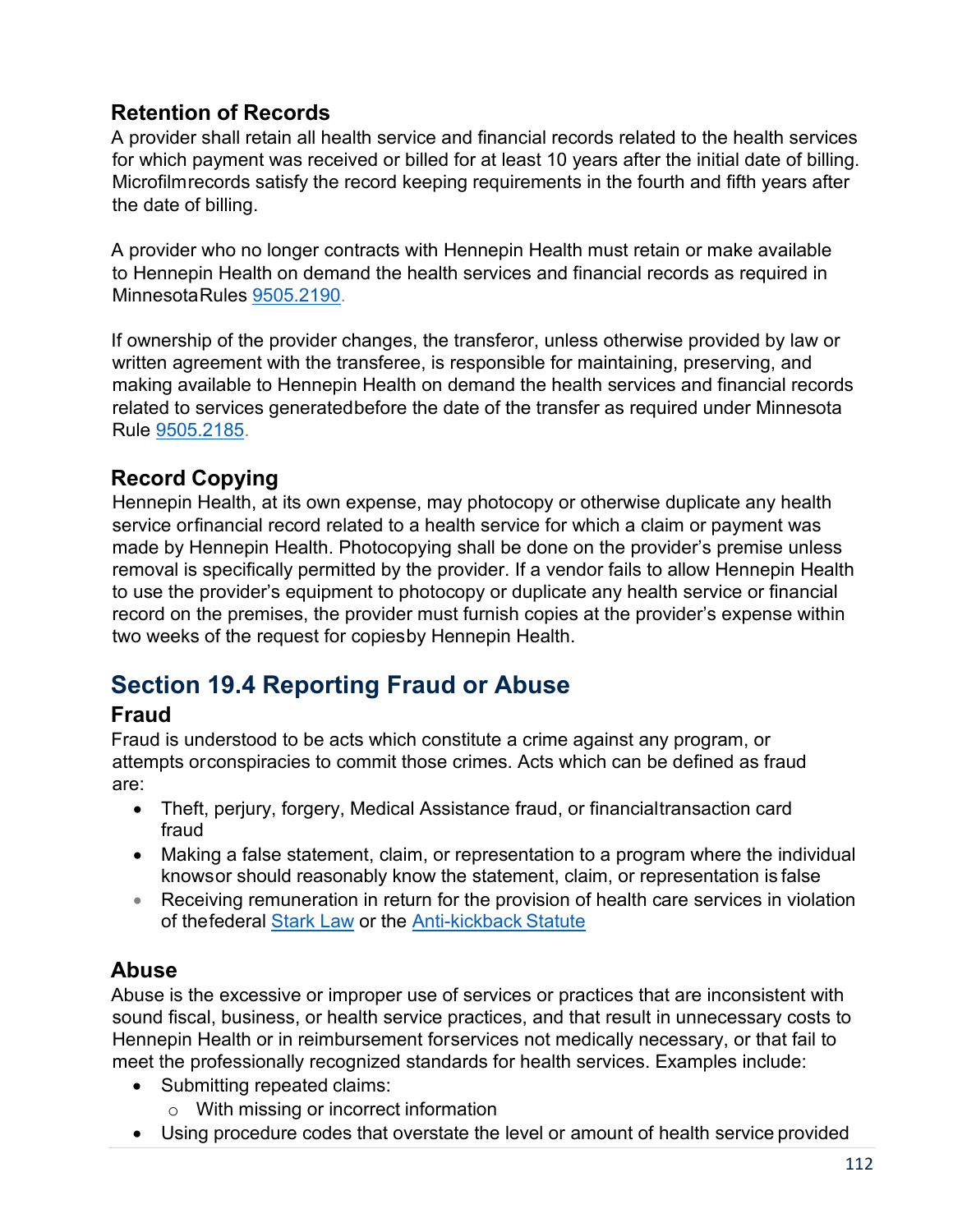• Ordering unnecessarily expensive equipment or tests

#### **Waste**

Waste is the overutilization of services or other misuse of resources that, directly or indirectly, result in unnecessary costs to the health care system, including Hennepin Health. Examples include:

- Failure to manage medical inventory appropriately so that a large percentage of supplies expire before use
- Prescribing more medications than are necessary to treat a specific condition

## **Reporting**

To report suspected fraud or abuse against Hennepin Health, please contact Hennepin Health a[thh.fwa@hennepin.us, t](mailto:hh.fwa@hennepin.us)he Hennepin Health Compliance reporting website at [http://mhp.alertline.com,](http://mhp.alertline.com/) or the Hennepin Health Fraud Hotline at 1-844-440-3290.

Hennepin Health will make every attempt to keep the identity of reporters confidential. Suspected fraud or abuse by a provider may also be reported to the Minnesota Department of Human Services (DHS) SIRS section at 651-431-2650 or 1-800-657-3750.

### **Investigative process**

Hennepin Health reviews closely any report of potential fraud or abuse and investigates each allegation and takes steps as appropriate to correct any violation of regulation, policy or law whichcould include civil or criminal action.

Hennepin Health conducts routine reviews of participating providers to monitor compliance withcontractual agreements and administrative policies and procedures. Hennepin Health uses information from a number of sources, including:

- Third-party payers, including Medicare
- Government agencies
- Professional review organizations
- Members and their responsible relatives
- Providers and persons employed by or working under a provider contract
- Professional associations and boards of providers and their peers
- Members' advocacy organizations
- General public

A Hennepin Health investigation may include:

- Examination of health care service and financial records
- Examination of equipment, materials, prescribed drugs, or other items used in providinghealth service to a member
- Examination of prescriptions written for Hennepin Health members
- Data mining
- Interviews with anyone providing information pertinent to the allegation of fraud or abuse
- Verification of the professional credentials of a provider, the provider's employees andentities under contract with the provider
- Determination of whether health care services provided were medically necessary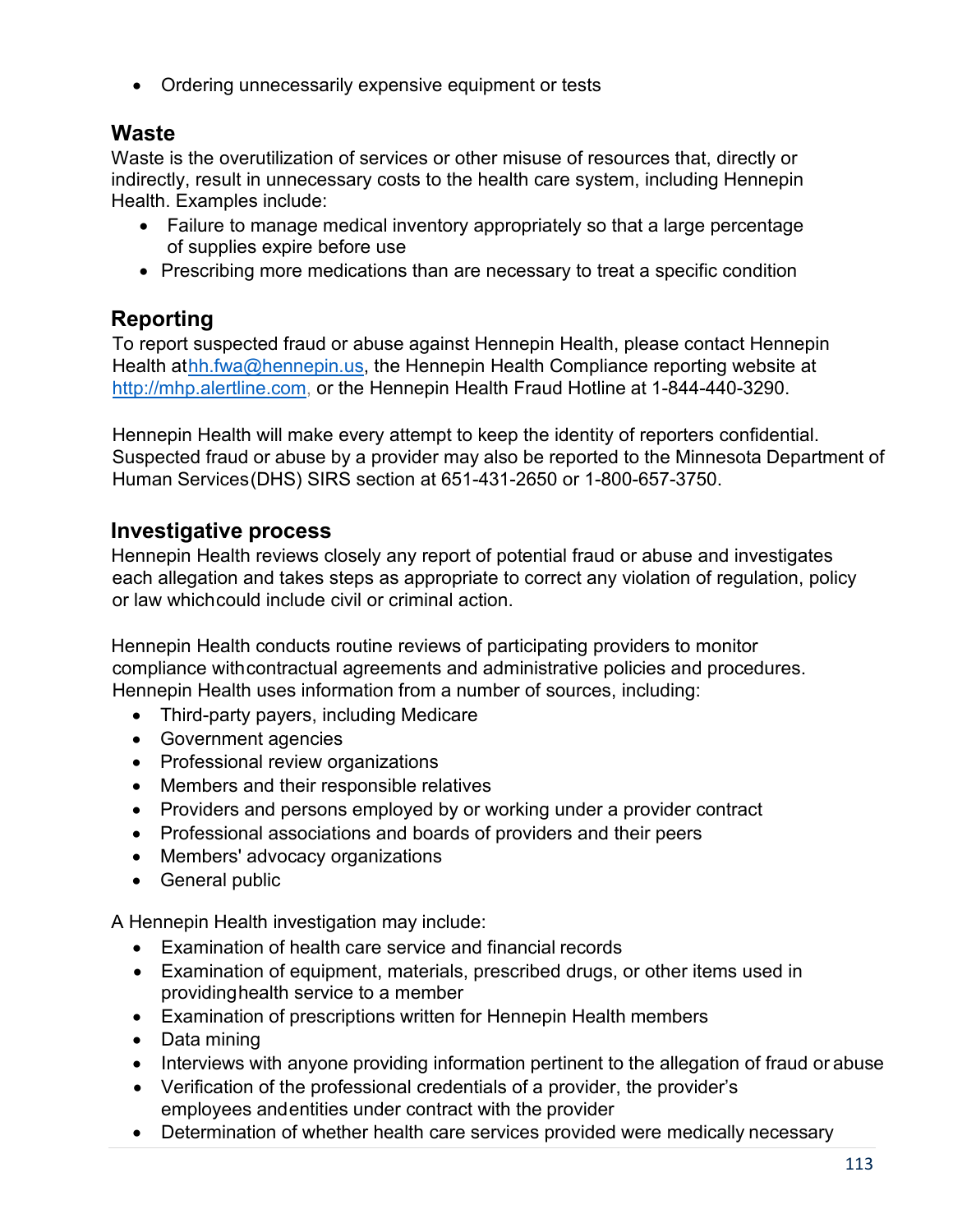• Suspension of claims payment until the investigation is complete

Following completion of the investigation, Hennepin Health will determine whether:

- Providers are in compliance with requirements of their provider agreements and HennepinHealth policies and procedures
- Sufficient evidence exists to support that fraud, theft, or abuse has occurred
- Evidence of fraud, theft, or abuse supports administrative, civil, or criminal action

After completing the determination, Hennepin Health will take one or more of the following actions:

- Close the investigation when no further action is warranted
- Impose administrative sanctions
- Seek monetary recovery
- Refer the investigation to the appropriate state regulatory agency
- Refer the investigation to the appropriate local law enforcement officials for review pursuantto Minnesota law

Administrative sanctions that may be imposed include:

- Placing restrictions on the provider
- Referral to the appropriate licensing board
- Suspension or termination of the provider contract
- Suspension or termination of the participation of any person or corporation with whom theprovider has any ownership or controlling interest
- Requiring a contract that stipulates specific condition of participation
- Review of the provider's claims before payment
- Suspending payments to the provider

Hennepin Health has the authority to simultaneously seek monetary recovery and administer sanctions. Hennepin Health will notify the provider in writing of any intent to recover money orimpose sanctions.

# **Section 19.5 False Claims**

#### **False Claims Act**

The False Claims Act [31 U.S.C. § 3729] establishes liability for any person who knowingly presents,or causes to be presented, false or fraudulent claims to the U.S. government for payment. Health care providers can be prosecuted and/or subject to civil monetary penalties for a wide variety of conduct that leads to the submission of fraudulent claims to the government, such as knowingly making false statements, falsifying records, doublebilling for items or services, submitting bills forservices never performed or items never furnished or otherwise causing a false claim to be submitted.

#### **Liability**

Health care providers and suppliers who violate the False Claims Act can be subject to civil monetary penalties ranging from \$5,500 to \$11,000 for each false claim submitted. In addition tocivil penalty, providers and suppliers can be required to pay three times the amount of damages sustained by the U.S. Government. No proof of specific intent to defraud is required to establish liability under the FCA.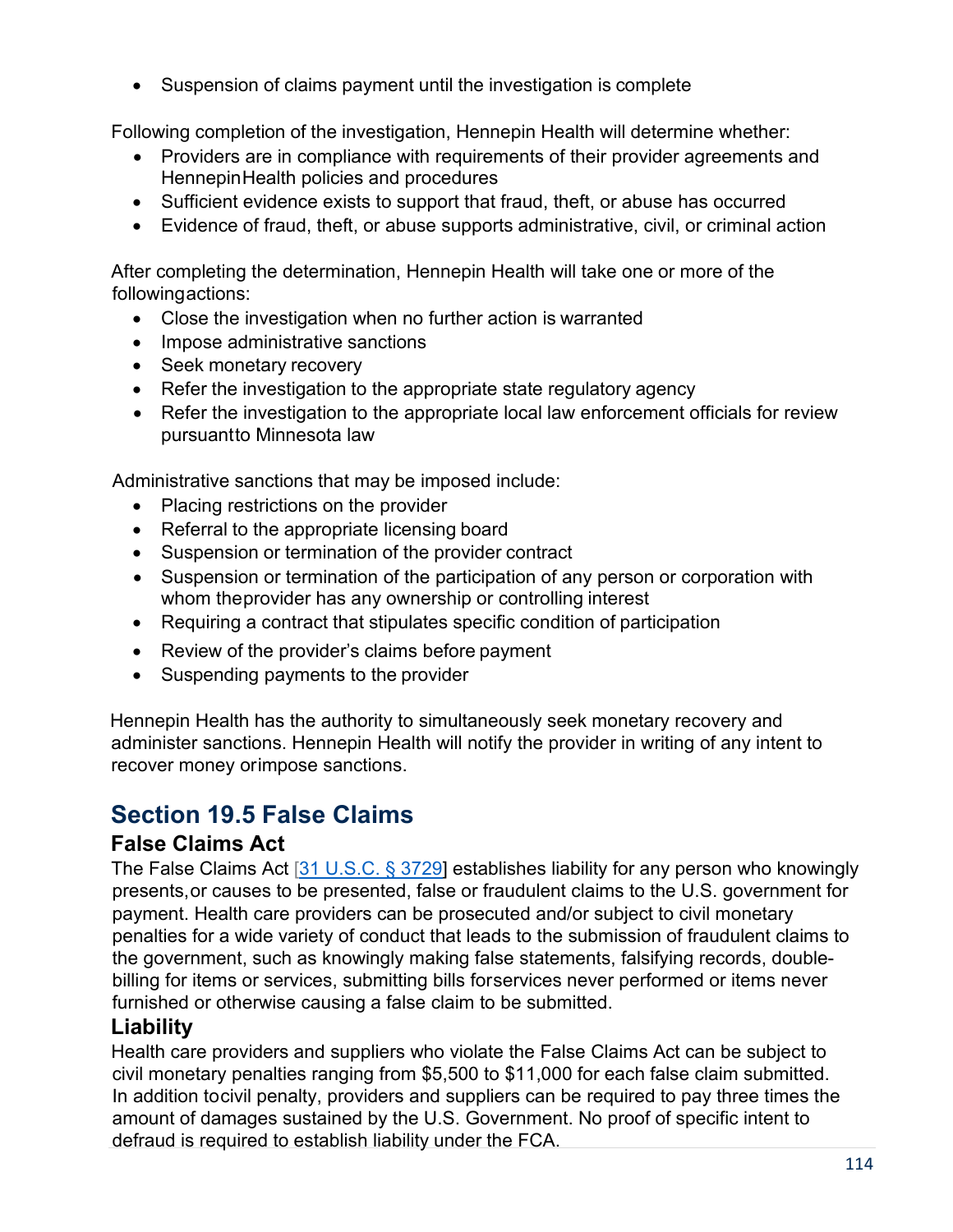## **Examples**

Examples of violations include but are not limited to:

- Billing for goods or services not provided
- Billing for services not medically necessary
- Filling separately for services that should be a single service (unbundling)
- Falsifying treatment plans or medical records to maximize payments
- Failing to report overpayments or credit balances
- Duplicate billing
- Unlawfully giving health care providers, such as physicians, inducements in exchange forreferral services
- Physician billing for services provided by interns, residents, and fellows in a teaching hospital

#### **Reporting**

Hennepin Health takes health care fraud and abuse very seriously. It is our policy to provide information to contractors, agents and all employees about the federal and Minnesota laws relatedto false claims, remedies available under these provisions and protections under these laws. No

contractor, agent or employee will suffer any penalty or retribution for reporting, in good faith, any suspected misconduct or non-compliance.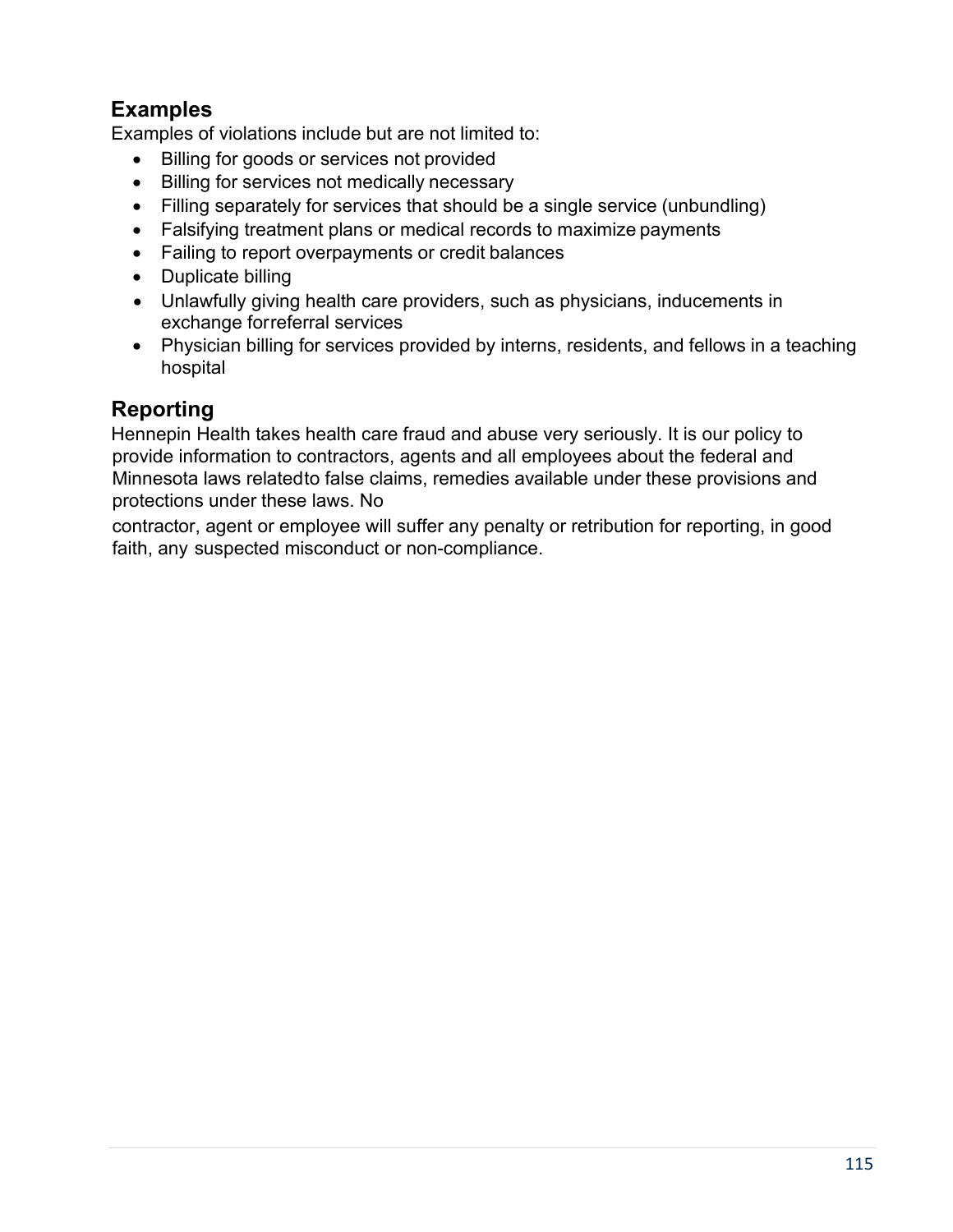## **Section 20.1 Health Care Homes**

In May 2008 Minnesota passed health reform legislation that included development of [Health CareHomes](http://www.dhs.state.mn.us/main/idcplg?IdcService=GET_DYNAMIC_CONVERSION&RevisionSelectionMethod=LatestReleased&dDocName=DHS16_151066) (HCH). The legislation related to HCH includes payment to certified providers who collaborate with eligible patients and their families to coordinate care on behalf of the patient.

Effective July 1, 2010, Department of Human Services (DHS) contracts require that persons with complex and/or chronic medical conditions have access to HCH services through certified providersof service. Health home services are comprehensive and timely high-quality services provided by a health home. Health care homes:

- Facilitate consistent and ongoing communication among the HCH, the patient and thepatient's family, and provide the patient with continuous access to the patient's HCH
- Utilize an electronic, searchable patient registry that enables the HCH to manage health careservices, provide appropriate follow-up, and identify gaps in patient care
- Provide care coordination that focuses on the patient and family-centered care
- Provide a care plan for selected patients with a chronic or complex condition, involving thepatient and, if appropriate, the patient's family in the care planning process
- Reflect continuous improvement in the quality of the patient's experience, health outcomes,and the cost-effectiveness of services
- Provide comprehensive care management
- Provide care coordination and health promotion
- Includes comprehensive transitional care including appropriate follow-up from inpatient toother settings
- Includes patient and family support, including authorized representatives
- Makes referrals to community and social support services

#### **Interaction with Hennepin Health**

As a health plan providing services to Medicaid recipients, Hennepin Health is required to actively provide case management and oversight for services provided to its members. In specific circumstances (e.g., individuals with significant behavioral health conditions), specific assessments or oversight is required. In order to facilitate these services, avoid duplication of services, share information between providers and the health plan, and mutually meet the needs of the individual,upon Hennepin Health's request, the provider agrees to include a Hennepin Health case manager as part of the HCH care team. When appropriate to meet the individual's needs Hennepin Health reserves the right to require the individual to receive services through a specific HCH. An example of where this may be necessary is for individuals who have been placed in the Restricted Recipient program.

#### **Care Coordination Requirements**

- Inform the individual about participation in a HCH
- Have a standardized method of determining whether the complexity of an individual'smedical condition(s) makes them eligible to participate in a HCH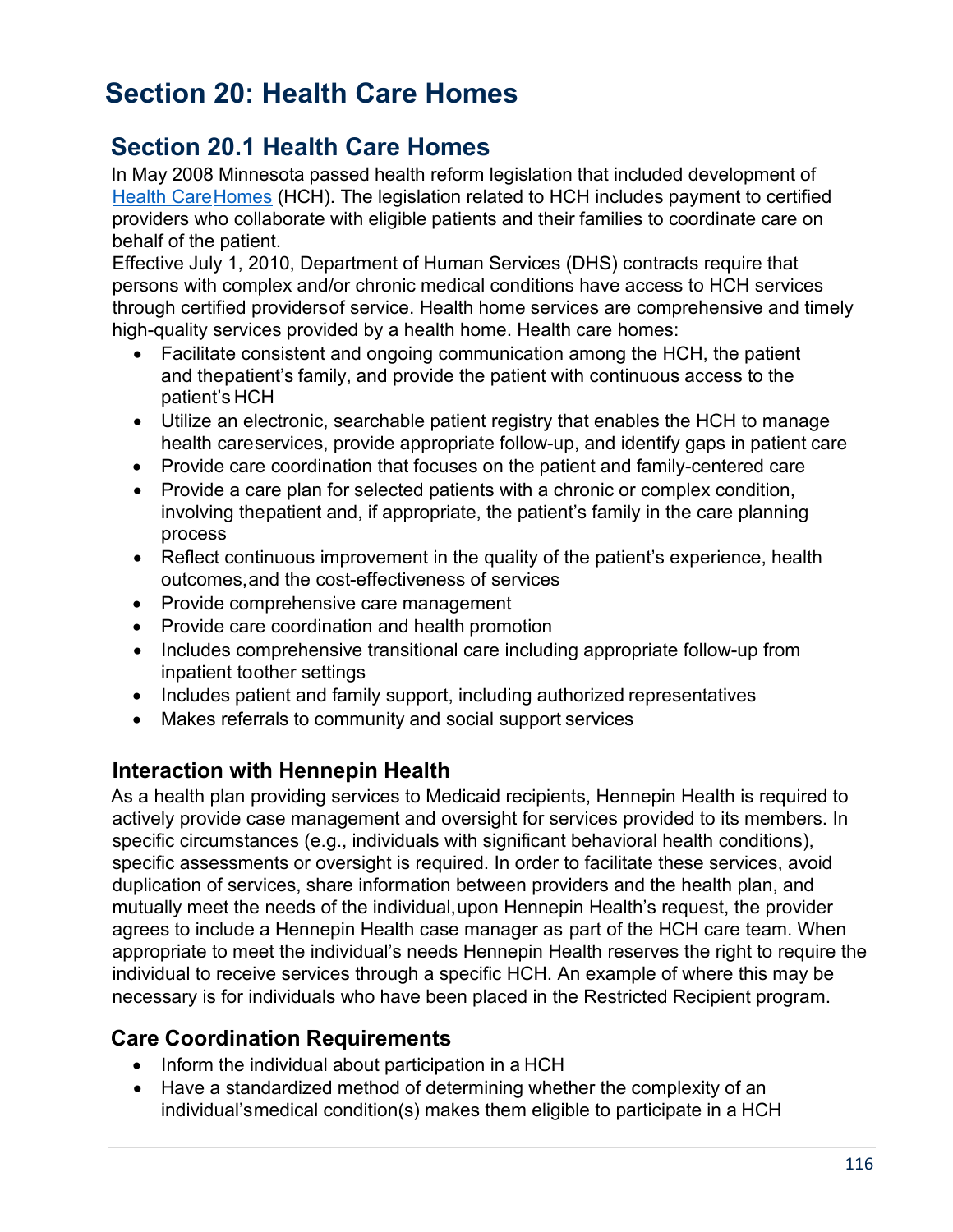- Document in the individual's medical record their acceptance to participate in a HCH, and theagreed upon start date for participation to begin
- Establish the individual's complexity tier and willingness to participate in care coordination
- Reevaluate the individual's complexity tier annually, or more often if warranted by a changein the patient's medical condition(s)
- Provide Hennepin Health on a monthly basis with a roster of all members who have agreedto participate in a HCH, along with the start date for participation
- Provide Hennepin Health on a monthly basis with a roster of all members who have terminated their participation in a HCH, along with the termination date for participation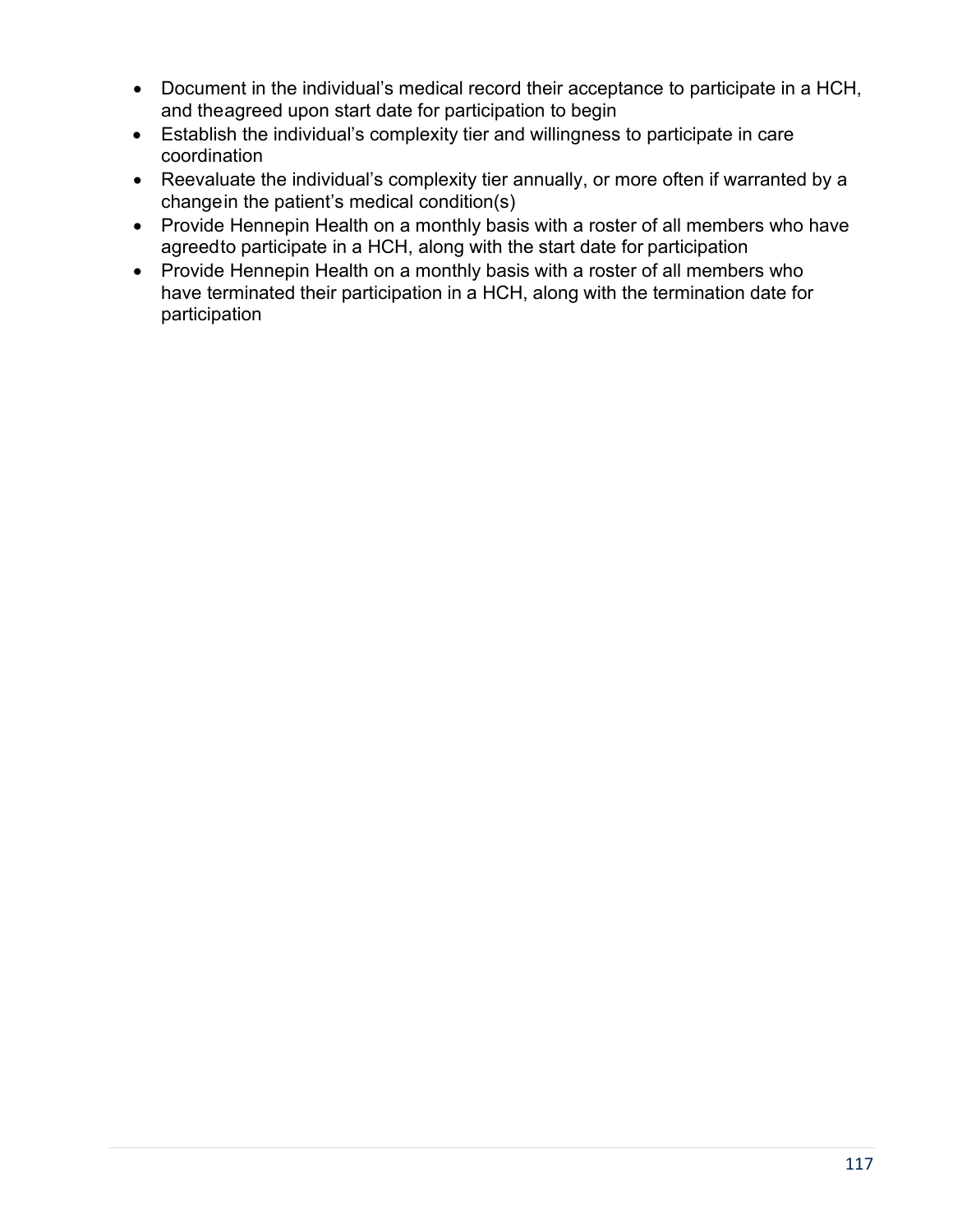# **Section 21: Sub-contractual Relationship and Delegated Entity**

Hennepin Health retains the responsibility for performance of all delegated activities. Hennepin Health shall develop and implement review and reporting requirements to ensure that the delegated entity performs all delegated activities and ensure subcontractors have the capacity to deliver and maintain performance standards for those activities delegated through a formal agreement. All delegated activities will be performed as required by Hennepin Health and in accordance with any applicable standards set forth by the National Committee for Quality Assurance (NCQA) andother state or federal regulatory bodies.

#### **Physician Incentives and Disclosures**

Hennepin Health will not exceed the specified limits on physician incentives unless special physicianspecific review processes are in place. Hennepin Health will disclose physician incentive plans to Minnesota Department of Human Services (DHS), and to members.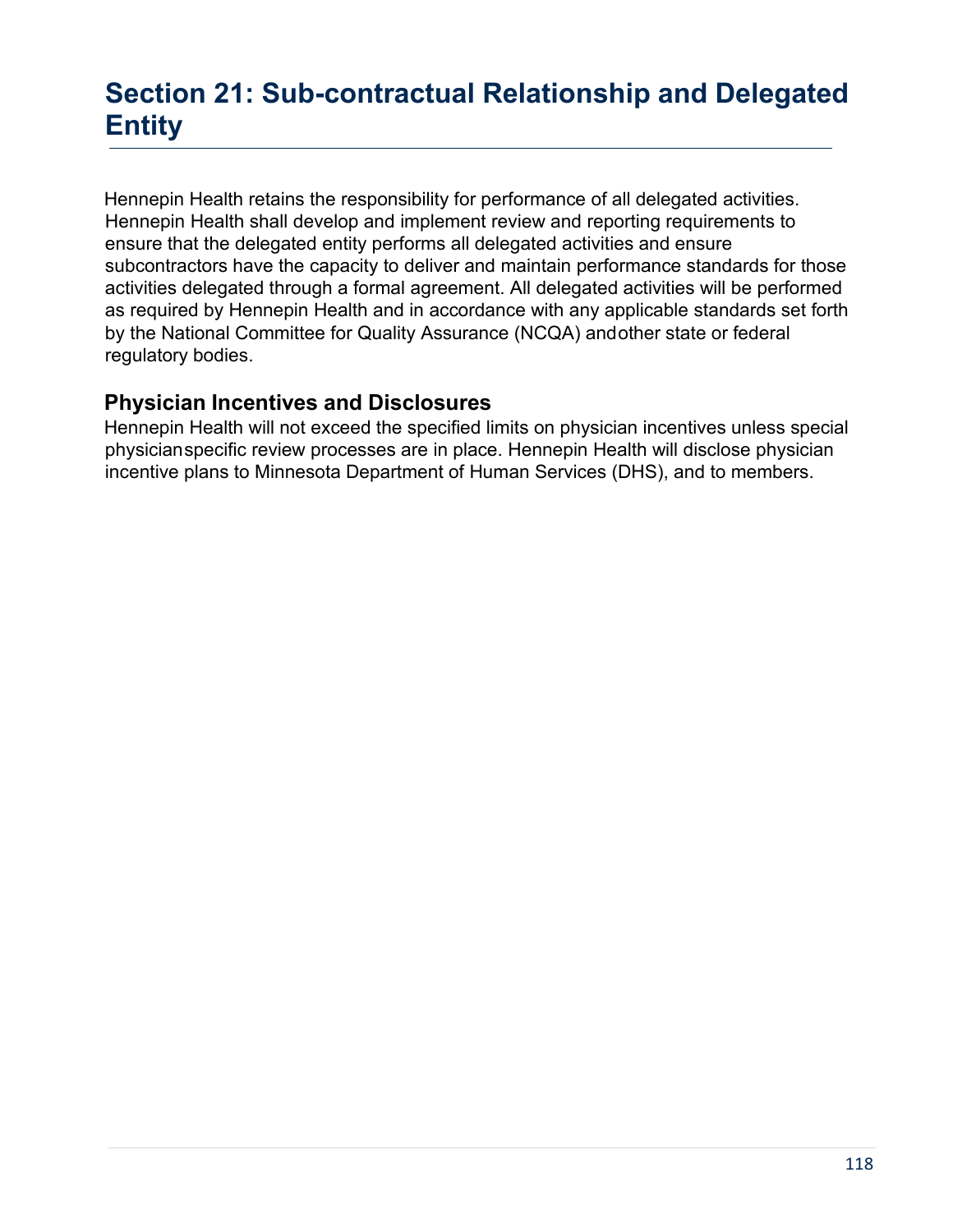# **Section 22: Culturally Competent Care**

## **Section 22.1 Definitions**

**Culture:** the thoughts, communication, actions, customs, beliefs, values and institutions of racial,ethnic, religious or social groups.

**Cultural Competence:** a set of congruent behaviors, attitudes and policies that converge in a system, an agency or among professionals to enable effective interactions in a cross-culturalframework.

**Linguistic Competence:** the provision of readily available, culturally appropriate oral and writtenlanguage services to limited- English proficiency (LEP) members through such means as bilingual/bicultural staff, trained medical interpreters and qualified translators.

#### **Cultural and Linguistic Competence**

The ability of health care providers and organizations to understand and respond effectively tomembers' cultural and linguistic needs.

## **Section 22.2 Provider Requirements**

Cultural competence requires organizations and their personnel to:

- Value diversity
- Assess themselves
- Manage the dynamics of difference
- Acquire and institutionalize cultural knowledge
- Adapt to diversity and the cultural contexts of individuals and communities served

Hennepin Health will work with staff, providers and partner agencies to ensure that plan membersreceive culturally and linguistically competent health care. Hennepin Health makes an effort to recruit and retain providers able to meet the cultural needs of our members.

## **Section 22.3 Provider Responsibilities**

- Provide culturally and linguistically competent health care services to Hennepin Health planmembers
- Ensure that all members, including LEP and vision-impaired members, receive effectivecommunications in the health care setting
- Notify members of their right to language assistance services.
- Ensure that their policies and procedures do not deny members access to health carebecause of language barriers
- Comply with Title VI of the Civil Rights Act of 1964 and State and Federal regulationsconcerning health care provider cultural competence